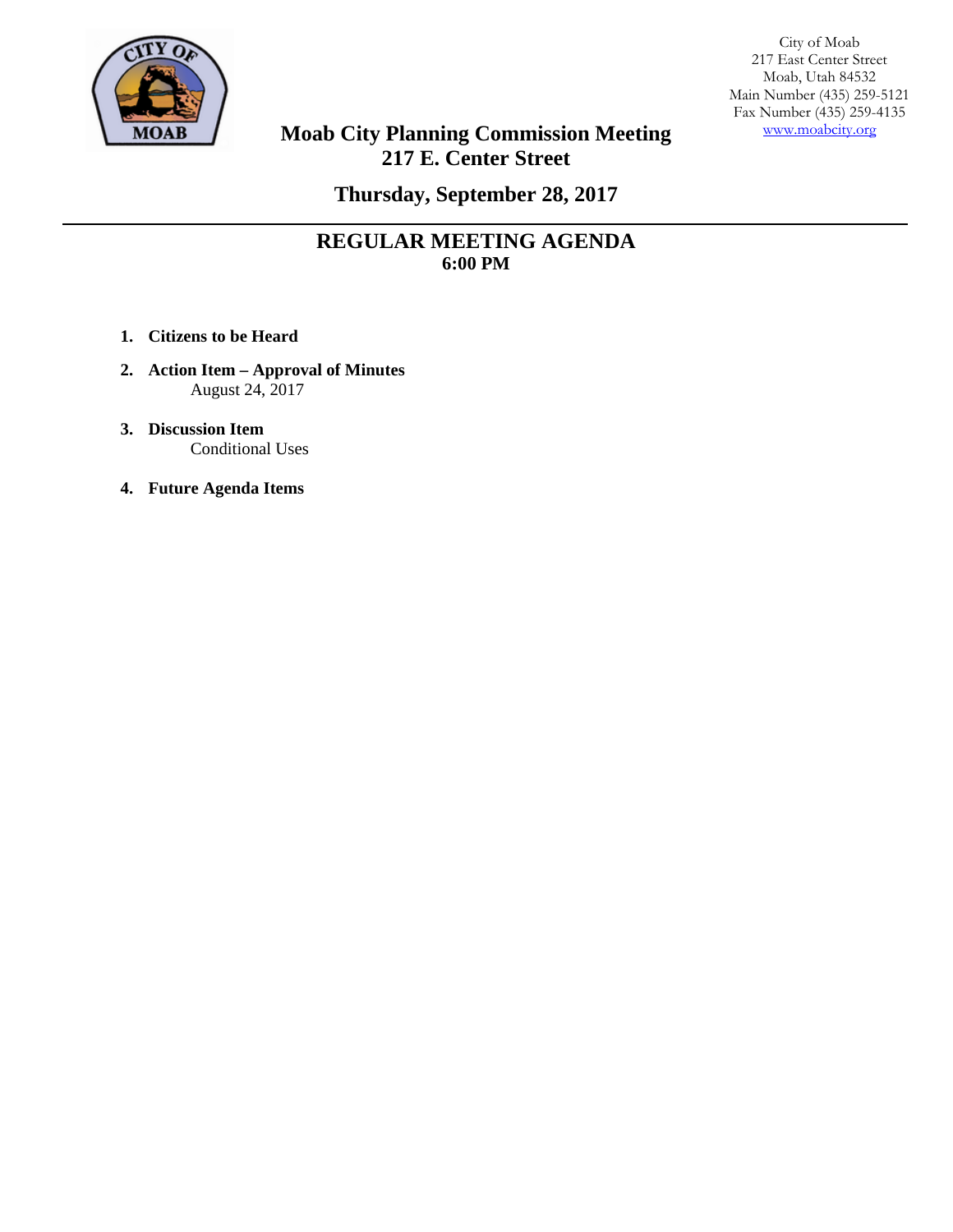# **MOAB CITY PLANNING COMMISSION MEETING**

## :: **MINUTES** :: **AUGUST 24, 2017** ::

| <b>Members Present:</b>     | Allison Brown, Jeanette Kopell, Wayne Hoskisson, Laura Uhle                                                                            |
|-----------------------------|----------------------------------------------------------------------------------------------------------------------------------------|
| Members Absent:             | Joe Downard                                                                                                                            |
| <b>City Councilmembers:</b> | None                                                                                                                                   |
| City Staff:                 | Planning Director Jeff Reinhart, Zoning Administrator/Planning Assistant Sommar<br>Johnson, Administrative Assistant Stephanie Haycock |
| Public Members:             |                                                                                                                                        |

The Moab City Planning Commission held its regular meeting on the above date in the Council Chambers of Moab City Offices, located at 217 East Center Street, Moab, Utah. Planning Commission Chair Laura Uhle called the meeting to order at 6:00 pm.

#### **1. Citizens to be Heard**

There were no citizens to be heard.

### **2. Action Item**

Approval of Minutes: August 24, 2017

Commissioner Hoskisson moved to approve the minutes of August 24, 2017. Commissioner Brown seconded the motion. There was a discussion about the item that was highlighted yellow and the Re-review items in the conditional uses that were typed in red. It was then explained that those would be just regular black typed text in the final minutes that will be archived. Those items were done that way for clarification on what items needed to be looked at for the conditional uses in the final go around. The motion carried 4-0 aye.

### 3. **Action Item – Planning Resolution 35-2017**

A Resolution Conditionally Approving a Site Plan for a Breakfast Addition to the Super 8 Hotel Located in the C-4 Zone at 889 North Main Street

Zoning Administrator Johnson gave a brief overview of Planning Resolution 35-2017. That all the requirements have been met and the two code issues will be brought to code by the completion of the project. Super 8's Representative Glen Richardson explained what they did to meet all the requirements and what had changed from the last time this project was before the commission.

Commissioner Brown moved to pass Planning Resolution 35-2017. Commissioner Kopell seconded the motion. There was no further discussion. The Resolution passed 4-0 aye.

### 4. **Public Hearing – Proposed Ordinance 2017-32**

An Ordinance Amending Moab Municipal Code Chapter 17.30.020, Use Requirements, to Include a Use of Small Neighborhood Retail Business with Standards in the C-5, Neighborhood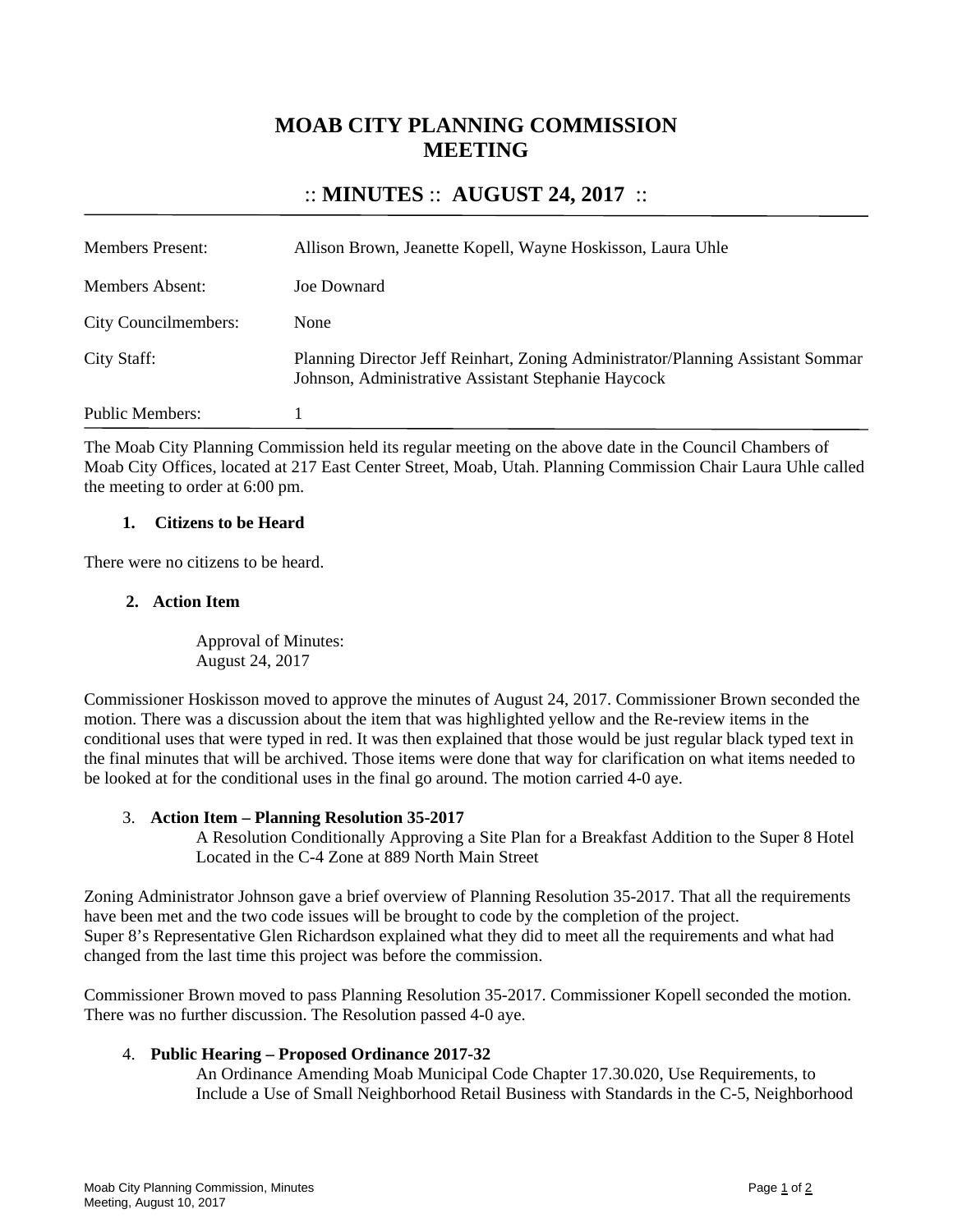Commercial Zone, and Add a Definition of the Use to Moab Municipal Code Section 17.06.020, Definitions

Zoning Administrator Johnson gave an overview of proposed Ordinance 2017-32

Commission Uhle asked if this pertained to the moving items of conditional uses. Zoning Administrator Johnson explained that this was not. This originated from applicants wanting to do retail sales that will benefit the community in the 1500 sq. ft. space of the C-5 Neighborhood Commercial Zone.

Commissioner Uhle opened the public hearing at 6:08pm.

No public comment.

Commissioner Uhle closed the public hearing at 6:09pm.

#### 5. **Action Item – Planning Resolution 37-2017**

A Resolution Recommending to City Council Approval of Ordinance 2017-32 to Amend Moab Municipal Code Section 17.30.020, Use Requirements, for the C-5 Neighborhood Commercial Zone, with the Addition of a New Use of Small Neighborhood Retail, with conditions, and Adding a Definition of Same to Section 17.06.020

Commissioner Brown asked if small neighborhood retail businesses fit under Convenience Stores. Zoning Administrator Johnson explained that they do not because the actual retail sales do not fall under the Convenience Store Ordinance. Commissioner Brown asked if we could just add that to the Convenience Stores Ordinance. Zoning Administrator Johnson explain that we already have something for Convenience Stores and its size is 3000 square feet whereas this new ordinance for Small Neighborhood Retail Businesses can be as small as 1500 square feet. Commissioner Brown asked about the possibility of a bike shop, or an art gallery. Again, Administrator Johnson explained that anything could go in there as long as it fit the 1500 square feet and was compliant with existing City codes and ordinances. There was discussion on how big 1500 square feet was and what could possible fit in that size of space, taking in storage needs and display space. Zoning Administrator Johnson explained that the Small Neighborhood Retail purpose is that it actually serves that neighborhood and it is not generally a large-scale operation that serves visitors it is really geared more towards area residents. Commissioner Uhle expressed that it is important to support small businesses and to helping them to stay in Moab. Commissioner Brown asked about parking regulations for Small Neighborhood Retail businesses. Zoning Administrator Johnson explained that, that stays the same one space per 300 square feet. Commissioner Uhle said that she would entertain a motion.

Commissioner Kopell moved to adopt the proposed Ordinance 2017-32.

Commissioner Brown seconded the motion.

There was some discussion on how much C-5 space was available by Commissioner Hoskisson.

The motion carried 4-0 aye.

#### 6. **Future Agenda Items**

It was discussed that Conditional uses would be dialed in and ready for the Commission to do a final review. There was also a discussion on how those conditional uses would be applied to existing structures.

Commissioner Uhle adjourned the meeting at 6:25pm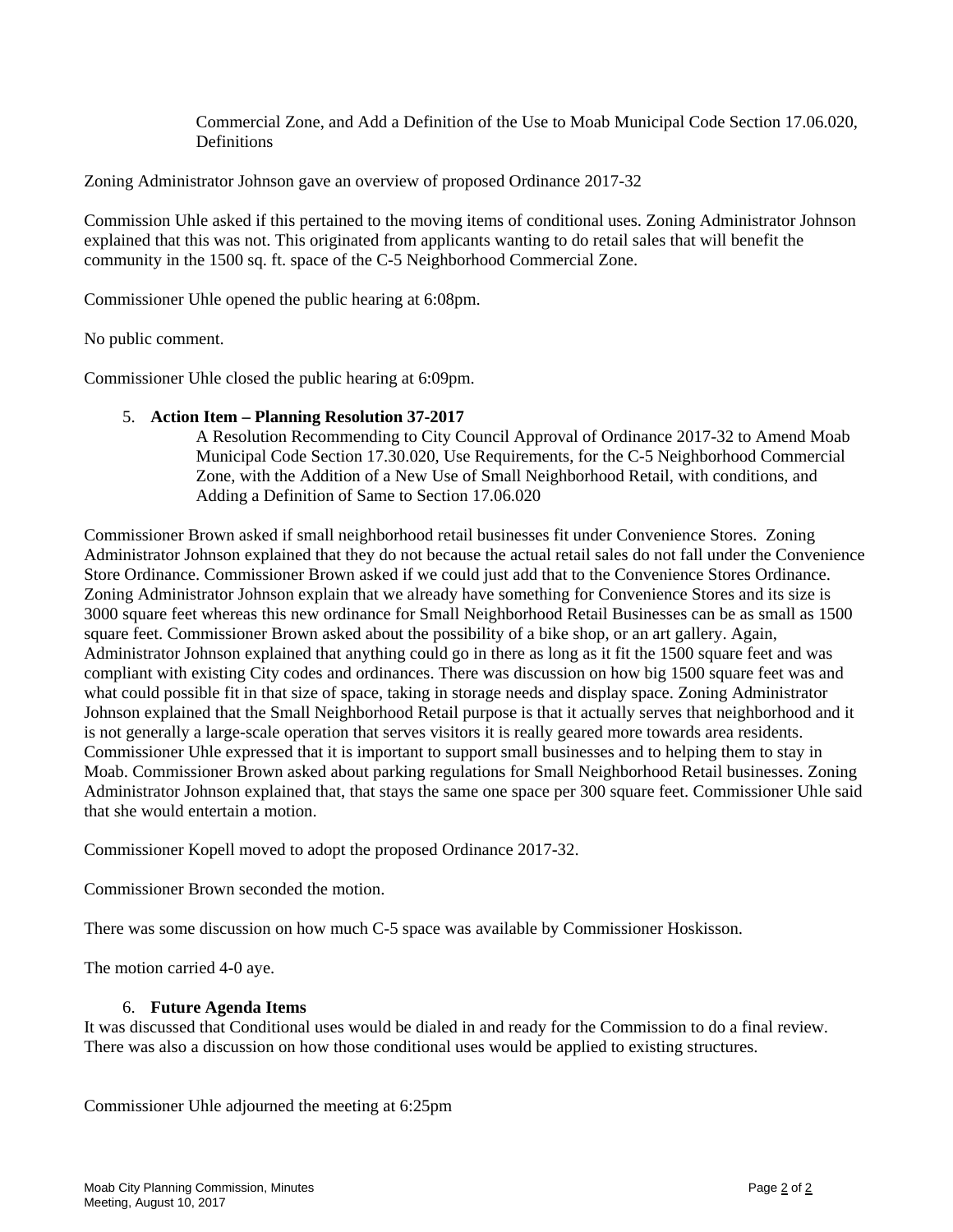

# **Moab Planning Commission Agenda Item**

Meeting Date: September 28, 2017

# **#: 3**

Pl-17-140

**Title:** Review of Conditional Uses to Amend the Status to Use-by-Right with Operational Standards **Date Submitted:** September 21, 2017 **Staff Presenter:** Jeff Reinhart, City Planner Attachment(s): Conditional Use Review Tool **Options:** N/A 

## **Background/Summary:**

Because of the confusion caused by the review of conditional uses, the City Council has requested that they be removed from the code or that their status be changed. Some conditional uses will become allowed uses in various zones as long as they satisfy a set of detailed standards.

The attached CU Review Tool is an aid to accomplishing this goal.

The commission has already spent some time reviewing these uses, and the changes have been incorporated into the attached tool.

The next step will be to review and amend, if needed, the standards for each use.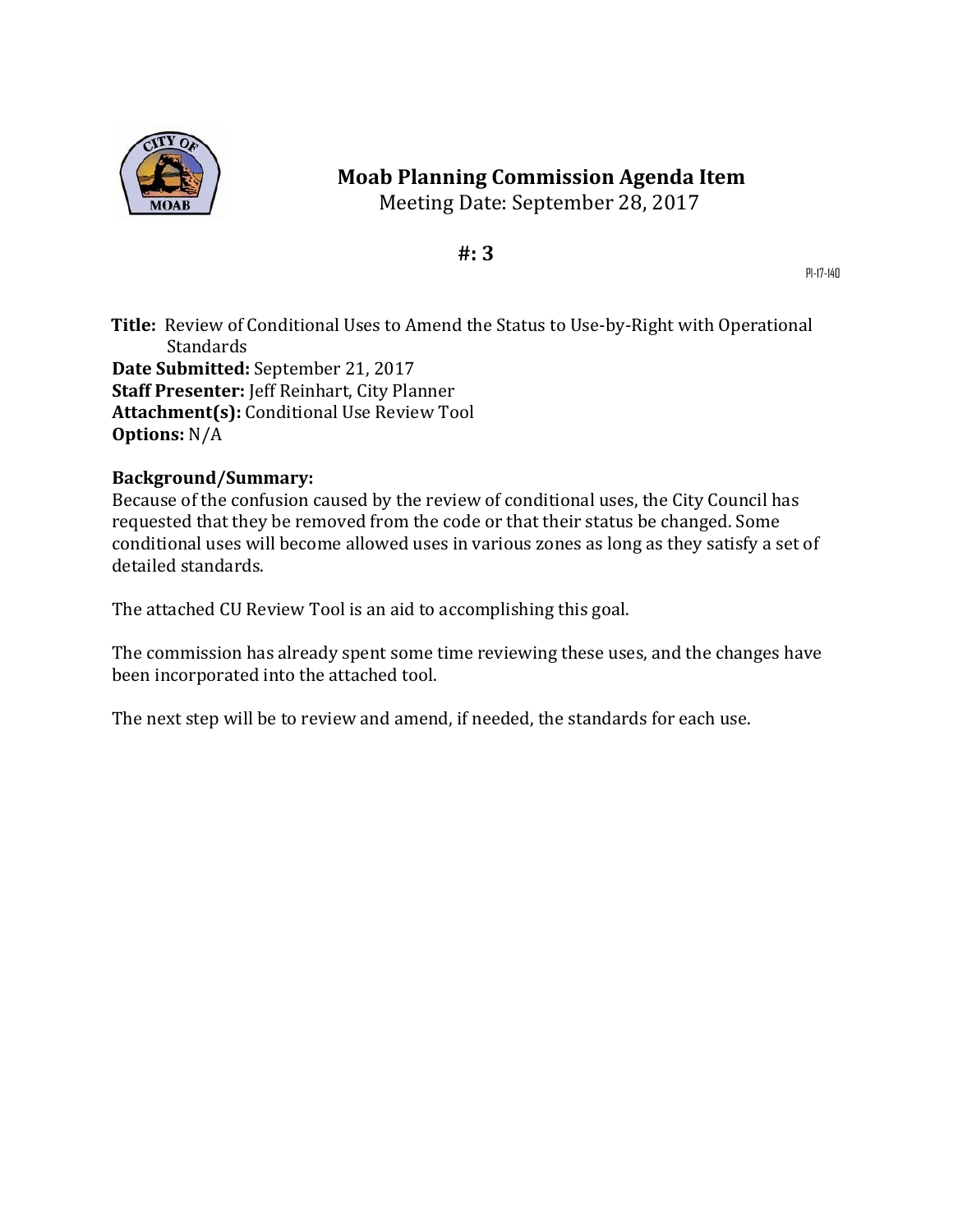#2. Amended 8/28/17 Items in red are to be deleted.

| <b>Conditional Uses</b><br>from 17.09.530 & .531                                                    | C in:                                                         | P in:                                                                                           |
|-----------------------------------------------------------------------------------------------------|---------------------------------------------------------------|-------------------------------------------------------------------------------------------------|
| 1. Dwellings in the C-4 zone                                                                        | $C-4$                                                         |                                                                                                 |
| 2. Historic dwelling                                                                                | $C-3$                                                         |                                                                                                 |
| 4. Multi-Household dwellings, 7 or more units R-3, R-4                                              |                                                               | $R-3$ , $R-4$ , RC                                                                              |
| 5. Group Home                                                                                       | R-1, R-2, R-3, R-4, RA-1, A-2                                 |                                                                                                 |
| 6. Utility provider structures                                                                      | R-2, R-3, R-4, RA-1, A-2, C-1, C-2, C-3, C-4                  | A-2, RA-1, SAR, I-1                                                                             |
|                                                                                                     |                                                               | $C-1$ , $C-2$ , $C-3$ , $C-4$                                                                   |
| 7. Premises Agricultural Biz (feed, seed, equipmt)                                                  | $RA-1$                                                        | $A-2$                                                                                           |
| 8. Trucking Co./Terminal                                                                            | $C-3, C-4$                                                    | $C-3$ , $C-4$                                                                                   |
| 9. B&B                                                                                              | $R-3, R-4$                                                    | C-1, SAR, RC                                                                                    |
| 10. RV/Travel Trailer Park or Court                                                                 | $C-4$                                                         | C-4, MH/RV, RC                                                                                  |
| 11. RV Area within a Mobile Home Park                                                               | MH/RV                                                         |                                                                                                 |
| 12. Golf Course                                                                                     | RA-1, A-2                                                     | <u>RA-1, A-2</u>                                                                                |
| 13. RV Court                                                                                        | C-4, MH/RV                                                    | $C-4$ , MH/RV, RC                                                                               |
| (14. Self-storage warehouse - Ords passed to move that to C4 & I1 as a permitted use w/ standards.) |                                                               | Was in I-1 as a P                                                                               |
| 15. Asphalt/Concrete Batching Plant, Perm.                                                          | $C-4$                                                         | $I-1$                                                                                           |
| 16. Asphalt/Concrete Plant, Temp                                                                    | $MH/RV, I-1$                                                  | $L_1$                                                                                           |
| 17. Wireless Telecommunication Towers                                                               | C-4, I-1, City, County, School Dist. Property                 | <b>SAR</b>                                                                                      |
| 18. Drive-thru Windows                                                                              | $C-1$                                                         | C-1 (banks), C-3                                                                                |
| 19. Large Commercial & Home-Based Day Care Ctrs C-3                                                 |                                                               | Day care center is a permitted use in:                                                          |
|                                                                                                     |                                                               | R-2, R-3, R-4, RA-1, A-2, C-1, C-2, C-5                                                         |
|                                                                                                     |                                                               |                                                                                                 |
| 20. Manufactured Home Sales                                                                         | $C-4$                                                         |                                                                                                 |
| 21. Division of Small Lots                                                                          | R-1, R-2, R-3, R-4, RA-1, A-2, C-1, C-2, C-3, C-4, SAR, MH/RV |                                                                                                 |
| 22. Moved Buildings                                                                                 | R-1, R-2, R-3, R-4, RA-1, A-2, C-1, C-2, C-3, C-4, SAR, MH/RV |                                                                                                 |
| 23. Cemeteries, Public or Private                                                                   | RA-1, A-2                                                     | $A-2$                                                                                           |
| 24. Animal Pound or Kennel - Private                                                                | RA-1, A-2, C-1, C-5                                           | $A-2$                                                                                           |
| 25. Vet Clinic w/ Kennel                                                                            | $A-2$                                                         | no outside kennel: C-5, RA-1                                                                    |
| 26. Schools, Churches, Monasteries                                                                  | R-1, R-2, R-3, R-4, RA-1, A-2, C-1, C-4, C-5                  |                                                                                                 |
|                                                                                                     |                                                               | R-1, R-2, R-3, R-4, RA-1, A-2, C-1, C-2, C-4<br>(schools only): C-3, C-5, SAR                   |
| 27. Other Public Facilities                                                                         | $R-2$                                                         | C-1, C-2, C-3, C-4, C-5, SAR, I-1, RA-1<br>(libraries, rec. bldgs.): R-1, R-2, R-3, R-4         |
|                                                                                                     |                                                               | (The ones that are already<br>permitted: Need to add the CU<br>standards & regs to the zone $-$ |

standards & regs to the zone – for the permitted use.)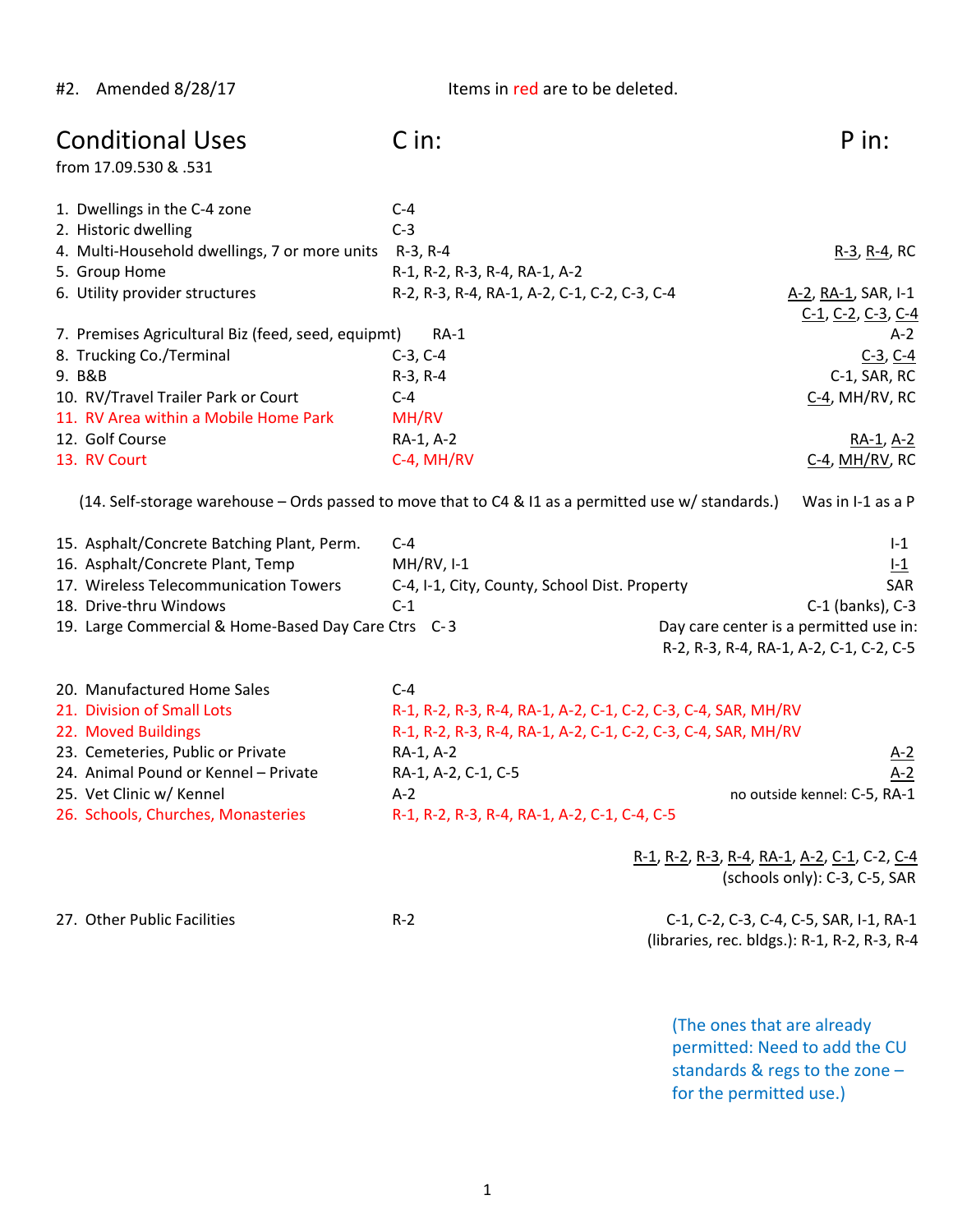Items in red are to be deleted. Items in blue are to be added.

These sections are highly paraphrased. I did not renumber in many sections.

#### **Chapter 17.18**

#### **A‐2 AGRICULTURAL ZONE**

Primary purpose: the cultivation of crops and livestock. Large lots. *Permitted uses:* 

A. Agriculture

- B. Animals & fowl in unlimited numbers, except not more than 25 hogs
- C. Barns, corrals, pens, coops and feed storage buildings, storage of farm products
- D. One-family One-household dwellings and buildings accessory thereto, caretaker dwellings, on a lot of at least five acres

E. Home occupations and premises occupations subject to Section 17.09.530 of this title when approved by the city council subject to 17.09.540 of this title

F. Retail and wholesale businesses principally supplying agricultural enterprise with feed, seed, equipment, vegetable and fruit packing plants, farm machinery, storage sheds, fur farms, plant nurseries and animal hospitals, subject to the standards set forth below in 17.18.070.

- G. Rest homes
- H. Public parks and playgrounds, hunting and fishing reserves, wildlife sanctuaries and arboretums
- I. Residential subdivisions and PUD's with all lots over five acres of land
- J. Kennels, subject to the standards described below in 17.18.070, riding academies, beehives and fisheries
- K. Fences, walls & hedges

L. Water reservoirs, ponds, dams, water pumping plants and pipelines, water facilities, public utility buildings and structures (except power plants) subject to the standards described below in 17.18.070, flood control structures, transmission lines, substations, sewage treatment plants

- M. 1-year temporary buildings and yards for the storage of construction materials for uses permitted in the zone.
- N. Schools, churches, monasteries. Want standards? See below in 17.18.070.
- O. Cemeteries, in compliance with a site plan permit process, using the standards as set forth below in 17.18.070.
- P. Accessory advertising signs not exceeding fifteen square feet

Q. Golf courses of at least ten acres. A golf club house if at least forty-five acres of land. Subject to the standards set forth below in 17.18.070.

R. Day care centers, subject to the standards described below in 17.18.070, and boys and girls ranches. (They are quantified in 17.18.030 Area requirements, but not listed in the permitted uses.)

### 17.18.030 Area requirements.

Each dwelling, day care nursery center, rest home, or boys or girls ranch shall be located on a lot containing at least five acres of land. For other uses, there shall be no area requirements.

### Add Uses to A‐2 from CU List:

5. Group Home, subject to the standards described below.

25. Vet Clinic w/ Kennel, subject to the standards described below.

### 17.18.070 Supplementary regulations.

(7) Premises Agricultural Occupations. This type of occupation specifically concerns the retail sale of feed, seed, fertilizer, equipment and similar items used in agriculture. The following standards shall be met for this type of business:

A. Parking areas shall be an all-weather surface such as concrete, asphalt or sealed gravel that will not generate dust or deposit gravel on paved roadways.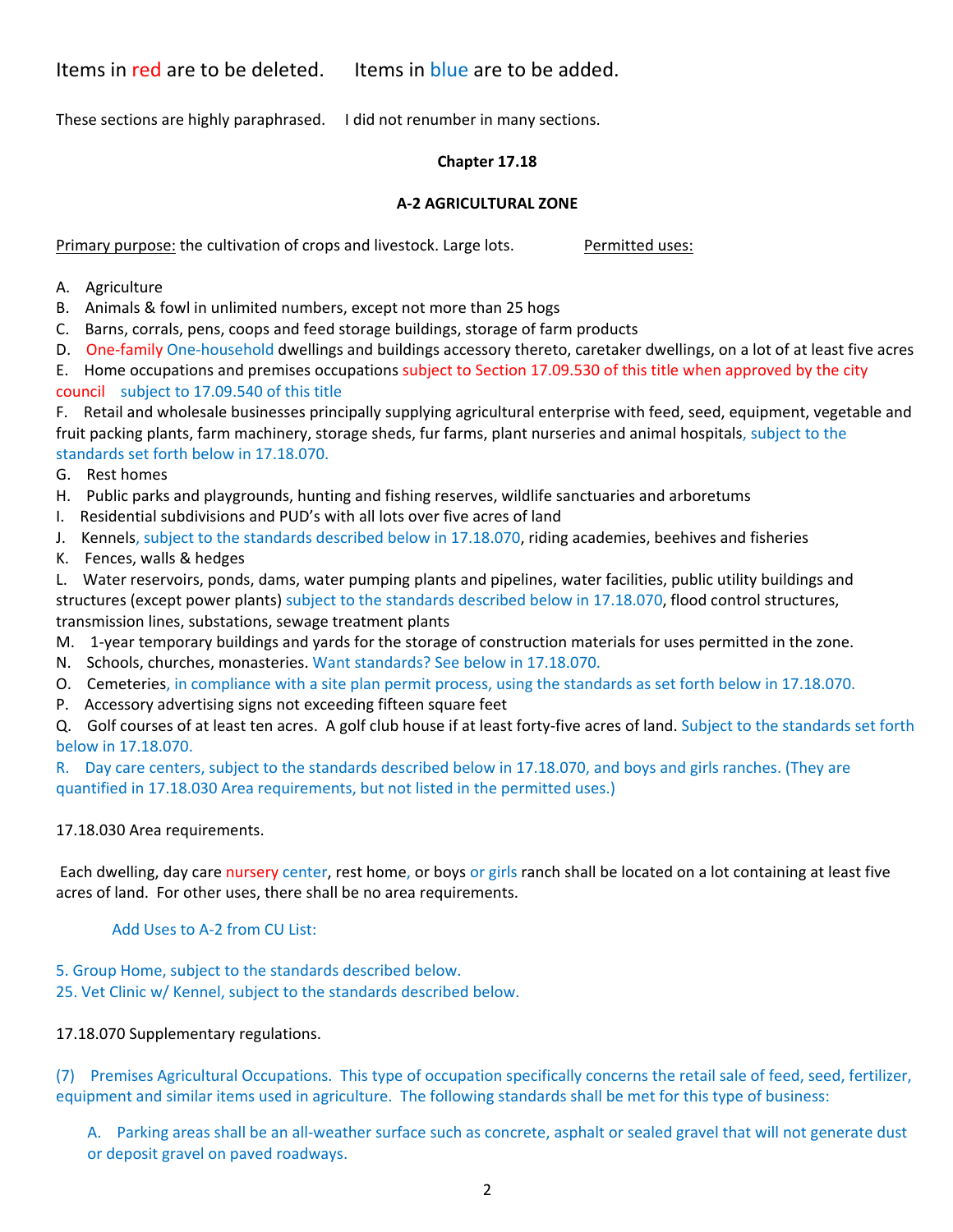B. Hours of operation shall be confined to 7:00 a.m. to 7:00 p.m. or established by resolution of the planning commission.

- C. Dust, glare, odor, and noise shall be confined within the boundaries of the property.
- D. All signs shall comply with the sign regulations of Chapter 15.44 and shall not exceed fifteen square feet.
- E. Outside storage of products for sale is limited to hours of operation.
- 24. Animal Pound or Kennel (Private) Indoors only

Clarify what types or sizes of animals are allowed.

A. Noise, odor and glare shall be contained on the property.

B. Fencing, landscaping, the design of parking areas, and downward directed and full cut-off light fixtures shall be used to reduce impacts on adjacent properties.

C. Parking shall be provided at a rate of one space per one thousand square feet and one space per each employee. ADA handicapped accessible spaces shall be provided as required.

D. A buffer area of twenty-five feet shall be used to provide a separation from other uses and adjacent properties. Buffering shall include the elements of subsection B above.

E. Vehicular ingress and egress traffic patterns shall be designed to not impede existing traffic flows and provide adequate interior circulation.

F. Hours of operation for public access shall be from 8:00 a.m. to 5:00 p.m. or restricted by resolution of the planning commission.

G. Landscaping shall consist of berms, solid wooden privacy fence, decorative block wall or combination thereof and be in accordance with the requirements of Sections 17.09.360 (landscaping--required) and 17.09.370 (landscaping-specifications). A minimum of fifteen percent of the interior of the parking areas must be landscaped. Trees shall be utilized to provide shade for vehicles and must be of a sufficient size and placement to provide shade to forty percent of the parking area within three years.

6. Utility Provider Structures and Buildings. New construction of water lines, sewer lines and electric substations and structures may be constructed in all zones subject to the approval of the planning commission and council with a review of a subdivision plat. Such construction is not required to apply for a separate permit but must satisfy the requirements below. When expansion of existing facilities and construction of new facilities in developed neighborhoods are proposed, an application for a conditional use permit shall be required. Expansions of existing facilities are also subject to the approval of the planning commission and council, and subject to the standards below. The planning commission may require conditions standards in accordance with the following language that are reasonably necessary to protect surrounding property values and residential amenities.

1. These types of facilities include but are not limited to:

a. Electrical utility facility, provided transmission lines are excluded from the requirements of this section if visibility is essential to safety, security, or maintenance access;

- b. Solid waste disposal facility;
- c. Water pumping plants and pipelines;
- d. Public utility buildings and structures (except power plants);
- e. Flood control structures;
- f. Substations;
- g. Sewage treatment plants subject to review and approval of the State Department of Health.
- 2. Site Standards.

a. Architectural Form and Character. A building housing all or a majority of a utility facility must be compatible with the architectural form of surrounding buildings. This requirement is not applicable to a utility facility where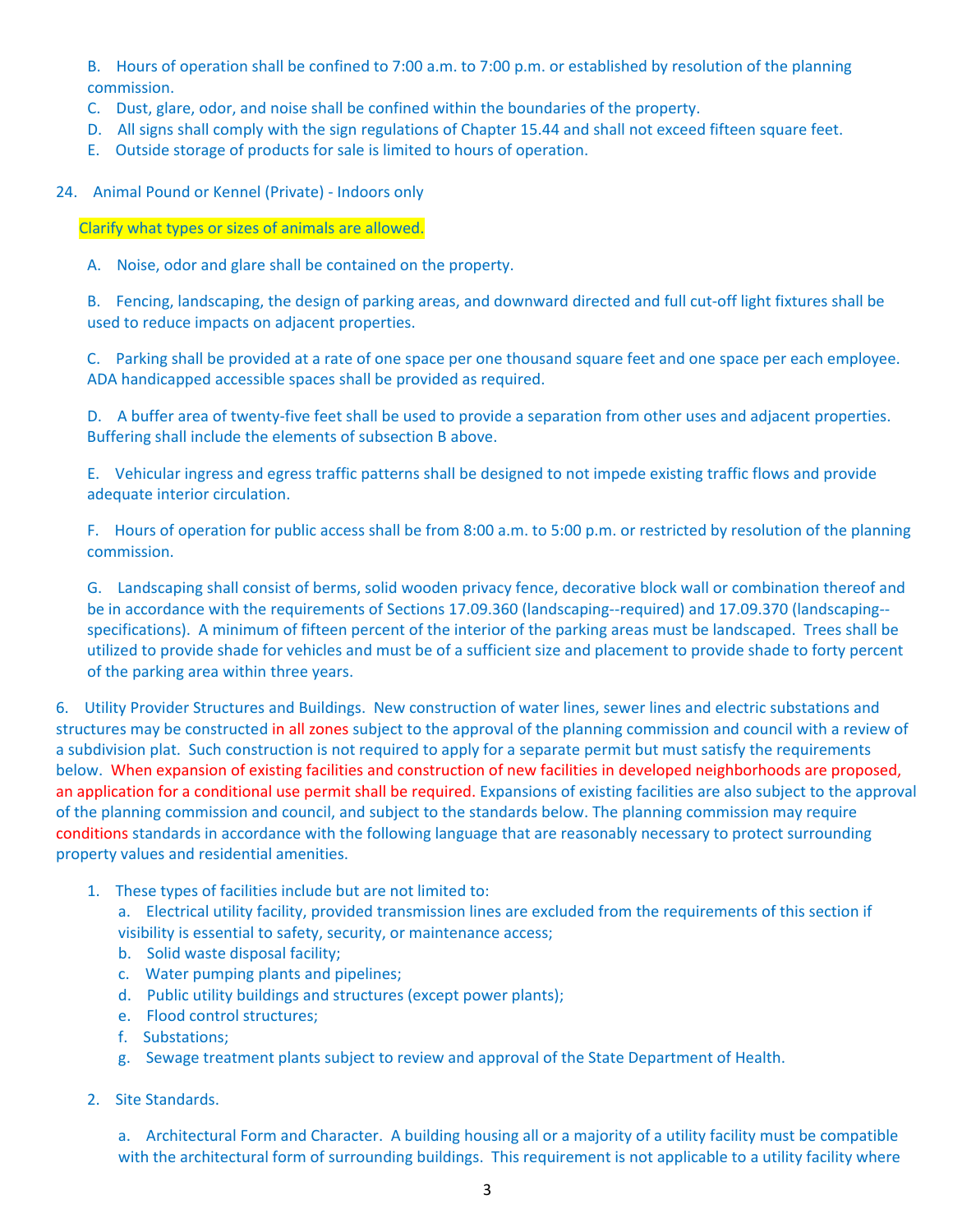significant elements of the facility are not housed inside of a building or to isolate minor elements such as pad mounted transformers, telephone pedestals and metering stations.

b. Screening and Fence Requirements. A utility facility must be site screened with landscaping and/or fencing. Landscape development, shall include retention of significant trees, as necessary to maintain and protect property values, enhance the visual appearance of the city, to preserve the natural character of the area, to promote utilization of natural systems, to reduce the impacts of development on the storm drainage system and water resources, and to provide a better transition between the various land uses permitted in the city.

(1). The planning department and community development director shall review the proposed landscape plan with each application and make a recommendation to the planning commission.

(2). The applicant shall provide site perimeter landscaping that consists of a minimum width of ten feet and includes:

a. Evergreen and deciduous trees, with no more than fifty percent being deciduous, a minimum of six feet in height, and planted at intervals no greater than thirty feet on center;

b. A minimum of three and one-half feet in height, and living ground cover planted so that the ground will be covered within three years.

(3). If planted to buffer a parking area, access, or site development other than a building, any of the following alternatives may be used unless otherwise noted:

a. Shrubs, a minimum of three and one-half feet in height and living ground cover must be planted so that the ground will be covered within three years.

b. Earth-mounding, an average of three and one-half feet in height, planted with shrubs or living ground cover so that the ground will be covered within three years. This alternative may not be used in a downtown land use district.

c. A combination of earth-mounding and shrubs to produce a visual barrier at least three and one-half feet in height.

(4). Equipment and vehicle storage yards require fifteen feet of landscaping on all sides if visible from a public right‐of‐way.

(5). Parking Area Landscaping. Parking areas require landscaping as follows in addition to any site perimeter landscaping as required.

(6). Alternative landscaping may be approved by the planning commission if the landscaping will provide the desired screening as noted below:

a. The proposed landscaping represents an equal or better result than that which could be achieved by strictly following the requirements of this section; and

b. The proposed landscaping either:

- (i) Incorporates the increased retention of significant trees and naturally occurring undergrowth;
- (ii) Better accommodates or improves the existing physical conditions of the subject property;
- (iii) Incorporates elements to provide for wind protection or to maintain solar access;
- (iv) Incorporates elements to protect or improve water quality; or

(v) Incorporates native species in a design that buffers a critical area from uses on the site, including parking.

(26) Schools, Churches, Monasteries, Etc. All schools, churches, and monasteries shall be subject to the regulations established by Utah State Code Annotated (UCA) and shall be considered by the planning commission under Section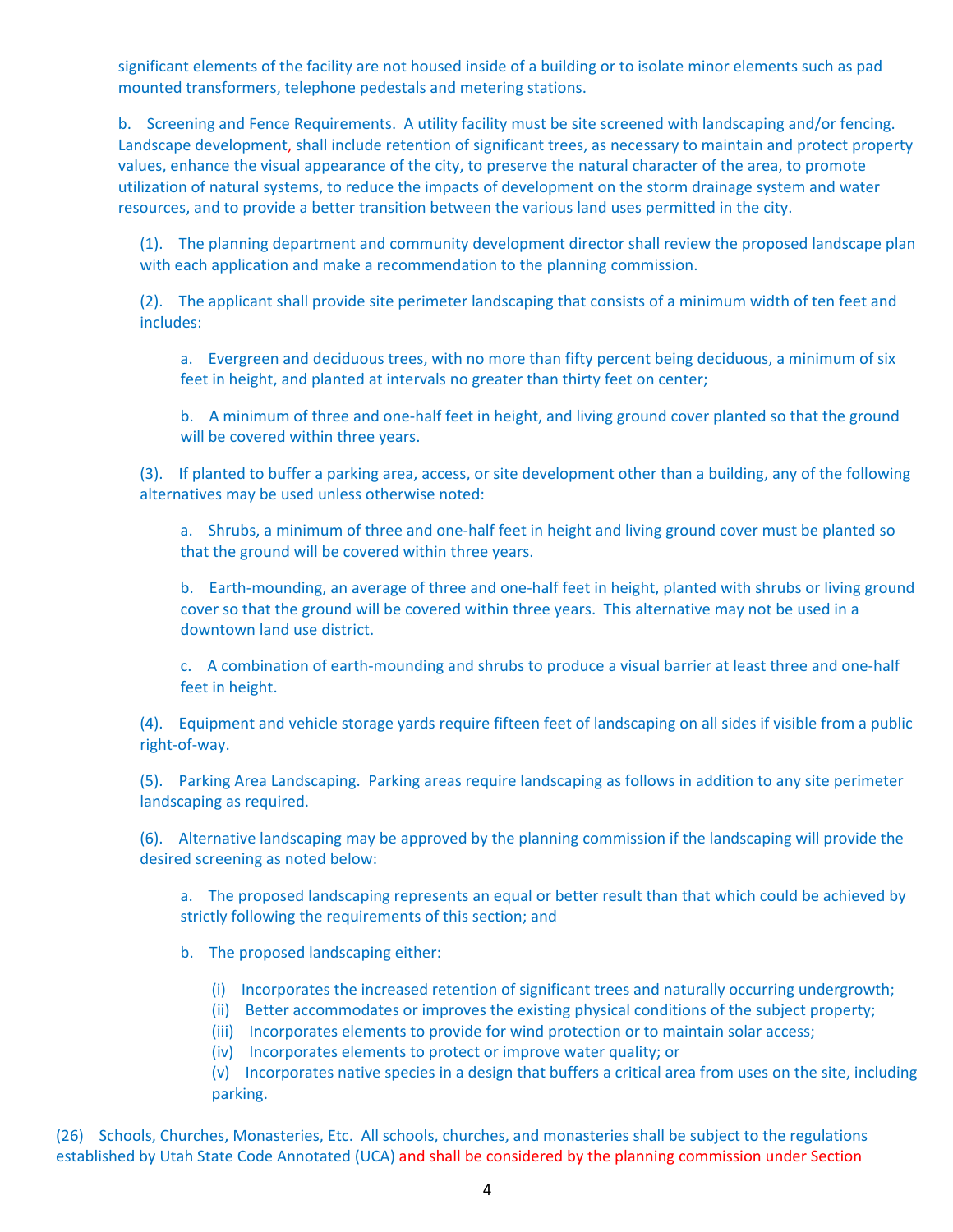17.09.530, conditional uses. At a minimum, the Planning Commission The Planning Department, in accordance with Chapter 17.67, shall receive a complete site plan which demonstrates that:

A. Traffic impacts are minimized so that on‐street vehicle flows will not be impeded.

B. Noise, odor, and glare is contained on the property.

C. Landscaping shall be completed in accordance with the provisions located in Sections 17.09.360 (Landscaping‐‐ Required) and 17.09.370 (Landscaping‐‐Specifications generally). A minimum of fifteen percent of the interior of the parking areas must be landscaped. Trees shall be utilized to provide shade for vehicles and must be of a sufficient size and placement to provide shade to forty percent of the parking area within three years.

D. Possible impacts on adjacent streets, sidewalks, and bike/pedestrian routes have been identified and reduced to minimum levels.

E. Adequate parking for the intended use is provided.

(23) Cemeteries, Public or Private. No cemetery, or any extension of an already existing cemetery, shall hereafter be established in the city without the consideration and recommendation of the planning commission as follows: a site plan permit process, as outlined in Chapter 17.67 (?).

A. Application Required. (?) Application for the establishment of a cemetery or for the extension to an existing cemetery shall be made on forms provided by the zoning administrator. The application shall include:

- 1. The name(s) and address(es) of the owner(s) of the land;
- 2. The area(s) of the property that will be used for burial purposes;
- 3. The area(s) of the property that will be used for screening purposes;
- 4. Other information as may be helpful to the planning commission in its consideration of the application;
- 5. An appropriate fee as adopted by resolution of the city council;
- 6. Detailed site plans drawn to scale by a licensed professional Utah registered land surveyor or professional engineer as per Section 17.09.660 Chapter 17.67? (New ord, passed 7/17/17)
- 7. A written legal description of the cemetery;
- 8. A narrative describing the:
	- a. Age and condition,
	- b. Historical significance is if applicable,
	- c. Whether the cemetery is religious, family, organizational, or publicity publicly owned,
	- d. Any prehistoric or historic archaeological discoveries on the property, and
	- e. A written description of names and vital dates of those interred.

B. Expansion/Disruption. If the expansion requires a disruption of existing burial sites, the applicant shall provide a detailed site alteration plan indicating the extent of disruption of the cemetery, methods of construction or removal of human remains, and reburial plan. Such plan shall include a written description and visual drawing of the plan showing the relocation of graves.

C. Consideration and Recommendations by Planning Department. The planning department shall consider, among other things:

1. The need for the proposed cemetery or extension and the desirability of the location;

2. Report its findings to the planning commission with any conditions standards of compliance that should be imposed on the applicant developer relative to landscaping and setting aside a part of the proposed area for screening purposes; and

3. A recommendation that a bond be furnished by the applicant for the fulfillment of any conditions standards imposed by the planning commission, and an appropriate amount of the bond at one hundred fifty percent of the total cost of the improvements.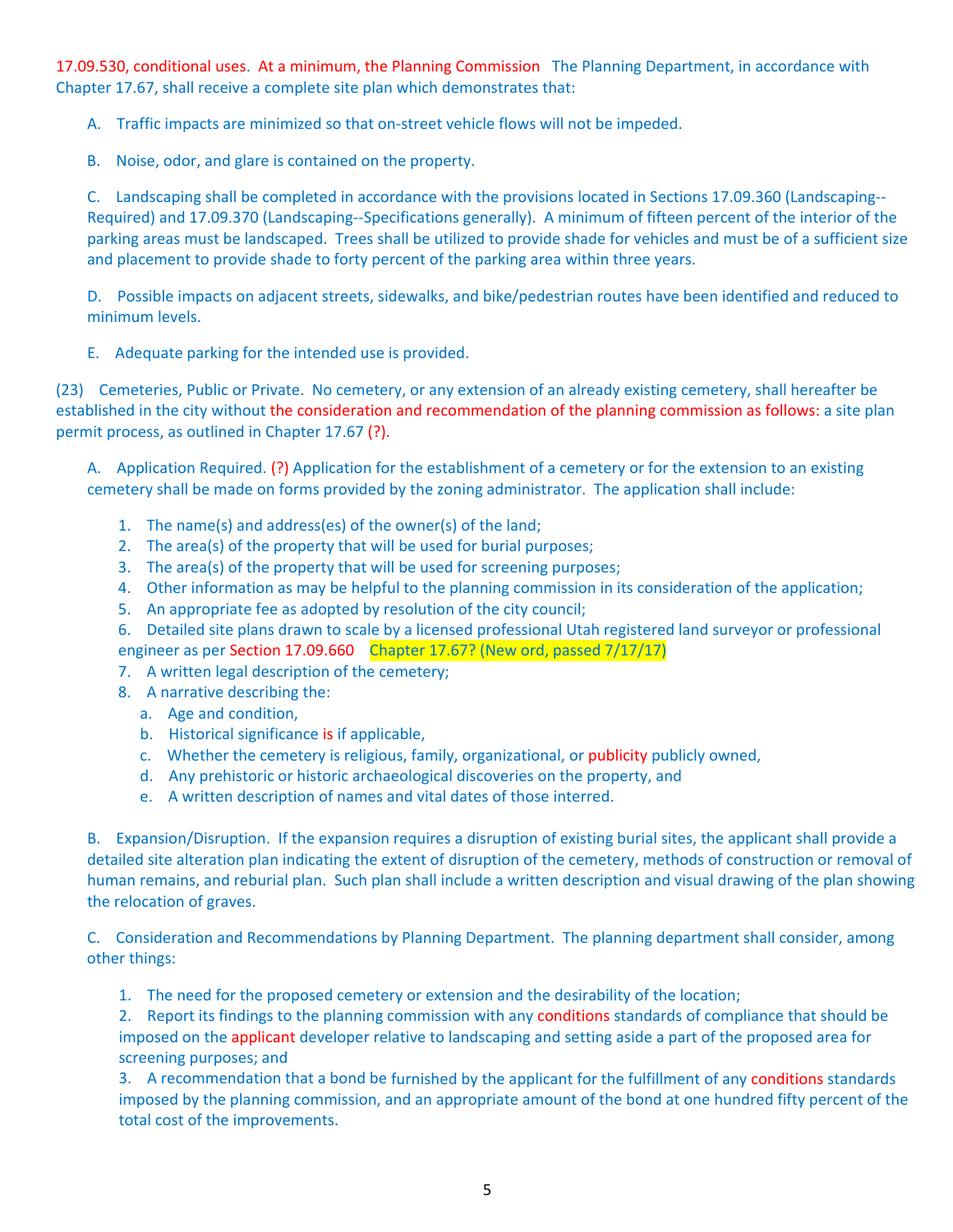D. Conditions Standards of Approval to be Specified. The planning commission, by resolution, shall establish specific conditions of approval standards of compliance to create/extend a cemetery. Conditions These shall be based on:

- 1. The need for the proposed cemetery or extension;
- 2. The desirability of the location;
- 3. Specific areas to be used for burial purposes and screening;
- 4. Type and extent of landscaping;
- 5. Amount of guarantee bond for improvements;
- 6. Light, glare, dust, noise;
- 7. Traffic impacts;
- 8. Parking.

(12) Golf Courses. Must contain a minimum of ten acres and a golf club house may be permitted when part of an approved site plan. The plan must address the following conditions standards:

A. Golf course designs shall implement nonpoint source pollution best management practices (BMPs).

B. Course designs and best management plans shall be submitted to the Moab City planning department for review and referral to the planning commission for comment and approval before golf course construction can begin.

C. Course designs must show that there are no encroachments into areas restricted from development and to minimize the impact of the overall site development on natural resources of the area. The design must meet the requirements of Section 17.09.660 17.67?, site plan required, and contain the following supplemental information:

1. Address stream, wetland, and habitat protection;

2. Contain an environmental constraints analysis that includes the existing environmental conditions on the site and a report with plans that provide:

a. Field located streams, ponds or other water bodies, name of watershed and sub-watershed and stream use class designation,

b. Field located wetlands including documentation of vegetation, soils, and hydrology,

c. Wetlands classifications (Cowardin; National Vegetation Classification Standard for wetlands),

- d. Calculated one hundred‐year floodplain,
- e. Topography with slopes differentiated as 1‐‐25%, 26‐‐39%, 40‐‐45%, and 46%+,
- f. Existing land cover (e.g., forest, meadow, old field, etc.).

g. Location of significant plant and/or animal habitat including: documentation of species, date of last known siting, status, and source of documentation.

D. Application of Regulations and Policies. After verification of the existing environmental conditions by the U.S. Army Corps of Engineers or other federal agency, the applicant will identify on the plan those areas of the site that would be restricted from development by: (1) denoting buffer boundaries, (2) denoting those areas of significant habitat determined to exist on site that will be preserved, and (3) denoting those existing areas that will be preserved.

E. Design Standards for Preliminary Plan. After the applicant has determined the areas restricted from development, a plan should be prepared for submission to the planning commission that shows the proposed lay‐out of the golf course. The plan shall include the following:

- 1. Tees, greens, fairways, and practice range;
- 2. Buildings (e.g., clubhouse, maintenance facilities, etc.);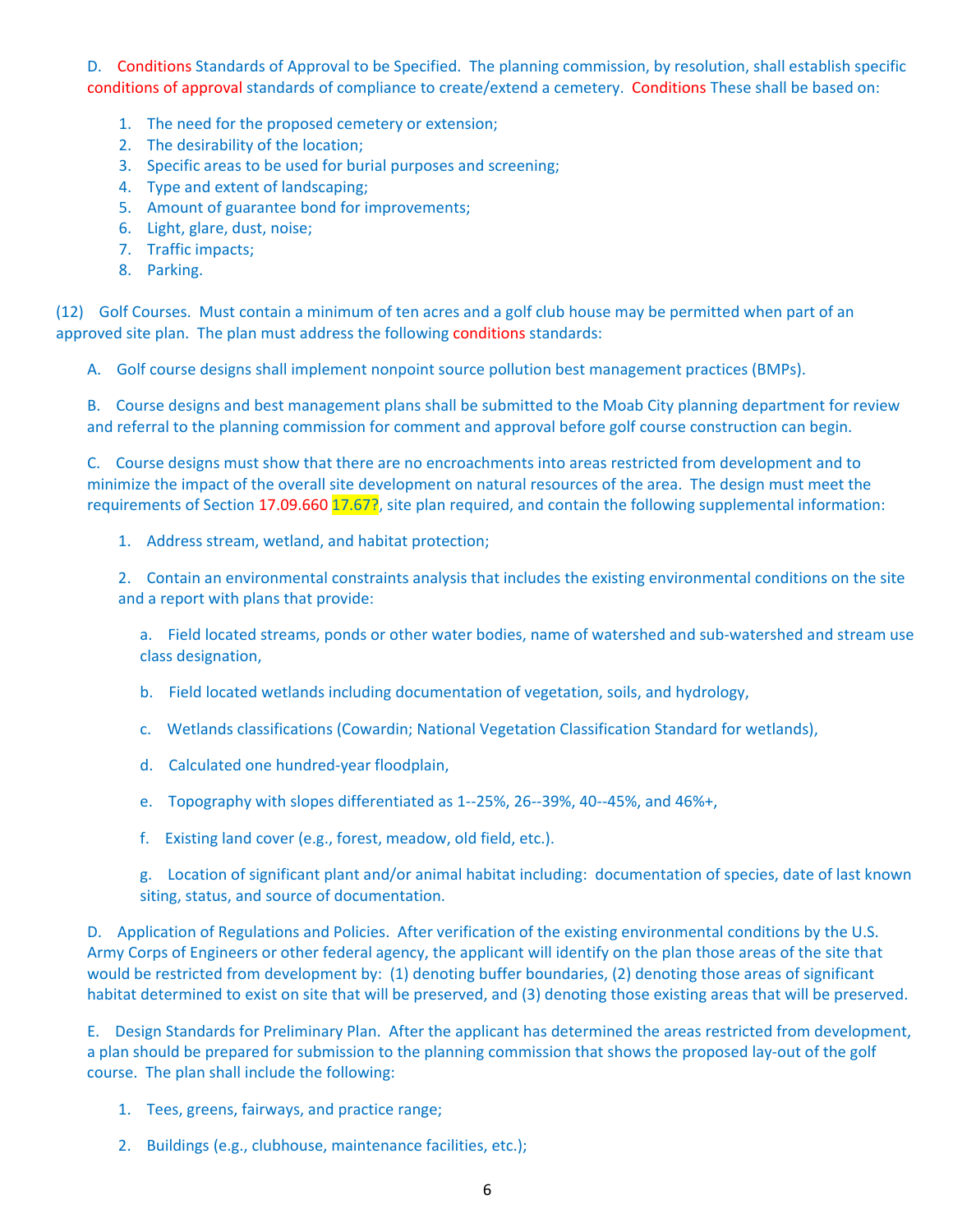3. Roads, cart paths, and parking lots;

4. Conceptual design for the management of storm water runoff and water quality including locations and methods and documentation that these locations and methods are practical; and

5. Location of irrigation wells and/or ponds.

F. Approval of Encroachments. If any of the above facilities would require encroachment on buffers, streams, wetlands or floodplains, approval must be granted by the U.S. Army Corps of Engineers or other federal agency.

(19) Large Commercial and Home‐Based Day‐Care Centers. Large home based facility serves eight to sixteen persons in accordance with state rules and shall be permitted to operate between the hours of 5:00 a.m. to 9:00 p.m. daily or as approved by a conditional use permit by the planning commission. A commercial facility is a stand-alone facility not attached to a residence.

- A. Proof of a state license is required as part of the approval in order to obtain a city business license.
- B. Applicants for a city business license shall submit a conceptual site plan that indicates:
	- 1. Ingress and egress to the property;
	- 2. Drop off/pick up areas;
	- 3. Traffic circulation;
	- 4. Off-street parking;
	- 5. Landscaping;
	- 6. Buffering or separation from dissimilar uses;
	- 7. Open space for older kids.

C. Hours of operation shall be between 5:00 a.m. until 9:00 p.m. or as restricted by resolution of the planning commission.

D. Odor, noise, and glare shall be restricted to the property.

E. Landscaping shall be provided in accordance with the requirements of Sections 17.09.360, (landscaping‐‐required) and 17.09.370, (landscaping‐‐specifications).

5. Group Home. A group home may provide living arrangements for not more than eight residents per home sixty years of age or older; or for persons in alcohol recovery, halfway house or other similar programs; or for the developmentally disabled, limited to cerebral palsy, multiple sclerosis, mental retardation, autism, and epilepsy; and not more than two supervisory personnel; subject to the following standards:

1. Such homes must be state-licensed.

2. All exterior aspects of a group home, including its scale and off-street parking configuration, shall not disrupt the residential character of the area.

3. In no case shall the total number of persons residing on premises (including staff) be more than one per four hundred square feet of usable floor area (twenty percent more than the single-family -household equivalent).

4. Such homes shall provide off-street parking pursuant to Sections 17.09.210--17.09.340 of this code.

25. Veterinary Clinic With Kennel.

A. Hours of operation shall be limited to the hours of 7:00 a.m. to 5:00 p.m. unless otherwise restricted by resolution of the planning commission.

- B. Traffic impacts shall be minimized so that on-street vehicle flows will not be impeded.
- C. Noise, odor, and glare shall be contained on the property.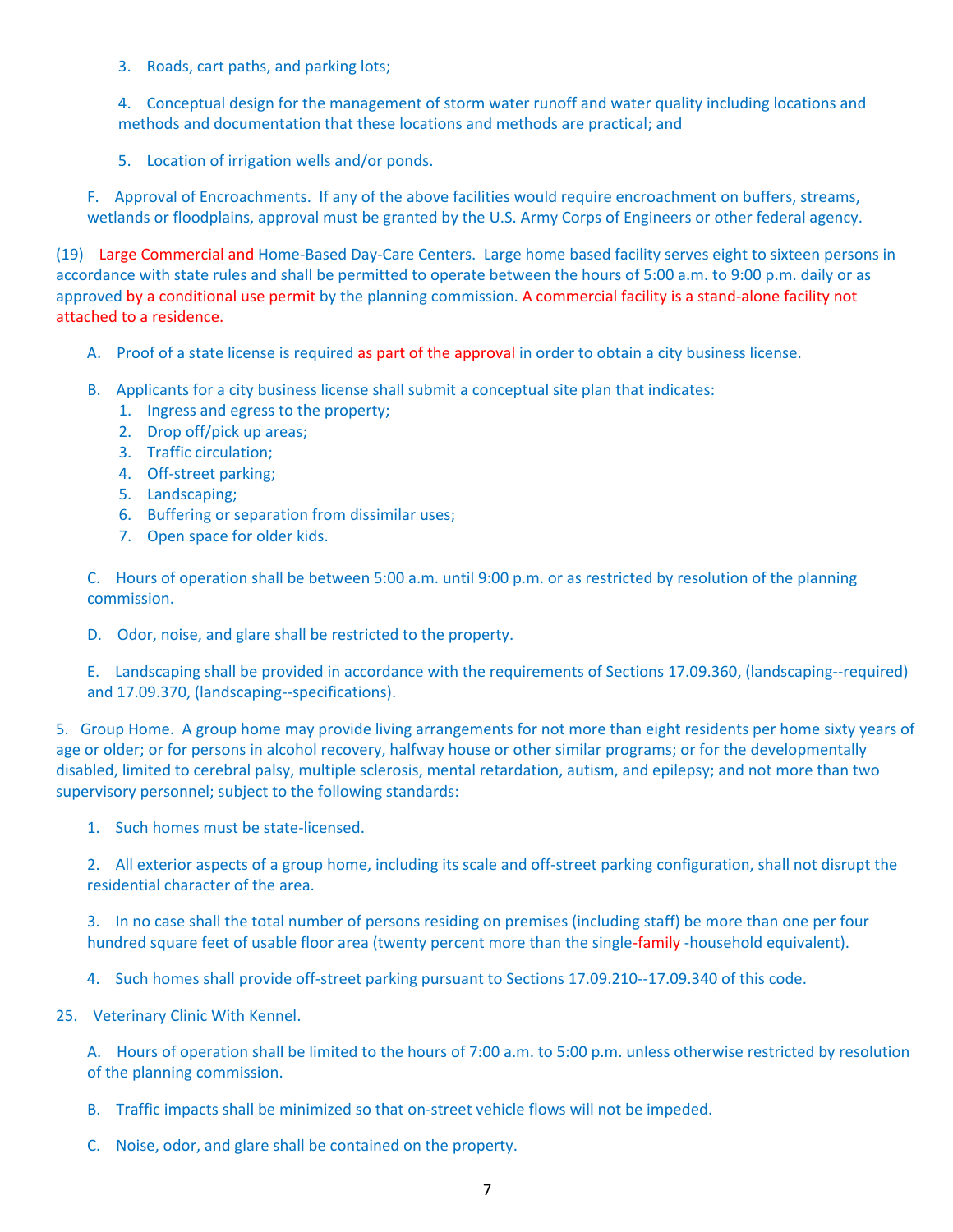D. Landscaping shall be completed in accordance with the provisions located in Sections 17.09.360 (landscaping-required) and 17.09.370 (landscaping‐‐specifications). A minimum of fifteen percent of the interior of the parking areas must be landscaped. Trees shall be utilized to provide shade for vehicles and must be of a sufficient size and placement to provide shade to forty percent of the parking area within three years.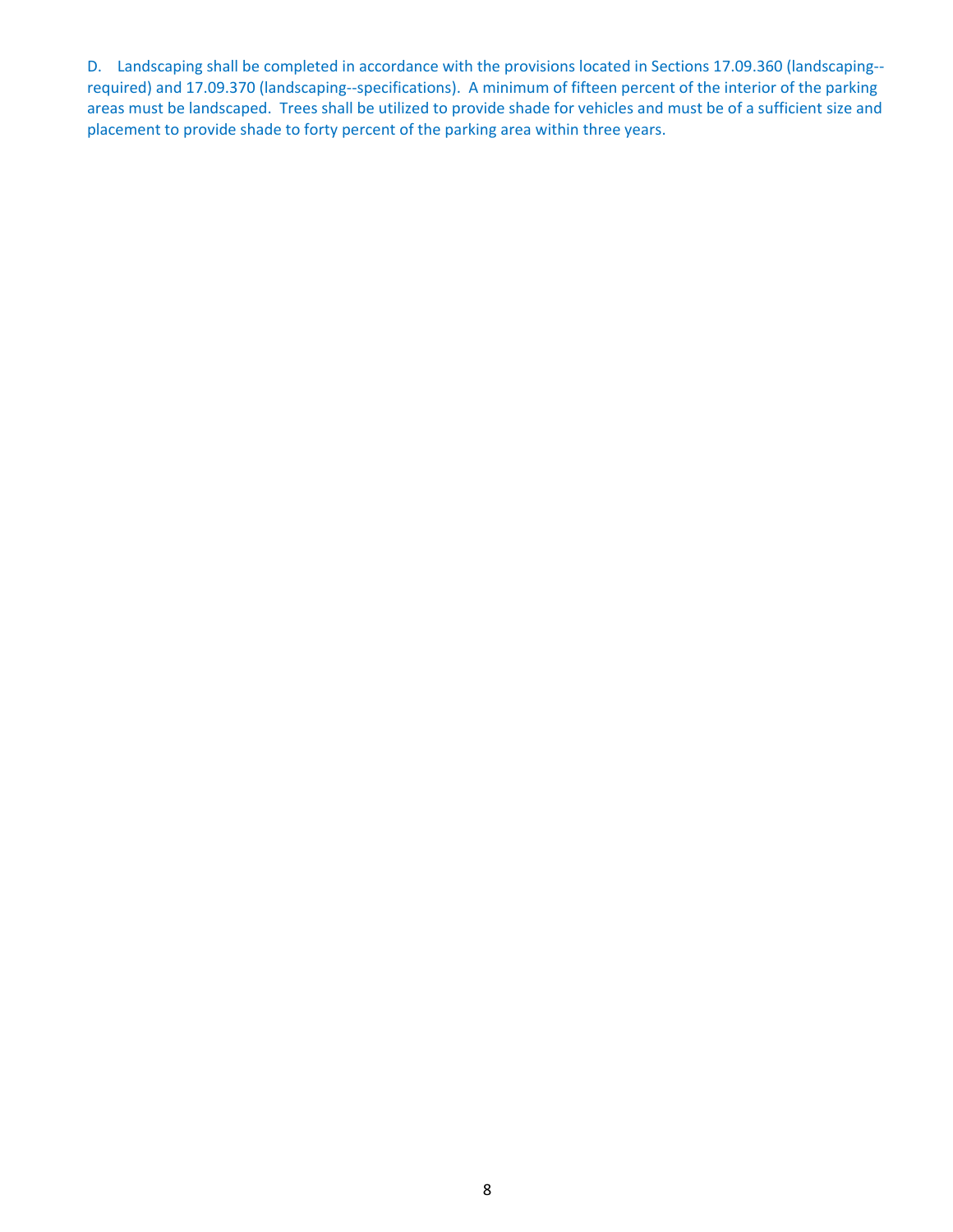#### **17.20**

#### **C‐1 Commercial – Residential**

Primary purpose: Mix of uses, Buffer zone, Expansion of commercial where adjacent. Permitted uses:

1. Retail establishments, wholesale establishments & craft shops, less than three thousand square feet.

**No** convenience stores, service stations or other similar drive‐through & high traffic uses)

2. Office buildings, clinics and utility buildings provider structures, subject to the standards described below in 17.20.050. **No** service yards or drive‐through services (except banks)

3. One-household & two-household dwellings, apartment houses, subject to the standards described below in 17.20.050, court apartments, subject to the standards described below in 17.20.050.

- 4. Funeral establishments, mortuaries and churches. Want standards for churches? See below in 17.20.050
- 5. Gymnasium or physiculture establishments
- 6. Home occupations
- 7. B&B's, subject to the standards described below.

8. Schools (Want standards? See below in 17.20.050), hospitals, public buildings (Want standards? See below in

- 17.20.050) & public parks
- 9. Signs
- 10. Day care centers, subject to the standards described below in 17.20.050, and rest homes
- 11. Greenhouses and nurseries
- 12. PUD's
- 13. Banks and credit unions
- 15. Drive-up windows as a conditional use for financial institutions.
- 15. Drive-through windows for financial institutions, subject to standards as set forth below.

17.20.030: Dwellings and apartment houses utilizing the ground floor elevation as a residential use require conditional use approval in accordance with Section 17.09.530, Conditional uses, except that Dwellings above the ground floor consisting of commercial uses shall be a permitted use.

Add Uses to C‐1 from CU List:

24. Animal Pound or Kennel – Private -- (indoor kennel only), subject to the standards described below. 25. Vet Clinic w/ Indoor Kennel, subject to the standards described below.

### 17.20.050 Supplementary regulations.

6. Utility Provider Structures and Buildings. New construction of water lines, sewer lines and electric substations and structures may be constructed in all zones subject to the approval of the planning commission and council with a review of a subdivision plat. Such construction is not required to apply for a separate permit but must satisfy the requirements below. When expansion of existing facilities and construction of new facilities in developed neighborhoods are proposed, an application for a conditional use permit shall be required. Expansions of existing facilities are also subject to the approval of the planning commission and council, and subject to the standards below. The planning commission may require conditions standards in accordance with the following language that are reasonably necessary to protect surrounding property values and residential amenities.

- 1. These types of facilities include but are not limited to:
	- a. Electrical utility facility, provided transmission lines are excluded from the requirements of this section if visibility is essential to safety, security, or maintenance access;
	- b. Solid waste disposal facility;
	- c. Water pumping plants and pipelines;
	- d. Public utility buildings and structures (except power plants);
	- e. Flood control structures;
	- f. Substations: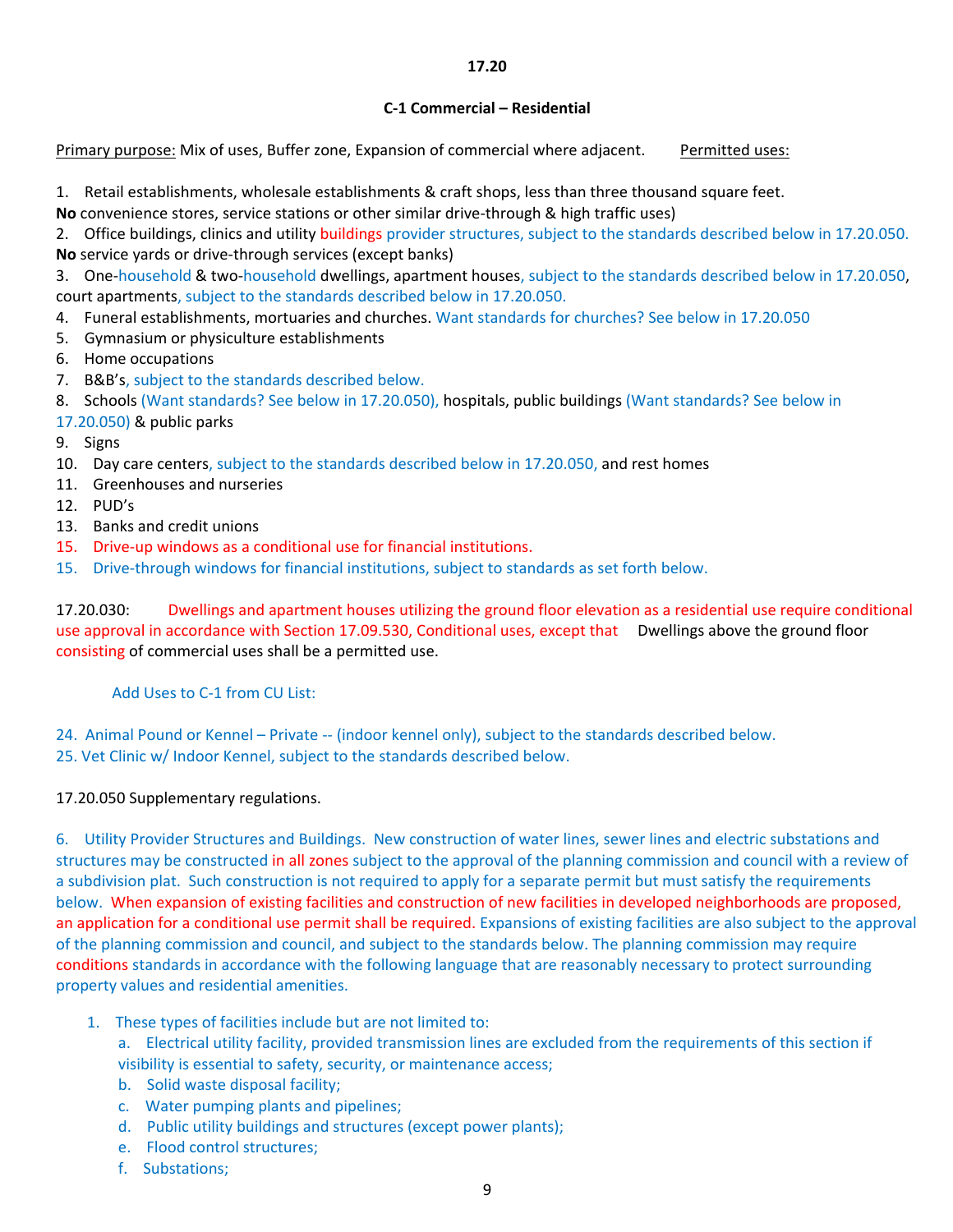- g. Sewage treatment plants subject to review and approval of the State Department of Health.
- 2. Site Standards.

a. Architectural Form and Character. A building housing all or a majority of a utility facility must be compatible with the architectural form of surrounding buildings. This requirement is not applicable to a utility facility where significant elements of the facility are not housed inside of a building or to isolate minor elements such as pad mounted transformers, telephone pedestals and metering stations.

b. Screening and Fence Requirements. A utility facility must be site screened with landscaping and/or fencing. Landscape development, shall include retention of significant trees, as necessary to maintain and protect property values, enhance the visual appearance of the city, to preserve the natural character of the area, to promote utilization of natural systems, to reduce the impacts of development on the storm drainage system and water resources, and to provide a better transition between the various land uses permitted in the city.

(1). The planning department and community development director shall review the proposed landscape plan with each application and make a recommendation to the planning commission.

(2). The applicant shall provide site perimeter landscaping that consists of a minimum width of ten feet and includes:

a. Evergreen and deciduous trees, with no more than fifty percent being deciduous, a minimum of six feet in height, and planted at intervals no greater than thirty feet on center;

b. A minimum of three and one-half feet in height, and living ground cover planted so that the ground will be covered within three years.

(3). If planted to buffer a parking area, access, or site development other than a building, any of the following alternatives may be used unless otherwise noted:

a. Shrubs, a minimum of three and one-half feet in height and living ground cover must be planted so that the ground will be covered within three years.

b. Earth-mounding, an average of three and one-half feet in height, planted with shrubs or living ground cover so that the ground will be covered within three years. This alternative may not be used in a downtown land use district.

c. A combination of earth-mounding and shrubs to produce a visual barrier at least three and one-half feet in height.

(4). Equipment and vehicle storage yards require fifteen feet of landscaping on all sides if visible from a public right‐of‐way.

(5). Parking Area Landscaping. Parking areas require landscaping as follows in addition to any site perimeter landscaping as required.

(6). Alternative landscaping may be approved by the planning commission if the landscaping will provide the desired screening as noted below:

a. The proposed landscaping represents an equal or better result than that which could be achieved by strictly following the requirements of this section; and

- b. The proposed landscaping either:
	- (i) Incorporates the increased retention of significant trees and naturally occurring undergrowth;
	- (ii) Better accommodates or improves the existing physical conditions of the subject property;
	- (iii) Incorporates elements to provide for wind protection or to maintain solar access;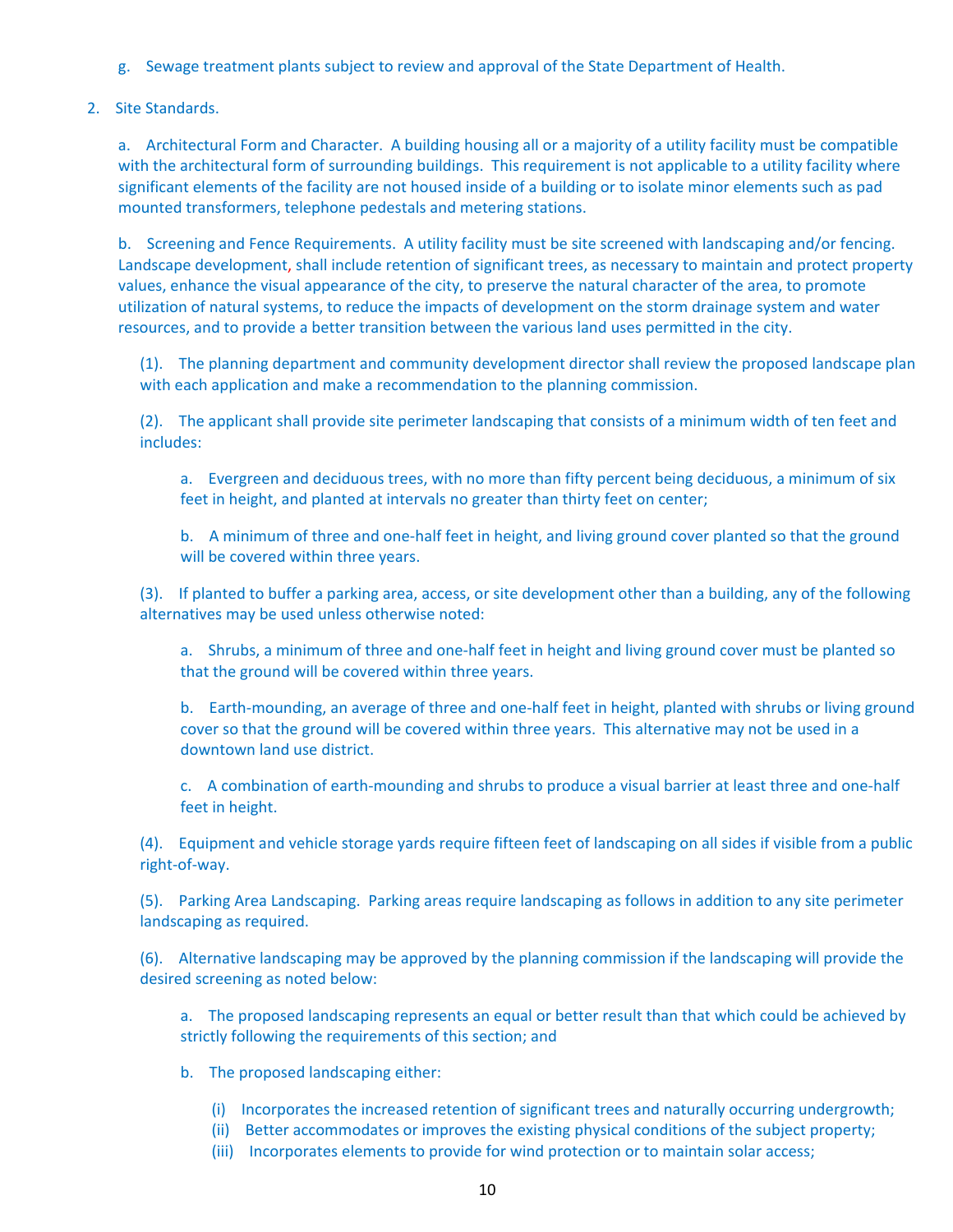(iv) Incorporates elements to protect or improve water quality; or

(v) Incorporates native species in a design that buffers a critical area from uses on the site, including parking.

(4) Multi‐Family Multi‐Household Dwellings of Seven or More Units. All multi‐family multi‐household development of seven or more units shall be subject to the following requirements:

A. Access. Vehicular access shall be provided to the property in such a way that it does not impede traffic patterns on adjacent streets.

B. Parking. Off-street parking shall be designed in such a way as to allow vehicles to pull forward into the on-street traffic flow.

C. Garages or Carports. If provided, garages and carports shall not be located in the front yard and shall be setback from the front wall of the principal structure at least fifteen feet or be accessed from the rear or side of the property.

D. Landscaping. All off-street parking shall be landscaped and buffered from adjacent uses. A minimum of fifteen percent of the interior of the parking area shall be landscaped to provide shade and break up the expanse of asphalt.

E. Buffering. All adjacent uses shall be buffered by a distance of not less than fifteen feet and contain berms, shrubs, and other plantings. Buffering may be combined with screens, fences and hedges.

F. Open space. Required open space/recreation areas shall be provided in accordance with Title 17.

F. Apartments and court apartments shall designate an open space/recreation area that is a minimum of two hundred (200) square feet in size to be developed into recreation, play or landscaped areas. The requirement can be met with the construction of a recreation room ("rec room") or club house of a similarly sized area that can be used for residents and their guests for recreation/social activities and/or relaxation‐ also called a "rec room".

9. All Bed and Breakfast facilities shall comply with the following standards:

1. Bed and breakfast facilities may be allowed as a conditional use where applicant the proprietor can show evidence of compliance with the standards and procedures outlined below and where there is minimal impact on adjacent residential properties and neighborhoods. An inspection by the building inspector, fire chief and health department shall be required prior to issuance of a permit a business license, and as often as necessary for enforcement of this chapter. No person shall operate a bed and breakfast unless the person holds a valid permit and business license.

2. A written letter of application sworn before a notary public shall be provided by the owner(s) stating that such owner or a manager will occupy the facility, as provided for herein. The letter shall be recorded by the city recorder with a certified copy to accompany the application. The letter shall also be submitted to the planning commission for its consideration.

3. The conditional use permit for a bed and breakfast facility shall be granted annually from the date of the original permit. At the end of the one‐year period, renewal shall be granted by the planning commission if all other conditions required at the time of approval remain unchanged.

4. Applicant must provide plot plans and building or floor plans one‐quarter inch to the foot showing the bed and breakfast facility, parking and landscaping. Applicant must show that the facility meets minimum performance standards for off-street parking and landscaping as specified in Section 17.70.080(B). Plans shall be approved by the building inspector, zoning administrator, fire chief and health department.

#### Section 17.70 does not exist, repealed in 2010. Tara

 4. The bed and breakfast shall conform to the requirements for landscaping found in Sections 17.09.360 through 17.09.420.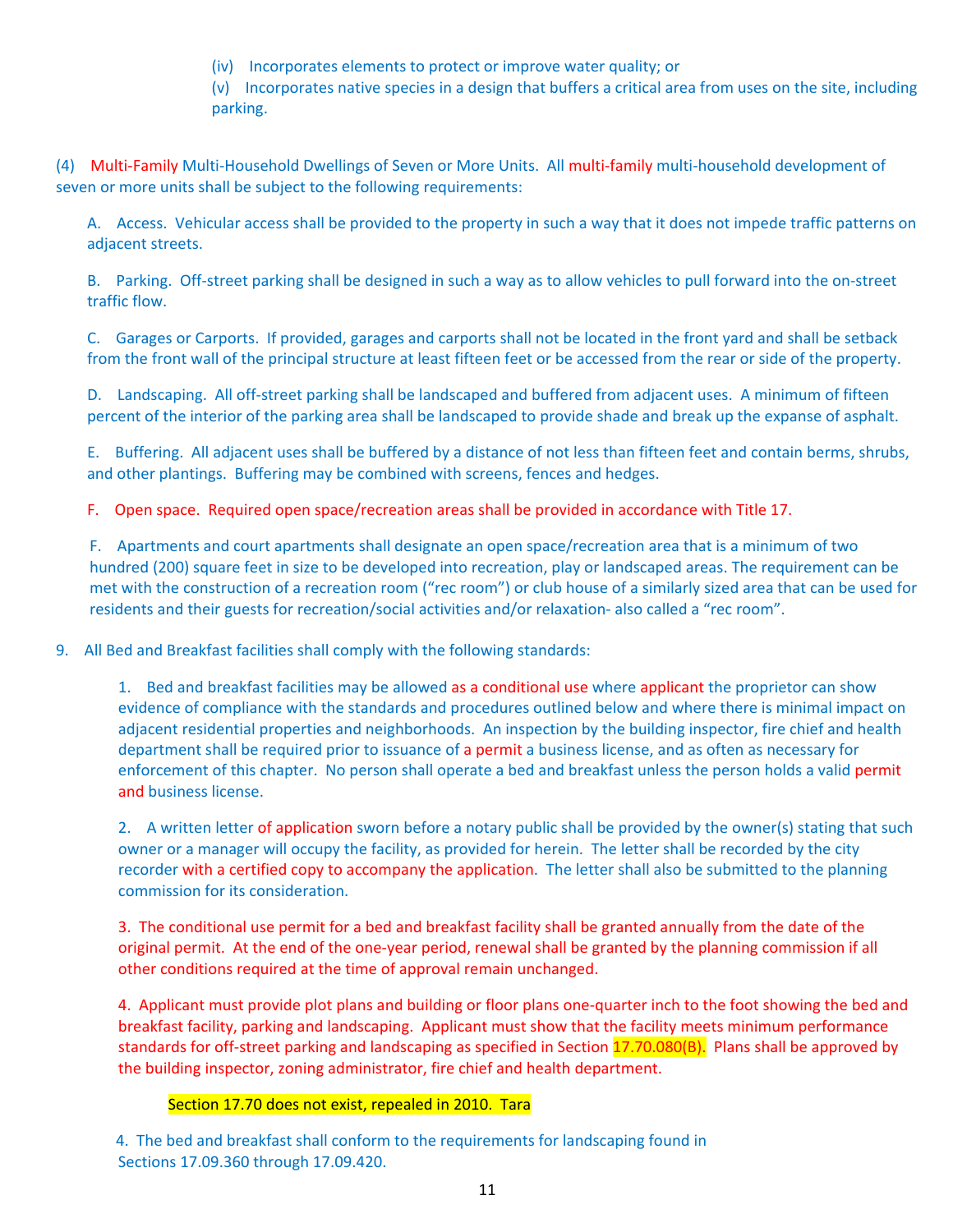1. The bed and breakfast facility shall not unduly increase local traffic in the immediate neighborhood. Road design and access shall be considered in the planning commission's recommendation. A bed and breakfast shall not be located on a cul-de-sac, dead-end street, or a zoning lot with a street frontage of less than fifty feet.

2. There shall be a minimum perimeter separation of three hundred feet between property lines of bed and breakfasts.

3. Construction and alterations of bed and breakfast facilities shall not alter the residential character of residential zones the C‐1 zone and of the dwelling. A new structure shall not be constructed solely for the use of a bed and breakfast and a property owner may not apply for operate a bed and breakfast for a period of five years after the date of receiving a certificate of occupancy. Bed and breakfast facilities shall be located in an existing structure that is a minimum of two thousand square feet in size. Additions to an existing structure for a bed and breakfast use shall not exceed twenty percent of the total area of the existing structure.

4. The parcel shall also be of sufficient size to be in scale with the number of people using the facility. All bed and breakfast rentals must provide adequate parking (required one off‐street parking space per rental bedroom) in addition to needed parking for owners of the facility. A maximum stay shall not exceed thirty days, and meals shall be served only to guests. One off‐street parking space for trailers must be provided per every two off‐street parking spaces for vehicles.

5. All units shall have a parcel to finished dwelling unit ratio that exceeds five to one (or no dwelling unit in excess of twenty percent of the total parcel size area).

6. No bed and breakfast facility shall rent for compensation more than five rooms, except that suites that do not use a public corridor or passageway between suite bedroom areas shall be counted as one room.

7. No bed and breakfast facility shall allow more than two adults in any rental room unless the bedroom square footage is larger than three hundred square feet and does not use a public corridor or passageway between suite bedroom areas.

8. Signs are limited to one non-flashing sign not larger in area than four square feet. If lighted, the light shall be diffused or shielded and downward directed.

9. All bed and breakfast facilities shall pay water and sewer rates according to the rate formulas contained in Sections 13.24.010 and 13.24.020. (13.24.020 covers sewer charges. I did not see a section for water charges and 13.24.010 does not exist.)

10. All bed and breakfasts must collect and pay an applicable transient room tax, sales tax, and pay a city gross business license fee.

11. The bed and breakfast facility shall conform to fire, building and health codes and be licensed in conformance with all city ordinances.

C. Appeals. Approval or disapproval of a bed and breakfast application by the city council can be appealed to district court within thirty days of city council action.

(26) Schools, Churches, Monasteries, Etc. All schools, churches, and monasteries shall be subject to the regulations established by Utah State Code Annotated (UCA) and shall be considered by the planning commission under Section 17.09.530, conditional uses. At a minimum, the Planning Commission The Planning Department, in accordance with Chapter 17.67, shall receive a complete site plan which demonstrates that:

A. Traffic impacts are minimized so that on‐street vehicle flows will not be impeded.

B. Noise, odor, and glare is contained on the property.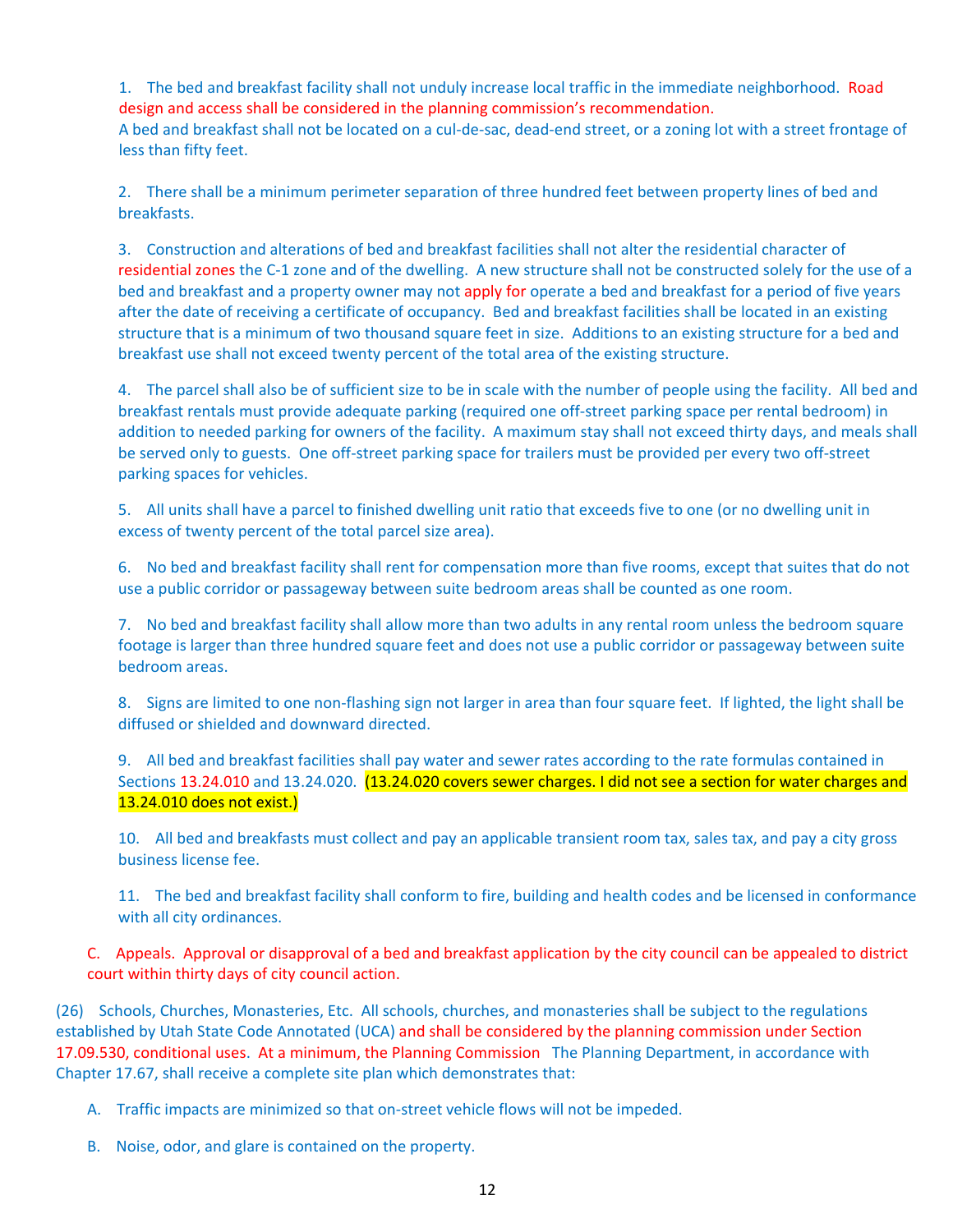C. Landscaping shall be completed in accordance with the provisions located in Sections 17.09.360 (Landscaping‐‐ Required) and 17.09.370 (Landscaping‐‐Specifications generally). A minimum of fifteen percent of the interior of the parking areas must be landscaped. Trees shall be utilized to provide shade for vehicles and must be of a sufficient size and placement to provide shade to forty percent of the parking area within three years.

D. Possible impacts on adjacent streets, sidewalks, and bike/pedestrian routes have been identified and reduced to minimum levels.

E. Adequate parking for the intended use is provided.

(27) Other Public Facilities. This type of use shall be allowed on tracts of land in the R‐2 zone when in compliance with the following standards. only after approval of a conditional use permit. The standards that shall apply during the review by the planning commission and the city council shall include:

A. The proposed use shall be situated on a tract of land sufficient in size to provide for the activities of the use as well as required landscaping, off‐street parking, and trails;

B. Landscaping, screening, and fencing shall be installed and maintained to mitigate impacts on surrounding residential uses;

C. Parking areas shall be an all‐weather surface such as concrete, asphalt or sealed gravel that will not generate dust or deposit gravel on paved roadways;

D. Dust, glare, odor, and noise shall be confined within the boundaries of the property;

E. Outside storage of equipment, materials, and supplies shall be contained and located within a building or a sight obscuring fence;

- F. The use shall demonstrate that there is a benefit to the neighborhood or community;
- G. Traffic from the proposed use shall not create a significant negative impact on the neighborhood.

(19) Large Commercial and Home‐Based Day‐Care Centers. Large home based facility serves eight to sixteen persons in accordance with state rules and Shall be permitted to operate between the hours of 5:00 a.m. to 9:00 p.m. daily or as approved by a conditional use permit by the planning commission. A commercial facility is a stand-alone facility not attached to a residence.

- A. Proof of a state license is required as part of the approval in order to obtain a city business license.
- B. Applicants for a city business license shall submit a conceptual site plan that indicates:
	- 1. Ingress and egress to the property;
	- 2. Drop off/pick up areas;
	- 3. Traffic circulation;
	- 4. Off-street parking;
	- 5. Landscaping;
	- 6. Buffering or separation from dissimilar uses;
	- 7. Open space for older kids.

C. Hours of operation shall be between 5:00 a.m. until 9:00 p.m. or as restricted by resolution of the planning commission.

D. Odor, noise, and glare shall be restricted to the property.

E. Landscaping shall be provided in accordance with the requirements of Sections 17.09.360, (landscaping‐‐required) and 17.09.370, (landscaping‐‐specifications).

18. Standards for Drive-through Windows for financial institutions: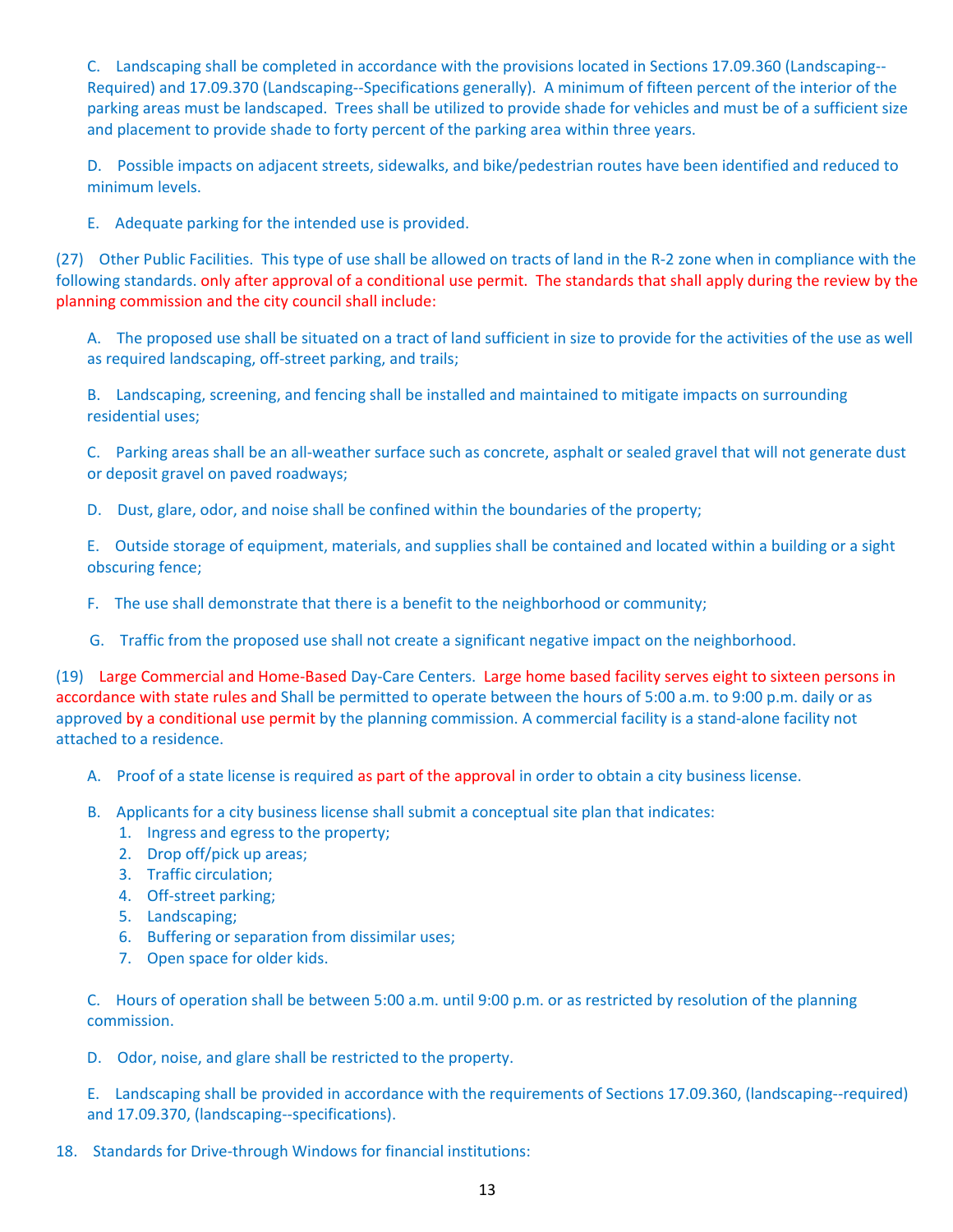- a. The drive-through use shall not interfere with traffic circulation to and from the building site;
- b. The drive-through use shall not hinder the use of available parking areas or access to parking areas;

c. The drive‐through use shall utilize additional landscaping, berms, and/or fencing as required to serve as a buffer for light and/or noise;

d. Design features shall be incorporated for the sufficient protection of adjacent uses from adverse impacts including noise, vibration, smoke, fumes, gas, dust, odor, lighting, glare, traffic minimization or circulation, parking issues, or other undesirable or hazardous conditions;

e. Provisions for proper maintenance of the drive areas, lighting, signage, landscaping, etc. shall be provided;

f. The drive-through window shall be operated only during normal business hours;

g. The applicant developer or proprietor must demonstrate that site impacts within the property as well as adjoining properties have been fully mitigated appropriate to the topography of the site. The review of impacts include, at a minimum, slope retention, flood potential, and possible damage to riparian or hillside areas.

24. Animal Pound or Kennel (Private) - Indoors only

Clarify what types or sizes of animals are allowed.

A. Noise, odor and glare shall be contained on the property.

B. Fencing, landscaping, the design of parking areas, and downward directed and full cut-off light fixtures shall be used to reduce impacts on adjacent properties.

C. Parking shall be provided at a rate of one space per one thousand square feet and one space per each employee. ADA handicapped accessible spaces shall be provided as required.

D. A buffer area of twenty-five feet shall be used to provide a separation from other uses and adjacent properties. Buffering shall include the elements of subsection B above.

E. Vehicular ingress and egress traffic patterns shall be designed to not impede existing traffic flows and provide adequate interior circulation.

F. Hours of operation for public access shall be from 8:00 a.m. to 5:00 p.m. or restricted by resolution of the planning commission.

G. Landscaping shall consist of berms, solid wooden privacy fence, decorative block wall or combination thereof and be in accordance with the requirements of Sections 17.09.360 (landscaping--required) and 17.09.370 (landscaping-specifications). A minimum of fifteen percent of the interior of the parking areas must be landscaped. Trees shall be utilized to provide shade for vehicles and must be of a sufficient size and placement to provide shade to forty percent of the parking area within three years.

#### 25. Veterinary Clinic With Kennel.

A. Hours of operation shall be limited to the hours of 7:00 a.m. to 5:00 p.m. unless otherwise restricted by resolution of the planning commission.

B. Traffic impacts shall be minimized so that on-street vehicle flows will not be impeded.

C. Noise, odor, and glare shall be contained on the property.

D. Landscaping shall be completed in accordance with the provisions located in Sections 17.09.360 (landscaping-required) and 17.09.370 (landscaping‐‐specifications). A minimum of fifteen percent of the interior of the parking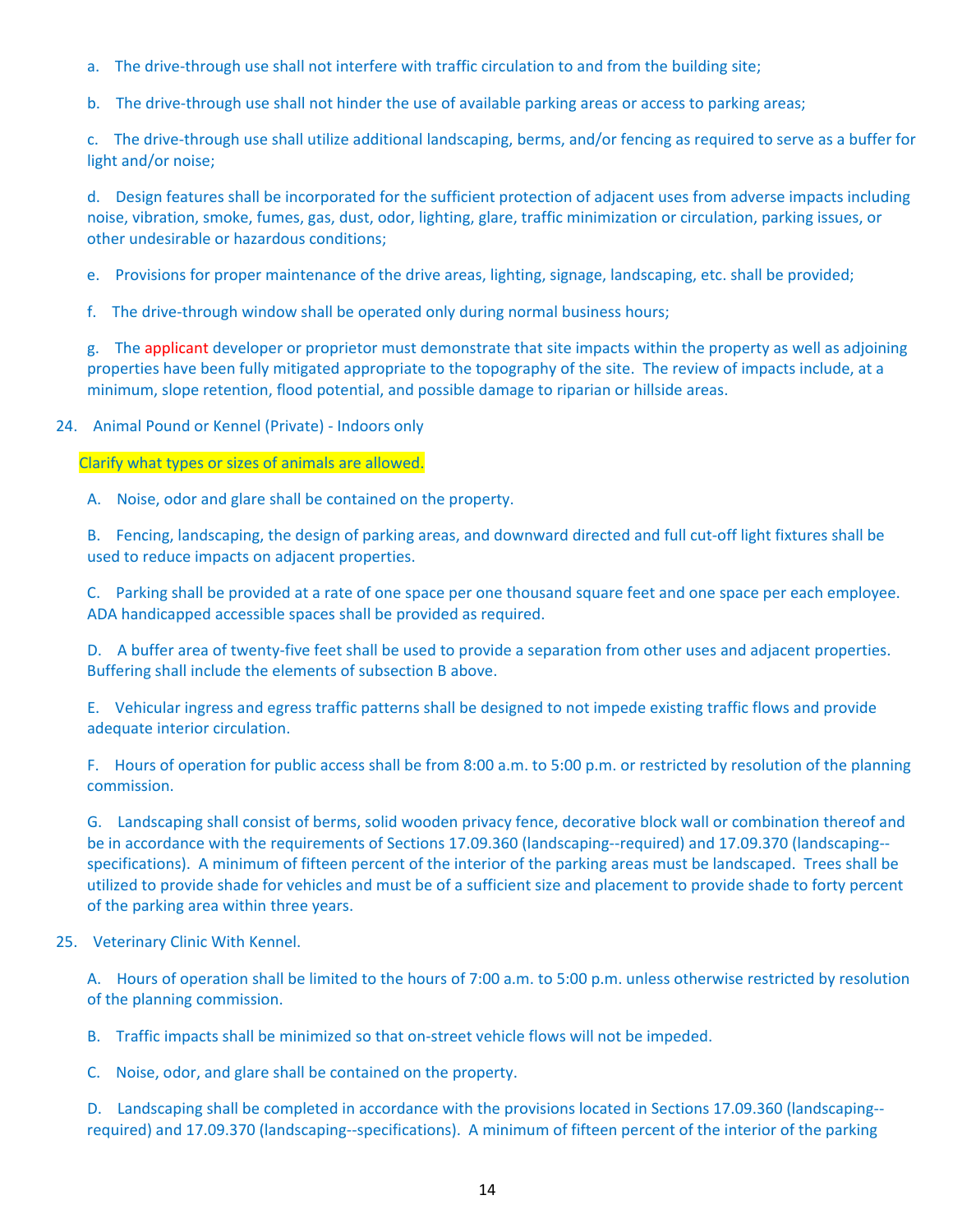areas must be landscaped. Trees shall be utilized to provide shade for vehicles and must be of a sufficient size and placement to provide shade to forty percent of the parking area within three years.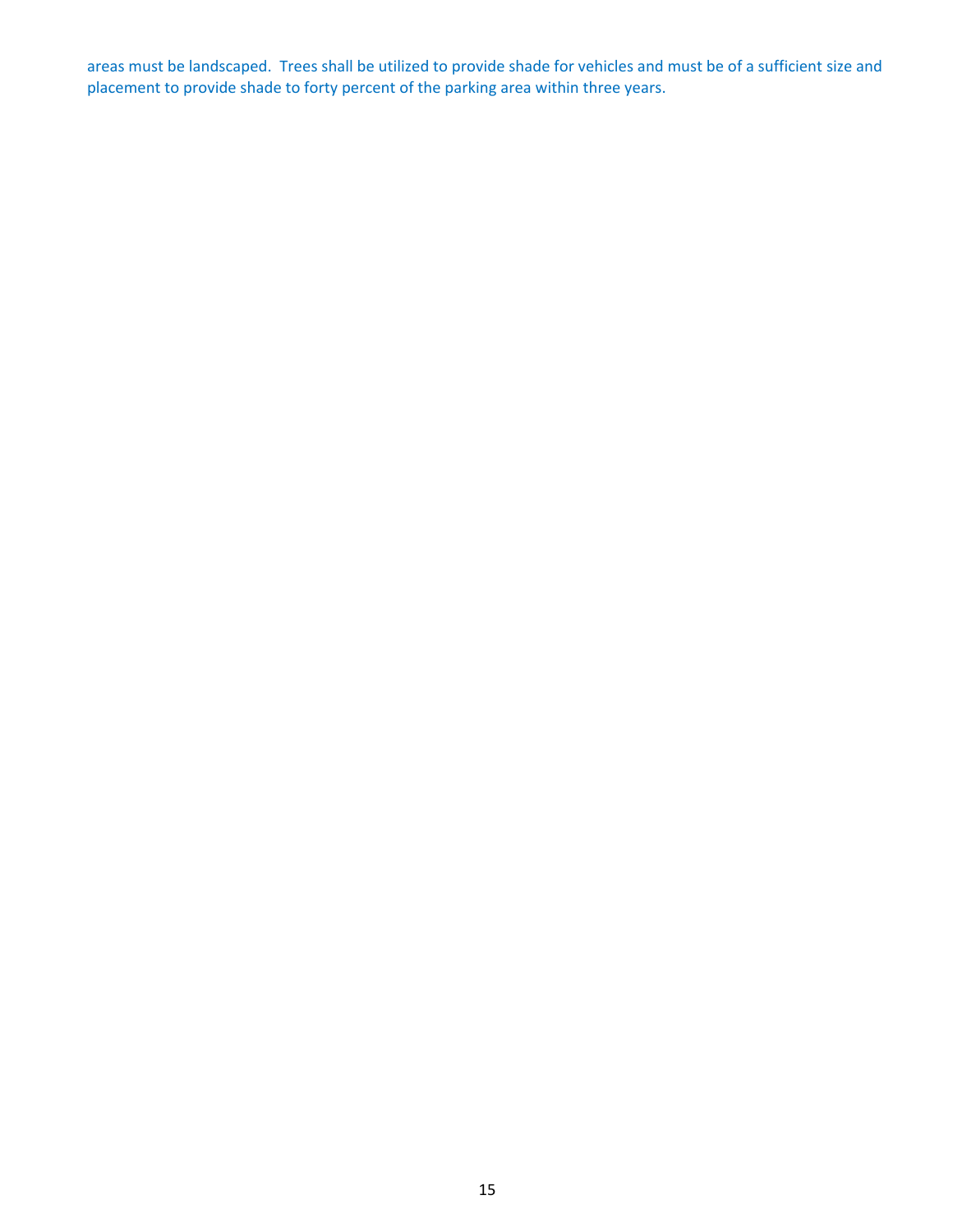#### **17.21**

#### **C‐2 Commercial – Residential**

Primary purpose: Mix of uses, Expansion of commercial out from center. Permitted uses:

1. Retail, convenience and wholesale establishments that are less than three thousand square feet. **No** storage warehouses

2. Office buildings, clinics and utility buildings provider structures, subject to the standards described below in 17.21.050.

- **No** service yards or drive through services
- 3. Assembly of appliances from previously prepared parts (in a building)
- 4. Eating establishments less than 2,000 square feet. **No** drive‐ins or drive through services
- 5. Service enterprises
- 6. One-household and two-household dwellings, apartment houses, subject to the standards described below in
- 17.21.050, court apartments, subject to the standards described below in 17.21.050.
- 7. Fraternity organization lodges
- 8. Funeral establishments, mortuaries and churches
- 9. Gymnasium or physiculture establishments
- 10. Home occupations (city council approval not required)
- 11. Lodging establishments (under ten units)
- 12. Parking lots (commercial)

13. Schools (Want standards? See below in 17.21.050), hospitals, public buildings (Want standards? See below in

- 17.21.050) and public parks
- 14. Signs
- 15. Day care centers, subject to the standards set forth below in 17.21.050, and rest homes
- 16. Green houses and nurseries

17. Pet shops, veterinary clinics, art and craft shops, taxidermy shops, electrical appliance shops (wholesales), plumbing shops, carpentry shops, hardware stores, electrical retail stores, river running companies, bakeries, stone and monument sales establishments, engraving and printing establishments and secondhand stores

### Add Uses to C‐2 from CU List:

- 24. Animal Pound or Kennel Private Indoor kennel only, subject to the standards described below.
- 25. Vet Clinic w/ Indoor Kennel, subject to the standards described below.

### 17.21.050 Supplementary regulations.

6. Utility Provider Structures and Buildings. New construction of water lines, sewer lines and electric substations and structures may be constructed in all zones subject to the approval of the planning commission and council with a review of a subdivision plat. Such construction is not required to apply for a separate permit but must satisfy the requirements below. When expansion of existing facilities and construction of new facilities in developed neighborhoods are proposed, an application for a conditional use permit shall be required. Expansions of existing facilities are also subject to the approval of the planning commission and council, and subject to the standards below. The planning commission may require conditions standards in accordance with the following language that are reasonably necessary to protect surrounding property values and residential amenities.

- 1. These types of facilities include but are not limited to:
	- a. Electrical utility facility, provided transmission lines are excluded from the requirements of this section if visibility is essential to safety, security, or maintenance access;
	- b. Solid waste disposal facility;
	- c. Water pumping plants and pipelines;
	- d. Public utility buildings and structures (except power plants);
	- e. Flood control structures;
	- f. Substations;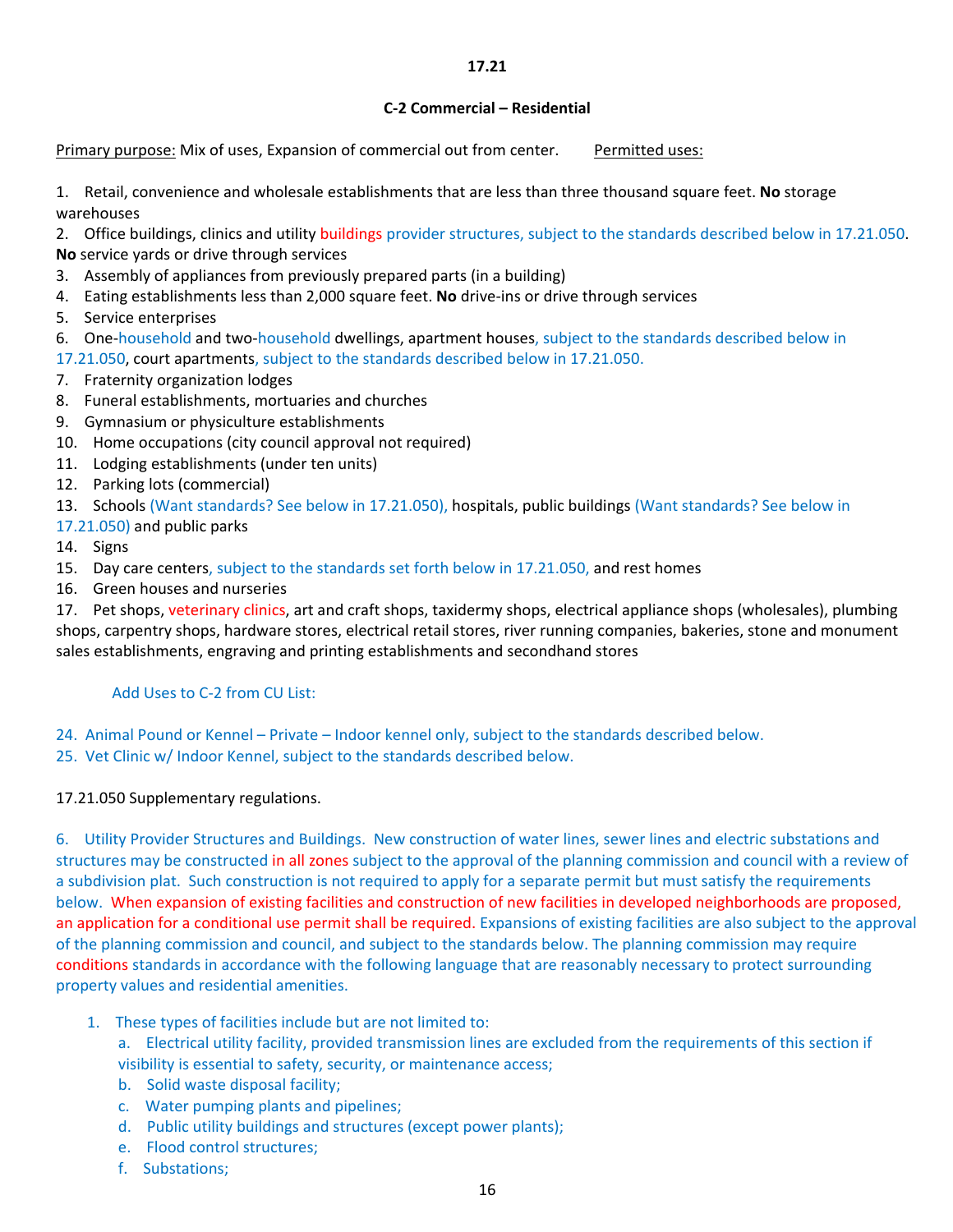- g. Sewage treatment plants subject to review and approval of the State Department of Health.
- 2. Site Standards.

a. Architectural Form and Character. A building housing all or a majority of a utility facility must be compatible with the architectural form of surrounding buildings. This requirement is not applicable to a utility facility where significant elements of the facility are not housed inside of a building or to isolate minor elements such as pad mounted transformers, telephone pedestals and metering stations.

b. Screening and Fence Requirements. A utility facility must be site screened with landscaping and/or fencing. Landscape development, shall include retention of significant trees, as necessary to maintain and protect property values, enhance the visual appearance of the city, to preserve the natural character of the area, to promote utilization of natural systems, to reduce the impacts of development on the storm drainage system and water resources, and to provide a better transition between the various land uses permitted in the city.

(1). The planning department and community development director shall review the proposed landscape plan with each application and make a recommendation to the planning commission.

(2). The applicant shall provide site perimeter landscaping that consists of a minimum width of ten feet and includes:

a. Evergreen and deciduous trees, with no more than fifty percent being deciduous, a minimum of six feet in height, and planted at intervals no greater than thirty feet on center;

b. A minimum of three and one-half feet in height, and living ground cover planted so that the ground will be covered within three years.

(3). If planted to buffer a parking area, access, or site development other than a building, any of the following alternatives may be used unless otherwise noted:

a. Shrubs, a minimum of three and one-half feet in height and living ground cover must be planted so that the ground will be covered within three years.

b. Earth-mounding, an average of three and one-half feet in height, planted with shrubs or living ground cover so that the ground will be covered within three years. This alternative may not be used in a downtown land use district.

c. A combination of earth-mounding and shrubs to produce a visual barrier at least three and one-half feet in height.

(4). Equipment and vehicle storage yards require fifteen feet of landscaping on all sides if visible from a public right‐of‐way.

(5). Parking Area Landscaping. Parking areas require landscaping as follows in addition to any site perimeter landscaping as required.

(6). Alternative landscaping may be approved by the planning commission if the landscaping will provide the desired screening as noted below:

a. The proposed landscaping represents an equal or better result than that which could be achieved by strictly following the requirements of this section; and

- b. The proposed landscaping either:
	- (i) Incorporates the increased retention of significant trees and naturally occurring undergrowth;
	- (ii) Better accommodates or improves the existing physical conditions of the subject property;
	- (iii) Incorporates elements to provide for wind protection or to maintain solar access;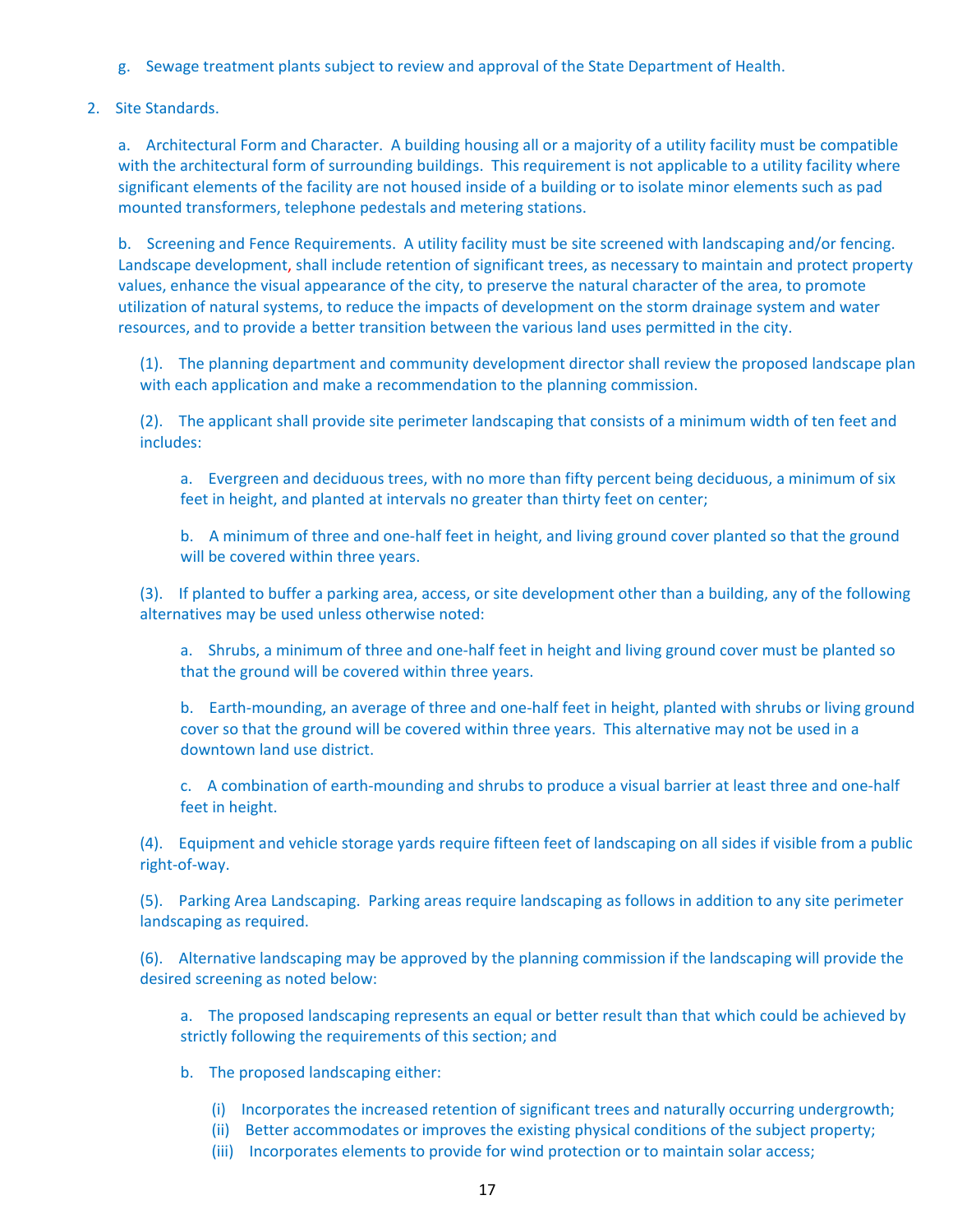- (iv) Incorporates elements to protect or improve water quality; or
- (v) Incorporates native species in a design that buffers a critical area from uses on the site, including parking.

(4) Multi‐Family Multi‐Household Dwellings of Seven or More Units. All multi‐family multi‐household development of seven or more units shall be subject to the following requirements:

A. Access. Vehicular access shall be provided to the property in such a way that it does not impede traffic patterns on adjacent streets.

B. Parking. Off-street parking shall be designed in such a way as to allow vehicles to pull forward into the on-street traffic flow.

C. Garages or Carports. If provided, garages and carports shall not be located in the front yard and shall be setback from the front wall of the principal structure at least fifteen feet or be accessed from the rear or side of the property.

D. Landscaping. All off-street parking shall be landscaped and buffered from adjacent uses. A minimum of fifteen percent of the interior of the parking area shall be landscaped to provide shade and break up the expanse of asphalt.

E. Buffering. All adjacent uses shall be buffered by a distance of not less than fifteen feet and contain berms, shrubs, and other plantings. Buffering may be combined with screens, fences and hedges.

F. Open space. Required open space/recreation areas shall be provided in accordance with Title 17.

F. Apartments and court apartments shall designate an open space/recreation area that is a minimum of two hundred (200) square feet in size to be developed into recreation, play or landscaped areas. The requirement can be met with the construction of a recreation room ("rec room") or club house of a similarly sized area that can be used for residents and their guests for recreation/social activities and/or relaxation‐ also called a "rec room".

(26) Schools, Churches, Monasteries, Etc. All schools, churches, and monasteries shall be subject to the regulations established by Utah State Code Annotated (UCA) and shall be considered by the planning commission under Section 17.09.530, conditional uses. At a minimum, the Planning Commission The Planning Department, in accordance with Chapter 17.67, shall receive a complete site plan which demonstrates that:

A. Traffic impacts are minimized so that on-street vehicle flows will not be impeded.

B. Noise, odor, and glare is contained on the property.

C. Landscaping shall be completed in accordance with the provisions located in Sections 17.09.360 (Landscaping‐‐ Required) and 17.09.370 (Landscaping‐‐Specifications generally). A minimum of fifteen percent of the interior of the parking areas must be landscaped. Trees shall be utilized to provide shade for vehicles and must be of a sufficient size and placement to provide shade to forty percent of the parking area within three years.

D. Possible impacts on adjacent streets, sidewalks, and bike/pedestrian routes have been identified and reduced to minimum levels.

E. Adequate parking for the intended use is provided.

(27) Other Public Facilities. This type of use shall be allowed on tracts of land in the R‐2 zone when in compliance with the following standards. only after approval of a conditional use permit. The standards that shall apply during the review by the planning commission and the city council shall include:

A. The proposed use shall be situated on a tract of land sufficient in size to provide for the activities of the use as well as required landscaping, off‐street parking, and trails;

B. Landscaping, screening, and fencing shall be installed and maintained to mitigate impacts on surrounding residential uses;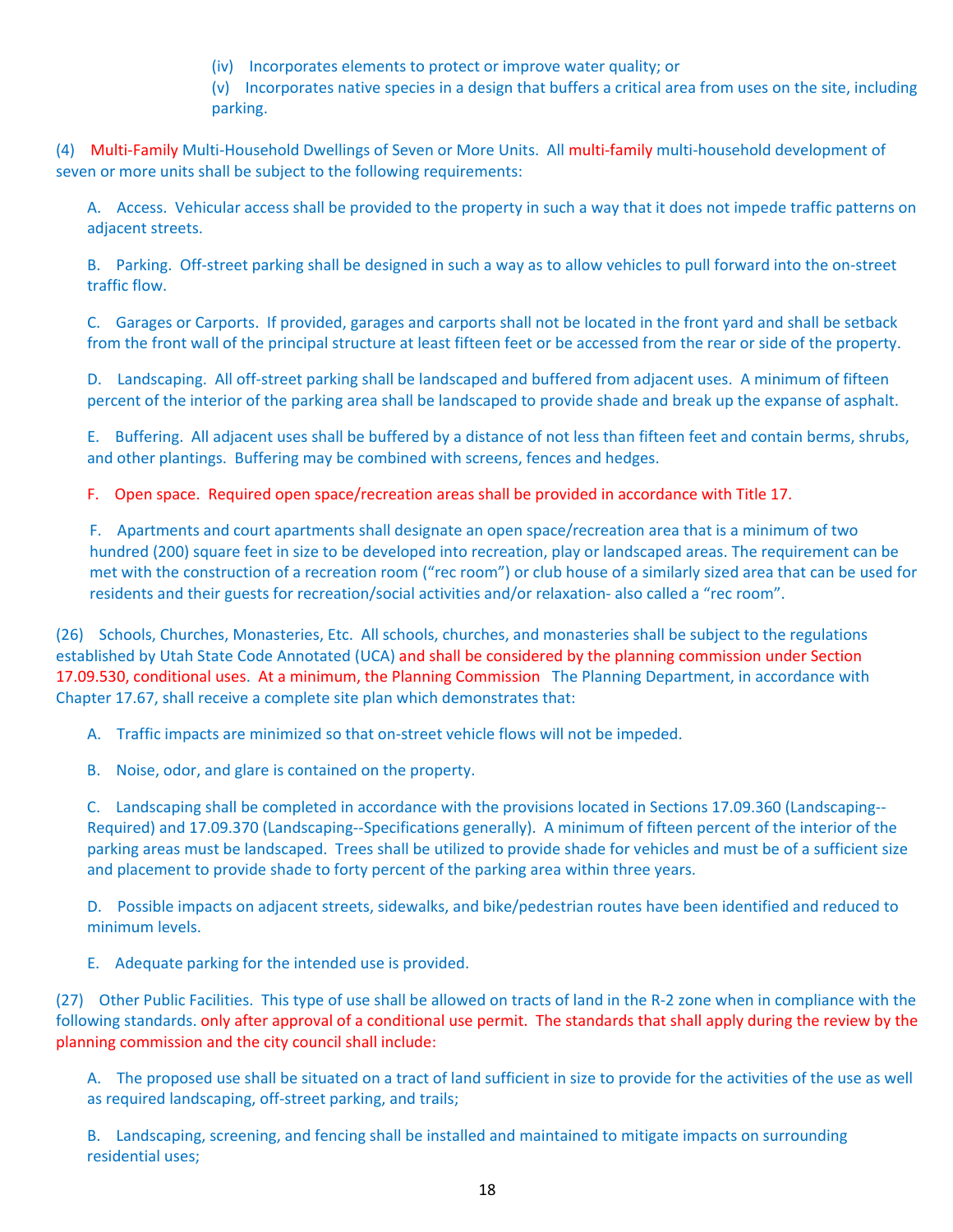C. Parking areas shall be an all‐weather surface such as concrete, asphalt or sealed gravel that will not generate dust or deposit gravel on paved roadways;

D. Dust, glare, odor, and noise shall be confined within the boundaries of the property;

E. Outside storage of equipment, materials, and supplies shall be contained and located within a building or a sight obscuring fence;

F. The use shall demonstrate that there is a benefit to the neighborhood or community;

G. Traffic from the proposed use shall not create a significant negative impact on the neighborhood.

(19) Large Commercial and Home‐Based Day‐Care Centers. Large home based facility serves eight to sixteen persons in accordance with state rules and Shall be permitted to operate between the hours of 5:00 a.m. to 9:00 p.m. daily or as approved by a conditional use permit by the planning commission. A commercial facility is a stand-alone facility not attached to a residence.

- A. Proof of a state license is required as part of the approval in order to obtain a city business license.
- B. Applicants for a city business license shall submit a conceptual site plan that indicates:
	- 1. Ingress and egress to the property;
	- 2. Drop off/pick up areas;
	- 3. Traffic circulation;
	- 4. Off-street parking;
	- 5. Landscaping;
	- 6. Buffering or separation from dissimilar uses;
	- 7. Open space for older kids.

C. Hours of operation shall be between 5:00 a.m. until 9:00 p.m. or as restricted by resolution of the planning commission.

D. Odor, noise, and glare shall be restricted to the property.

E. Landscaping shall be provided in accordance with the requirements of Sections 17.09.360, (landscaping‐‐required) and 17.09.370, (landscaping‐‐specifications).

#### 24. Animal Pound or Kennel (Private) - Indoors only

Clarify what types or sizes of animals are allowed.

A. Noise, odor and glare shall be contained on the property.

B. Fencing, landscaping, the design of parking areas, and downward directed and full cut-off light fixtures shall be used to reduce impacts on adjacent properties.

C. Parking shall be provided at a rate of one space per one thousand square feet and one space per each employee. ADA handicapped accessible spaces shall be provided as required.

D. A buffer area of twenty-five feet shall be used to provide a separation from other uses and adjacent properties. Buffering shall include the elements of subsection B above.

E. Vehicular ingress and egress traffic patterns shall be designed to not impede existing traffic flows and provide adequate interior circulation.

F. Hours of operation for public access shall be from 8:00 a.m. to 5:00 p.m. or restricted by resolution of the planning commission.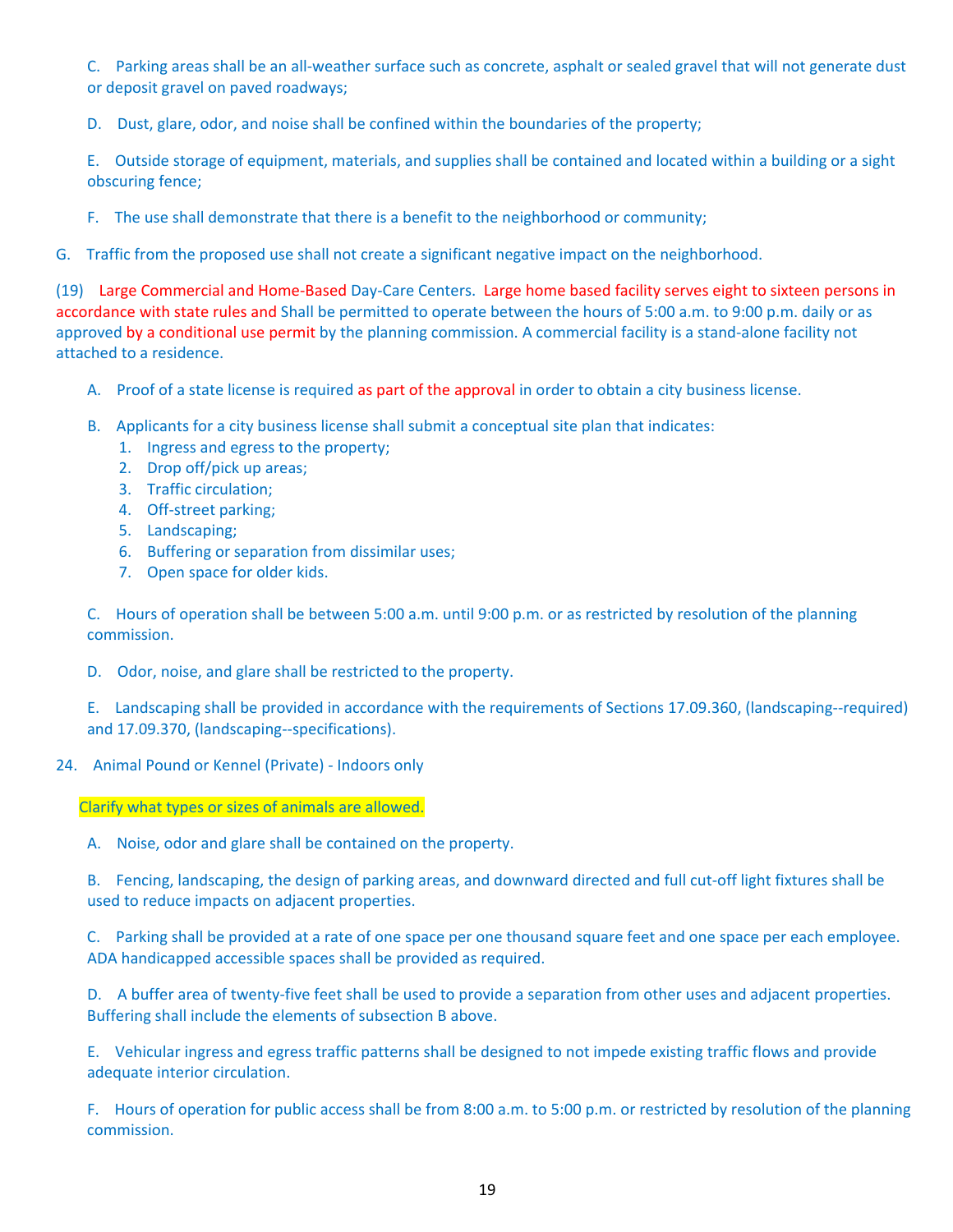G. Landscaping shall consist of berms, solid wooden privacy fence, decorative block wall or combination thereof and be in accordance with the requirements of Sections 17.09.360 (landscaping--required) and 17.09.370 (landscaping-specifications). A minimum of fifteen percent of the interior of the parking areas must be landscaped. Trees shall be utilized to provide shade for vehicles and must be of a sufficient size and placement to provide shade to forty percent of the parking area within three years.

25. Veterinary Clinic With Kennel – Indoor Kennel only.

A. Hours of operation shall be limited to the hours of 7:00 a.m. to 5:00 p.m. unless otherwise restricted by resolution of the planning commission.

B. Traffic impacts shall be minimized so that on-street vehicle flows will not be impeded.

C. Noise, odor, and glare shall be contained on the property.

D. Landscaping shall be completed in accordance with the provisions located in Sections 17.09.360 (landscaping-required) and 17.09.370 (landscaping‐‐specifications). A minimum of fifteen percent of the interior of the parking areas must be landscaped. Trees shall be utilized to provide shade for vehicles and must be of a sufficient size and placement to provide shade to forty percent of the parking area within three years.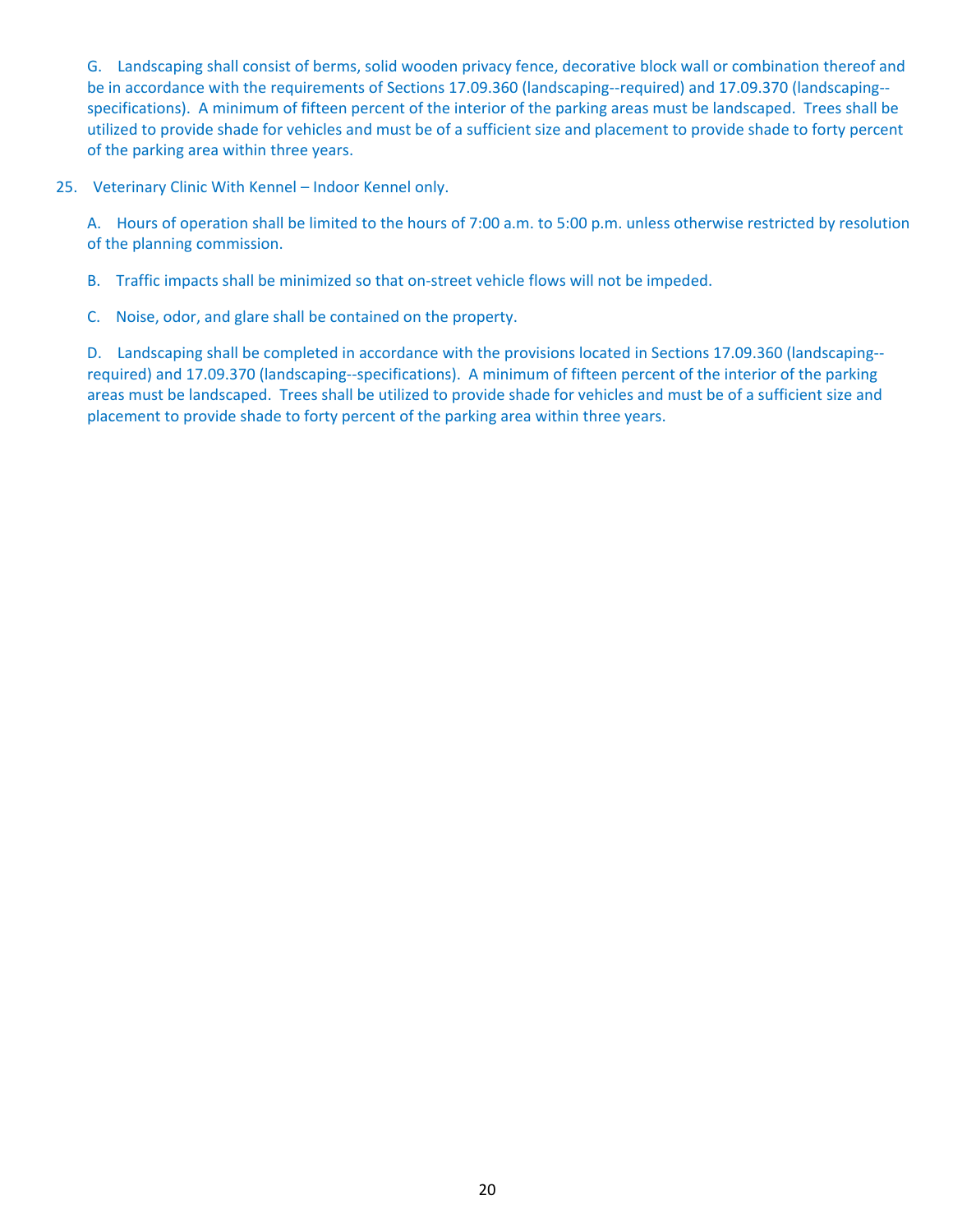#### **17.24**

#### **C‐3 Central Commercial Zone**

Primary purpose: Business. Shopping & financial. *Permitted uses: Permitted uses:* 

- 1. Retail establishments and service enterprises
- 2. Office buildings, clinics, utility buildings provider structures, subject to the standards described below in 17.24.050.
- 3. Assembly of appliances from previously prepared parts
- 4. Auto body and fender shops, auto painting
- 5. Beer parlors and alcohol dispensing establishments
- 6. Electrical appliance shops (wholesale)
- 7. Engraving and printing establishments
- 8. Fraternity buildings, clubs, lodges
- 9. Funeral establishments, mortuaries, wedding chapels
- 10. Garages and used car lots
- 11. Gymnasium or physiculture establishments
- 12. Home occupations (city council approval not required)
- 13. Hospitals
- 14. Pawnshops
- 15. Motels, cafes, food drive-ins, offices
- 16. Parking lots (commercial)
- 17. Revival tents (temporary)
- 18. Service stations
- 19. Schools and other public buildings. Want standards? See below in 17.24.050.
- 20. Secondhand stores
- 21. Accessory signs and billboards
- 22. Utility buildings and public buildings. (Repeated in 2 & 19 above.)
- 23. Stone and monument sales establishments
- 24. Taxidermy shops
- 25. Tire recapping (inside of a building);
- 26. Wholesale establishments with stock on premises. **No** storage warehouses
- 27. Trucking companies subject to city council approval
- 28. Dwellings and apartment houses are permitted on the ground floor only when constructed in conjunction with a
- commercial use. Such dwellings and apartment houses on the ground floor must adhere to the following standards:

They're for employees of that business. Need to reconcile with 30.b. Make it either/or: for employee housing or affordable housing, so they don't have to satisfy both requirements. Housing located on property or adjacent property. IBC regs. Lease 31 days or more. Not located in front of a building. Size. Parking.

29. Other dwellings and apartment houses are not permitted on the ground floor, but dwellings above the ground floor of a nonresidential structure are permitted

30. Ground floor dwellings shall be allowed in the C‐3 zone when all of the following conditions exist:

a. The owner is a legally constituted housing authority or a legally recognized nonprofit land trust operating under a signed property management contract with a legally constituted housing authority

- b. The dwellings are limited to affordable housing units (defined) Need to reconcile with 28. See above.
- c. Noncomplying ground floor dwellings already exist on the property; and
- d. No existing commercial or retail activities shall be displaced.

Ground floor dwellings permitted here are exempt from the designated recreation area requirements of Section 17.09.670. Planning commission can waive or alter off‐street parking regs, if the developer can show that it will socially benefit the community through the enhancement of the quality and/or quantity of **affordable dwelling units**.

31. Drive-through Windows.

Additional Standards for Drive‐up Windows:

(traffic, parking, landscaping/berms, noise, smoke, fumes, lights, signage, biz hours, impacts/flood mitigated)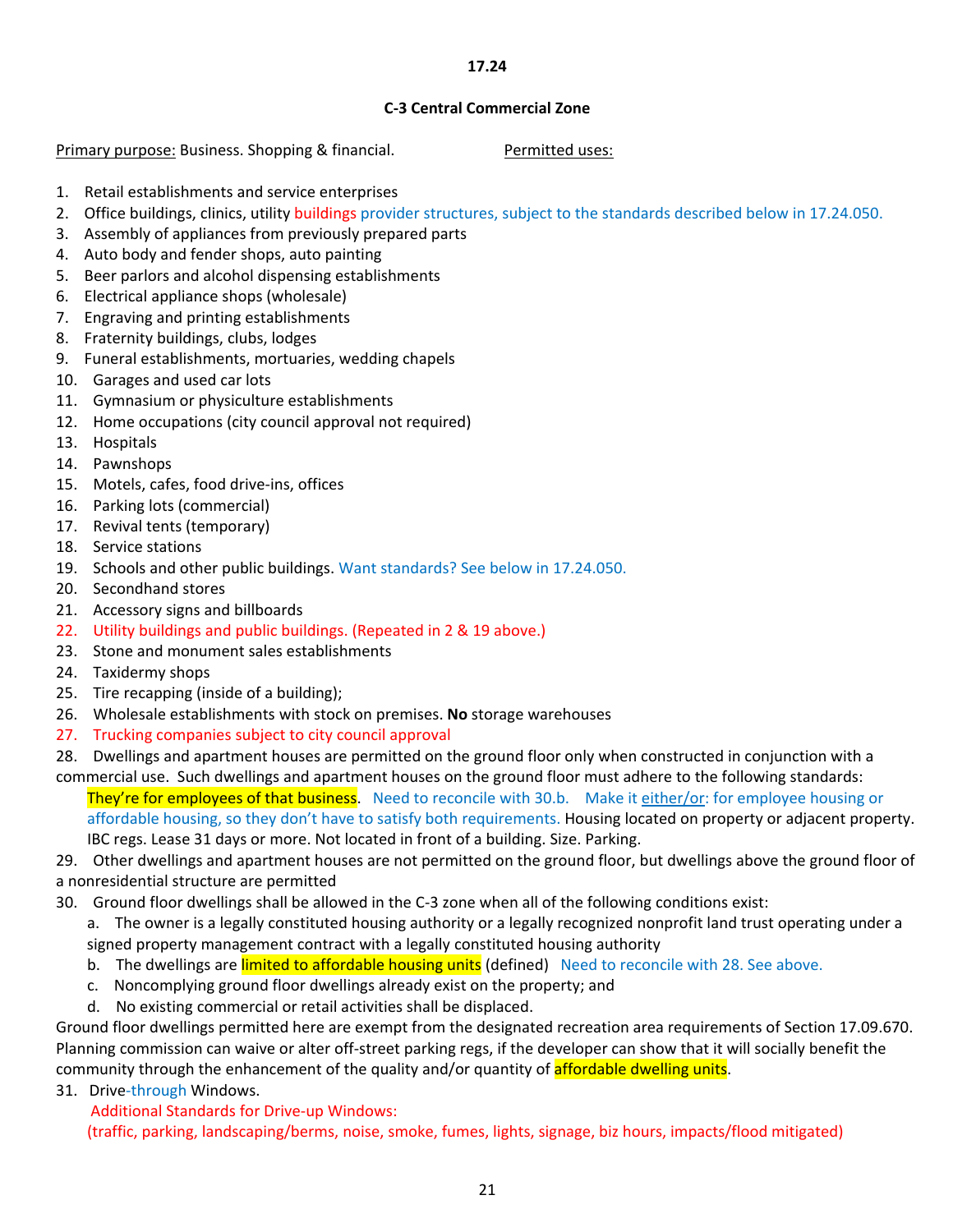#### Add Uses to C‐3 from CU List:

2. Historic dwelling. Dwellings that have or may have historical significance may apply for historic designation through the review process contained in Chapter 17.90. The dwelling must satisfy the review criteria and meet the standards included in that chapter.

19. Large commercial and home‐based Day care centers, subject to the standards described below in 17.24.050.

#### 17.24.050 Supplementary regulations

6. Utility Provider Structures and Buildings. New construction of water lines, sewer lines and electric substations and structures may be constructed in all zones subject to the approval of the planning commission and council with a review of a subdivision plat. Such construction is not required to apply for a separate permit but must satisfy the requirements below. When expansion of existing facilities and construction of new facilities in developed neighborhoods are proposed, an application for a conditional use permit shall be required. Expansions of existing facilities are also subject to the approval of the planning commission and council, and subject to the standards below. The planning commission may require conditions standards in accordance with the following language that are reasonably necessary to protect surrounding property values and residential amenities.

1. These types of facilities include but are not limited to:

a. Electrical utility facility, provided transmission lines are excluded from the requirements of this section if visibility is essential to safety, security, or maintenance access;

- b. Solid waste disposal facility;
- c. Water pumping plants and pipelines;
- d. Public utility buildings and structures (except power plants);
- e. Flood control structures:
- f. Substations;
- g. Sewage treatment plants subject to review and approval of the State Department of Health.
- 2. Site Standards.

a. Architectural Form and Character. A building housing all or a majority of a utility facility must be compatible with the architectural form of surrounding buildings. This requirement is not applicable to a utility facility where significant elements of the facility are not housed inside of a building or to isolate minor elements such as pad mounted transformers, telephone pedestals and metering stations.

b. Screening and Fence Requirements. A utility facility must be site screened with landscaping and/or fencing. Landscape development, shall include retention of significant trees, as necessary to maintain and protect property values, enhance the visual appearance of the city, to preserve the natural character of the area, to promote utilization of natural systems, to reduce the impacts of development on the storm drainage system and water resources, and to provide a better transition between the various land uses permitted in the city.

(1). The planning department and community development director shall review the proposed landscape plan with each application and make a recommendation to the planning commission.

(2). The applicant shall provide site perimeter landscaping that consists of a minimum width of ten feet and includes:

a. Evergreen and deciduous trees, with no more than fifty percent being deciduous, a minimum of six feet in height, and planted at intervals no greater than thirty feet on center;

b. A minimum of three and one-half feet in height, and living ground cover planted so that the ground will be covered within three years.

(3). If planted to buffer a parking area, access, or site development other than a building, any of the following alternatives may be used unless otherwise noted: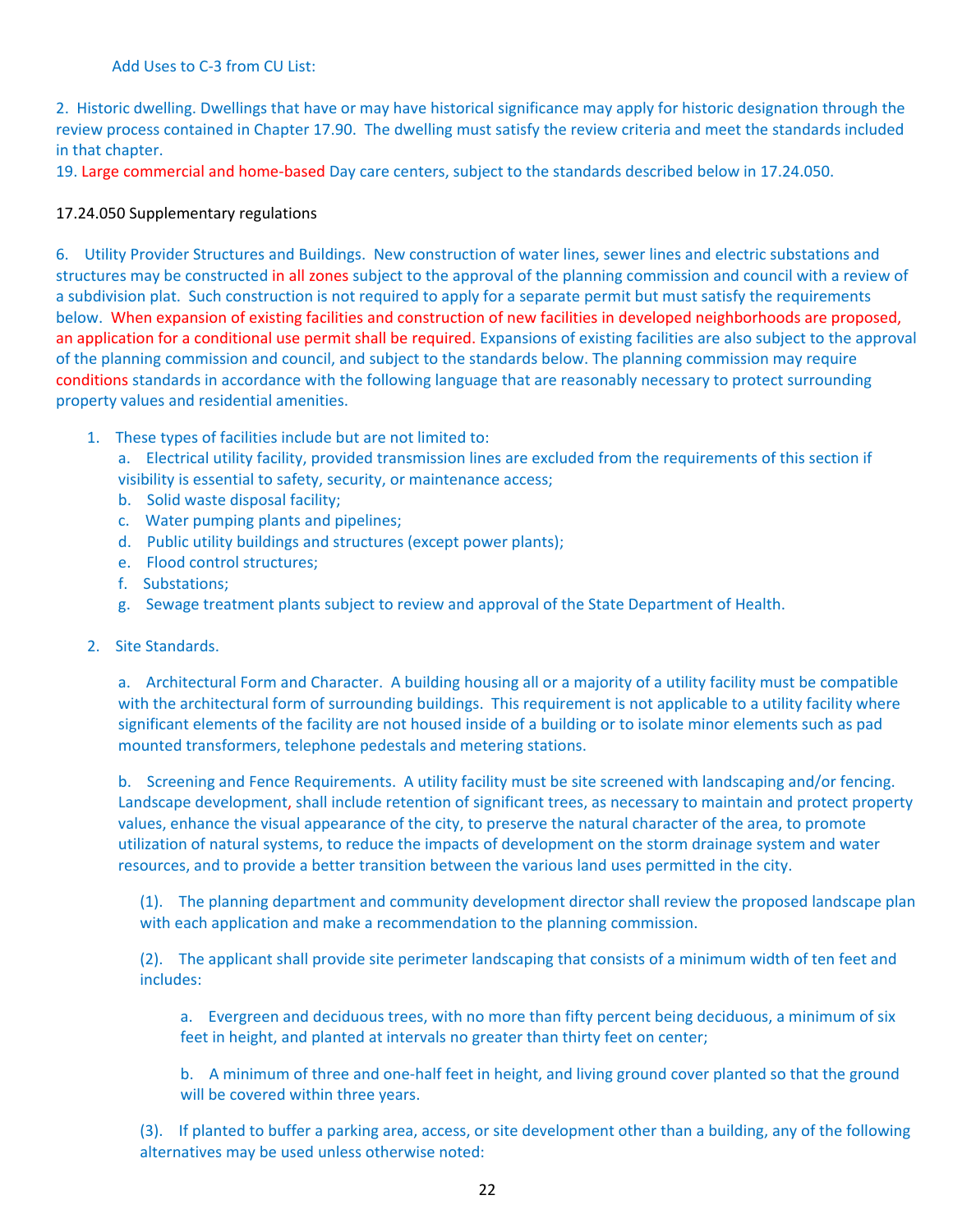a. Shrubs, a minimum of three and one-half feet in height and living ground cover must be planted so that the ground will be covered within three years.

b. Earth-mounding, an average of three and one-half feet in height, planted with shrubs or living ground cover so that the ground will be covered within three years. This alternative may not be used in a downtown land use district.

c. A combination of earth-mounding and shrubs to produce a visual barrier at least three and one-half feet in height.

(4). Equipment and vehicle storage yards require fifteen feet of landscaping on all sides if visible from a public right‐of‐way.

(5). Parking Area Landscaping. Parking areas require landscaping as follows in addition to any site perimeter landscaping as required.

(6). Alternative landscaping may be approved by the planning commission if the landscaping will provide the desired screening as noted below:

a. The proposed landscaping represents an equal or better result than that which could be achieved by strictly following the requirements of this section; and

- b. The proposed landscaping either:
	- (i) Incorporates the increased retention of significant trees and naturally occurring undergrowth;
	- (ii) Better accommodates or improves the existing physical conditions of the subject property;
	- (iii) Incorporates elements to provide for wind protection or to maintain solar access;
	- (iv) Incorporates elements to protect or improve water quality; or

(v) Incorporates native species in a design that buffers a critical area from uses on the site, including parking.

(26) Schools, Churches, Monasteries, Etc. All schools, churches, and monasteries shall be subject to the regulations established by Utah State Code Annotated (UCA) and shall be considered by the planning commission under Section 17.09.530, conditional uses. At a minimum, the Planning Commission The Planning Department, in accordance with Chapter 17.67, shall receive a complete site plan which demonstrates that:

A. Traffic impacts are minimized so that on-street vehicle flows will not be impeded.

B. Noise, odor, and glare is contained on the property.

C. Landscaping shall be completed in accordance with the provisions located in Sections 17.09.360 (Landscaping‐‐ Required) and 17.09.370 (Landscaping‐‐Specifications generally). A minimum of fifteen percent of the interior of the parking areas must be landscaped. Trees shall be utilized to provide shade for vehicles and must be of a sufficient size and placement to provide shade to forty percent of the parking area within three years.

D. Possible impacts on adjacent streets, sidewalks, and bike/pedestrian routes have been identified and reduced to minimum levels.

E. Adequate parking for the intended use is provided.

(27) Other Public Facilities. This type of use shall be allowed on tracts of land in the R‐2 zone when in compliance with the following standards. only after approval of a conditional use permit. The standards that shall apply during the review by the planning commission and the city council shall include:

A. The proposed use shall be situated on a tract of land sufficient in size to provide for the activities of the use as well as required landscaping, off‐street parking, and trails;

B. Landscaping, screening, and fencing shall be installed and maintained to mitigate impacts on surrounding residential uses;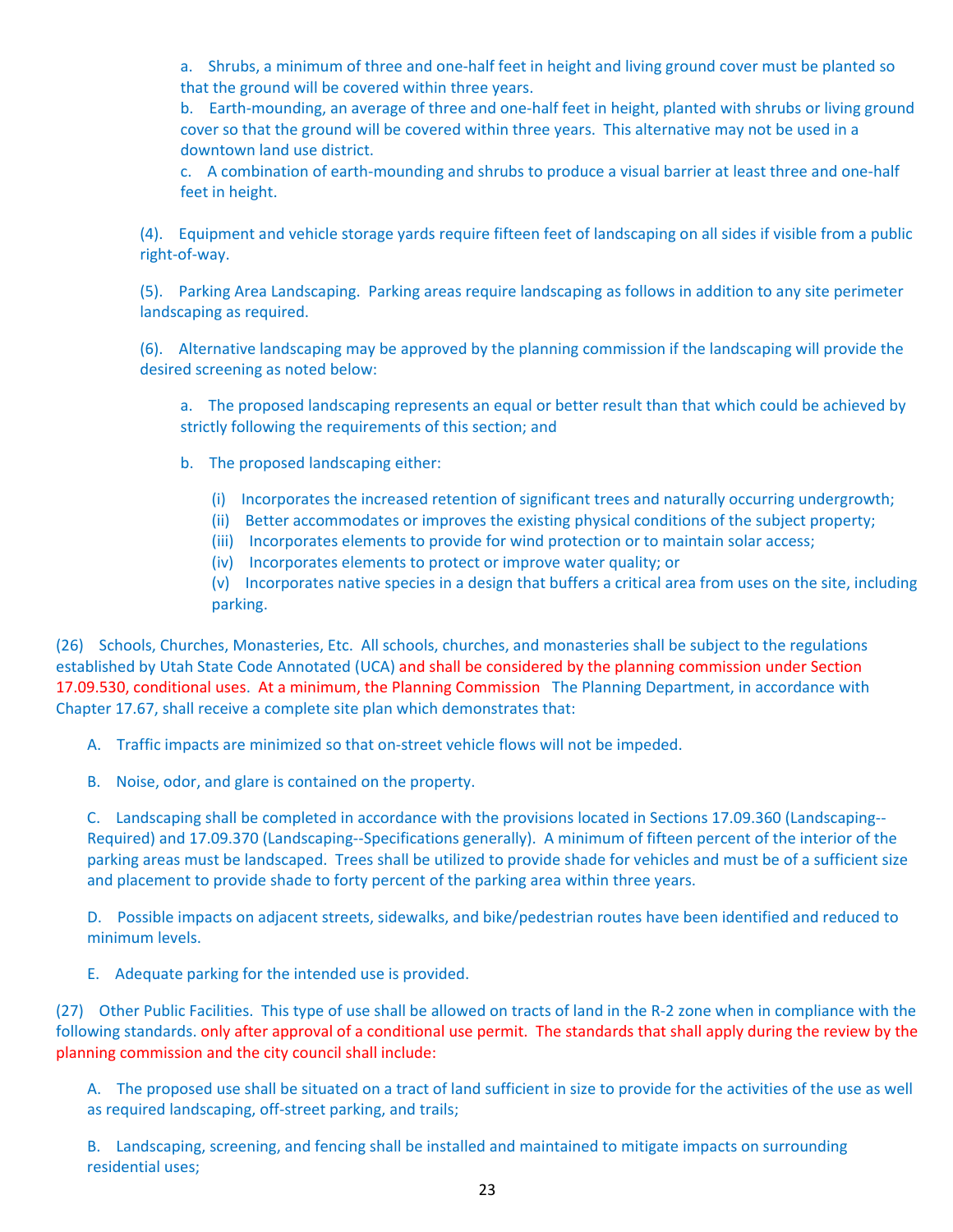C. Parking areas shall be an all‐weather surface such as concrete, asphalt or sealed gravel that will not generate dust or deposit gravel on paved roadways;

D. Dust, glare, odor, and noise shall be confined within the boundaries of the property;

E. Outside storage of equipment, materials, and supplies shall be contained and located within a building or a sight obscuring fence;

F. The use shall demonstrate that there is a benefit to the neighborhood or community;

G. Traffic from the proposed use shall not create a significant negative impact on the neighborhood.

(19) Large Commercial and Home‐Based Day‐Care Centers. Large home based facility serves eight to sixteen persons in accordance with state rules and Shall be permitted to operate between the hours of 5:00 a.m. to 9:00 p.m. daily or as approved by a conditional use permit by the planning commission. A commercial facility is a stand-alone facility not attached to a residence.

- A. Proof of a state license is required as part of the approval in order to obtain a city business license.
- B. Applicants for a city business license shall submit a conceptual site plan that indicates:
	- 1. Ingress and egress to the property;
	- 2. Drop off/pick up areas;
	- 3. Traffic circulation;
	- 4. Off-street parking;
	- 5. Landscaping;
	- 6. Buffering or separation from dissimilar uses;
	- 7. Open space for older kids.

C. Hours of operation shall be between 5:00 a.m. until 9:00 p.m. or as restricted by resolution of the planning commission.

D. Odor, noise, and glare shall be restricted to the property.

E. Landscaping shall be provided in accordance with the requirements of Sections 17.09.360, (landscaping‐‐required) and 17.09.370, (landscaping‐‐specifications).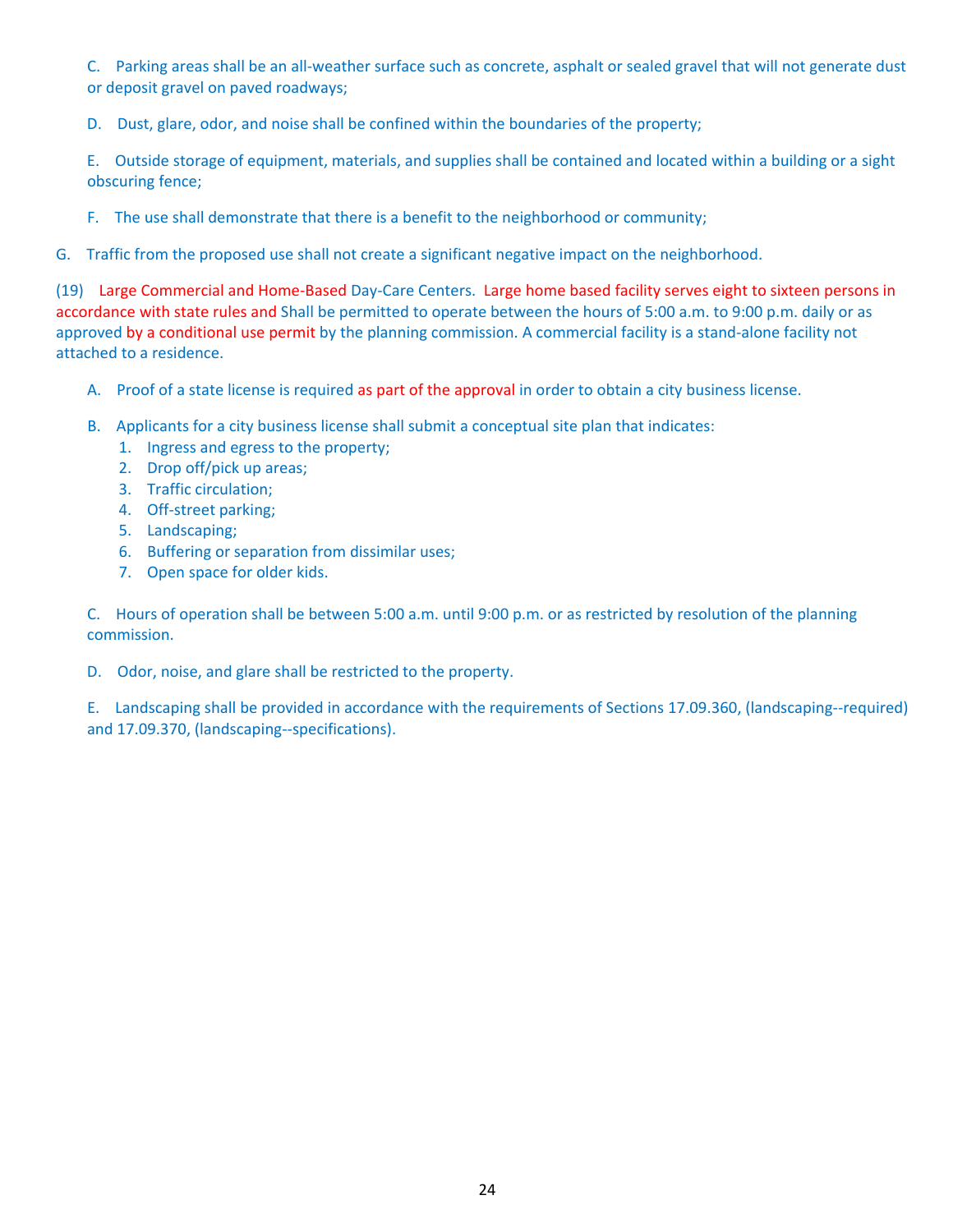#### **17.27**

#### **C‐4 General Commercial Zone**

Primary purpose: Business, light industrial. Attractive entrances to city. Permitted uses:

- 1. Retail establishments and service enterprises
- 2. Office buildings
- 3. Auto body and fender shops, auto painting, welding and sheet metal shops, electrical appliance shops, plumbing and
- carpenter shops, hardware and retail lumber yards, and assembly of appliances from previously prepared parts
- 5. Service stations
- 6. Beer parlors and alcohol dispensing establishments
- 7. Fraternity buildings, clubs, lodges
- 8. Funeral establishments, mortuaries and churches
- 9. Used car lots, farm equipment sales establishments and parking lots (commercial)
- 10. Engraving and printing establishments, stone and monument sales, taxidermy shops & secondhand stores
- 11. Gymnasiums or physiculture establishments
- 12. Home occupations (city council approval not required)
- 13. Pawnshops
- 14. Motels and lodging establishments
- 15. Cafes, restaurants and food drive-ins
- 17. Utility buildings provider structures, subject to the standards described below in 17.27.050, schools (Want standards?
- See below in 17.27.050, hospitals and other public buildings (Want standards? See below in 17.27.050)
- 18. Signs
- 19. Wholesale establishments with stock on premises
- 20. Trucking companies subject to city council approval subject to the standards provided in 17.27.050
- 21. Auction houses
- 22. Caretaker dwellings
- 23. Manufacturing, compounding and processing
- 24. Pasturing of animals
- 25. Recreational vehicle courts subject to regs of Title 15
- 25. RV/Travel Trailer Park or Court, subject to the standards provided in 17.27.050
- 26. Warehouses, garages, storage buildings and accessory buildings
- 27. Dwellings and apartment houses require conditional use approval as described in Chapter 17.09.530, Conditional uses
- 28. Dwellings and apartment houses for employees are permitted on the ground floor or above the ground floor only when constructed in conjunction with a site plan for a commercial use. Such dwellings and apartment houses on the ground floor must adhere to the following standards:
	- They're for employees of that business. Housing located on property or adjacent property. IBC regs. Lease 31 days or more. Not located in front of a building. Size. Parking.

29. Other dwellings and apartment houses are not permitted are permitted on the ground floor or above the ground floor. Additional standards for dwellings in the C‐4 zone are required as set forth below in 17.27.050. (CU #1)

### **(Related to Dwellings in C‐4: 17.27.030 Area, width and location requirements.**

(Setbacks) . . . No area and width requirements shall apply to residential uses located above the ground floor when said ground floor is devoted exclusively to a commercial use permitted in this zone. Lot coverage of the principal use shall not exceed fifty percent of the total lot area.)

30. Manufactured home sales are allowed, subject to the standards described below in 17.27.050. through approval by the planning commission of a conditional use permit as established elsewhere in this code. Must use during review of application: Additional landscaping, berms, screening, fencing, increased setbacks, hours of operation, storm water management, compatibility in terms of appearance, architectural scale and features, site design and scope, the control of adverse impacts from noise, vibration, smoke, fumes, gas, dust, odor, lighting, glare, traffic minimization or circulation, parking.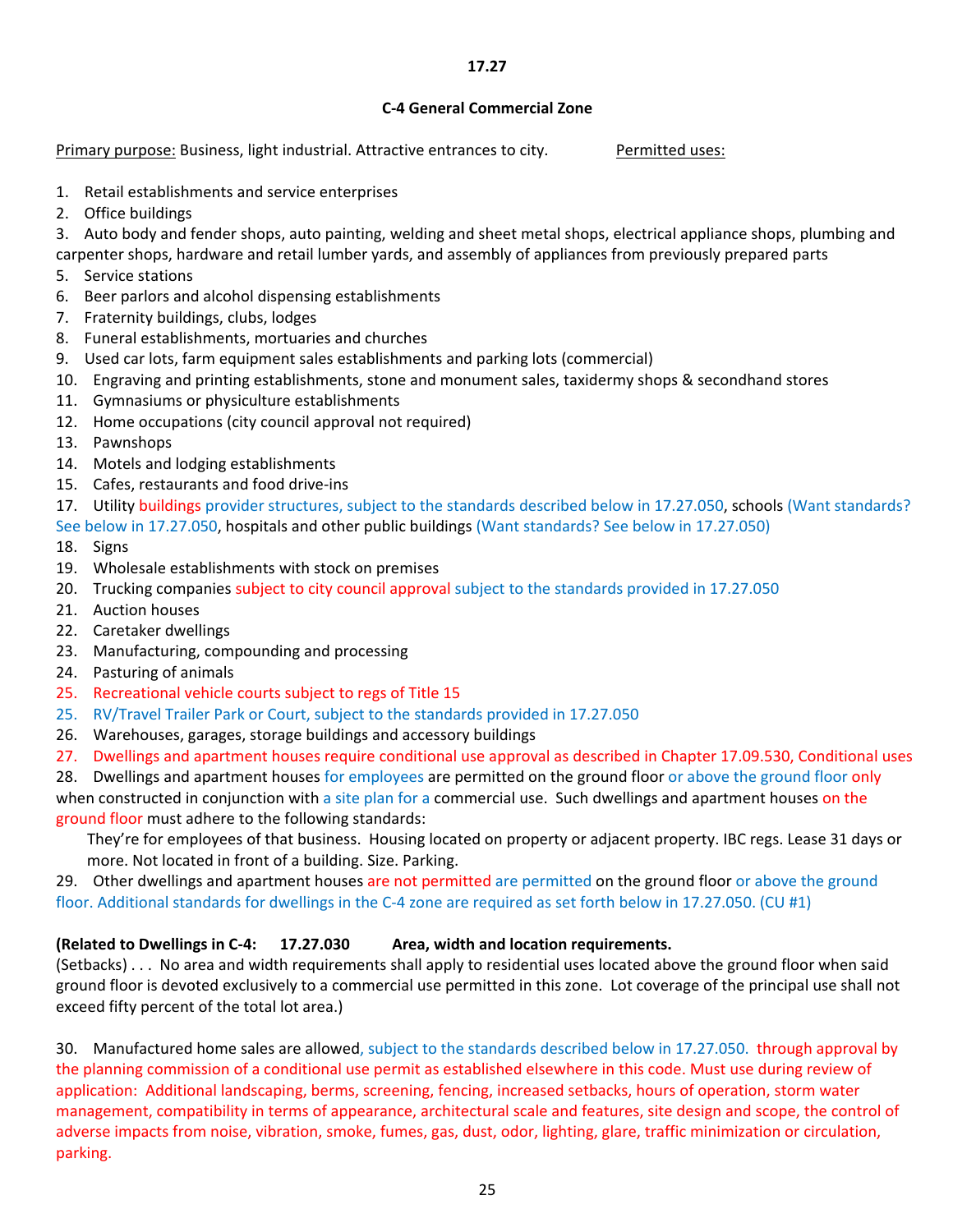31. Public and private research establishments

32. Laboratories, but not including activities which are hazardous by reason of explosion, fire, chemical, biochemical, or other danger

33. Self-storage warehouses, subject to the standards provided below in 17.27.050 (We added this one in a previous ordinance, spring 2017.)

Add Uses to C-4 from CU List:

2. Historic dwelling. Dwellings that have or may have historical significance may apply for historic designation through the review process contained in Chapter 17.90. The dwelling must satisfy the review criteria and meet the standards included in that chapter.

- 4. Multi-Household dwellings of 7 or more units, subject to the standards described below.
- 16. Asphalt/Concrete Batching Plant, Temporary, subject to the standards described below.
- 17. Wireless Telecommunication Towers. The regulations and standards for the construction, erection or placement of all wireless telecommunications towers within the jurisdiction of the city are found in Chapter 17.76.
- 18. Drive-thru windows, subject to the standards described below.
- 19. Day care centers, subject to the standards described below.

#### 17.27.050 Supplementary regulations.

6. Utility Provider Structures and Buildings. New construction of water lines, sewer lines and electric substations and structures may be constructed in all zones subject to the approval of the planning commission and council with a review of a subdivision plat. Such construction is not required to apply for a separate permit but must satisfy the requirements below. When expansion of existing facilities and construction of new facilities in developed neighborhoods are proposed, an application for a conditional use permit shall be required. Expansions of existing facilities are also subject to the approval of the planning commission and council, and subject to the standards below. The planning commission may require conditions standards in accordance with the following language that are reasonably necessary to protect surrounding property values and residential amenities.

- 1. These types of facilities include but are not limited to:
	- a. Electrical utility facility, provided transmission lines are excluded from the requirements of this section if visibility is essential to safety, security, or maintenance access;
	- b. Solid waste disposal facility;
	- c. Water pumping plants and pipelines;
	- d. Public utility buildings and structures (except power plants);
	- e. Flood control structures:
	- f. Substations:
	- g. Sewage treatment plants subject to review and approval of the State Department of Health.
- 2. Site Standards.

a. Architectural Form and Character. A building housing all or a majority of a utility facility must be compatible with the architectural form of surrounding buildings. This requirement is not applicable to a utility facility where significant elements of the facility are not housed inside of a building or to isolate minor elements such as pad mounted transformers, telephone pedestals and metering stations.

b. Screening and Fence Requirements. A utility facility must be site screened with landscaping and/or fencing. Landscape development, shall include retention of significant trees, as necessary to maintain and protect property values, enhance the visual appearance of the city, to preserve the natural character of the area, to promote utilization of natural systems, to reduce the impacts of development on the storm drainage system and water resources, and to provide a better transition between the various land uses permitted in the city.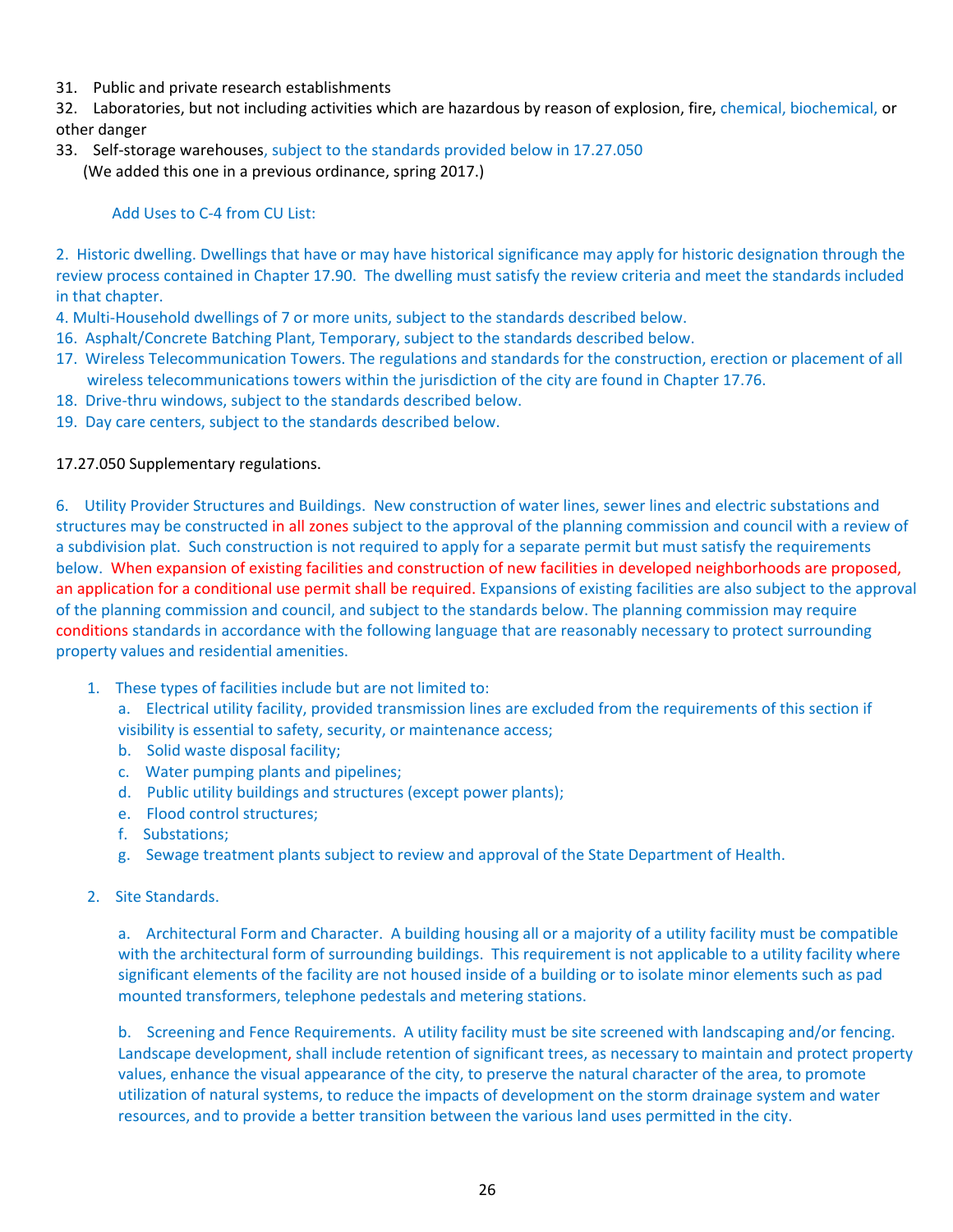(1). The planning department and community development director shall review the proposed landscape plan with each application and make a recommendation to the planning commission.

(2). The applicant shall provide site perimeter landscaping that consists of a minimum width of ten feet and includes:

a. Evergreen and deciduous trees, with no more than fifty percent being deciduous, a minimum of six feet in height, and planted at intervals no greater than thirty feet on center;

b. A minimum of three and one-half feet in height, and living ground cover planted so that the ground will be covered within three years.

(3). If planted to buffer a parking area, access, or site development other than a building, any of the following alternatives may be used unless otherwise noted:

a. Shrubs, a minimum of three and one-half feet in height and living ground cover must be planted so that the ground will be covered within three years.

b. Earth-mounding, an average of three and one-half feet in height, planted with shrubs or living ground cover so that the ground will be covered within three years. This alternative may not be used in a downtown land use district.

c. A combination of earth-mounding and shrubs to produce a visual barrier at least three and one-half feet in height.

(4). Equipment and vehicle storage yards require fifteen feet of landscaping on all sides if visible from a public right‐of‐way.

(5). Parking Area Landscaping. Parking areas require landscaping as follows in addition to any site perimeter landscaping as required.

(6). Alternative landscaping may be approved by the planning commission if the landscaping will provide the desired screening as noted below:

a. The proposed landscaping represents an equal or better result than that which could be achieved by strictly following the requirements of this section; and

b. The proposed landscaping either:

- (i) Incorporates the increased retention of significant trees and naturally occurring undergrowth;
- (ii) Better accommodates or improves the existing physical conditions of the subject property;
- (iii) Incorporates elements to provide for wind protection or to maintain solar access;
- (iv) Incorporates elements to protect or improve water quality; or

(v) Incorporates native species in a design that buffers a critical area from uses on the site, including parking.

(26) Schools, Churches, Monasteries, Etc. All schools, churches, and monasteries shall be subject to the regulations established by Utah State Code Annotated (UCA) and shall be considered by the planning commission under Section 17.09.530, conditional uses. At a minimum, the Planning Commission The Planning Department, in accordance with Chapter 17.67, shall receive a complete site plan which demonstrates that:

A. Traffic impacts are minimized so that on-street vehicle flows will not be impeded.

B. Noise, odor, and glare is contained on the property.

C. Landscaping shall be completed in accordance with the provisions located in Sections 17.09.360 (Landscaping‐‐ Required) and 17.09.370 (Landscaping‐‐Specifications generally). A minimum of fifteen percent of the interior of the parking areas must be landscaped. Trees shall be utilized to provide shade for vehicles and must be of a sufficient size and placement to provide shade to forty percent of the parking area within three years.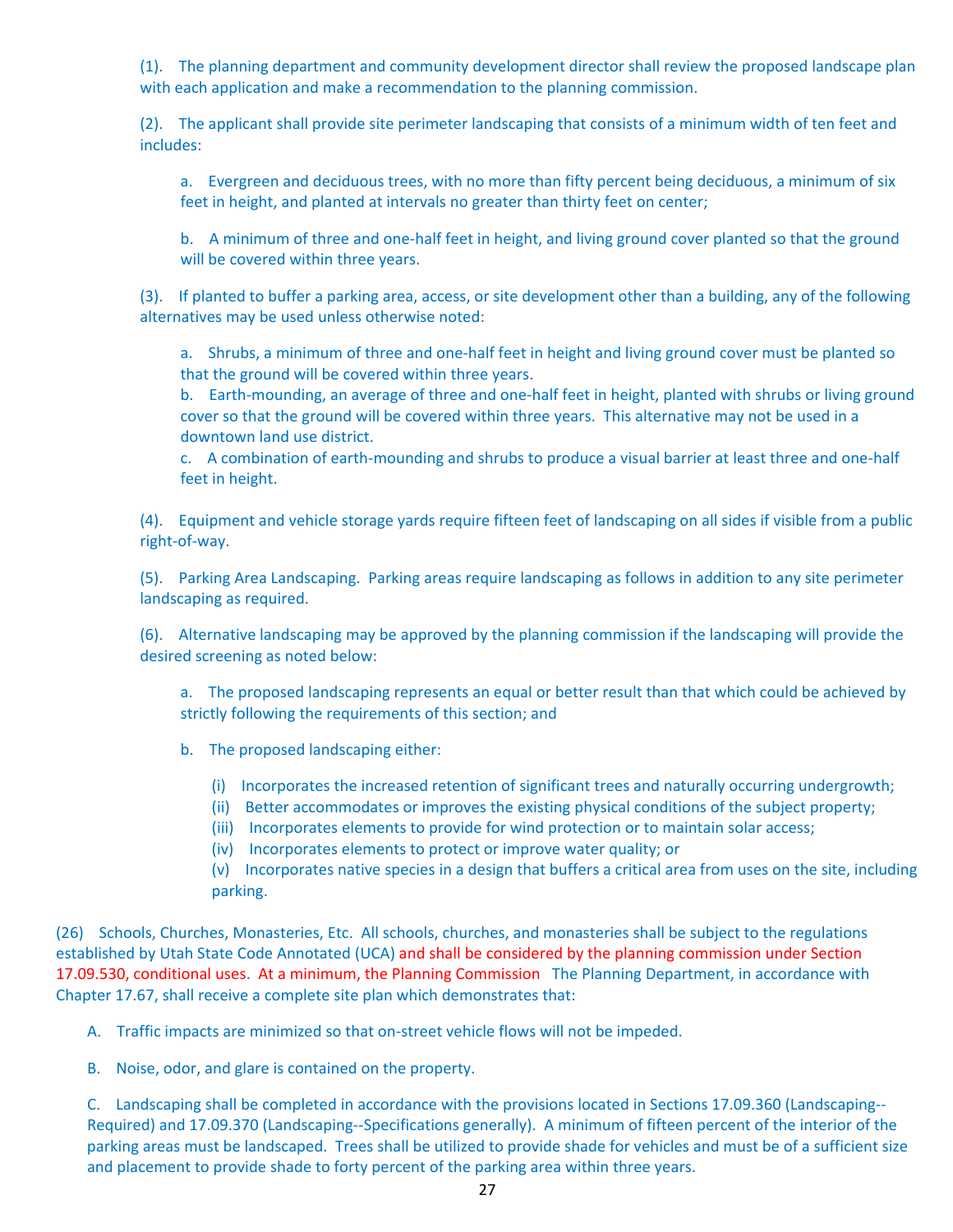D. Possible impacts on adjacent streets, sidewalks, and bike/pedestrian routes have been identified and reduced to minimum levels.

E. Adequate parking for the intended use is provided.

(27) Other Public Facilities. This type of use shall be allowed on tracts of land in the R‐2 zone when in compliance with the following standards. only after approval of a conditional use permit. The standards that shall apply during the review by the planning commission and the city council shall include:

A. The proposed use shall be situated on a tract of land sufficient in size to provide for the activities of the use as well as required landscaping, off‐street parking, and trails;

B. Landscaping, screening, and fencing shall be installed and maintained to mitigate impacts on surrounding residential uses;

C. Parking areas shall be an all‐weather surface such as concrete, asphalt or sealed gravel that will not generate dust or deposit gravel on paved roadways;

D. Dust, glare, odor, and noise shall be confined within the boundaries of the property;

E. Outside storage of equipment, materials, and supplies shall be contained and located within a building or a sight obscuring fence;

F. The use shall demonstrate that there is a benefit to the neighborhood or community;

G. Traffic from the proposed use shall not create a significant negative impact on the neighborhood.

(8) Trucking Company/Terminal.

A. Parking areas shall be paved with an all-weather hard surface such as concrete or asphalt that will not generate dust or gravel deposits on paved roadways.

B. A minimum of fifteen percent of the parking area shall be landscaped with:

1. Shrubs, a minimum of three and one-half feet in height and living ground cover must be planted so that the ground will be covered within three years.

2. Earth-mounding, an average of three and one-half feet in height, planted with trees, shrubs or living ground cover so that the ground will be covered within three years. A combination of earth-mounding and shrubs to produce a visual barrier at least three and one‐half feet in height.

3. Evergreen and deciduous trees, with no more than fifty percent being deciduous, a minimum of six feet in height, and planted at intervals no greater than thirty feet on center.

C. Odor, glare, and noise shall be confined to the property.

D. Adjacent properties shall be buffered by perimeter landscaping a minimum of fifteen feet in width.

E. Parking areas shall be illuminated by pole lighting only that shall be downward directed with full cut-off fixtures dispersed throughout the parking area and shall provide a minimum of .5 candle power and not more than 1.0 candle power of illumination. No light shall be placed on the eave or side of buildings and be directed outward toward the perimeter of the property.

F. Adequate access/ingress shall be provided so as not to impact traffic patterns in the area.

G. Refrigerator units shall not be allowed to run from the hours of 10:00 p.m. to 7:00 a.m.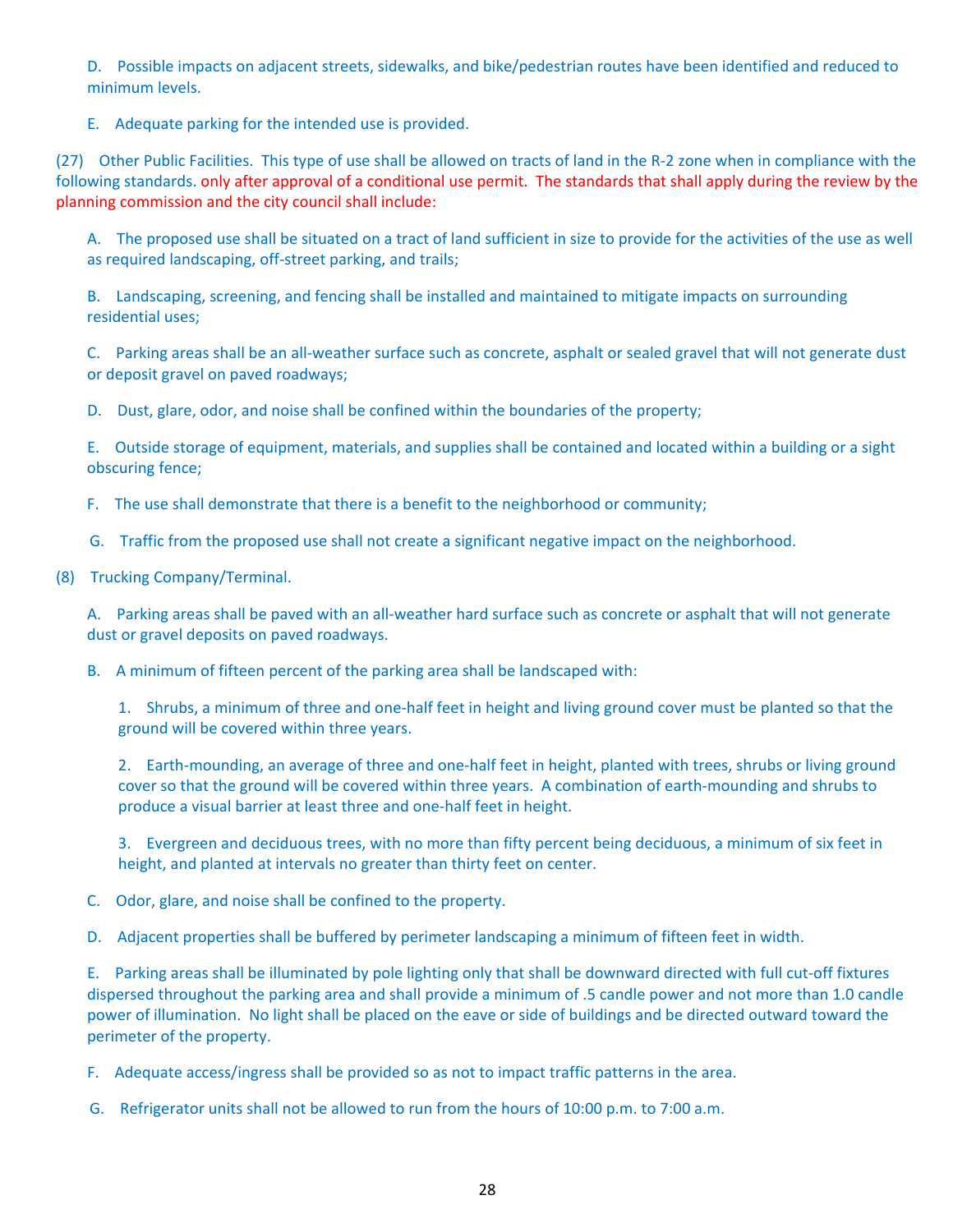(10) Recreational Vehicle/Travel Trailer Park or Court. The following provisions are intended to manage the development of RV parks while minimizing land use conflicts and environmental degradation:

A. Trees and other landscaping serving as a buffer to other adjacent uses must surround the area for a minimum distance of fifteen feet. Landscaping shall be in accordance with the requirements of Chapter 17.09.360

B. A solid decorative privacy wall or wooden privacy fence shall be constructed and maintained around the park perimeter.

C. A minimum separation of twenty feet shall be maintained between each RV unit.

D. Adequate sanitation facilities and HC facilities shall be provided and maintained for the maximum number of units as per the International Building Code Appendices. (I am curious what HC is.)

E. A minimum area of ten percent or five hundred two hundred square feet, whichever is greater, must be provided as open space for a playground and/or picnic area.

F. Traffic patterns within the park and ingress and egress from adjacent streets shall be designed to minimize congestion at all intersections.

G. Hours of operation shall be limited to 6:00 a.m. to 10:00 p.m. for the office and other park facilities or be established by resolution of the planning commission.

H. Conditions of Approval. Both the planning commission and city council shall use the following criteria in reviewing conditional use permit requests as well as the specific conditions for each type of conditional use listed in the matrix in section B, above. It is specifically understood that certain criteria listed below may not apply to a particular application and that failure to meet one or more of the applicable criteria may be cause for denial. The applicant shall adequately demonstrate that the criteria have been met.

(1) Dwellings in the C‐4 Commercial Zone. All single‐family ‐household and two‐family ‐household dwellings shall be subject to the following requirements:

- A. Minimum wall dimensions of the principal structure, excluding garage, shall be twenty‐four feet.
- B. All principal residential structures shall:
	- 1. Be placed on a slab-on-grade or perimeter foundation as approved by the building department;
	- 2. Have a wood, brick or stucco exterior, or a material that looks similar to wood, brick or stucco;

3. Have a minimum 4:12 roof pitch and a one foot overhang (structures constructed in the traditional southwest Spanish style are exempt from this requirement);

4. Allowed accessory structures shall not exceed twenty-five percent of the rear yard;

4. The combined total area of all primary, secondary, and accessory buildings on a lot may cover not more than seventy-five percent of the lot area.

- 5. Buffering is required in accordance with other provisions of this chapter;
- 6. Minimum Setbacks for Residential Structures in the C‐4 Zone.

#### **Minimum Setbacks for Residential Structures in the C‐4 Zone**

| <b>Front yard</b> | 30 feet |
|-------------------|---------|
| Side yard         | 15 feet |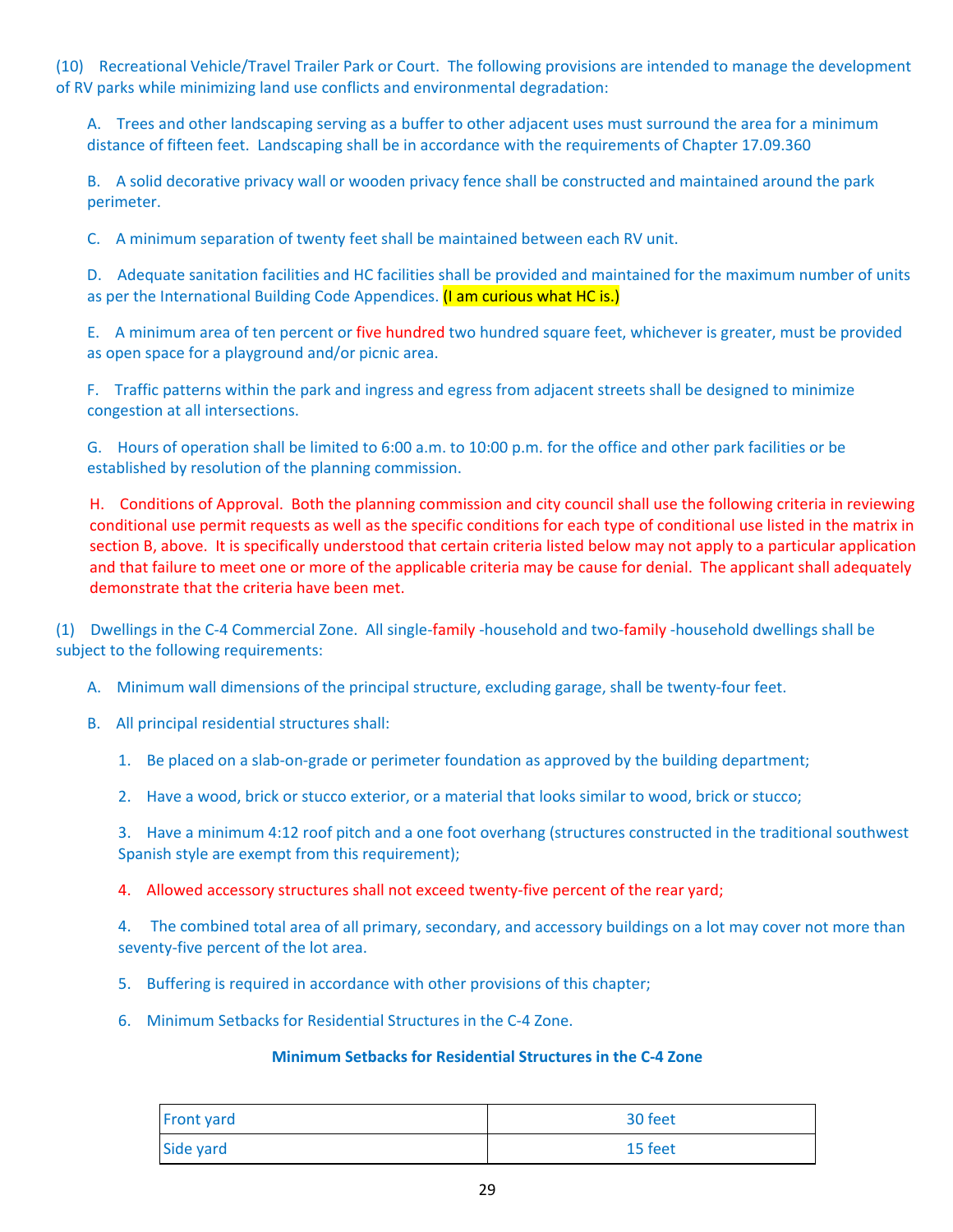| Rear yard | 20 feet |
|-----------|---------|
|-----------|---------|

14. Self-storage warehouses.

1. All new self-storage warehouse facilities or expansions are subject to approval of a site plan as described in Section 17.09.660, site plan‐‐required. Chapter 17.67, ord. passed 7/17/17.

2. All drives and parking area surfaces shall consist of a maintained all-weather dust free surface such as asphalt, concrete, bricks, pavers or cobblestones. The use of gravel may be exercised but a dust inhibitor shall be regularly applied to the surface and appropriately worked into the surface material.

3. Drive lanes must be of a sufficient width to allow vehicles to pass when another is loading or unloading by a unit.

4. Traffic impacts shall be mitigated and not lead to disruption of traffic flow on adjacent streets.

5. Self‐storage warehouses shall be screened/buffered from adjacent properties by the use of decorative/solid wooden privacy fencing or decorative block walls. High quality landscaping may be incorporated into the screening effort but maintenance of all vegetation is the responsibility of the owner(s) of the property.

6. Glare, dust, odor, and noise must be contained within the property boundaries.

7. Landscaping shall be provided in accordance with the requirements of Sections 17.09.360, (landscaping--required) and 17.09.370, (landscaping‐‐specifications). Landscaping screening shall be provided and maintained along the perimeter of the property and consist of twenty feet in depth. Vegetation may include existing trees and shrubs but weeds must be managed and landscaping maintained once it is installed.

8. All structures shall be maintained in accordance with the adopted version of the International Property Maintenance Code.

9. The lot size shall be between a minimum of two acres and a maximum of five acres.

10. The total area covered by buildings shall not exceed fifty percent of the site.

11. The maximum height of the building or buildings permitted as of right is twenty feet or one story.

12. No outside storage is permitted except for large vehicles and boats that are under a permanent cover.

13. The storage of hazardous, toxic, or explosive substances, including, but not limited to, but excluding the storage of, hazardous waste, industrial solid waste, medical waste, municipal solid waste, septage, or used oil, is prohibited.

14. No business activity other than the rental of storage units shall be conducted on the premises.

15. One dwelling unit is permitted on the same lot for use as a caretaker dwelling.

(20) Manufactured Home Sales. The following additional items shall be used during review of applications requests for this use in an effort to mitigate impacts from the sales of factory built structures:

A. Additional perimeter landscaping in compliance with the requirements of Sections 17.09.360 (landscaping-required) and 17.09.370 (landscaping‐‐specifications) shall include berms, screening, and fencing.

B. Increased setbacks from property lines may be required when adjacent to dissimilar uses.

C. Hours of operation shall be 8:00 a.m. to 7:00 p.m., or as established by resolution of the planning commission.

D. Storm water management plan is required to be submitted for review by the city public works director and city engineer.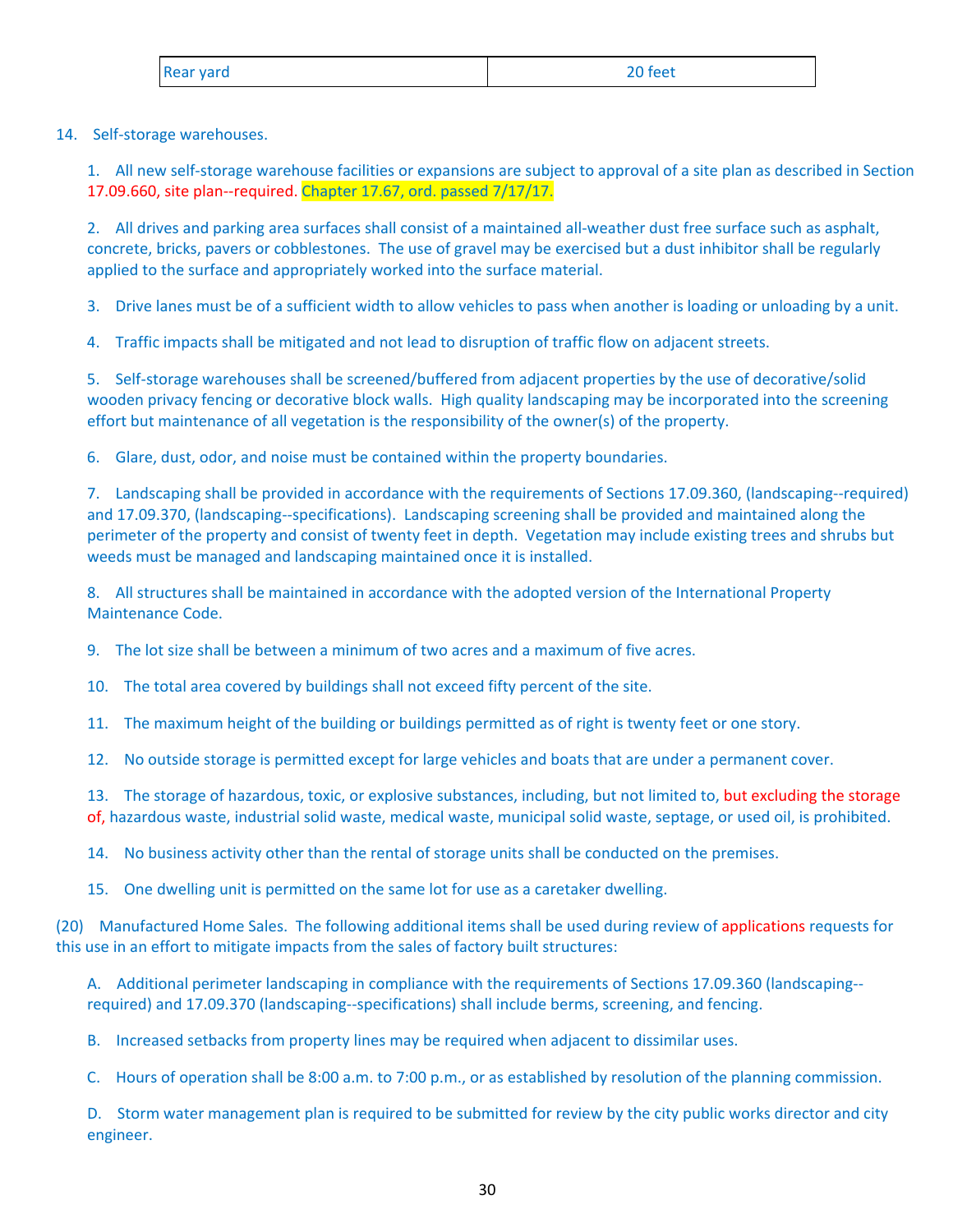E. Permanent structures shall express architectural compatibility with surrounding buildings in terms of appearance, scale and features, site design and scope.

F. Potentially adverse impacts from noise, vibration, smoke, fumes, gas, dust, odor, lighting, glare, shall be contained within the property boundaries.

G. Traffic impacts on surrounding streets shall be minimized.

H. Sufficient paved parking shall be provided in accordance with this code.

(4) Multi‐Family Multi‐Household Dwellings of Seven or More Units. All multi‐family multi‐household development of seven or more units shall be subject to the following requirements:

A. Access. Vehicular access shall be provided to the property in such a way that it does not impede traffic patterns on adjacent streets.

B. Parking. Off-street parking shall be designed in such a way as to allow vehicles to pull forward into the on-street traffic flow.

C. Garages or Carports. If provided, garages and carports shall not be located in the front yard and shall be setback from the front wall of the principal structure at least fifteen feet or be accessed from the rear or side of the property.

D. Landscaping. All off-street parking shall be landscaped and buffered from adjacent uses. A minimum of fifteen percent of the interior of the parking area shall be landscaped to provide shade and break up the expanse of asphalt.

E. Buffering. All adjacent uses shall be buffered by a distance of not less than fifteen feet and contain berms, shrubs, and other plantings. Buffering may be combined with screens, fences and hedges.

F. Open space. Required open space/recreation areas shall be provided in accordance with Title 17.

F. Apartments and court apartments shall designate an open space/recreation area that is a minimum of two hundred (200) square feet in size to be developed into recreation, play or landscaped areas. The requirement can be met with the construction of a recreation room ("rec room") or club house of a similarly sized area that can be used for residents and their guests for recreation/social activities and/or relaxation‐ also called a "rec room".

(16) Asphalt or Concrete Batching Plant, Temporary. A temporary asphalt or concrete batching plant permit may be approved by the zoning administrator for producing asphalt or concrete products used in construction activities on the same or nearby sites is permitted subject to the following conditions standards.

A. The batching plant site shall comply with all applicable provisions of city, state and federal laws.

B. The batching plant shall not be located within six hundred feet of a residence.

C. Hours of operation will be limited to Monday through Friday, 7 a.m. to 7 p.m.

D. The batch plant permit will be valid may operate for up to six months, with a single renewal of a six month time period permitted by the zoning administrator. Subsequent time periods may be approved only through review by the planning commission.

E. No portion of the batch plant or its operation shall be located on a public street.

F. The batch plant shall only furnish concrete, asphalt, or both, to a specific project. The placement of a temporary batching plant for a private project is restricted to the site of the project.

G. The site must be clear of all equipment, material and debris upon completion.

H. All public improvements that are damaged during the operation of the temporary batching plant must be repaired or replaced within thirty days of completion of the project.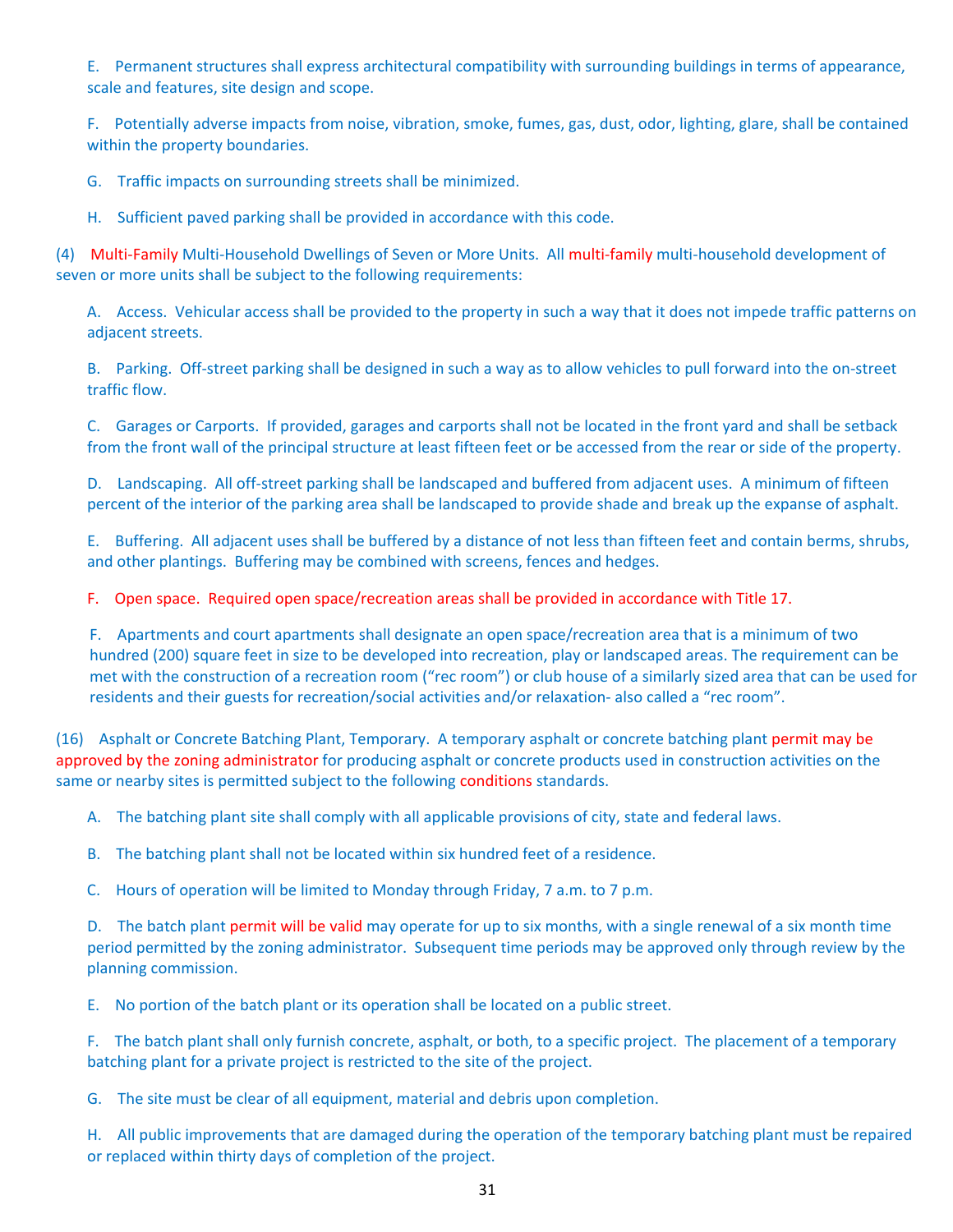I. At termination and/or removal of the plant permit operation, permittee operator shall have the person responsible walk the site with the building official or his/her designee to verify the site meets city approval.

- 18. Standards for Drive-through Windows:
	- a. The drive-through use shall not interfere with traffic circulation to and from the building site;

b. The drive-through use shall not hinder the use of available parking areas or access to parking areas;

c. The drive‐through use shall utilize additional landscaping, berms, and/or fencing as required to serve as a buffer for light and/or noise;

d. Design features shall be incorporated for the sufficient protection of adjacent uses from adverse impacts including noise, vibration, smoke, fumes, gas, dust, odor, lighting, glare, traffic minimization or circulation, parking issues, or other undesirable or hazardous conditions;

- e. Provisions for proper maintenance of the drive areas, lighting, signage, landscaping, etc. shall be provided;
- f. The drive-through window shall be operated only during normal business hours;

g. The applicant developer or proprietor must demonstrate that site impacts within the property as well as adjoining properties have been fully mitigated appropriate to the topography of the site. The review of impacts include, at a minimum, slope retention, flood potential, and possible damage to riparian or hillside areas.

(19) Large Commercial and Home‐Based Day‐Care Centers. Large home based facility serves eight to sixteen persons in accordance with state rules and Shall be permitted to operate between the hours of 5:00 a.m. to 9:00 p.m. daily or as approved by a conditional use permit by the planning commission. A commercial facility is a stand-alone facility not attached to a residence.

- A. Proof of a state license is required as part of the approval in order to obtain a city business license.
- B. Applicants for a city business license shall submit a conceptual site plan that indicates:
	- 1. Ingress and egress to the property;
	- 2. Drop off/pick up areas;
	- 3. Traffic circulation;
	- 4. Off-street parking;
	- 5. Landscaping;
	- 6. Buffering or separation from dissimilar uses;
	- 7. Open space for older kids.

C. Hours of operation shall be between 5:00 a.m. until 9:00 p.m. or as restricted by resolution of the planning commission.

D. Odor, noise, and glare shall be restricted to the property.

E. Landscaping shall be provided in accordance with the requirements of Sections 17.09.360, (landscaping‐‐required) and 17.09.370, (landscaping‐‐specifications).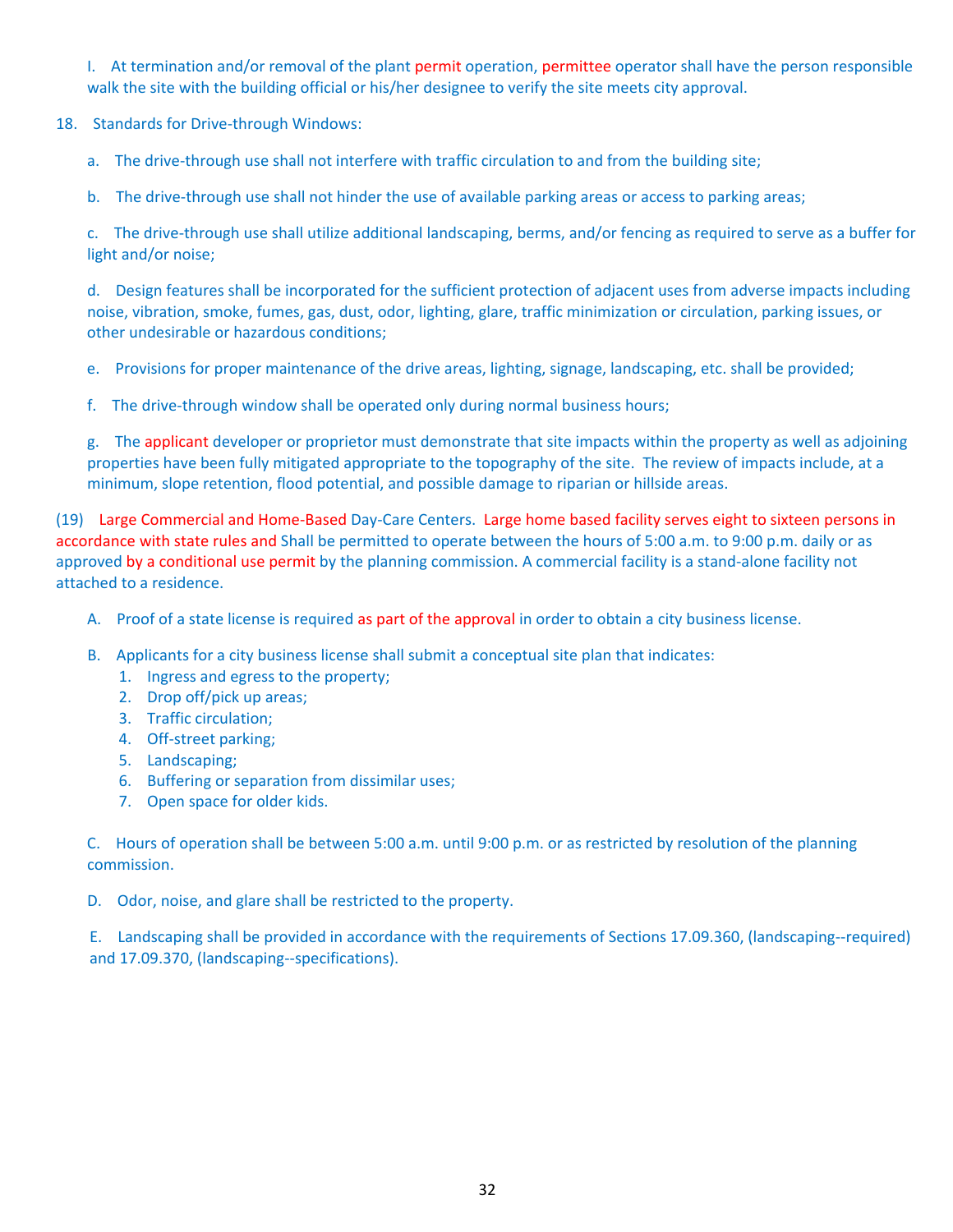## **17.30**

## **C‐5 Neighborhood Commercial Zone**

Primary purpose: Provide daily goods and services to nearby neighborhood. Permitted uses:

A. Convenience establishments as defined in this title (It is not defined in Title 17 or 15. Define max sq. footage at least? In C‐2, convenience stores must be less than 3,000 sq. ft. In C‐4, convenience stores with gasoline pumps shall be set back at least twenty‐five feet from any public street or side or rear lot line. Jeff will define parameters.)

- B. Parking lots
- C. Pet shops
- D. Signs
- E. Rest homes
- F. Schools and other public buildings. Want standards? See below in 17.30.050.
- G. Child Day care centers, subject to the standards provided below in 17.30.050.
- H. Cafes
- I. Gymnasiums
- J. Apartments, subject to the standards set forth below in 17.30.050.
- K. Two-household dwellings
- L. Single household dwellings
- M. Fraternal organization lodges
- N. Medical clinics
- O. Professional offices
- P. Grocery stores less than three thousand square feet

Q. Veterinary clinics with no outside kennel or livestock pen. Additional standards for veterinary clinics are described below in 17.30.050.

R. PUD's subject to the requirements set forth in Chapter 17.66, relating to large-scale developments.

## Add Uses to C‐5 from CU List:

- 6. Utility provider structures, subject to the standards described below.
- 24. Animal Pound or Kennel Private, Indoors only, subject to the standards described below.

## 17.30.050 Supplementary regulations

(26) Schools, Churches, Monasteries, Etc. All schools, churches, and monasteries shall be subject to the regulations established by Utah State Code Annotated (UCA) and shall be considered by the planning commission under Section 17.09.530, conditional uses. At a minimum, the Planning Commission The Planning Department, in accordance with Chapter 17.67, shall receive a complete site plan which demonstrates that:

A. Traffic impacts are minimized so that on‐street vehicle flows will not be impeded.

B. Noise, odor, and glare is contained on the property.

C. Landscaping shall be completed in accordance with the provisions located in Sections 17.09.360 (Landscaping‐‐ Required) and 17.09.370 (Landscaping‐‐Specifications generally). A minimum of fifteen percent of the interior of the parking areas must be landscaped. Trees shall be utilized to provide shade for vehicles and must be of a sufficient size and placement to provide shade to forty percent of the parking area within three years.

D. Possible impacts on adjacent streets, sidewalks, and bike/pedestrian routes have been identified and reduced to minimum levels.

E. Adequate parking for the intended use is provided.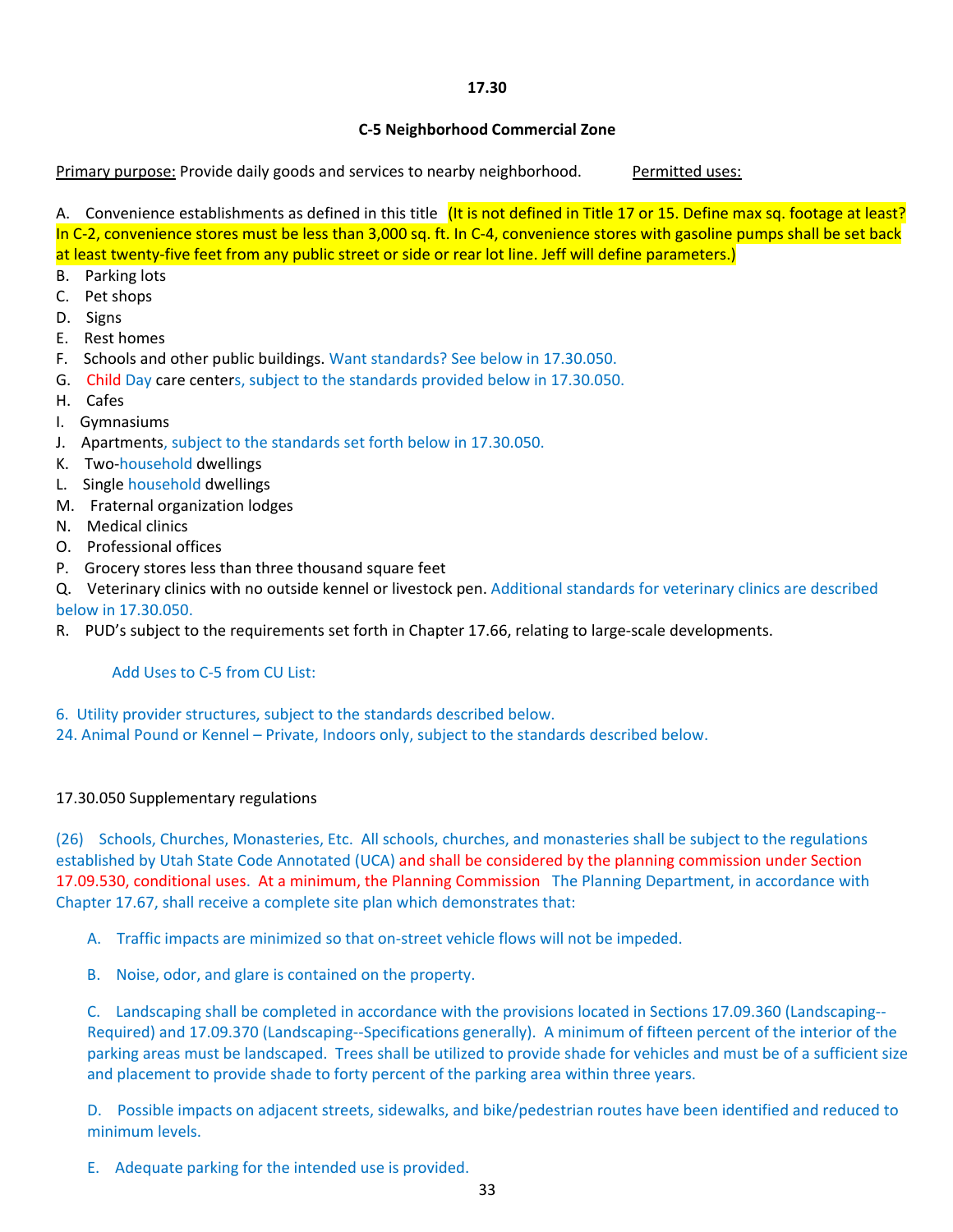(27) Other Public Facilities. This type of use shall be allowed on tracts of land in the R‐2 zone when in compliance with the following standards. only after approval of a conditional use permit. The standards that shall apply during the review by the planning commission and the city council shall include:

A. The proposed use shall be situated on a tract of land sufficient in size to provide for the activities of the use as well as required landscaping, off-street parking, and trails;

B. Landscaping, screening, and fencing shall be installed and maintained to mitigate impacts on surrounding residential uses;

C. Parking areas shall be an all‐weather surface such as concrete, asphalt or sealed gravel that will not generate dust or deposit gravel on paved roadways;

D. Dust, glare, odor, and noise shall be confined within the boundaries of the property;

E. Outside storage of equipment, materials, and supplies shall be contained and located within a building or a sight obscuring fence;

F. The use shall demonstrate that there is a benefit to the neighborhood or community;

G. Traffic from the proposed use shall not create a significant negative impact on the neighborhood.

(19) Large Commercial and Home‐Based Day‐Care Centers. Large home based facility serves eight to sixteen persons in accordance with state rules and shall be permitted to operate between the hours of 5:00 a.m. to 9:00 p.m. daily or as approved by a conditional use permit by the planning commission. A commercial facility is a stand-alone facility not attached to a residence.

- A. Proof of a state license is required as part of the approval in order to obtain a city business license.
- B. Applicants for a city business license shall submit a conceptual site plan that indicates:
	- 1. Ingress and egress to the property;
	- 2. Drop off/pick up areas;
	- 3. Traffic circulation;
	- 4. Off-street parking;
	- 5. Landscaping;
	- 6. Buffering or separation from dissimilar uses;
	- 7. Open space for older kids.

C. Hours of operation shall be between 5:00 a.m. until 9:00 p.m. or as restricted by resolution of the planning commission.

D. Odor, noise, and glare shall be restricted to the property.

E. Landscaping shall be provided in accordance with the requirements of Sections 17.09.360, (landscaping--required) and 17.09.370, (landscaping‐‐specifications).

(4) Multi‐Family Multi‐Household Dwellings of Seven or More Units. All multi‐family multi‐household development of seven or more units shall be subject to the following requirements:

A. Access. Vehicular access shall be provided to the property in such a way that it does not impede traffic patterns on adjacent streets.

B. Parking. Off-street parking shall be designed in such a way as to allow vehicles to pull forward into the on-street traffic flow.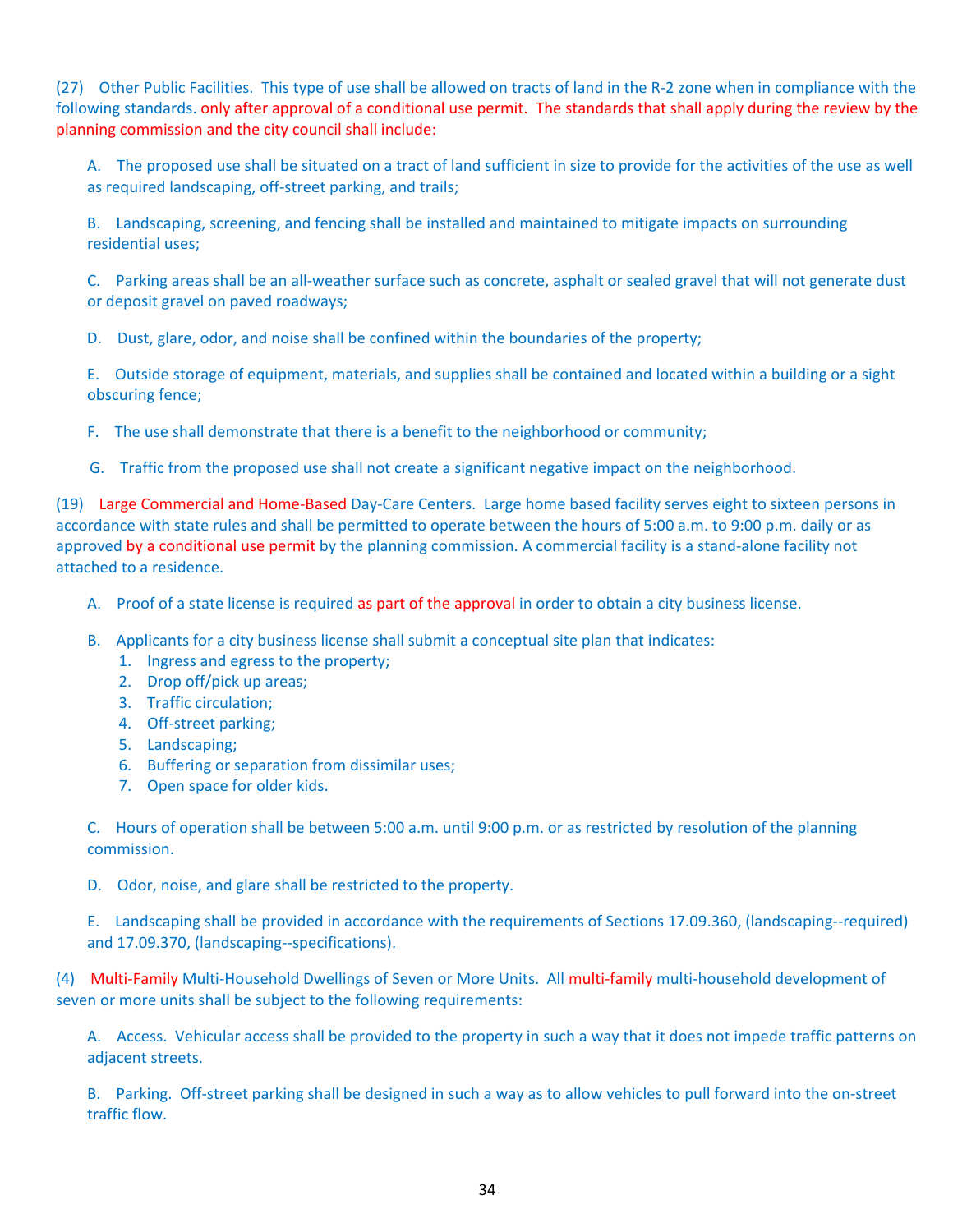C. Garages or Carports. If provided, garages and carports shall not be located in the front yard and shall be setback from the front wall of the principal structure at least fifteen feet or be accessed from the rear or side of the property.

D. Landscaping. All off-street parking shall be landscaped and buffered from adjacent uses. A minimum of fifteen percent of the interior of the parking area shall be landscaped to provide shade and break up the expanse of asphalt.

E. Buffering. All adjacent uses shall be buffered by a distance of not less than fifteen feet and contain berms, shrubs, and other plantings. Buffering may be combined with screens, fences and hedges.

F. Open space. Required open space/recreation areas shall be provided in accordance with Title 17.

F. Apartments and court apartments shall designate an open space/recreation area that is a minimum of two hundred (200) square feet in size to be developed into recreation, play or landscaped areas. The requirement can be met with the construction of a recreation room ("rec room") or club house of a similarly sized area that can be used for residents and their guests for recreation/social activities and/or relaxation‐ also called a "rec room".

#### 25. Veterinary Clinic With No Outside Kennel.

A. Hours of operation shall be limited to the hours of 7:00 a.m. to 5:00 p.m. unless otherwise restricted by resolution of the planning commission.

- B. Traffic impacts shall be minimized so that on-street vehicle flows will not be impeded.
- C. Noise, odor, and glare shall be contained on the property.

D. Landscaping shall be completed in accordance with the provisions located in Sections 17.09.360 (landscaping-required) and 17.09.370 (landscaping‐‐specifications). A minimum of fifteen percent of the interior of the parking areas must be landscaped. Trees shall be utilized to provide shade for vehicles and must be of a sufficient size and placement to provide shade to forty percent of the parking area within three years.

6. Utility Provider Structures and Buildings. New construction of water lines, sewer lines and electric substations and structures may be constructed in all zones subject to the approval of the planning commission and council with a review of a subdivision plat. Such construction is not required to apply for a separate permit but must satisfy the requirements below. When expansion of existing facilities and construction of new facilities in developed neighborhoods are proposed, an application for a conditional use permit shall be required. Expansions of existing facilities are also subject to the approval of the planning commission and council, and subject to the standards below. The planning commission may require conditions standards in accordance with the following language that are reasonably necessary to protect surrounding property values and residential amenities.

- 1. These types of facilities include but are not limited to:
	- a. Electrical utility facility, provided transmission lines are excluded from the requirements of this section if visibility is essential to safety, security, or maintenance access;
	- b. Solid waste disposal facility;
	- c. Water pumping plants and pipelines;
	- d. Public utility buildings and structures (except power plants);
	- e. Flood control structures;
	- f. Substations;
	- g. Sewage treatment plants subject to review and approval of the State Department of Health.
- 2. Site Standards.

a. Architectural Form and Character. A building housing all or a majority of a utility facility must be compatible with the architectural form of surrounding buildings. This requirement is not applicable to a utility facility where significant elements of the facility are not housed inside of a building or to isolate minor elements such as pad mounted transformers, telephone pedestals and metering stations.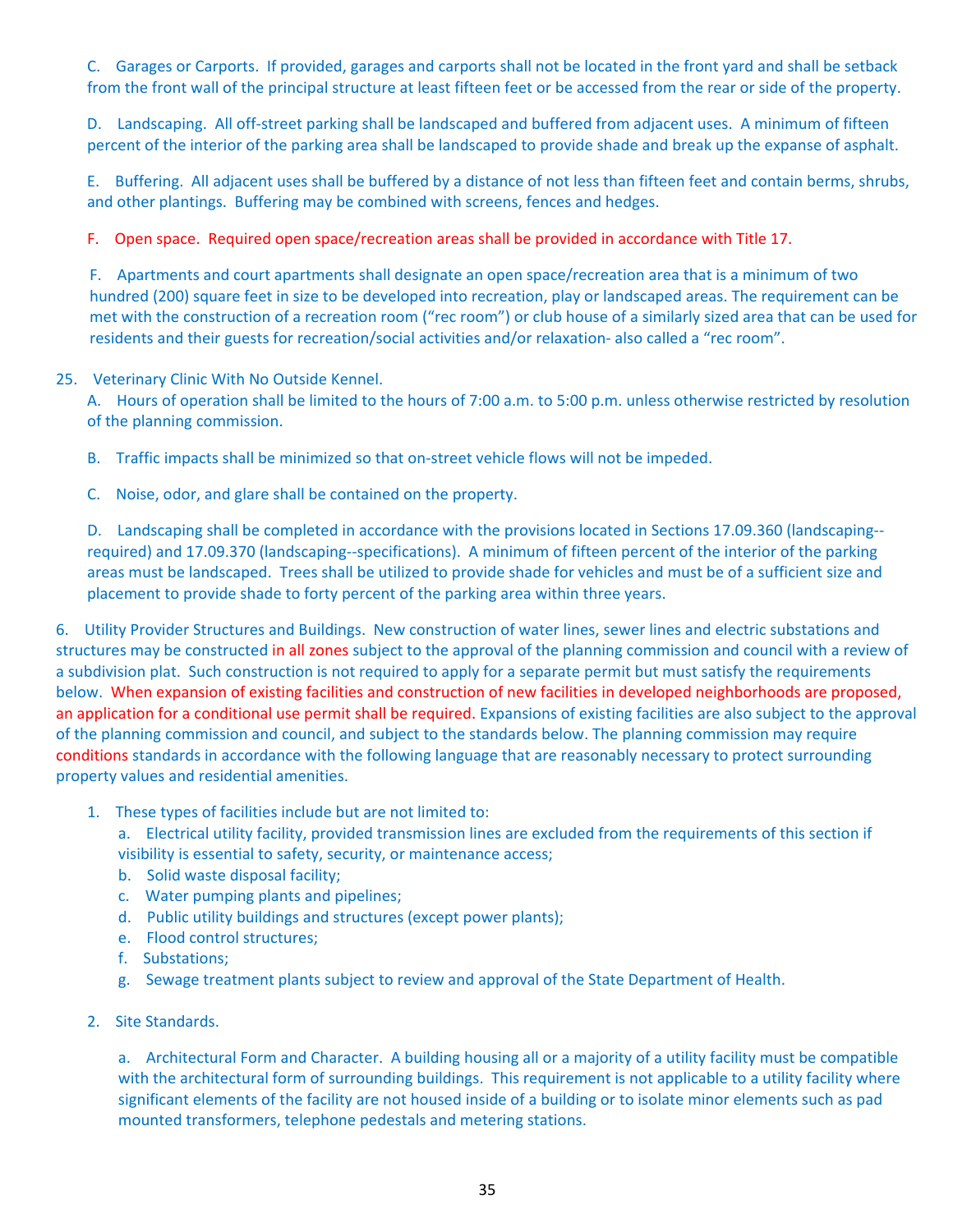b. Screening and Fence Requirements. A utility facility must be site screened with landscaping and/or fencing. Landscape development, shall include retention of significant trees, as necessary to maintain and protect property values, enhance the visual appearance of the city, to preserve the natural character of the area, to promote utilization of natural systems, to reduce the impacts of development on the storm drainage system and water resources, and to provide a better transition between the various land uses permitted in the city.

(1). The planning department and community development director shall review the proposed landscape plan with each application and make a recommendation to the planning commission.

(2). The applicant shall provide site perimeter landscaping that consists of a minimum width of ten feet and includes:

a. Evergreen and deciduous trees, with no more than fifty percent being deciduous, a minimum of six feet in height, and planted at intervals no greater than thirty feet on center;

b. A minimum of three and one-half feet in height, and living ground cover planted so that the ground will be covered within three years.

(3). If planted to buffer a parking area, access, or site development other than a building, any of the following alternatives may be used unless otherwise noted:

a. Shrubs, a minimum of three and one-half feet in height and living ground cover must be planted so that the ground will be covered within three years.

b. Earth-mounding, an average of three and one-half feet in height, planted with shrubs or living ground cover so that the ground will be covered within three years. This alternative may not be used in a downtown land use district.

c. A combination of earth-mounding and shrubs to produce a visual barrier at least three and one-half feet in height.

(4). Equipment and vehicle storage yards require fifteen feet of landscaping on all sides if visible from a public right‐of‐way.

(5). Parking Area Landscaping. Parking areas require landscaping as follows in addition to any site perimeter landscaping as required.

(6). Alternative landscaping may be approved by the planning commission if the landscaping will provide the desired screening as noted below:

a. The proposed landscaping represents an equal or better result than that which could be achieved by strictly following the requirements of this section; and

- b. The proposed landscaping either:
	- (i) Incorporates the increased retention of significant trees and naturally occurring undergrowth;
	- (ii) Better accommodates or improves the existing physical conditions of the subject property;
	- (iii) Incorporates elements to provide for wind protection or to maintain solar access;
	- (iv) Incorporates elements to protect or improve water quality; or

(v) Incorporates native species in a design that buffers a critical area from uses on the site, including parking.

24. Animal Pound or Kennel (Private) - Indoors only

Clarify what types or sizes of animals are allowed.

A. Noise, odor and glare shall be contained on the property.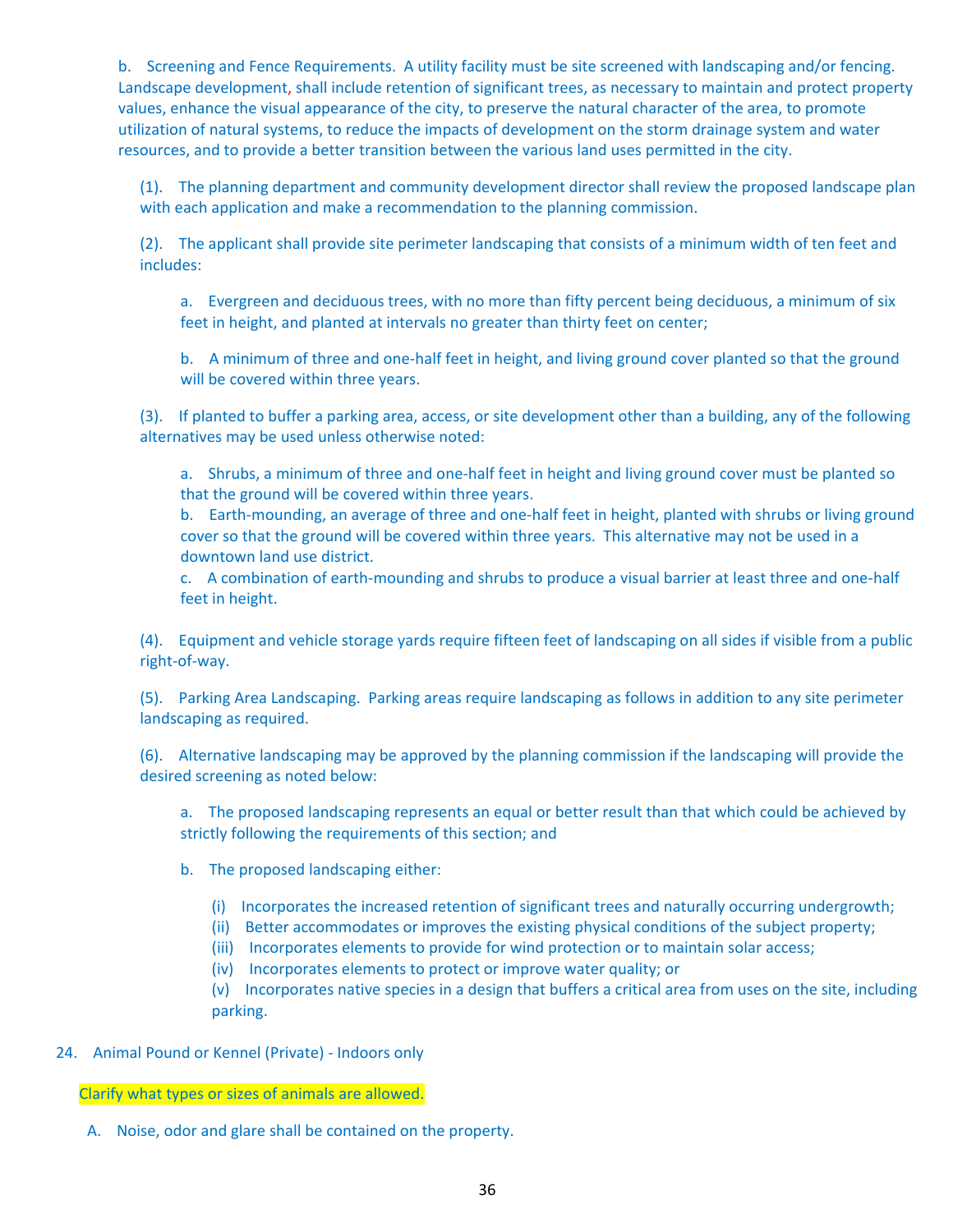B. Fencing, landscaping, the design of parking areas, and downward directed and full cut-off light fixtures shall be used to reduce impacts on adjacent properties.

C. Parking shall be provided at a rate of one space per one thousand square feet and one space per each employee. ADA handicapped accessible spaces shall be provided as required.

D. A buffer area of twenty-five feet shall be used to provide a separation from other uses and adjacent properties. Buffering shall include the elements of subsection B above.

E. Vehicular ingress and egress traffic patterns shall be designed to not impede existing traffic flows and provide adequate interior circulation.

F. Hours of operation for public access shall be from 8:00 a.m. to 5:00 p.m. or restricted by resolution of the planning commission.

G. Landscaping shall consist of berms, solid wooden privacy fence, decorative block wall or combination thereof and be in accordance with the requirements of Sections 17.09.360 (landscaping--required) and 17.09.370 (landscaping-specifications). A minimum of fifteen percent of the interior of the parking areas must be landscaped. Trees shall be utilized to provide shade for vehicles and must be of a sufficient size and placement to provide shade to forty percent of the parking area within three years.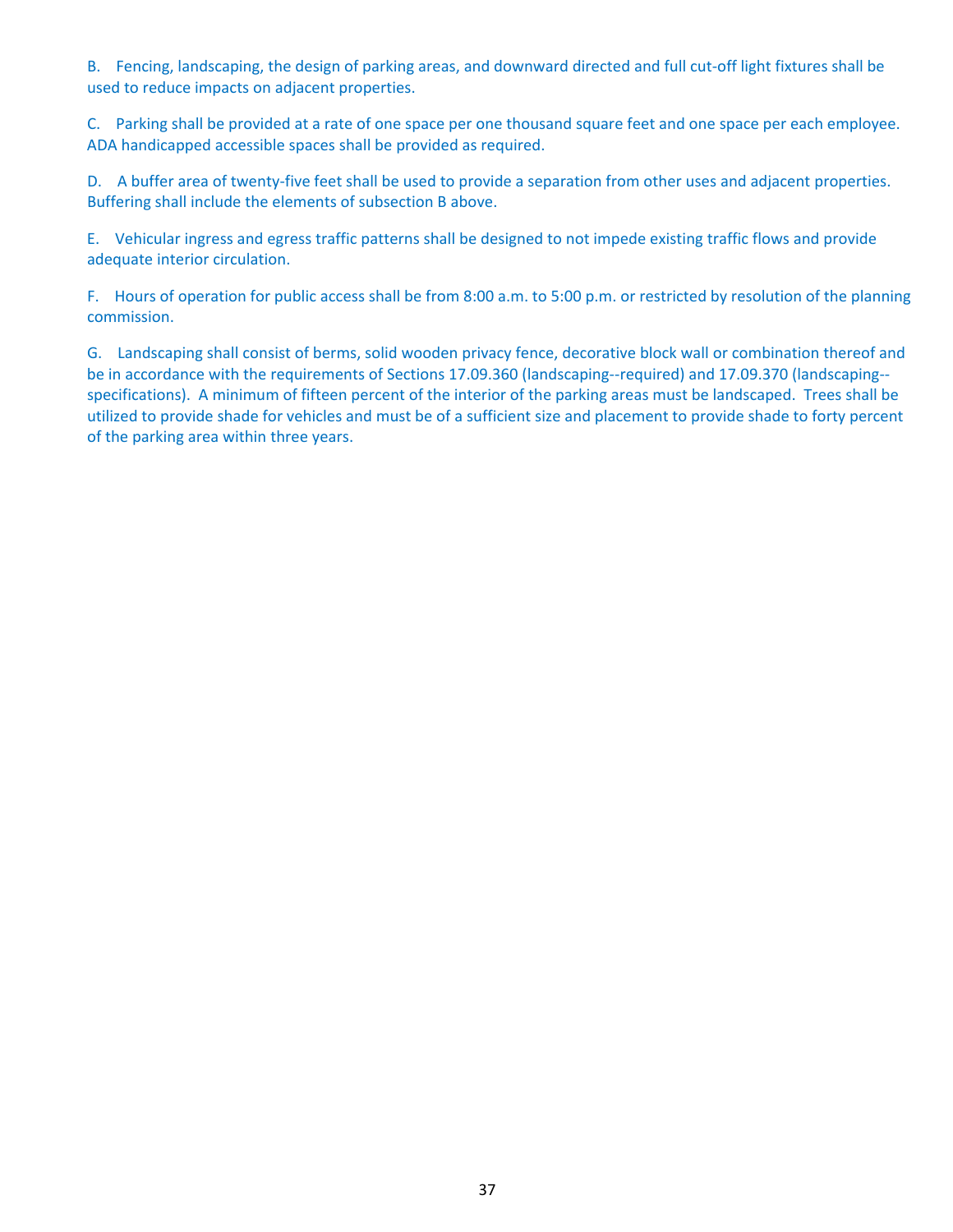## **17.31**

## **RC Resort Commercial Zone**

Primary purpose: First impression of city/county. Mixed res/comm'l uses. *Permitted uses:* 

- 1. Accessory buildings and uses;
- 2. B&B's, subject to the standards described below in 17.31.050;
- 3. Caretaker or guard residence, accessory;
- 4. Custom personal services;
- 5. Dwelling, duplex;
- 6. Dwelling, multi-household, subject to the standards described below in 17.31.050;
- 7. Dwelling, single-household;
- 8. Municipal facilities and services;
- 9. Gasoline service station, subject to the supplementary regulations of Section 17.31.050(B);
- 10. General retail (indoors);
- 11. Hotel or motel;
- 12. Office, business or professional;
- 13. Restaurant, general.
- 14. Outfitters and guide services and facilities;
- 15. Outdoor recreational uses, commercial;
- 16. Recreational vehicle/travel trailer park, subject to the supplementary regulations of Section 17.31.050(C). RC Zone 17.31.050(C) has its own standards. The standards in the CU's (#10) are more strict.

Add Uses to RC from CU List:

6. Utility provider structures, subject to the standards described below.

## 17.31.050 Supplementary regulations

9. All Bed and Breakfast facilities shall comply with the following standards:

1. Bed and breakfast facilities may be allowed as a conditional use where applicant the proprietor can show evidence of compliance with the standards and procedures outlined below and where there is minimal impact on adjacent residential properties and neighborhoods. An inspection by the building inspector, fire chief and health department shall be required prior to issuance of a permit a business license, and as often as necessary for enforcement of this chapter. No person shall operate a bed and breakfast unless the person holds a valid permit and business license.

2. A written letter of application sworn before a notary public shall be provided by the owner(s) stating that such owner or a manager will occupy the facility, as provided for herein. The letter shall be recorded by the city recorder with a certified copy to accompany the application. The letter shall also be submitted to the planning commission for its consideration.

3. The conditional use permit for a bed and breakfast facility shall be granted annually from the date of the original permit. At the end of the one‐year period, renewal shall be granted by the planning commission if all other conditions required at the time of approval remain unchanged.

4. Applicant must provide plot plans and building or floor plans one‐quarter inch to the foot showing the bed and breakfast facility, parking and landscaping. Applicant must show that the facility meets minimum performance standards for off-street parking and landscaping as specified in Section 17.70.080(B). Plans shall be approved by the building inspector, zoning administrator, fire chief and health department.

Section 17.70 does not exist, repealed in 2010. Tara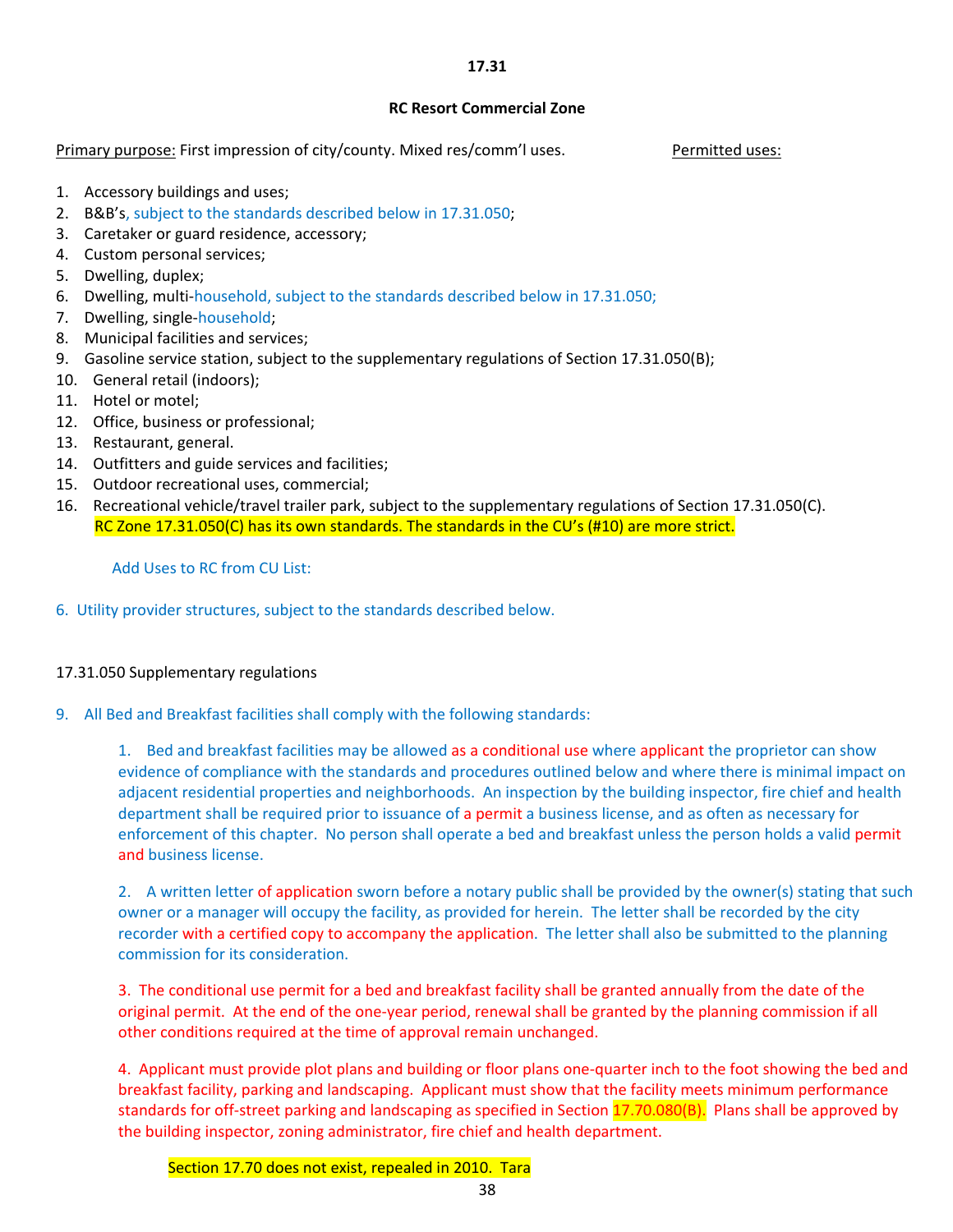4. The bed and breakfast shall conform to the requirements for landscaping found in Sections 17.09.360 through 17.09.420.

1. The bed and breakfast facility shall not unduly increase local traffic in the immediate neighborhood. Road design and access shall be considered in the planning commission's recommendation. A bed and breakfast shall not be located on a cul-de-sac, dead-end street, or a zoning lot with a street frontage of less than fifty feet.

2. There shall be a minimum perimeter separation of three hundred feet between property lines of bed and breakfasts.

3. Construction and alterations of bed and breakfast facilities shall not alter the residential character of residential zones the RC zone and of the dwelling. A new structure shall not be constructed solely for the use of a bed and breakfast and a property owner may not apply for operate a bed and breakfast for a period of five years after the date of receiving a certificate of occupancy. Bed and breakfast facilities shall be located in an existing structure that is a minimum of two thousand square feet in size. Additions to an existing structure for a bed and breakfast use shall not exceed twenty percent of the total area of the existing structure.

4. The parcel shall also be of sufficient size to be in scale with the number of people using the facility. All bed and breakfast rentals must provide adequate parking (required one off‐street parking space per rental bedroom) in addition to needed parking for owners of the facility. A maximum stay shall not exceed thirty days, and meals shall be served only to guests. One off‐street parking space for trailers must be provided per every two off‐street parking spaces for vehicles.

5. All units shall have a parcel to finished dwelling unit ratio that exceeds five to one (or no dwelling unit in excess of twenty percent of the total parcel size area).

6. No bed and breakfast facility shall rent for compensation more than five rooms, except that suites that do not use a public corridor or passageway between suite bedroom areas shall be counted as one room.

7. No bed and breakfast facility shall allow more than two adults in any rental room unless the bedroom square footage is larger than three hundred square feet and does not use a public corridor or passageway between suite bedroom areas.

8. Signs are limited to one non-flashing sign not larger in area than four square feet. If lighted, the light shall be diffused or shielded and downward directed.

9. All bed and breakfast facilities shall pay water and sewer rates according to the rate formulas contained in Sections 13.24.010 and 13.24.020. (13.24.020 covers sewer charges. I did not see a section for water charges and 13.24.010 does not exist.)

10. All bed and breakfasts must collect and pay an applicable transient room tax, sales tax, and pay a city gross business license fee.

11. The bed and breakfast facility shall conform to fire, building and health codes and be licensed in conformance with all city ordinances.

C. Appeals. Approval or disapproval of a bed and breakfast application by the city council can be appealed to district court within thirty days of city council action.

(4) Multi‐Family Multi‐Household Dwellings of Seven or More Units. All multi‐family multi‐household development of seven or more units shall be subject to the following requirements:

A. Access. Vehicular access shall be provided to the property in such a way that it does not impede traffic patterns on adjacent streets.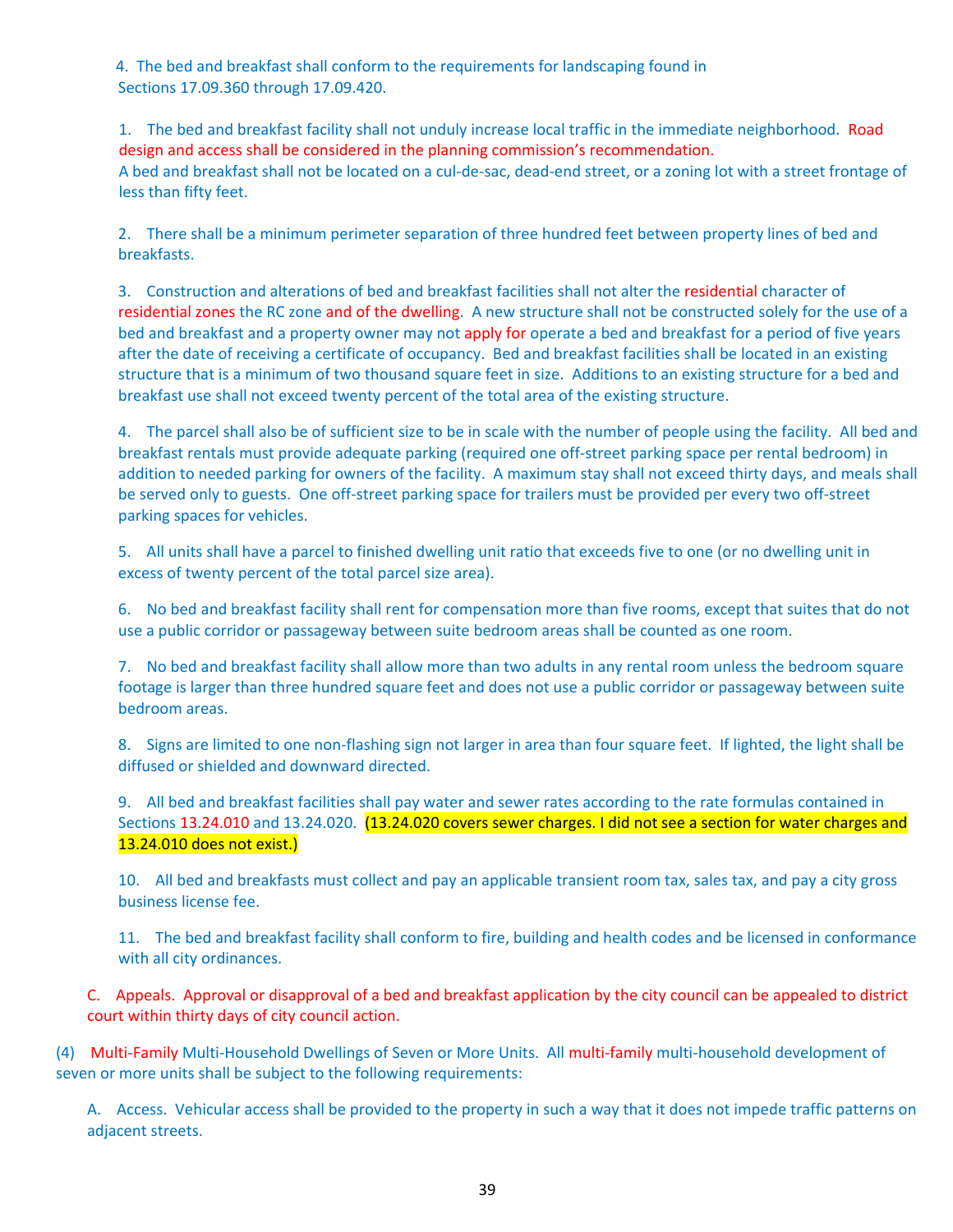B. Parking. Off-street parking shall be designed in such a way as to allow vehicles to pull forward into the on-street traffic flow.

C. Garages or Carports. If provided, garages and carports shall not be located in the front yard and shall be setback from the front wall of the principal structure at least fifteen feet or be accessed from the rear or side of the property.

D. Landscaping. All off-street parking shall be landscaped and buffered from adjacent uses. A minimum of fifteen percent of the interior of the parking area shall be landscaped to provide shade and break up the expanse of asphalt.

E. Buffering. All adjacent uses shall be buffered by a distance of not less than fifteen feet and contain berms, shrubs, and other plantings. Buffering may be combined with screens, fences and hedges.

F. Open space. Required open space/recreation areas shall be provided in accordance with Title 17.

F. Apartments and court apartments shall designate an open space/recreation area that is a minimum of two hundred (200) square feet in size to be developed into recreation, play or landscaped areas. The requirement can be met with the construction of a recreation room ("rec room") or club house of a similarly sized area that can be used for residents and their guests for recreation/social activities and/or relaxation‐ also called a "rec room".

6. Utility Provider Structures and Buildings. New construction of water lines, sewer lines and electric substations and structures may be constructed in all zones subject to the approval of the planning commission and council with a review of a subdivision plat. Such construction is not required to apply for a separate permit but must satisfy the requirements below. When expansion of existing facilities and construction of new facilities in developed neighborhoods are proposed, an application for a conditional use permit shall be required. Expansions of existing facilities are also subject to the approval of the planning commission and council, and subject to the standards below. The planning commission may require conditions standards in accordance with the following language that are reasonably necessary to protect surrounding property values and residential amenities.

- 1. These types of facilities include but are not limited to:
	- a. Electrical utility facility, provided transmission lines are excluded from the requirements of this section if visibility is essential to safety, security, or maintenance access;
	- b. Solid waste disposal facility;
	- c. Water pumping plants and pipelines;
	- d. Public utility buildings and structures (except power plants);
	- e. Flood control structures;
	- f. Substations:
	- g. Sewage treatment plants subject to review and approval of the State Department of Health.
- 2. Site Standards.

a. Architectural Form and Character. A building housing all or a majority of a utility facility must be compatible with the architectural form of surrounding buildings. This requirement is not applicable to a utility facility where significant elements of the facility are not housed inside of a building or to isolate minor elements such as pad mounted transformers, telephone pedestals and metering stations.

b. Screening and Fence Requirements. A utility facility must be site screened with landscaping and/or fencing. Landscape development, shall include retention of significant trees, as necessary to maintain and protect property values, enhance the visual appearance of the city, to preserve the natural character of the area, to promote utilization of natural systems, to reduce the impacts of development on the storm drainage system and water resources, and to provide a better transition between the various land uses permitted in the city.

(1). The planning department and community development director shall review the proposed landscape plan with each application and make a recommendation to the planning commission.

(2). The applicant shall provide site perimeter landscaping that consists of a minimum width of ten feet and includes: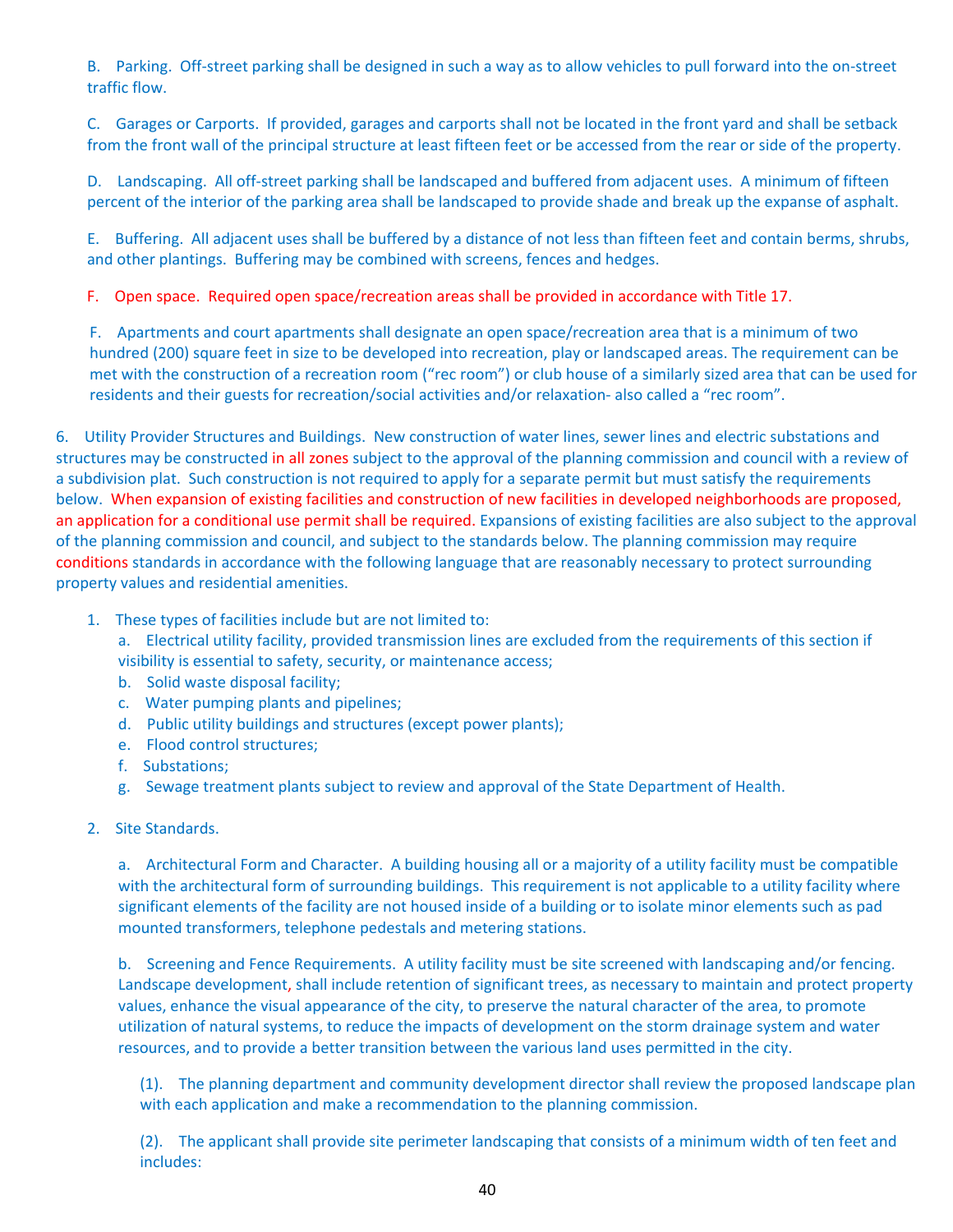a. Evergreen and deciduous trees, with no more than fifty percent being deciduous, a minimum of six feet in height, and planted at intervals no greater than thirty feet on center;

b. A minimum of three and one-half feet in height, and living ground cover planted so that the ground will be covered within three years.

(3). If planted to buffer a parking area, access, or site development other than a building, any of the following alternatives may be used unless otherwise noted:

a. Shrubs, a minimum of three and one-half feet in height and living ground cover must be planted so that the ground will be covered within three years.

b. Earth-mounding, an average of three and one-half feet in height, planted with shrubs or living ground cover so that the ground will be covered within three years. This alternative may not be used in a downtown land use district.

c. A combination of earth-mounding and shrubs to produce a visual barrier at least three and one-half feet in height.

(4). Equipment and vehicle storage yards require fifteen feet of landscaping on all sides if visible from a public right‐of‐way.

(5). Parking Area Landscaping. Parking areas require landscaping as follows in addition to any site perimeter landscaping as required.

(6). Alternative landscaping may be approved by the planning commission if the landscaping will provide the desired screening as noted below:

a. The proposed landscaping represents an equal or better result than that which could be achieved by strictly following the requirements of this section; and

- b. The proposed landscaping either:
	- (i) Incorporates the increased retention of significant trees and naturally occurring undergrowth;
	- (ii) Better accommodates or improves the existing physical conditions of the subject property;
	- (iii) Incorporates elements to provide for wind protection or to maintain solar access;

(iv) Incorporates elements to protect or improve water quality; or

(v) Incorporates native species in a design that buffers a critical area from uses on the site, including parking.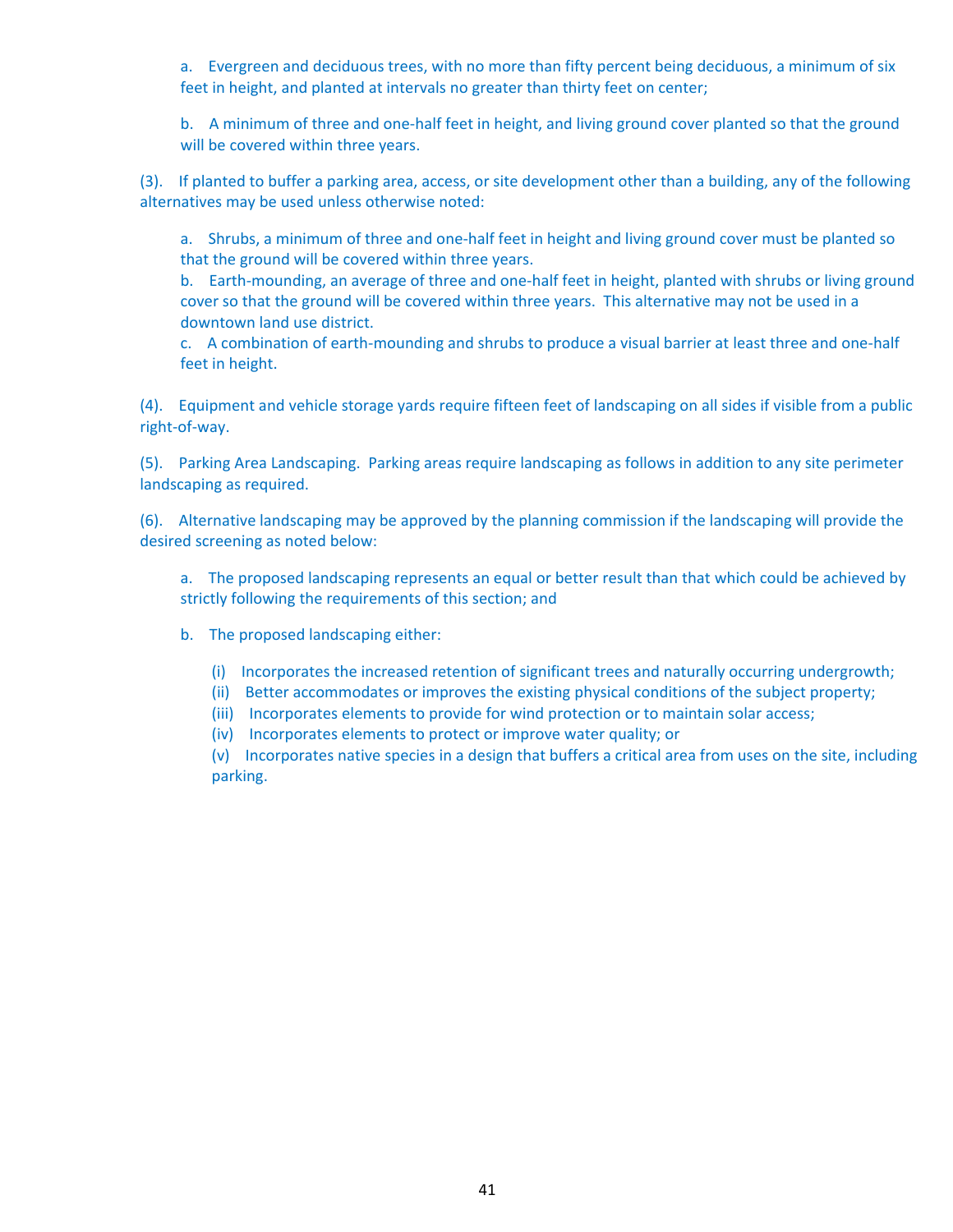## **17.32**

## **SAR – Sensitive Area Resort Zone**

Primary purpose: Large‐scale resort communities, while preserving natural landscape & views. Emphasis on pedestrian and non‐motorized transport within. Permitted uses:

1. Residential:

Single-household dwellings; Multi-household dwellings, subject to the standards set forth below in 17.32.050; Condominiums; Live/work units; Caretaker or guard residences; Employee/workforce housing.

- 2. Overnight Accommodations: Hotels; Condominiums/town homes; B&B's, subject to the standards described below.
- 3. Retail and Commercial: Spas/personal care services Restaurants (indoor and outdoor seating) Private clubs/taverns Conference facilities Recreational facilities (tennis courts, golf courses, stables, etc.) Theaters (indoor) Theaters (outdoor) Recreational tour companies, outfitters and guide services Vehicle rental businesses (under five thousand square feet total floor space including outdoor storage) Individual retail units (under five thousand square feet) Grocery and convenience stores (under five thousand square feet) Art/photo galleries Artisan/hand manufacturing Professional offices Home occupations Parking lots associated with permitted uses 4. Public or Civic:

Municipal facilities and services; Schools, subject to the standards described below in 17.32.050; Public buildings, subject to the standards described below in 17.32.050, and public parks.

- 5. Accessory buildings and uses.
- 17.32.030: Wireless telecommunication towers permitted, must comply w/ 17.76 (Move into list at .020) The regulations and standards for the construction, erection or placement of all wireless telecommunications towers within the jurisdiction of the city are found in Chapter 17.76.

## B. **Prohibited** Commercial Uses if:

- 1. Detract from the ambiance and character of a resort area;
- 2. Create impediments to the enjoyment of the surrounding natural environment;
- 3. Visually detract from the surrounding landscape; or

4. Pose an environmental threat to wildlife, water resources, or other natural resources and attributes of the area. Examples of prohibited uses include but are not limited to: industrial, manufacturing and warehousing businesses, automotive service facilities, retail outlets five thousand square feet or larger, gasoline and fuel stations, and freight transportation services.

Add Uses to SAR from CU List:

6. Utility provider structures, subject to the standards described below.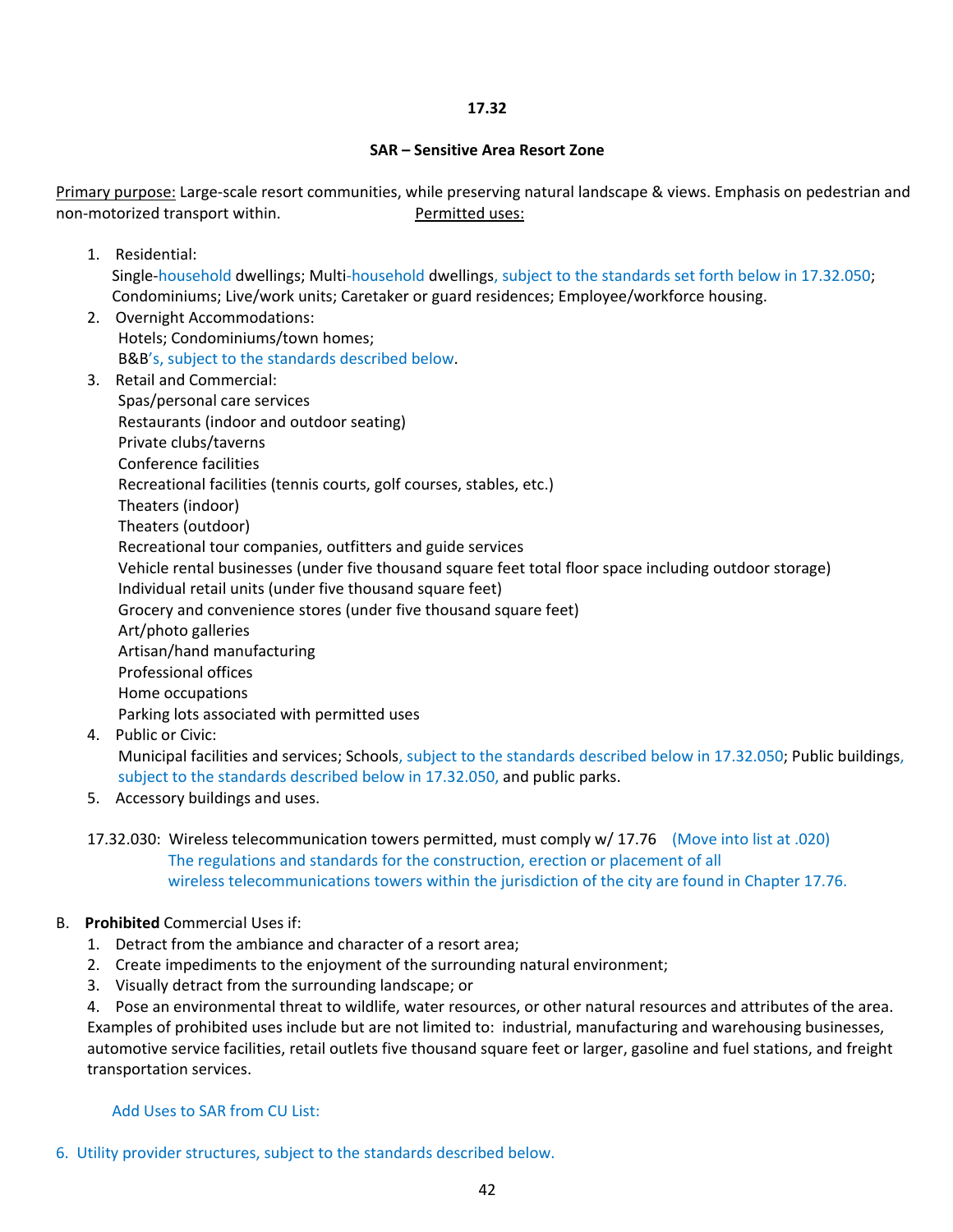## 17.32.050 Supplementary regulations

(4) Multi‐Family Multi‐Household Dwellings of Seven or More Units. All multi‐family multi‐household development of seven or more units shall be subject to the following requirements:

A. Access. Vehicular access shall be provided to the property in such a way that it does not impede traffic patterns on adjacent streets.

B. Parking. Off-street parking shall be designed in such a way as to allow vehicles to pull forward into the on-street traffic flow.

C. Garages or Carports. If provided, garages and carports shall not be located in the front yard and shall be setback from the front wall of the principal structure at least fifteen feet or be accessed from the rear or side of the property.

D. Landscaping. All off-street parking shall be landscaped and buffered from adjacent uses. A minimum of fifteen percent of the interior of the parking area shall be landscaped to provide shade and break up the expanse of asphalt.

E. Buffering. All adjacent uses shall be buffered by a distance of not less than fifteen feet and contain berms, shrubs, and other plantings. Buffering may be combined with screens, fences and hedges.

F. Open space. Required open space/recreation areas shall be provided in accordance with Title 17.

F. Apartments and court apartments shall designate an open space/recreation area that is a minimum of two hundred (200) square feet in size to be developed into recreation, play or landscaped areas. The requirement can be met with the construction of a recreation room ("rec room") or club house of a similarly sized area that can be used for residents and their guests for recreation/social activities and/or relaxation‐ also called a "rec room".

9. All Bed and Breakfast facilities shall comply with the following standards:

1. Bed and breakfast facilities may be allowed as a conditional use where applicant the proprietor can show evidence of compliance with the standards and procedures outlined below and where there is minimal impact on adjacent residential properties and neighborhoods. An inspection by the building inspector, fire chief and health department shall be required prior to issuance of a permit a business license, and as often as necessary for enforcement of this chapter. No person shall operate a bed and breakfast unless the person holds a valid permit and business license.

2. A written letter of application sworn before a notary public shall be provided by the owner(s) stating that such owner or a manager will occupy the facility, as provided for herein. The letter shall be recorded by the city recorder with a certified copy to accompany the application. The letter shall also be submitted to the planning commission for its consideration.

3. The conditional use permit for a bed and breakfast facility shall be granted annually from the date of the original permit. At the end of the one‐year period, renewal shall be granted by the planning commission if all other conditions required at the time of approval remain unchanged.

4. Applicant must provide plot plans and building or floor plans one‐quarter inch to the foot showing the bed and breakfast facility, parking and landscaping. Applicant must show that the facility meets minimum performance standards for off-street parking and landscaping as specified in Section 17.70.080(B). Plans shall be approved by the building inspector, zoning administrator, fire chief and health department.

## Section 17.70 does not exist, repealed in 2010. Tara

 4. The bed and breakfast shall conform to the requirements for landscaping found in Sections 17.09.360 through 17.09.420.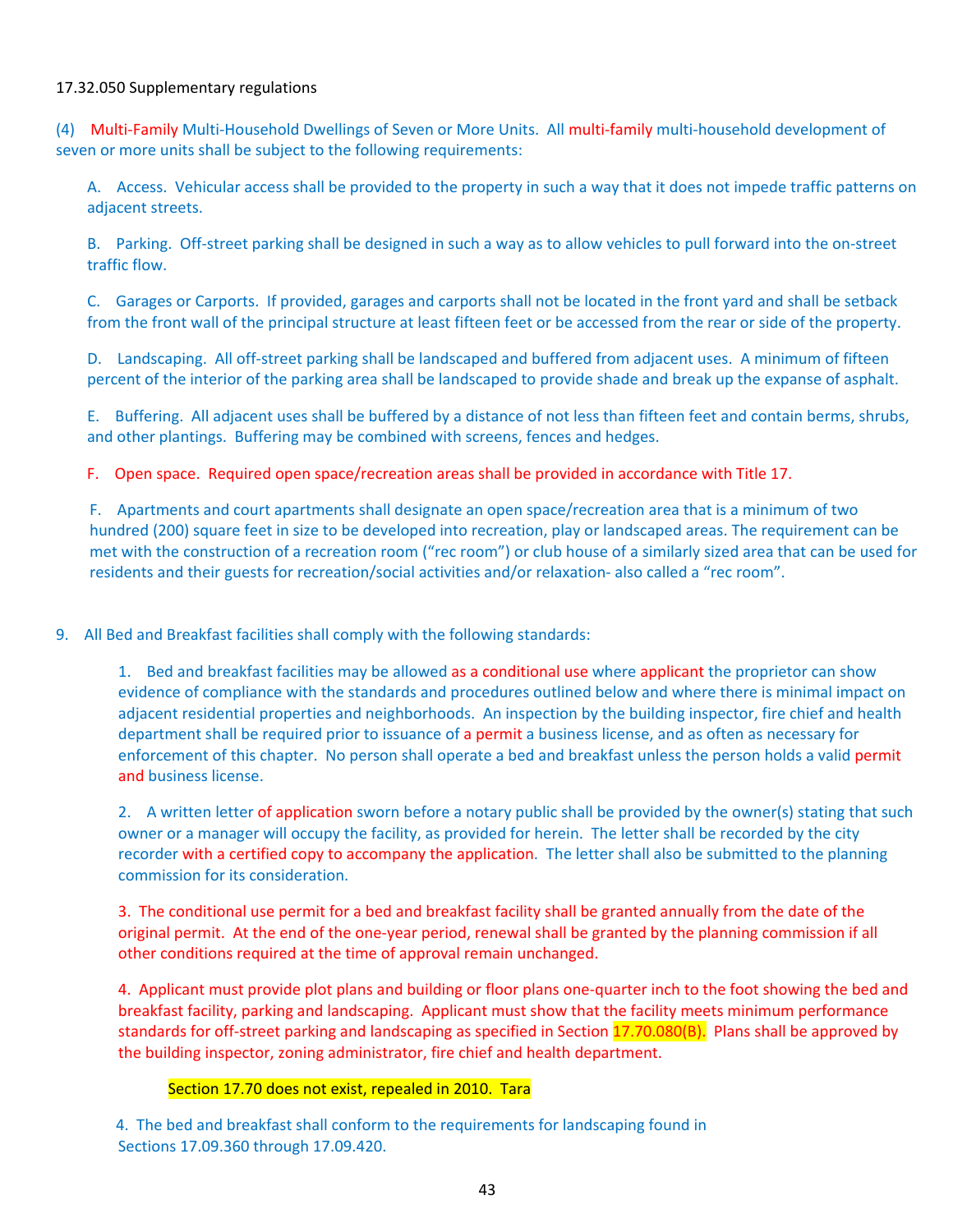1. The bed and breakfast facility shall not unduly increase local traffic in the immediate neighborhood. Road design and access shall be considered in the planning commission's recommendation. A bed and breakfast shall not be located on a cul-de-sac, dead-end street, or a zoning lot with a street frontage of less than fifty feet.

2. There shall be a minimum perimeter separation of three hundred feet between property lines of bed and breakfasts.

3. Construction and alterations of bed and breakfast facilities shall not alter the residential character of residential zones the SAR zone and of the dwelling. A new structure shall not be constructed solely for the use of a bed and breakfast and a property owner may not apply for operate a bed and breakfast for a period of five years after the date of receiving a certificate of occupancy. Bed and breakfast facilities shall be located in an existing structure that is a minimum of two thousand square feet in size. Additions to an existing structure for a bed and breakfast use shall not exceed twenty percent of the total area of the existing structure.

4. The parcel shall also be of sufficient size to be in scale with the number of people using the facility. All bed and breakfast rentals must provide adequate parking (required one off‐street parking space per rental bedroom) in addition to needed parking for owners of the facility. A maximum stay shall not exceed thirty days, and meals shall be served only to guests. One off‐street parking space for trailers must be provided per every two off‐street parking spaces for vehicles.

5. All units shall have a parcel to finished dwelling unit ratio that exceeds five to one (or no dwelling unit in excess of twenty percent of the total parcel size area).

6. No bed and breakfast facility shall rent for compensation more than five rooms, except that suites that do not use a public corridor or passageway between suite bedroom areas shall be counted as one room.

7. No bed and breakfast facility shall allow more than two adults in any rental room unless the bedroom square footage is larger than three hundred square feet and does not use a public corridor or passageway between suite bedroom areas.

8. Signs are limited to one non-flashing sign not larger in area than four square feet. If lighted, the light shall be diffused or shielded and downward directed.

9. All bed and breakfast facilities shall pay water and sewer rates according to the rate formulas contained in Sections 13.24.010 and 13.24.020. (13.24.020 covers sewer charges. I did not see a section for water charges and 13.24.010 does not exist.)

10. All bed and breakfasts must collect and pay an applicable transient room tax, sales tax, and pay a city gross business license fee.

11. The bed and breakfast facility shall conform to fire, building and health codes and be licensed in conformance with all city ordinances.

C. Appeals. Approval or disapproval of a bed and breakfast application by the city council can be appealed to district court within thirty days of city council action.

(26) Schools, Churches, Monasteries, Etc. All schools, churches, and monasteries shall be subject to the regulations established by Utah State Code Annotated (UCA) and shall be considered by the planning commission under Section 17.09.530, conditional uses. At a minimum, the Planning Commission The Planning Department, in accordance with Chapter 17.67, shall receive a complete site plan which demonstrates that:

A. Traffic impacts are minimized so that on‐street vehicle flows will not be impeded.

B. Noise, odor, and glare is contained on the property.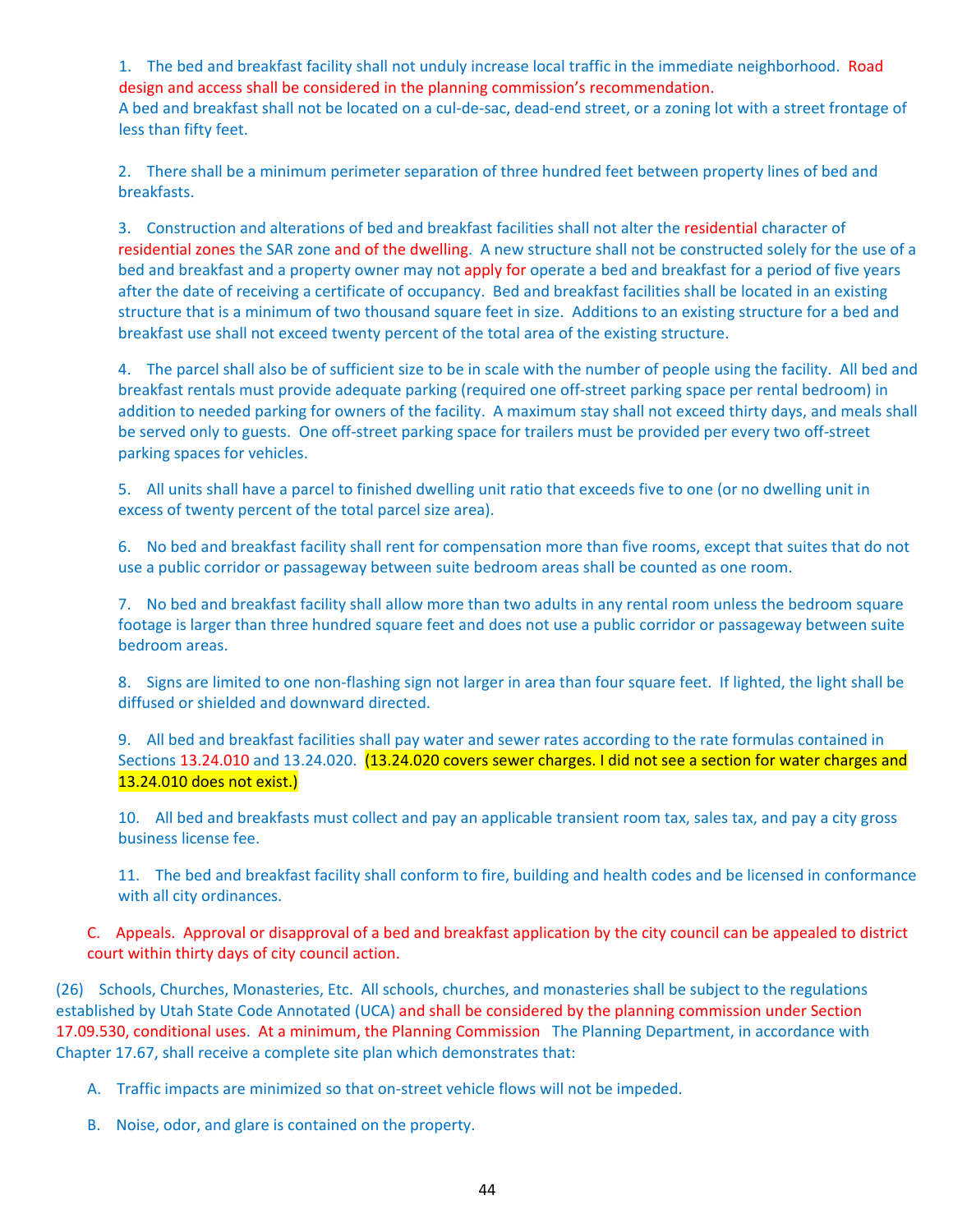C. Landscaping shall be completed in accordance with the provisions located in Sections 17.09.360 (Landscaping‐‐ Required) and 17.09.370 (Landscaping‐‐Specifications generally). A minimum of fifteen percent of the interior of the parking areas must be landscaped. Trees shall be utilized to provide shade for vehicles and must be of a sufficient size and placement to provide shade to forty percent of the parking area within three years.

D. Possible impacts on adjacent streets, sidewalks, and bike/pedestrian routes have been identified and reduced to minimum levels.

E. Adequate parking for the intended use is provided.

(27) Other Public Facilities. This type of use shall be allowed on tracts of land in the R‐2 zone when in compliance with the following standards. only after approval of a conditional use permit. The standards that shall apply during the review by the planning commission and the city council shall include:

A. The proposed use shall be situated on a tract of land sufficient in size to provide for the activities of the use as well as required landscaping, off‐street parking, and trails;

B. Landscaping, screening, and fencing shall be installed and maintained to mitigate impacts on surrounding residential uses;

C. Parking areas shall be an all‐weather surface such as concrete, asphalt or sealed gravel that will not generate dust or deposit gravel on paved roadways;

D. Dust, glare, odor, and noise shall be confined within the boundaries of the property;

E. Outside storage of equipment, materials, and supplies shall be contained and located within a building or a sight obscuring fence;

- F. The use shall demonstrate that there is a benefit to the neighborhood or community;
- G. Traffic from the proposed use shall not create a significant negative impact on the neighborhood.

6. Utility Provider Structures and Buildings. New construction of water lines, sewer lines and electric substations and structures may be constructed in all zones subject to the approval of the planning commission and council with a review of a subdivision plat. Such construction is not required to apply for a separate permit but must satisfy the requirements below. When expansion of existing facilities and construction of new facilities in developed neighborhoods are proposed, an application for a conditional use permit shall be required. Expansions of existing facilities are also subject to the approval of the planning commission and council, and subject to the standards below. The planning commission may require conditions standards in accordance with the following language that are reasonably necessary to protect surrounding property values and residential amenities.

1. These types of facilities include but are not limited to:

a. Electrical utility facility, provided transmission lines are excluded from the requirements of this section if visibility is essential to safety, security, or maintenance access;

- b. Solid waste disposal facility;
- c. Water pumping plants and pipelines;
- d. Public utility buildings and structures (except power plants);
- e. Flood control structures;
- f. Substations;
- g. Sewage treatment plants subject to review and approval of the State Department of Health.
- 2. Site Standards.

a. Architectural Form and Character. A building housing all or a majority of a utility facility must be compatible with the architectural form of surrounding buildings. This requirement is not applicable to a utility facility where significant elements of the facility are not housed inside of a building or to isolate minor elements such as pad mounted transformers, telephone pedestals and metering stations.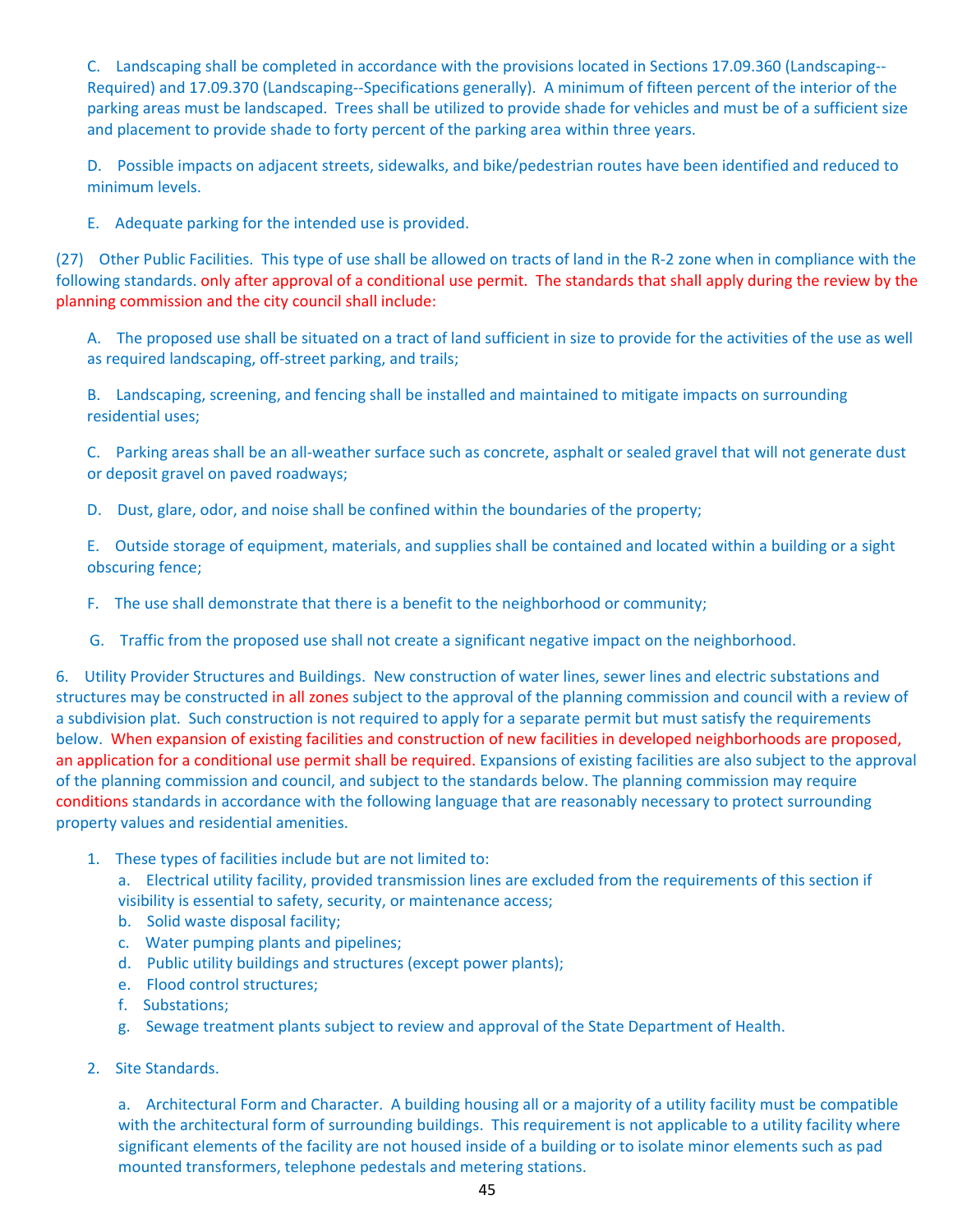b. Screening and Fence Requirements. A utility facility must be site screened with landscaping and/or fencing. Landscape development, shall include retention of significant trees, as necessary to maintain and protect property values, enhance the visual appearance of the city, to preserve the natural character of the area, to promote utilization of natural systems, to reduce the impacts of development on the storm drainage system and water resources, and to provide a better transition between the various land uses permitted in the city.

(1). The planning department and community development director shall review the proposed landscape plan with each application and make a recommendation to the planning commission.

(2). The applicant shall provide site perimeter landscaping that consists of a minimum width of ten feet and includes:

a. Evergreen and deciduous trees, with no more than fifty percent being deciduous, a minimum of six feet in height, and planted at intervals no greater than thirty feet on center;

b. A minimum of three and one-half feet in height, and living ground cover planted so that the ground will be covered within three years.

(3). If planted to buffer a parking area, access, or site development other than a building, any of the following alternatives may be used unless otherwise noted:

a. Shrubs, a minimum of three and one-half feet in height and living ground cover must be planted so that the ground will be covered within three years.

b. Earth-mounding, an average of three and one-half feet in height, planted with shrubs or living ground cover so that the ground will be covered within three years. This alternative may not be used in a downtown land use district.

c. A combination of earth-mounding and shrubs to produce a visual barrier at least three and one-half feet in height.

(4). Equipment and vehicle storage yards require fifteen feet of landscaping on all sides if visible from a public right‐of‐way.

(5). Parking Area Landscaping. Parking areas require landscaping as follows in addition to any site perimeter landscaping as required.

(6). Alternative landscaping may be approved by the planning commission if the landscaping will provide the desired screening as noted below:

a. The proposed landscaping represents an equal or better result than that which could be achieved by strictly following the requirements of this section; and

- b. The proposed landscaping either:
	- (i) Incorporates the increased retention of significant trees and naturally occurring undergrowth;
	- (ii) Better accommodates or improves the existing physical conditions of the subject property;
	- (iii) Incorporates elements to provide for wind protection or to maintain solar access;
	- (iv) Incorporates elements to protect or improve water quality; or

(v) Incorporates native species in a design that buffers a critical area from uses on the site, including parking.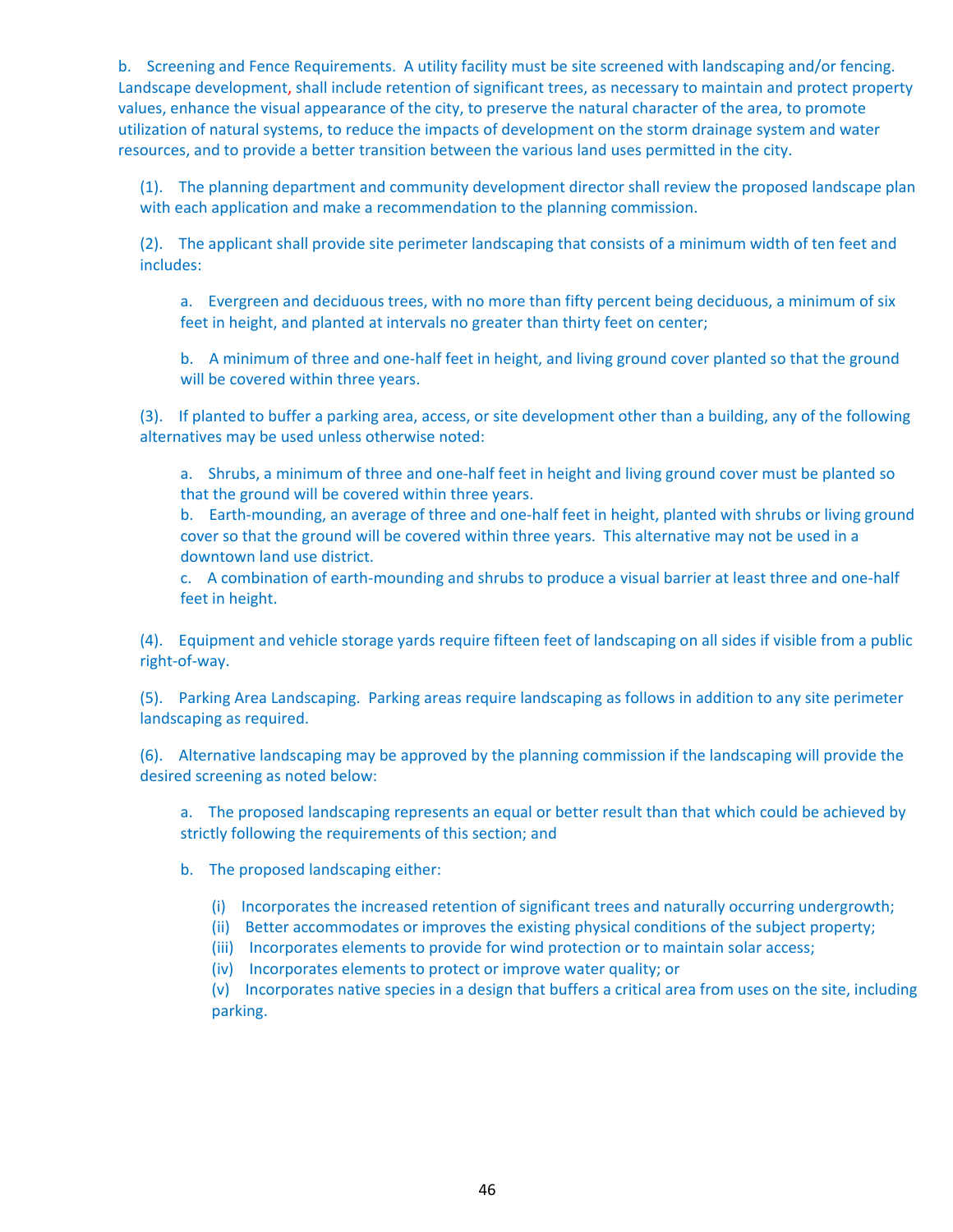## **MH/RV‐1 ‐ Mobile Home / Recreational Vehicle Parks Zone**

Primary purpose: MH/RV Parks in larger lots, not isolated lots. Min. 10 acres. Permitted uses:

- A. 1. Mobile home parks
	- 2. Recreational vehicle parks, subject to the standards set forth below in 17.35.070
	- 3. Accessory buildings and uses
	- 4. Park or Playground
- B. Conditional Uses:
	- 1. Recreational vehicle area within a mobile home park
	- 2. Park or playground
	- 3. Public utilities

Add Uses to MH/RV from CU List:

6. Utility provider structures, with standards as described below.

17.35.070 Supplementary regulations

(10) Recreational Vehicle/Travel Trailer Park or Court. The following provisions are intended to manage the development of RV parks while minimizing land use conflicts and environmental degradation:

A. Trees and other landscaping serving as a buffer to other adjacent uses must surround the area for a minimum distance of fifteen feet. Landscaping shall be in accordance with the requirements of Chapter 17.09.360

B. A solid decorative privacy wall or wooden privacy fence shall be constructed and maintained around the park perimeter.

C. A minimum separation of twenty feet shall be maintained between each RV unit.

D. Adequate sanitation facilities and HC facilities shall be provided and maintained for the maximum number of units as per the International Building Code Appendices. (I am curious what HC is.)

E. A minimum area of ten percent or five hundred two hundred square feet, whichever is greater, must be provided as open space for a playground and/or picnic area.

F. Traffic patterns within the park and ingress and egress from adjacent streets shall be designed to minimize congestion at all intersections.

G. Hours of operation shall be limited to 6:00 a.m. to 10:00 p.m. for the office and other park facilities or be established by resolution of the planning commission.

H. Conditions of Approval. Both the planning commission and city council shall use the following criteria in reviewing conditional use permit requests as well as the specific conditions for each type of conditional use listed in the matrix in section B, above. It is specifically understood that certain criteria listed below may not apply to a particular application and that failure to meet one or more of the applicable criteria may be cause for denial. The applicant shall adequately demonstrate that the criteria have been met.

6. Utility Provider Structures and Buildings. New construction of water lines, sewer lines and electric substations and structures may be constructed in all zones subject to the approval of the planning commission and council with a review of a subdivision plat. Such construction is not required to apply for a separate permit but must satisfy the requirements below. When expansion of existing facilities and construction of new facilities in developed neighborhoods are proposed,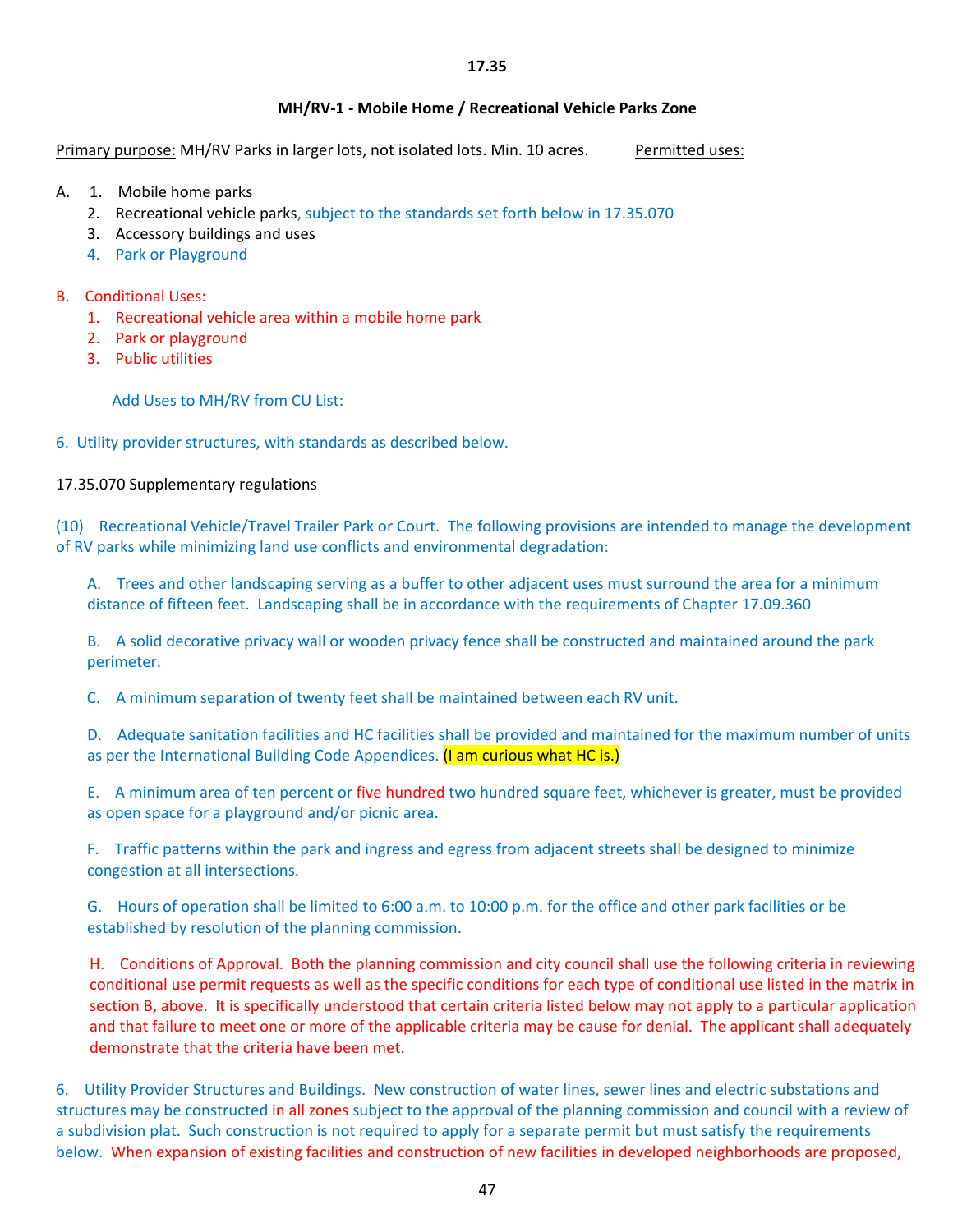an application for a conditional use permit shall be required. Expansions of existing facilities are also subject to the approval of the planning commission and council, and subject to the standards below. The planning commission may require conditions standards in accordance with the following language that are reasonably necessary to protect surrounding property values and residential amenities.

1. These types of facilities include but are not limited to:

a. Electrical utility facility, provided transmission lines are excluded from the requirements of this section if visibility is essential to safety, security, or maintenance access;

- b. Solid waste disposal facility;
- c. Water pumping plants and pipelines;
- d. Public utility buildings and structures (except power plants);
- e. Flood control structures;
- f. Substations:
- g. Sewage treatment plants subject to review and approval of the State Department of Health.
- 2. Site Standards.

a. Architectural Form and Character. A building housing all or a majority of a utility facility must be compatible with the architectural form of surrounding buildings. This requirement is not applicable to a utility facility where significant elements of the facility are not housed inside of a building or to isolate minor elements such as pad mounted transformers, telephone pedestals and metering stations.

b. Screening and Fence Requirements. A utility facility must be site screened with landscaping and/or fencing. Landscape development, shall include retention of significant trees, as necessary to maintain and protect property values, enhance the visual appearance of the city, to preserve the natural character of the area, to promote utilization of natural systems, to reduce the impacts of development on the storm drainage system and water resources, and to provide a better transition between the various land uses permitted in the city.

(1). The planning department and community development director shall review the proposed landscape plan with each application and make a recommendation to the planning commission.

(2). The applicant shall provide site perimeter landscaping that consists of a minimum width of ten feet and includes:

a. Evergreen and deciduous trees, with no more than fifty percent being deciduous, a minimum of six feet in height, and planted at intervals no greater than thirty feet on center;

b. A minimum of three and one-half feet in height, and living ground cover planted so that the ground will be covered within three years.

(3). If planted to buffer a parking area, access, or site development other than a building, any of the following alternatives may be used unless otherwise noted:

a. Shrubs, a minimum of three and one-half feet in height and living ground cover must be planted so that the ground will be covered within three years.

b. Earth-mounding, an average of three and one-half feet in height, planted with shrubs or living ground cover so that the ground will be covered within three years. This alternative may not be used in a downtown land use district.

c. A combination of earth-mounding and shrubs to produce a visual barrier at least three and one-half feet in height.

(4). Equipment and vehicle storage yards require fifteen feet of landscaping on all sides if visible from a public right‐of‐way.

(5). Parking Area Landscaping. Parking areas require landscaping as follows in addition to any site perimeter landscaping as required.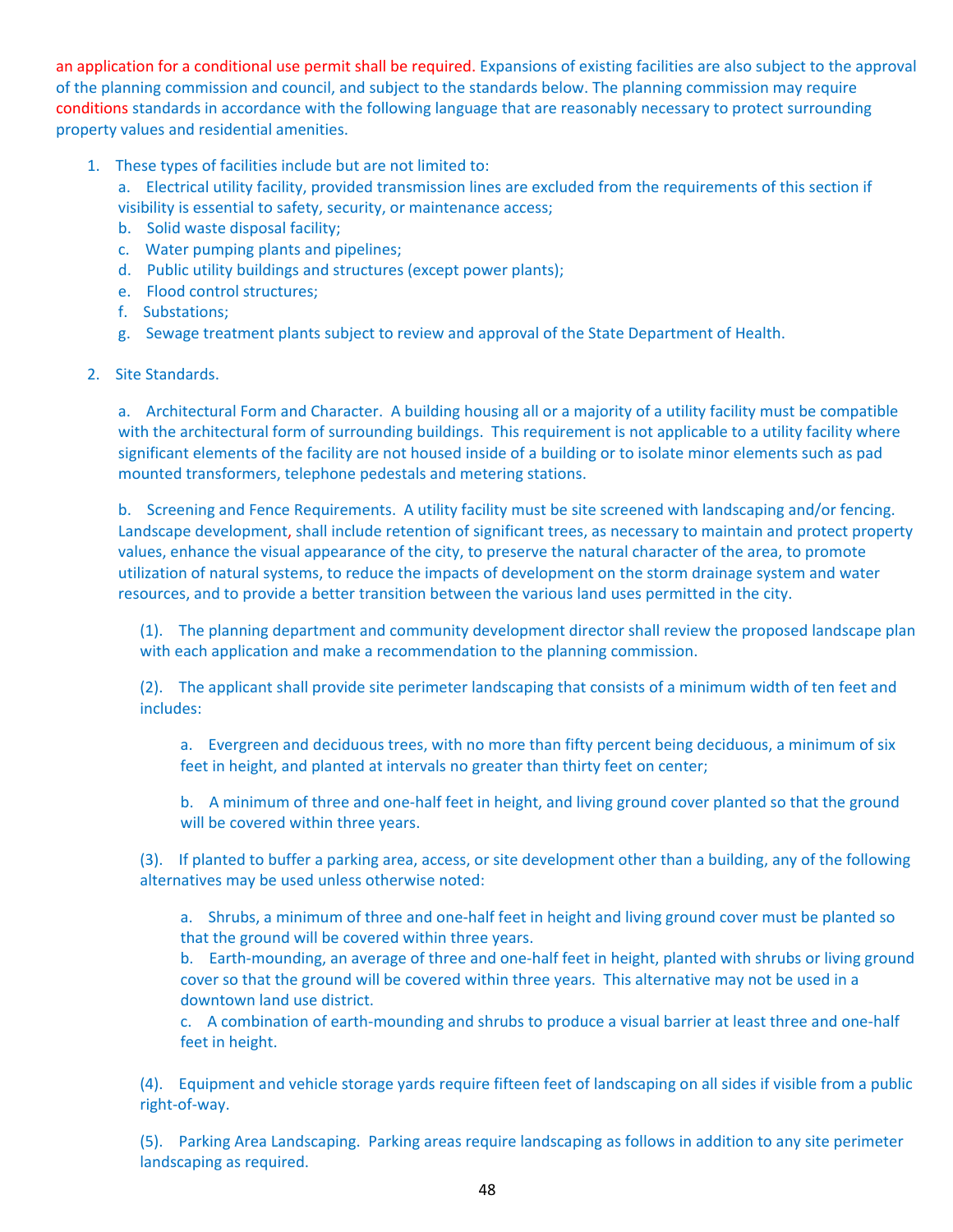(6). Alternative landscaping may be approved by the planning commission if the landscaping will provide the desired screening as noted below:

a. The proposed landscaping represents an equal or better result than that which could be achieved by strictly following the requirements of this section; and

- b. The proposed landscaping either:
	- (i) Incorporates the increased retention of significant trees and naturally occurring undergrowth;
	- (ii) Better accommodates or improves the existing physical conditions of the subject property;
	- (iii) Incorporates elements to provide for wind protection or to maintain solar access;
	- (iv) Incorporates elements to protect or improve water quality; or

(v) Incorporates native species in a design that buffers a critical area from uses on the site, including parking.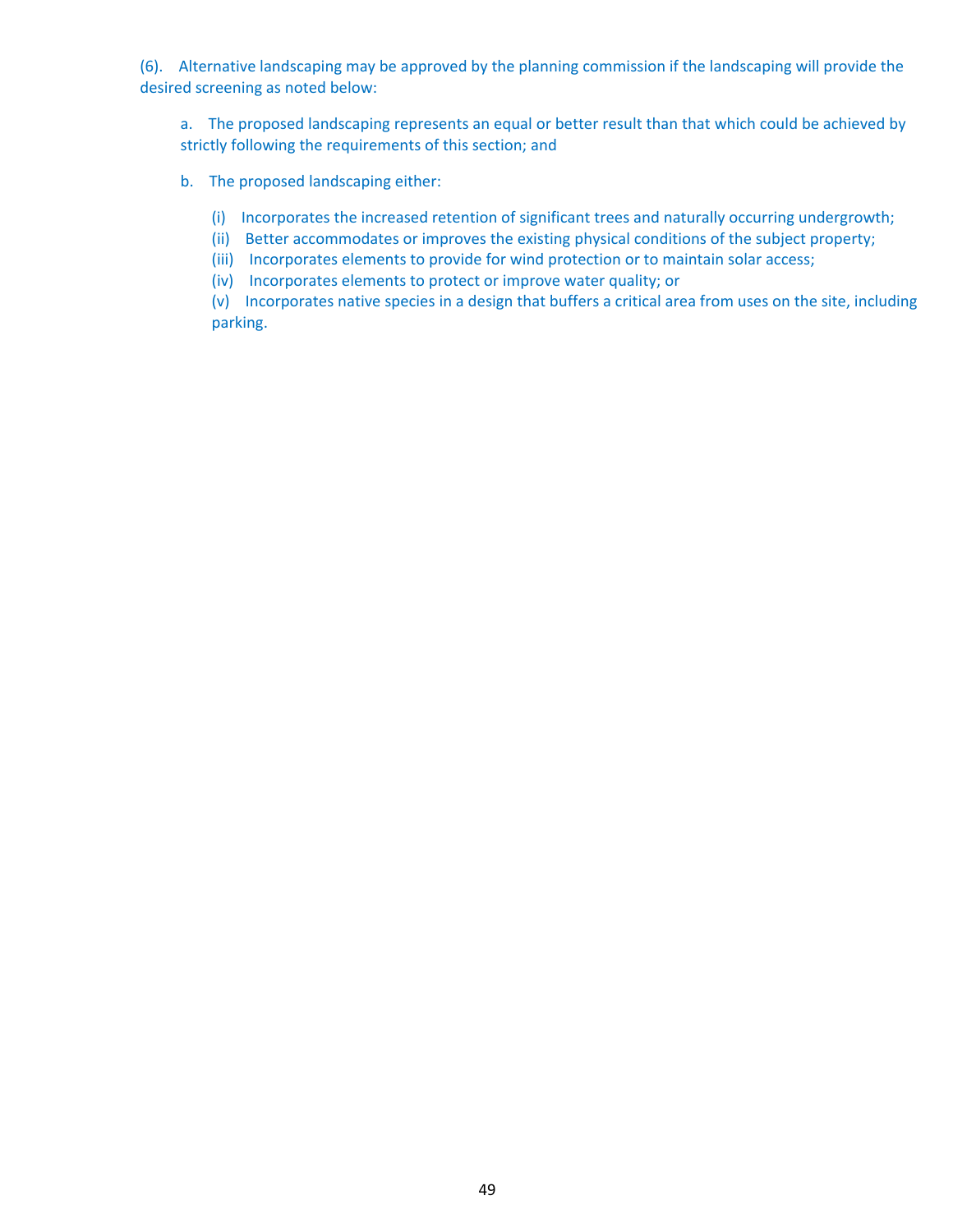## **17.36**

#### **I‐1 Industrial Zone**

Primary purpose: manufacturing, warehousing w/ minimum conflict on neighbors. Also for economic & tax base. Permitted uses:

A. Manufacturing, processing, packaging, fabrication & warehousing of goods.

**No** processing of animal by‐products, livestock feed yards, or steel manufacturing, oil refineries, wallboard manufacturing and the like which emit offensive fumes, smoke, noise, odor, etc.

B. Asphalt and concrete mixing plants, subject to the standards provided below in 17.36.080; coal yards, earthmoving equipment and equipment storage, gas and oil wells, gas and oil storage facilities, public buildings (Want standards? See below in 17.36.080); and public utility buildings utility provider structures, subject to the standards provided below in 17.36.080, craft shops, tire recapping establishments, and accessory signs.

C. Automobile wrecking and salvage yards.

D. Mines, gravel pits, sand pits, clay pits, rock quarries, rock crushers and structures in connection therewith. Scenic railroads and railroad maintenance yards.

E. Agriculture, farm machinery storage sheds, self‐serve warehouse storage facilities, vegetable and fruit packing and processing plants, livestock raising.

F. Water wells, utility transmission lines, dams, pumping plants, power plants, sewage treatment plants subject to review and approval of the State Division of Health; solid waste disposal sites.

G. Caretaker dwelling consisting of a maximum footprint of eight hundred square feet when associated with a nonresidential use.

H. Fitness center or gymnasium.

- I. Retail commercial uses and cafes.
- J. Accessory buildings and parking lots incidental and accessory to other permitted uses.
- K. Self-storage warehouses, subject to the standards provided below in 17.36.080 (We added this one in a previous ordinance, spring 2017.)

Add Uses to I-1 from CU List:

- 8. Trucking Co./Terminal, subject to the standards described below.
- 17. Wireless Telecommunication Towers. The regulations and standards for the construction, erection or placement of all wireless telecommunications towers within the jurisdiction of the city are found in Chapter 17.76.

## 17.36.080 Supplementary regulations.

(15) Asphalt/Concrete Batching Plant, Permanent.

A. Hours of operation shall be restricted to 5:00 a.m. to 9:00 p.m. or restricted by resolution of the planning commission.

B. Traffic Impacts. Drive entries must be designed to minimize impeding traffic in lanes of travel on adjacent streets.

C. Odor, noise, and glare must be contained within the boundaries of the property.

D. Landscaping screening shall be provided and maintained along the perimeter of the property and consist of twenty feet in depth. Vegetation may include existing trees and shrubs but weeds must be managed and landscaping maintained once it is installed.

E. All parking areas shall consist of a dust free durable surface. The use of gravel may be exercised but a dust inhibitor shall be applied to the surface and appropriately worked into the surface material.

F. Dust. Appropriate mechanical devices shall be in place to minimize the release of dust and cement and fly ash particles or other nuisance material from the batching and stockpile areas.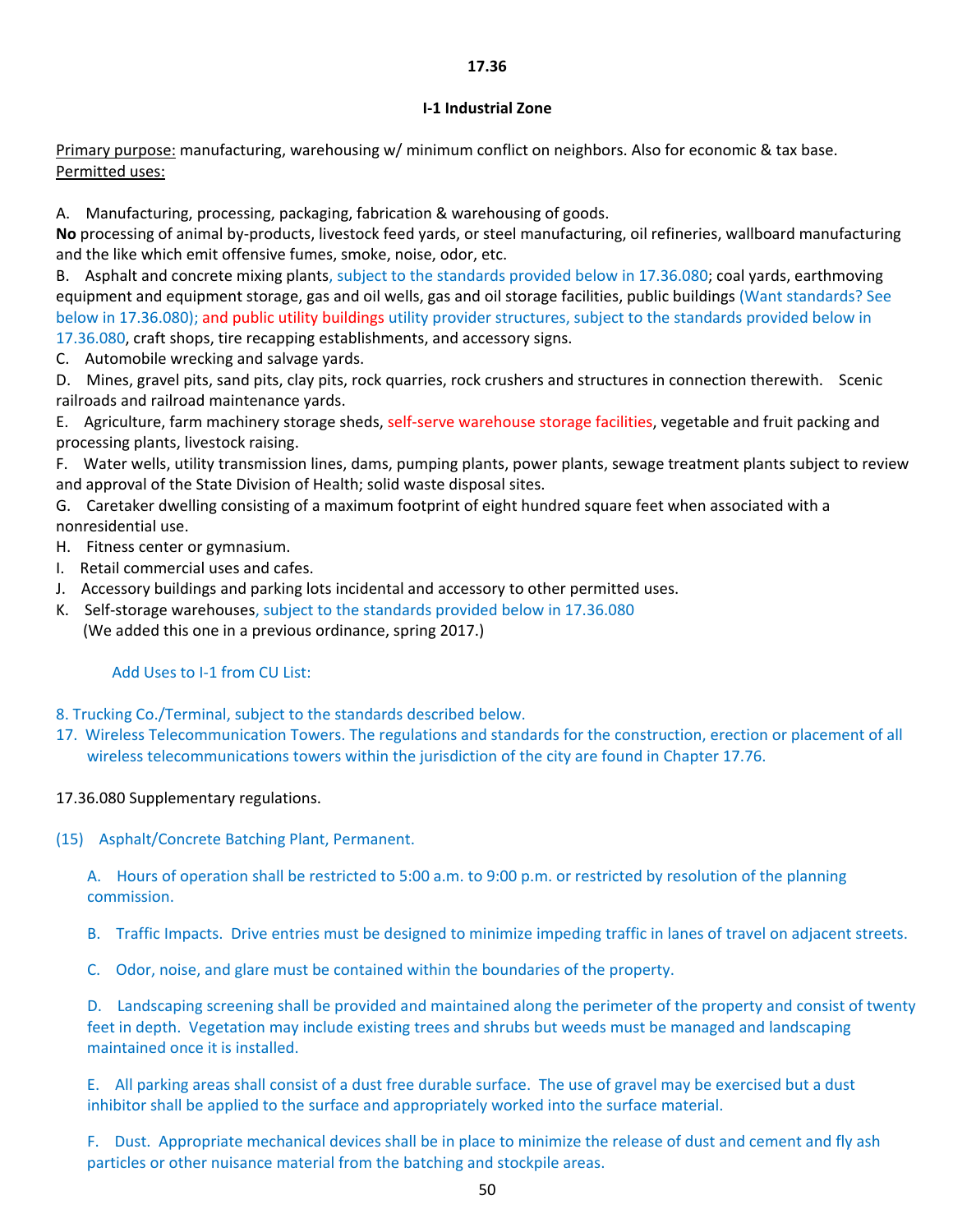(27) Other Public Facilities. This type of use shall be allowed on tracts of land in the R‐2 zone when in compliance with the following standards. only after approval of a conditional use permit. The standards that shall apply during the review by the planning commission and the city council shall include:

A. The proposed use shall be situated on a tract of land sufficient in size to provide for the activities of the use as well as required landscaping, off‐street parking, and trails;

B. Landscaping, screening, and fencing shall be installed and maintained to mitigate impacts on surrounding residential uses;

C. Parking areas shall be an all‐weather surface such as concrete, asphalt or sealed gravel that will not generate dust or deposit gravel on paved roadways;

D. Dust, glare, odor, and noise shall be confined within the boundaries of the property;

E. Outside storage of equipment, materials, and supplies shall be contained and located within a building or a sight obscuring fence;

F. The use shall demonstrate that there is a benefit to the neighborhood or community;

G. Traffic from the proposed use shall not create a significant negative impact on the neighborhood.

6. Utility Provider Structures and Buildings. New construction of water lines, sewer lines and electric substations and structures may be constructed in all zones subject to the approval of the planning commission and council with a review of a subdivision plat. Such construction is not required to apply for a separate permit but must satisfy the requirements below. When expansion of existing facilities and construction of new facilities in developed neighborhoods are proposed, an application for a conditional use permit shall be required. Expansions of existing facilities are also subject to the approval of the planning commission and council, and subject to the standards below. The planning commission may require conditions standards in accordance with the following language that are reasonably necessary to protect surrounding property values and residential amenities.

1. These types of facilities include but are not limited to:

a. Electrical utility facility, provided transmission lines are excluded from the requirements of this section if visibility is essential to safety, security, or maintenance access;

- b. Solid waste disposal facility;
- c. Water pumping plants and pipelines;
- d. Public utility buildings and structures (except power plants);
- e. Flood control structures;
- f. Substations;
- g. Sewage treatment plants subject to review and approval of the State Department of Health.
- 2. Site Standards.

a. Architectural Form and Character. A building housing all or a majority of a utility facility must be compatible with the architectural form of surrounding buildings. This requirement is not applicable to a utility facility where significant elements of the facility are not housed inside of a building or to isolate minor elements such as pad mounted transformers, telephone pedestals and metering stations.

b. Screening and Fence Requirements. A utility facility must be site screened with landscaping and/or fencing. Landscape development, shall include retention of significant trees, as necessary to maintain and protect property values, enhance the visual appearance of the city, to preserve the natural character of the area, to promote utilization of natural systems, to reduce the impacts of development on the storm drainage system and water resources, and to provide a better transition between the various land uses permitted in the city.

(1). The planning department and community development director shall review the proposed landscape plan with each application and make a recommendation to the planning commission.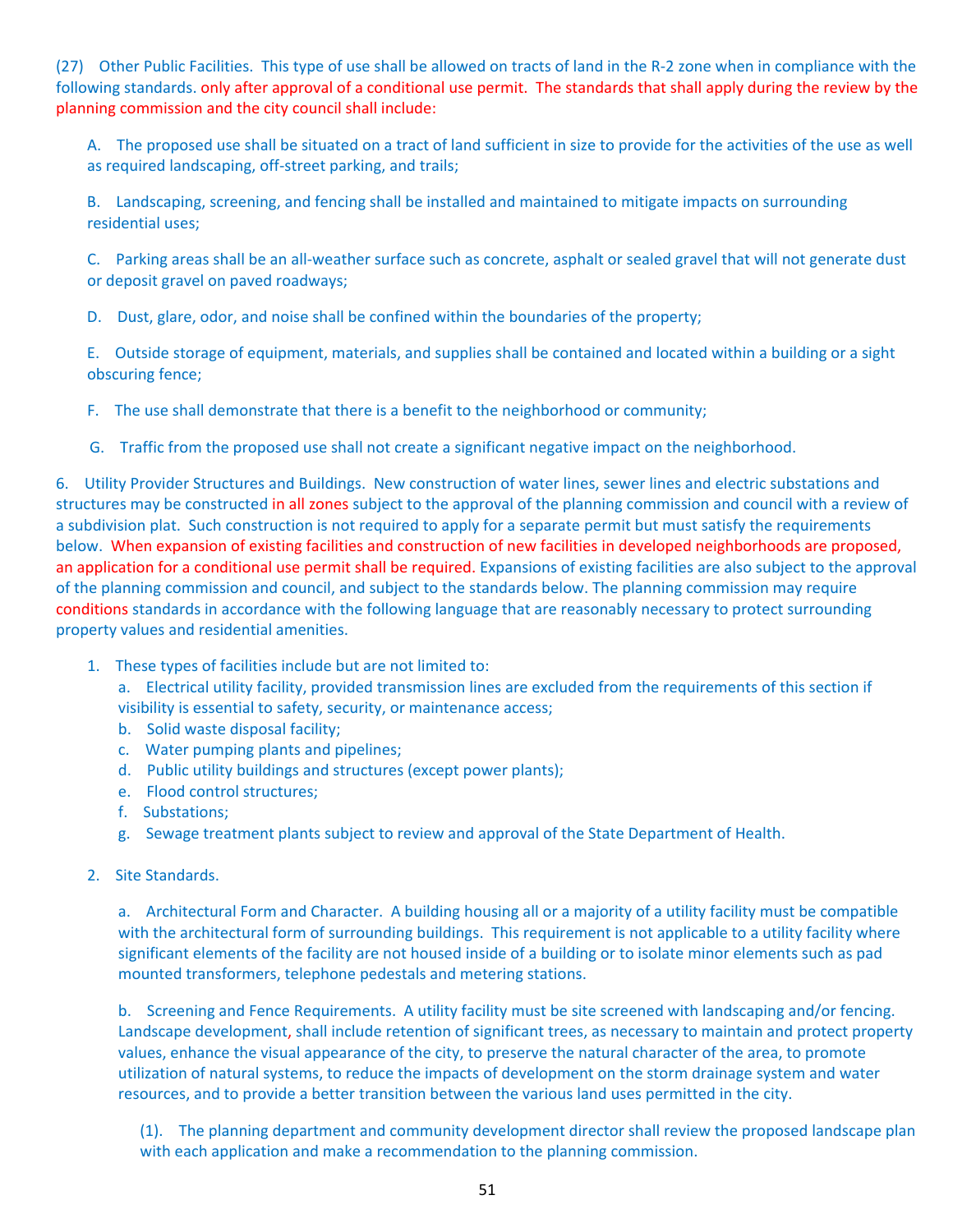(2). The applicant shall provide site perimeter landscaping that consists of a minimum width of ten feet and includes:

a. Evergreen and deciduous trees, with no more than fifty percent being deciduous, a minimum of six feet in height, and planted at intervals no greater than thirty feet on center;

b. A minimum of three and one-half feet in height, and living ground cover planted so that the ground will be covered within three years.

(3). If planted to buffer a parking area, access, or site development other than a building, any of the following alternatives may be used unless otherwise noted:

a. Shrubs, a minimum of three and one-half feet in height and living ground cover must be planted so that the ground will be covered within three years.

b. Earth-mounding, an average of three and one-half feet in height, planted with shrubs or living ground cover so that the ground will be covered within three years. This alternative may not be used in a downtown land use district.

c. A combination of earth-mounding and shrubs to produce a visual barrier at least three and one-half feet in height.

(4). Equipment and vehicle storage yards require fifteen feet of landscaping on all sides if visible from a public right‐of‐way.

(5). Parking Area Landscaping. Parking areas require landscaping as follows in addition to any site perimeter landscaping as required.

(6). Alternative landscaping may be approved by the planning commission if the landscaping will provide the desired screening as noted below:

a. The proposed landscaping represents an equal or better result than that which could be achieved by strictly following the requirements of this section; and

b. The proposed landscaping either:

- (i) Incorporates the increased retention of significant trees and naturally occurring undergrowth;
- (ii) Better accommodates or improves the existing physical conditions of the subject property;
- (iii) Incorporates elements to provide for wind protection or to maintain solar access;
- (iv) Incorporates elements to protect or improve water quality; or

(v) Incorporates native species in a design that buffers a critical area from uses on the site, including parking.

## 14. Self-storage warehouses.

1. All new self-storage warehouse facilities or expansions are subject to approval of a site plan as described in Section 17.09.660, site plan--required. Chapter 17.67. Ordinance passed 7/17/17.

2. All drives and parking area surfaces shall consist of a maintained all-weather dust free surface such as asphalt, concrete, bricks, pavers or cobblestones. The use of gravel may be exercised but a dust inhibitor shall be regularly applied to the surface and appropriately worked into the surface material.

3. Drive lanes must be of a sufficient width to allow vehicles to pass when another is loading or unloading by a unit.

4. Traffic impacts shall be mitigated and not lead to disruption of traffic flow on adjacent streets.

5. Self‐storage warehouses shall be screened/buffered from adjacent properties by the use of decorative/solid wooden privacy fencing or decorative block walls. High quality landscaping may be incorporated into the screening effort but maintenance of all vegetation is the responsibility of the owner(s) of the property.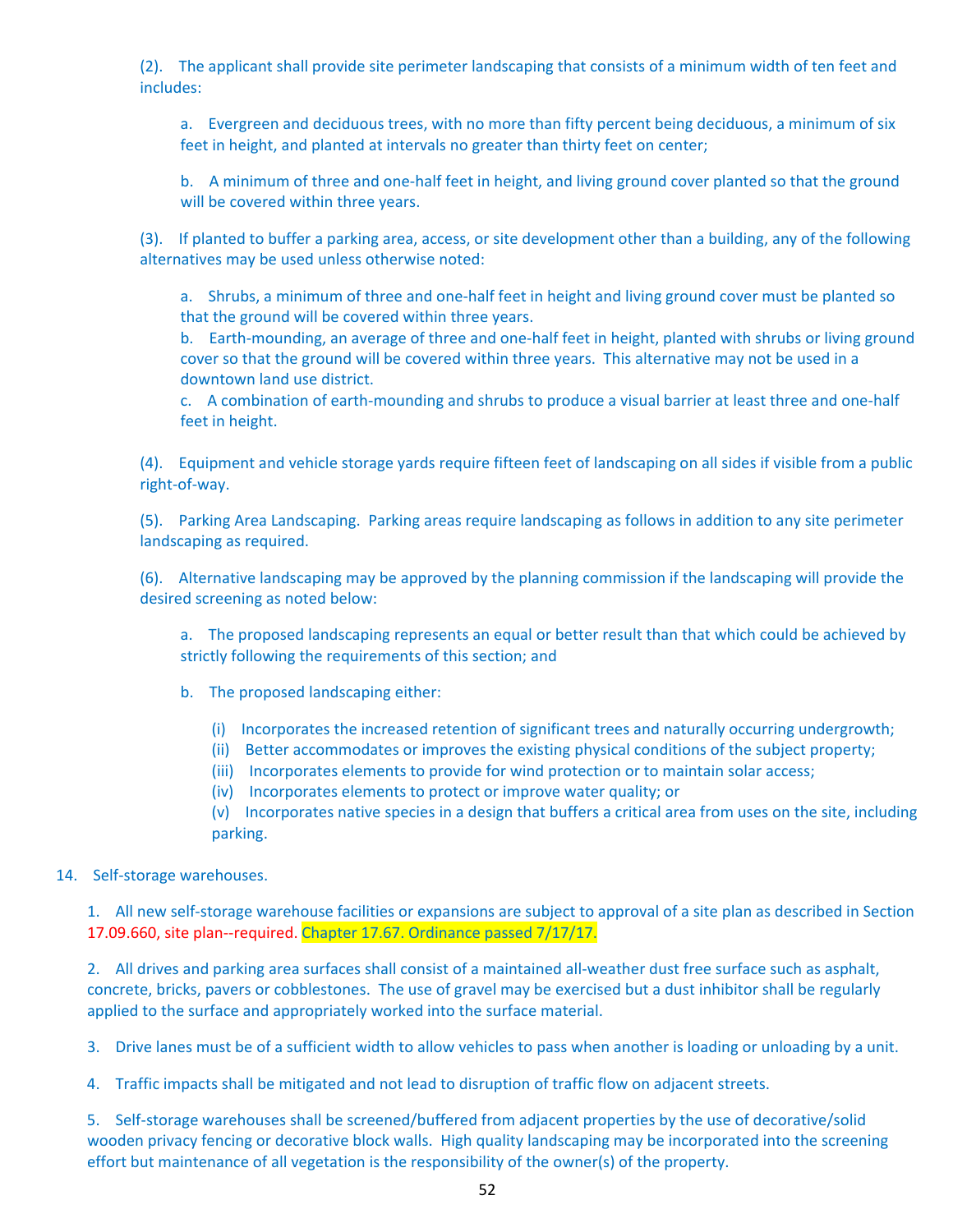6. Glare, dust, odor, and noise must be contained within the property boundaries.

7. Landscaping shall be provided in accordance with the requirements of Sections 17.09.360, (landscaping--required) and 17.09.370, (landscaping‐‐specifications). Landscaping screening shall be provided and maintained along the perimeter of the property and consist of twenty feet in depth. Vegetation may include existing trees and shrubs but weeds must be managed and landscaping maintained once it is installed.

8. All structures shall be maintained in accordance with the adopted version of the International Property Maintenance Code.

9. The lot size shall be between a minimum of two acres and a maximum of five acres.

10. The total area covered by buildings shall not exceed fifty percent of the site.

11. The maximum height of the building or buildings permitted as of right is twenty feet or one story.

12. No outside storage is permitted except for large vehicles and boats that are under a permanent cover.

13. The storage of hazardous, toxic, or explosive substances, including, but not limited to, but excluding the storage of, hazardous waste, industrial solid waste, medical waste, municipal solid waste, septage, or used oil, is prohibited.

14. No business activity other than the rental of storage units shall be conducted on the premises.

15. One dwelling unit is permitted on the same lot for use as a caretaker dwelling.

(8) Trucking Company/Terminal.

A. Parking areas shall be paved with an all-weather hard surface such as concrete or asphalt that will not generate dust or gravel deposits on paved roadways.

B. A minimum of fifteen percent of the parking area shall be landscaped with:

1. Shrubs, a minimum of three and one-half feet in height and living ground cover must be planted so that the ground will be covered within three years.

2. Earth-mounding, an average of three and one-half feet in height, planted with trees, shrubs or living ground cover so that the ground will be covered within three years. A combination of earth-mounding and shrubs to produce a visual barrier at least three and one‐half feet in height.

3. Evergreen and deciduous trees, with no more than fifty percent being deciduous, a minimum of six feet in height, and planted at intervals no greater than thirty feet on center.

- C. Odor, glare, and noise shall be confined to the property.
- D. Adjacent properties shall be buffered by perimeter landscaping a minimum of fifteen feet in width.

E. Parking areas shall be illuminated by pole lighting only that shall be downward directed with full cut‐off fixtures dispersed throughout the parking area and shall provide a minimum of .5 candle power and not more than 1.0 candle power of illumination. No light shall be placed on the eave or side of buildings and be directed outward toward the perimeter of the property.

F. Adequate access/ingress shall be provided so as not to impact traffic patterns in the area.

G. Refrigerator units shall not be allowed to run from the hours of 10:00 p.m. to 7:00 a.m.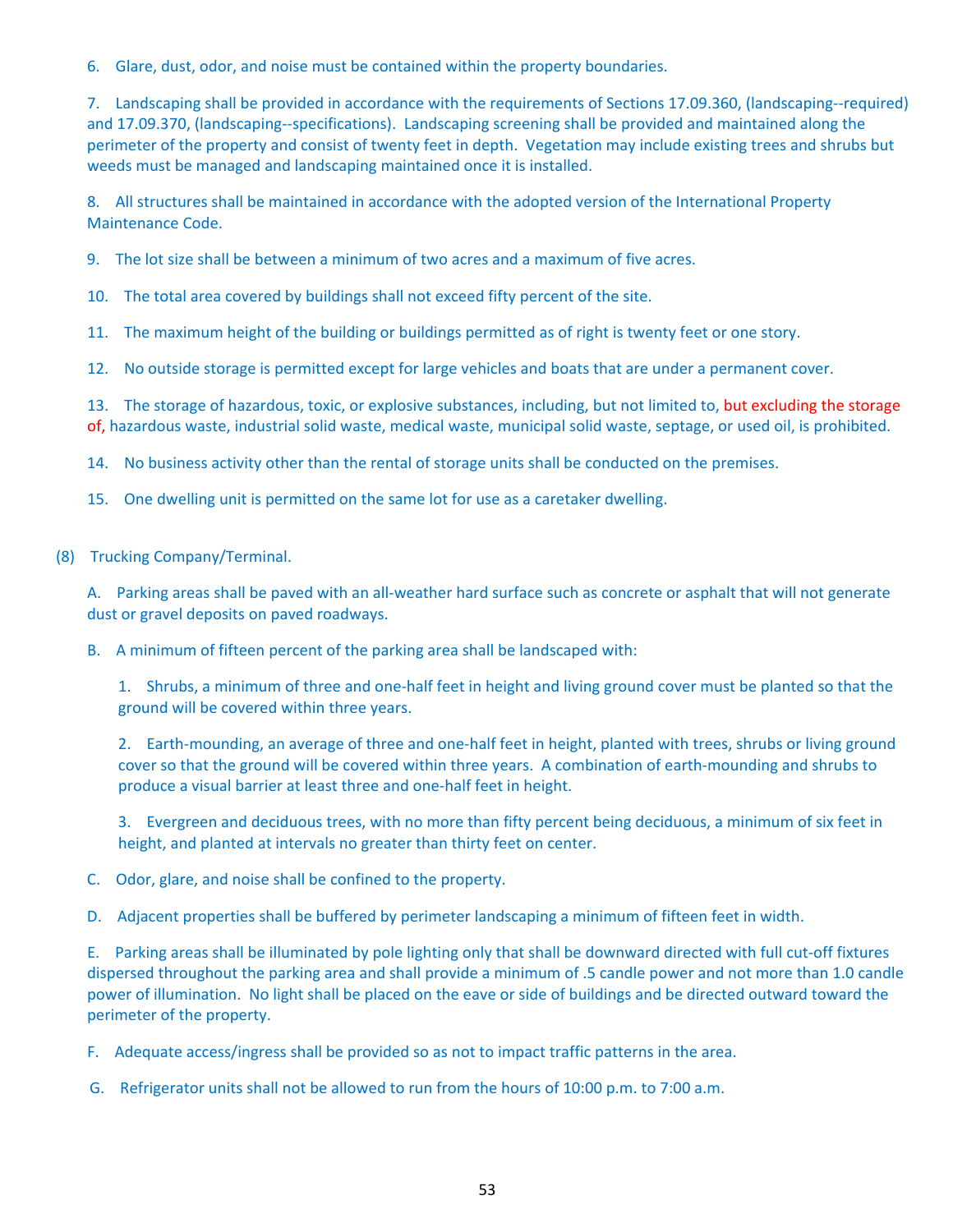## **R‐1 Single‐Household Residential Zone**

Primary purpose: Large lots for single household dwellings. Child-raising. The summary permitted uses:

- A. One‐household dwellings, garage and/or carport, private greenhouses, private swimming pools
- B. PUD's subject to the requirements set forth in Chapter 17.66, relating to large-scale developments.
- C. Fences, walls and hedges
- D. Customary household pets

E. Public schools (Want standards? See below in 17.42.070), public libraries (Want standards? See below in 17.42.070), public parks, playgrounds, recreation buildings (Want standards? See below in 17.42.070), churches (Want standards? See below in 17.42.070), but not temporary revival tents or buildings

F. Agriculture

G. Temporary buildings and yards for the storage of materials and equipment incidental to the construction of dwellings and other permitted uses

- H. Home occupations
- I. Accessory dwelling units as per Chapter 17.69.

Add Uses to R‐1 from CU List:

- 5. Group Home, subject to the standards described below.
- 6. Utility provider structures, subject to the standards described below.

19. Day Care Center, subject to the standards described below.

# 17.42.070 Supplementary regulations

(26) Schools, Churches, Monasteries, Etc. All schools, churches, and monasteries shall be subject to the regulations established by Utah State Code Annotated (UCA) and shall be considered by the planning commission under Section 17.09.530, conditional uses. At a minimum, the Planning Commission The Planning Department, in accordance with Chapter 17.67, shall receive a complete site plan which demonstrates that:

A. Traffic impacts are minimized so that on‐street vehicle flows will not be impeded.

B. Noise, odor, and glare is contained on the property.

C. Landscaping shall be completed in accordance with the provisions located in Sections 17.09.360 (Landscaping‐‐ Required) and 17.09.370 (Landscaping‐‐Specifications generally). A minimum of fifteen percent of the interior of the parking areas must be landscaped. Trees shall be utilized to provide shade for vehicles and must be of a sufficient size and placement to provide shade to forty percent of the parking area within three years.

D. Possible impacts on adjacent streets, sidewalks, and bike/pedestrian routes have been identified and reduced to minimum levels.

E. Adequate parking for the intended use is provided.

(27) Other Public Facilities. This type of use shall be allowed on tracts of land in the R‐2 zone when in compliance with the following standards. only after approval of a conditional use permit. The standards that shall apply during the review by the planning commission and the city council shall include:

A. The proposed use shall be situated on a tract of land sufficient in size to provide for the activities of the use as well as required landscaping, off-street parking, and trails;

B. Landscaping, screening, and fencing shall be installed and maintained to mitigate impacts on surrounding residential uses;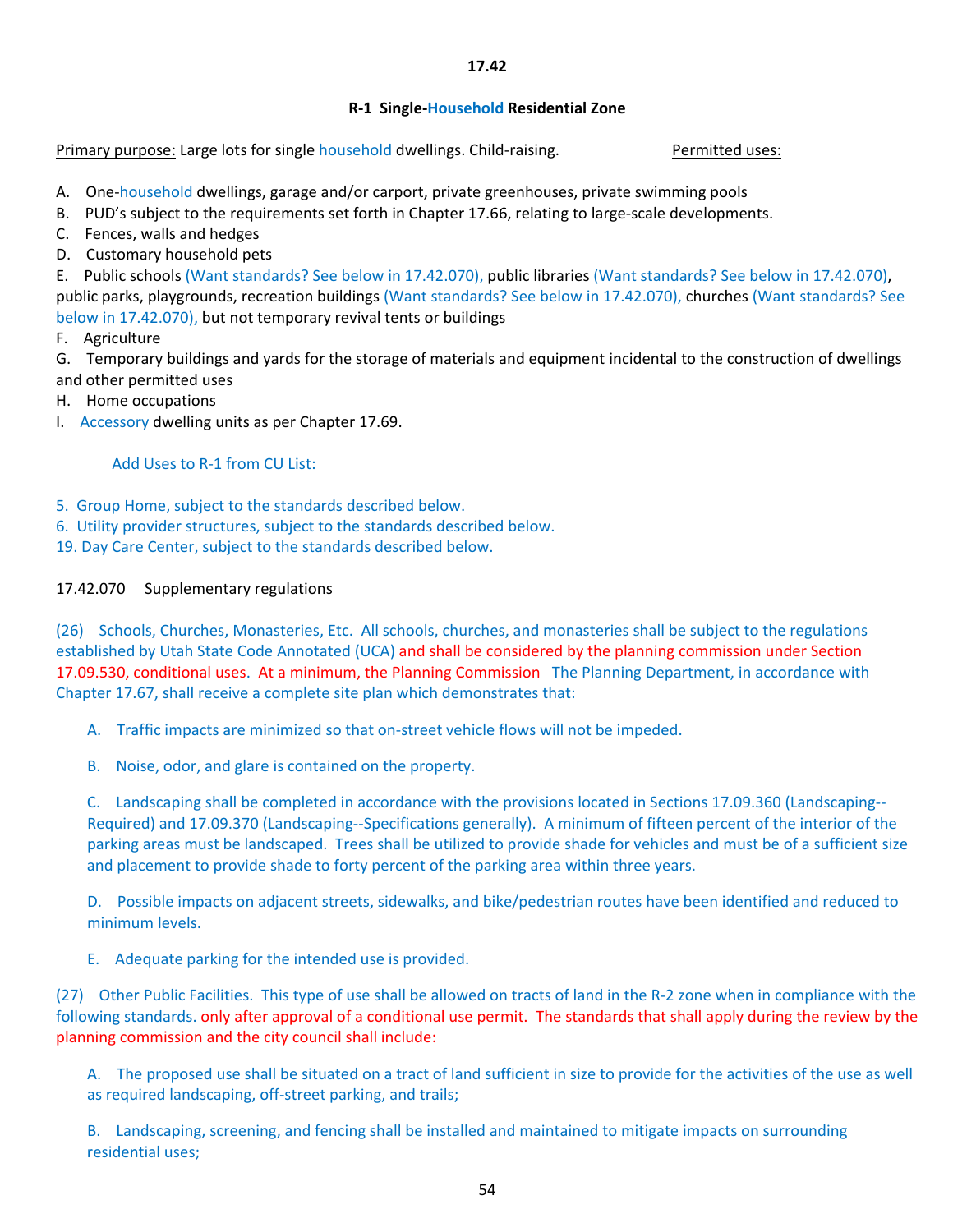C. Parking areas shall be an all‐weather surface such as concrete, asphalt or sealed gravel that will not generate dust or deposit gravel on paved roadways;

D. Dust, glare, odor, and noise shall be confined within the boundaries of the property;

E. Outside storage of equipment, materials, and supplies shall be contained and located within a building or a sight obscuring fence;

F. The use shall demonstrate that there is a benefit to the neighborhood or community;

G. Traffic from the proposed use shall not create a significant negative impact on the neighborhood.

5. Group Home. A group home may provide living arrangements for not more than eight residents per home sixty years of age or older; or for persons in alcohol recovery, halfway house or other similar programs; or for the developmentally disabled, limited to cerebral palsy, multiple sclerosis, mental retardation, autism, and epilepsy; and not more than two supervisory personnel; subject to the following standards:

1. Such homes must be state-licensed.

2. All exterior aspects of a group home, including its scale and off-street parking configuration, shall not disrupt the residential character of the area.

3. In no case shall the total number of persons residing on premises (including staff) be more than one per four hundred square feet of usable floor area (twenty percent more than the single-family -household equivalent).

4. Such homes shall provide off-street parking pursuant to Sections 17.09.210--17.09.340 of this code.

6. Utility Provider Structures and Buildings. New construction of water lines, sewer lines and electric substations and structures may be constructed in all zones subject to the approval of the planning commission and council with a review of a subdivision plat. Such construction is not required to apply for a separate permit but must satisfy the requirements below. When expansion of existing facilities and construction of new facilities in developed neighborhoods are proposed, an application for a conditional use permit shall be required. Expansions of existing facilities are also subject to the approval of the planning commission and council, and subject to the standards below. The planning commission may require conditions standards in accordance with the following language that are reasonably necessary to protect surrounding property values and residential amenities.

1. These types of facilities include but are not limited to:

a. Electrical utility facility, provided transmission lines are excluded from the requirements of this section if visibility is essential to safety, security, or maintenance access;

- b. Solid waste disposal facility;
- c. Water pumping plants and pipelines;
- d. Public utility buildings and structures (except power plants);
- e. Flood control structures;
- f. Substations;
- g. Sewage treatment plants subject to review and approval of the State Department of Health.
- 2. Site Standards.

a. Architectural Form and Character. A building housing all or a majority of a utility facility must be compatible with the architectural form of surrounding buildings. This requirement is not applicable to a utility facility where significant elements of the facility are not housed inside of a building or to isolate minor elements such as pad mounted transformers, telephone pedestals and metering stations.

b. Screening and Fence Requirements. A utility facility must be site screened with landscaping and/or fencing. Landscape development, shall include retention of significant trees, as necessary to maintain and protect property values, enhance the visual appearance of the city, to preserve the natural character of the area, to promote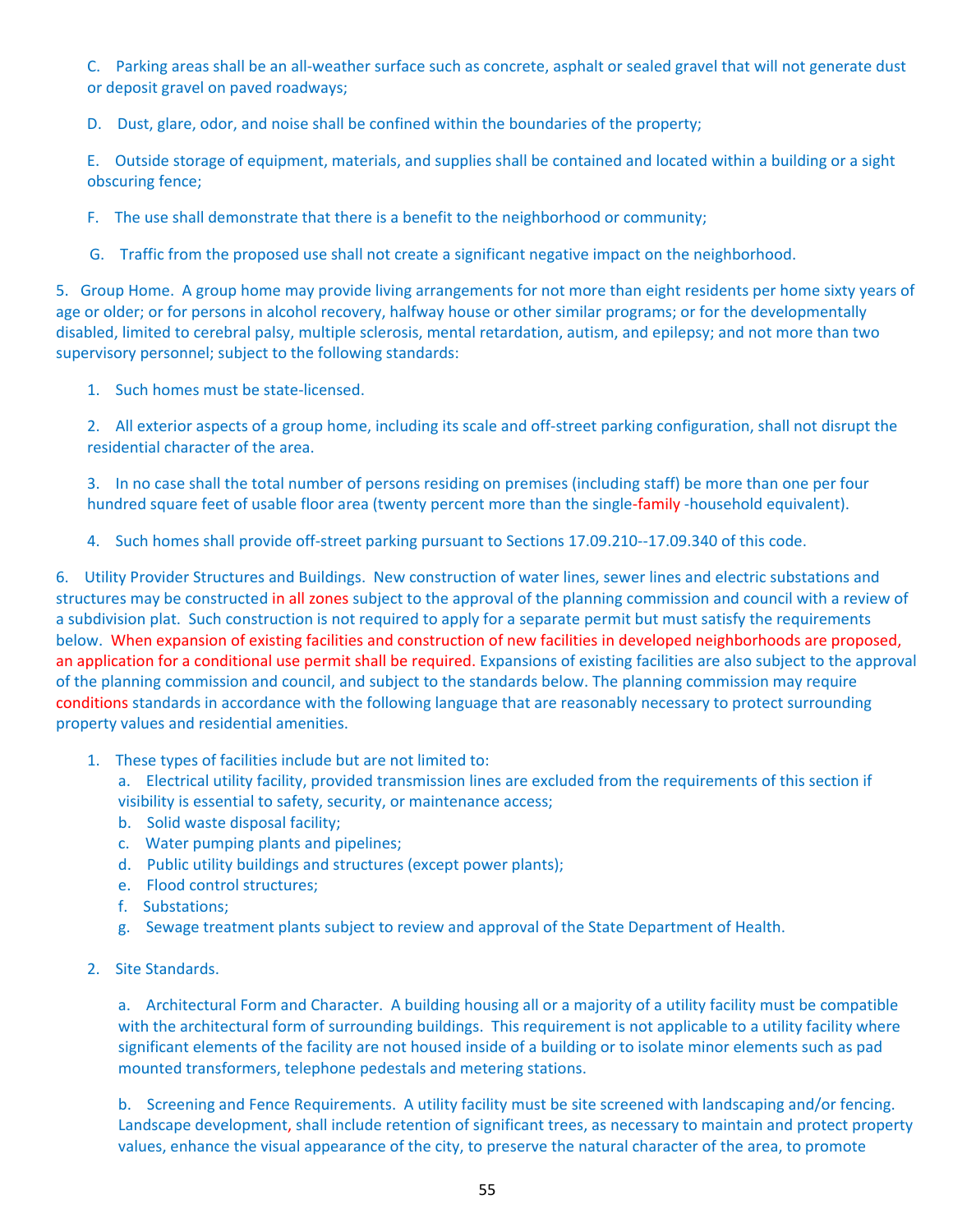utilization of natural systems, to reduce the impacts of development on the storm drainage system and water resources, and to provide a better transition between the various land uses permitted in the city.

(1). The planning department and community development director shall review the proposed landscape plan with each application and make a recommendation to the planning commission.

(2). The applicant shall provide site perimeter landscaping that consists of a minimum width of ten feet and includes:

a. Evergreen and deciduous trees, with no more than fifty percent being deciduous, a minimum of six feet in height, and planted at intervals no greater than thirty feet on center;

b. A minimum of three and one-half feet in height, and living ground cover planted so that the ground will be covered within three years.

(3). If planted to buffer a parking area, access, or site development other than a building, any of the following alternatives may be used unless otherwise noted:

a. Shrubs, a minimum of three and one-half feet in height and living ground cover must be planted so that the ground will be covered within three years.

b. Earth-mounding, an average of three and one-half feet in height, planted with shrubs or living ground cover so that the ground will be covered within three years. This alternative may not be used in a downtown land use district.

c. A combination of earth-mounding and shrubs to produce a visual barrier at least three and one-half feet in height.

(4). Equipment and vehicle storage yards require fifteen feet of landscaping on all sides if visible from a public right‐of‐way.

(5). Parking Area Landscaping. Parking areas require landscaping as follows in addition to any site perimeter landscaping as required.

(6). Alternative landscaping may be approved by the planning commission if the landscaping will provide the desired screening as noted below:

a. The proposed landscaping represents an equal or better result than that which could be achieved by strictly following the requirements of this section; and

b. The proposed landscaping either:

- (i) Incorporates the increased retention of significant trees and naturally occurring undergrowth;
- (ii) Better accommodates or improves the existing physical conditions of the subject property;
- (iii) Incorporates elements to provide for wind protection or to maintain solar access;
- (iv) Incorporates elements to protect or improve water quality; or

(v) Incorporates native species in a design that buffers a critical area from uses on the site, including parking.

(19) Large Commercial and Home‐Based Day‐Care Centers. Large home based facility serves eight to sixteen persons in accordance with state rules and shall be permitted to operate between the hours of 5:00 a.m. to 9:00 p.m. daily or as approved by a conditional use permit by the planning commission. A commercial facility is a stand-alone facility not attached to a residence.

- A. Proof of a state license is required as part of the approval in order to obtain a city business license.
- B. Applicants for a city business license shall submit a conceptual site plan that indicates:
	- 1. Ingress and egress to the property;
	- 2. Drop off/pick up areas;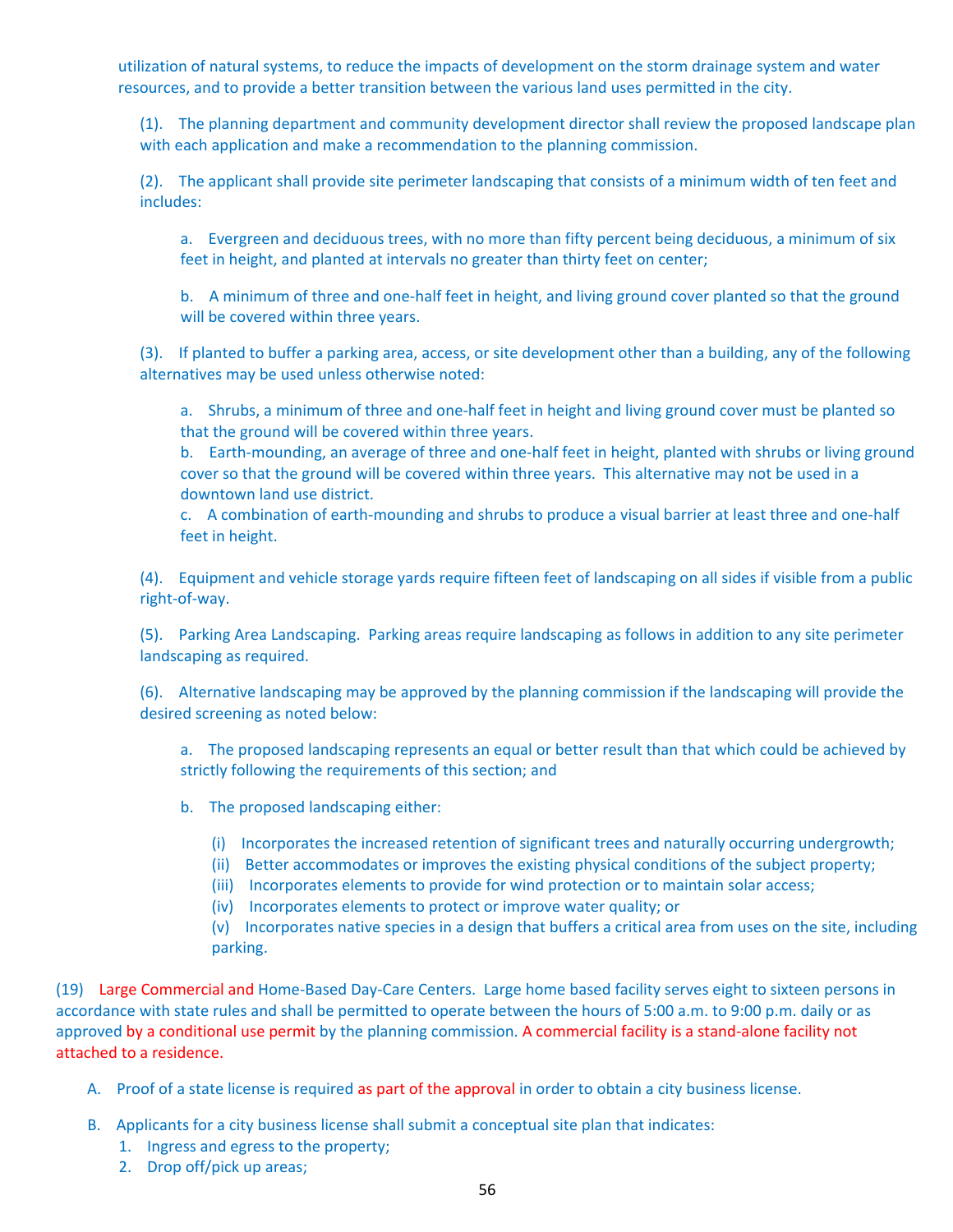- 3. Traffic circulation;
- 4. Off-street parking;
- 5. Landscaping;
- 6. Buffering or separation from dissimilar uses;
- 7. Open space for older kids.

C. Hours of operation shall be between 5:00 a.m. until 9:00 p.m. or as restricted by resolution of the planning commission.

D. Odor, noise, and glare shall be restricted to the property.

E. Landscaping shall be provided in accordance with the requirements of Sections 17.09.360, (landscaping--required) and 17.09.370, (landscaping‐‐specifications).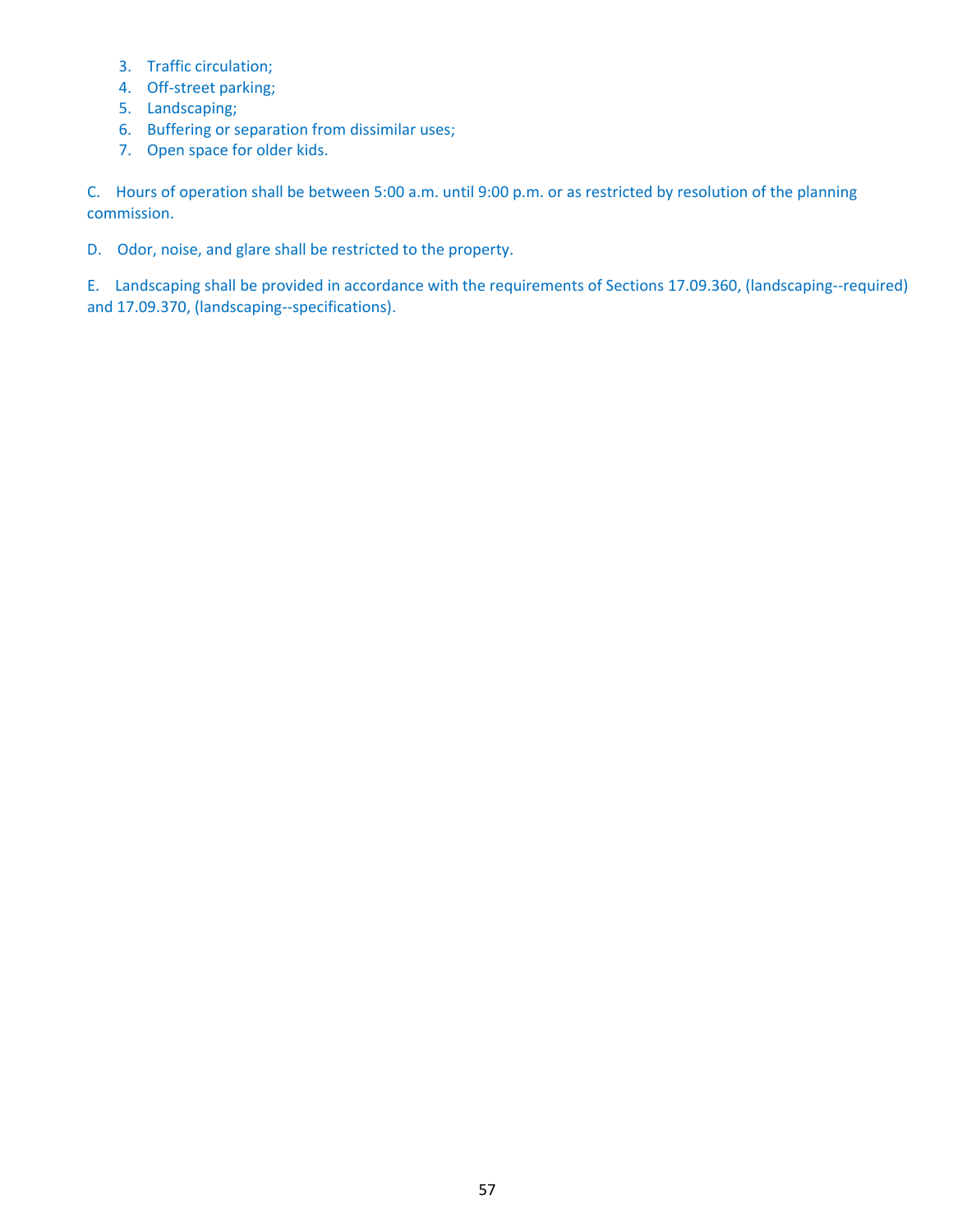## **17.45**

## **R‐2 Single‐Household and Two‐Household Residential Zone**

Primary purpose: Smaller lots, somewhat denser residences. Spacious yards though. Permitted uses:

A. One-household dwellings, garage and/or carport, greenhouses for private use only, private swimming pools

- B. PUD's subject to the requirements set forth in Chapter 17.66, relating to large-scale developments
- C. Fences, walls, and hedges
- D. Customary household pets

E. Public schools (Want standards? See below in 17.45.070), public libraries, public parks, playgrounds, recreation buildings and churches (Want standards? See below in 17.45.070), but not temporary revival tents or buildings

F. Agriculture

G. Temporary buildings and yards for the storage of materials and equipment incidental to the construction of dwellings and other permitted uses

- H. Home occupations
- I. Two-household dwellings
- J. Child Day care centers, subject to the requirements set forth below in section 17.45.070, and foster family care homes
- K. Accessory dwelling units as per Chapter 17.69

L. Other public facilities are allowed when an approved conditional use permit has been granted by the city as required under Section 17.09.530. , when in compliance with the standards set forth below in section 17.45.070.

Add Uses to R‐2 from CU List:

5. Group Home, subject to the standards described below.

6. Utility provider structures, subject to the standards described below.

# 17.45.070 Supplementary regulations

(26) Schools, Churches, Monasteries, Etc. All schools, churches, and monasteries shall be subject to the regulations established by Utah State Code Annotated (UCA) and shall be considered by the planning commission under Section 17.09.530, conditional uses. At a minimum, the Planning Commission The Planning Department, in accordance with Chapter 17.67, shall receive a complete site plan which demonstrates that:

- A. Traffic impacts are minimized so that on‐street vehicle flows will not be impeded.
- B. Noise, odor, and glare is contained on the property.

C. Landscaping shall be completed in accordance with the provisions located in Sections 17.09.360 (Landscaping‐‐ Required) and 17.09.370 (Landscaping‐‐Specifications generally). A minimum of fifteen percent of the interior of the parking areas must be landscaped. Trees shall be utilized to provide shade for vehicles and must be of a sufficient size and placement to provide shade to forty percent of the parking area within three years.

D. Possible impacts on adjacent streets, sidewalks, and bike/pedestrian routes have been identified and reduced to minimum levels.

E. Adequate parking for the intended use is provided.

(19) Large Commercial and Home‐Based Day‐Care Centers. Large home based facility serves eight to sixteen persons in accordance with state rules and shall be permitted to operate between the hours of 5:00 a.m. to 9:00 p.m. daily or as approved by a conditional use permit by the planning commission. A commercial facility is a stand-alone facility not attached to a residence.

A. Proof of a state license is required as part of the approval in order to obtain a city business license.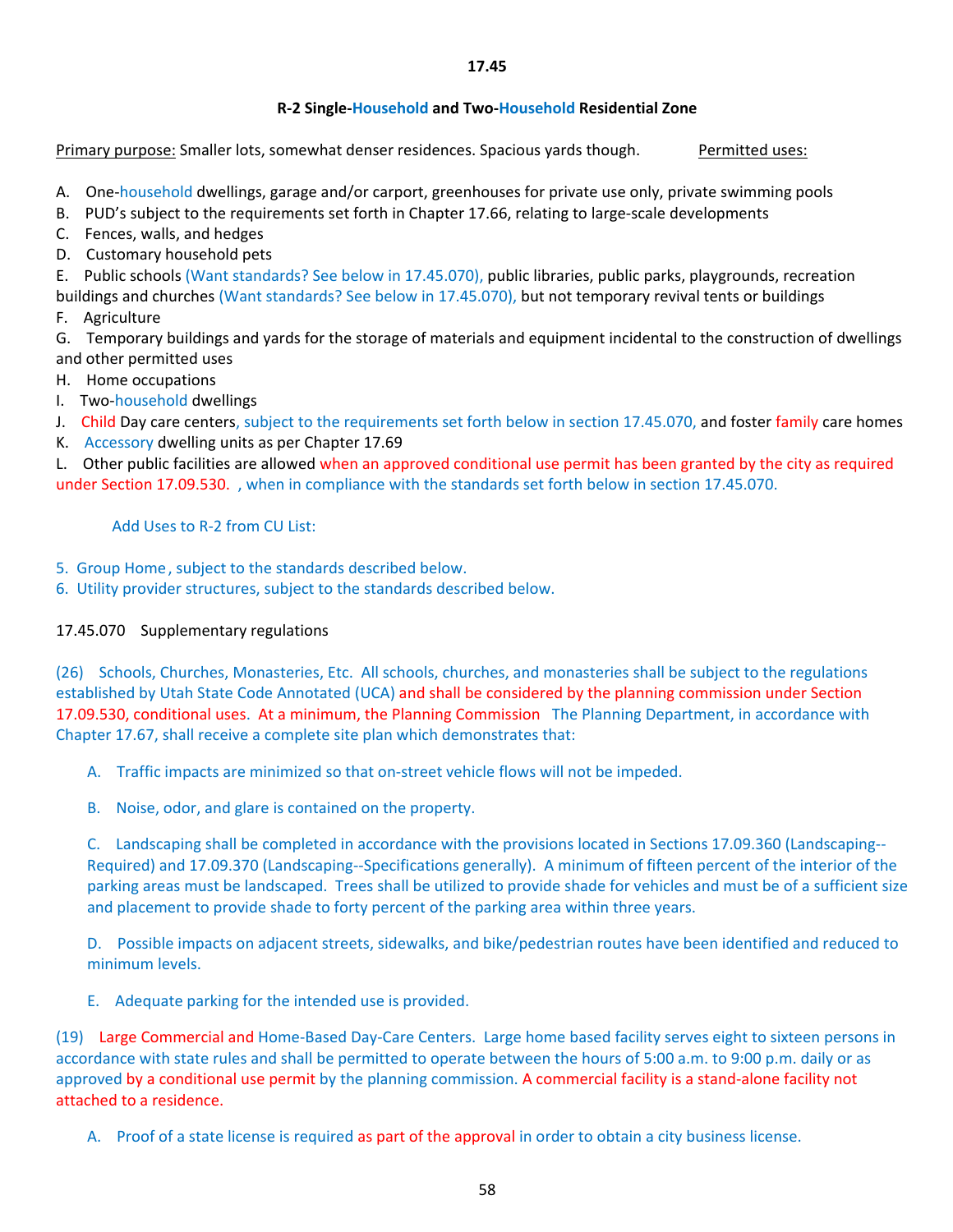- B. Applicants for a city business license shall submit a conceptual site plan that indicates:
	- 1. Ingress and egress to the property;
	- 2. Drop off/pick up areas;
	- 3. Traffic circulation;
	- 4. Off-street parking;
	- 5. Landscaping;
	- 6. Buffering or separation from dissimilar uses;
	- 7. Open space for older kids.

C. Hours of operation shall be between 5:00 a.m. until 9:00 p.m. or as restricted by resolution of the planning commission.

D. Odor, noise, and glare shall be restricted to the property.

E. Landscaping shall be provided in accordance with the requirements of Sections 17.09.360, (landscaping‐‐required) and 17.09.370, (landscaping‐‐specifications).

(27) Other Public Facilities. This type of use shall be allowed on tracts of land in the R‐2 zone when in compliance with the following standards. only after approval of a conditional use permit. The standards that shall apply during the review by the planning commission and the city council shall include:

A. The proposed use shall be situated on a tract of land sufficient in size to provide for the activities of the use as well as required landscaping, off-street parking, and trails;

B. Landscaping, screening, and fencing shall be installed and maintained to mitigate impacts on surrounding residential uses;

C. Parking areas shall be an all‐weather surface such as concrete, asphalt or sealed gravel that will not generate dust or deposit gravel on paved roadways;

D. Dust, glare, odor, and noise shall be confined within the boundaries of the property;

E. Outside storage of equipment, materials, and supplies shall be contained and located within a building or a sight obscuring fence;

F. The use shall demonstrate that there is a benefit to the neighborhood or community;

G. Traffic from the proposed use shall not create a significant negative impact on the neighborhood.

5. Group Home. A group home may provide living arrangements for not more than eight residents per home sixty years of age or older; or for persons in alcohol recovery, halfway house or other similar programs; or for the developmentally disabled, limited to cerebral palsy, multiple sclerosis, mental retardation, autism, and epilepsy; and not more than two supervisory personnel; subject to the following standards:

1. Such homes must be state-licensed.

2. All exterior aspects of a group home, including its scale and off-street parking configuration, shall not disrupt the residential character of the area.

3. In no case shall the total number of persons residing on premises (including staff) be more than one per four hundred square feet of usable floor area (twenty percent more than the single-family -household equivalent).

4. Such homes shall provide off-street parking pursuant to Sections 17.09.210--17.09.340 of this code.

6. Utility Provider Structures and Buildings. New construction of water lines, sewer lines and electric substations and structures may be constructed in all zones subject to the approval of the planning commission and council with a review of a subdivision plat. Such construction is not required to apply for a separate permit but must satisfy the requirements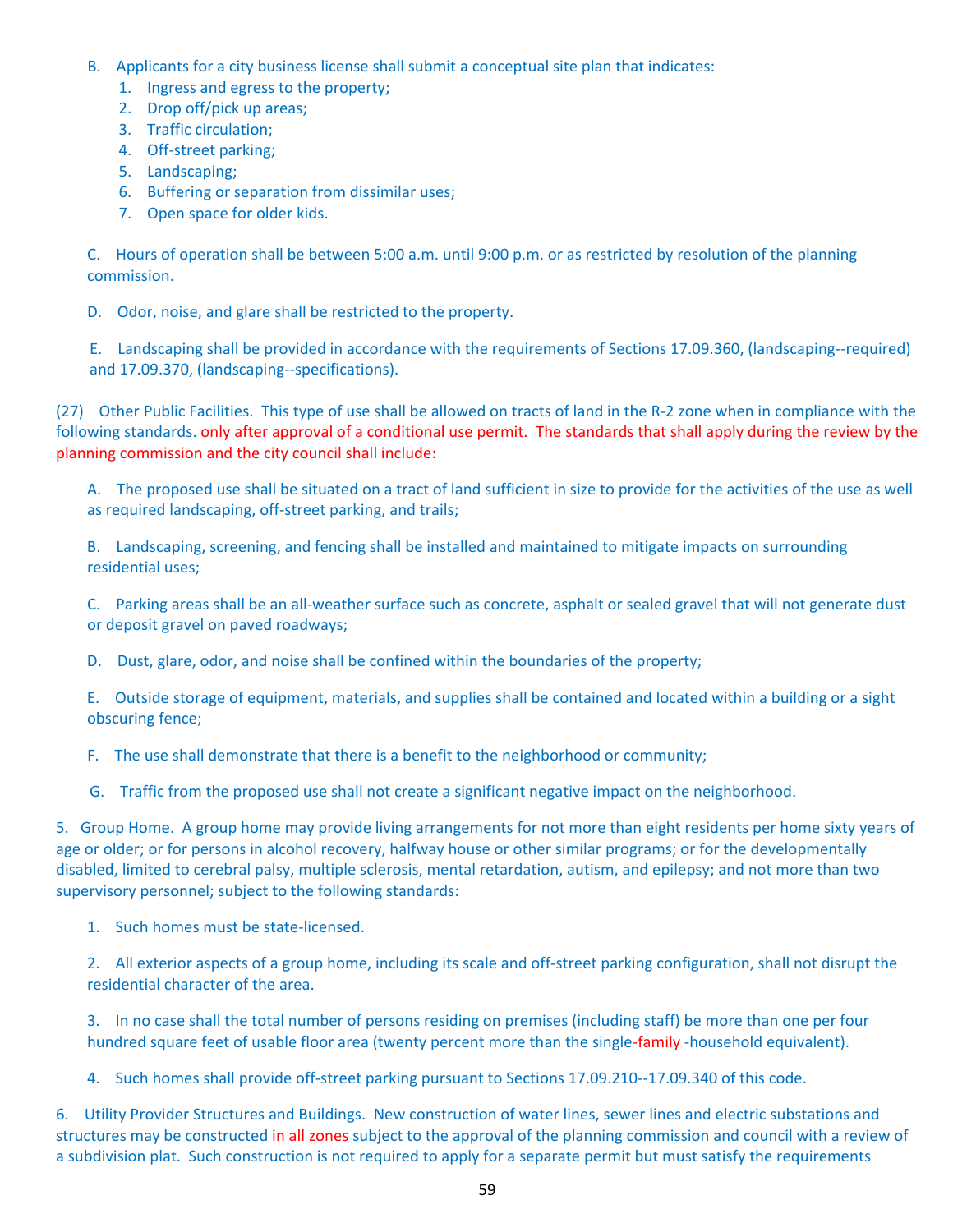below. When expansion of existing facilities and construction of new facilities in developed neighborhoods are proposed, an application for a conditional use permit shall be required. Expansions of existing facilities are also subject to the approval of the planning commission and council, and subject to the standards below. The planning commission may require conditions standards in accordance with the following language that are reasonably necessary to protect surrounding property values and residential amenities.

- 1. These types of facilities include but are not limited to:
	- a. Electrical utility facility, provided transmission lines are excluded from the requirements of this section if
	- visibility is essential to safety, security, or maintenance access;
	- b. Solid waste disposal facility;
	- c. Water pumping plants and pipelines;
	- d. Public utility buildings and structures (except power plants);
	- e. Flood control structures;
	- f. Substations;
	- g. Sewage treatment plants subject to review and approval of the State Department of Health.

## 2. Site Standards.

a. Architectural Form and Character. A building housing all or a majority of a utility facility must be compatible with the architectural form of surrounding buildings. This requirement is not applicable to a utility facility where significant elements of the facility are not housed inside of a building or to isolate minor elements such as pad mounted transformers, telephone pedestals and metering stations.

b. Screening and Fence Requirements. A utility facility must be site screened with landscaping and/or fencing. Landscape development, shall include retention of significant trees, as necessary to maintain and protect property values, enhance the visual appearance of the city, to preserve the natural character of the area, to promote utilization of natural systems, to reduce the impacts of development on the storm drainage system and water resources, and to provide a better transition between the various land uses permitted in the city.

(1). The planning department and community development director shall review the proposed landscape plan with each application and make a recommendation to the planning commission.

(2). The applicant shall provide site perimeter landscaping that consists of a minimum width of ten feet and includes:

a. Evergreen and deciduous trees, with no more than fifty percent being deciduous, a minimum of six feet in height, and planted at intervals no greater than thirty feet on center;

b. A minimum of three and one-half feet in height, and living ground cover planted so that the ground will be covered within three years.

(3). If planted to buffer a parking area, access, or site development other than a building, any of the following alternatives may be used unless otherwise noted:

a. Shrubs, a minimum of three and one-half feet in height and living ground cover must be planted so that the ground will be covered within three years.

b. Earth-mounding, an average of three and one-half feet in height, planted with shrubs or living ground cover so that the ground will be covered within three years. This alternative may not be used in a downtown land use district.

c. A combination of earth-mounding and shrubs to produce a visual barrier at least three and one-half feet in height.

(4). Equipment and vehicle storage yards require fifteen feet of landscaping on all sides if visible from a public right‐of‐way.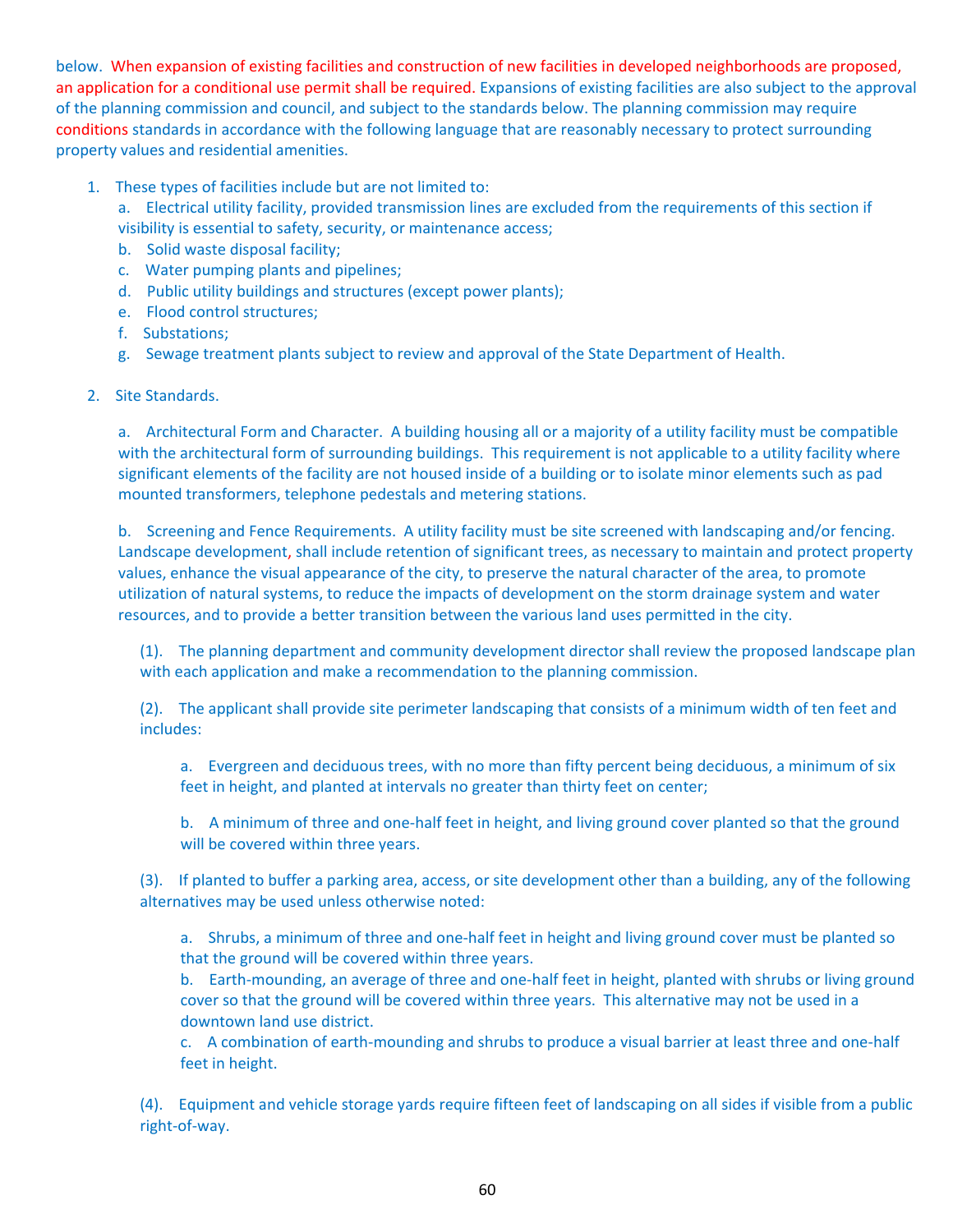(5). Parking Area Landscaping. Parking areas require landscaping as follows in addition to any site perimeter landscaping as required.

(6). Alternative landscaping may be approved by the planning commission if the landscaping will provide the desired screening as noted below:

a. The proposed landscaping represents an equal or better result than that which could be achieved by strictly following the requirements of this section; and

- b. The proposed landscaping either:
	- (i) Incorporates the increased retention of significant trees and naturally occurring undergrowth;
	- (ii) Better accommodates or improves the existing physical conditions of the subject property;
	- (iii) Incorporates elements to provide for wind protection or to maintain solar access;
	- (iv) Incorporates elements to protect or improve water quality; or

(v) Incorporates native species in a design that buffers a critical area from uses on the site, including parking.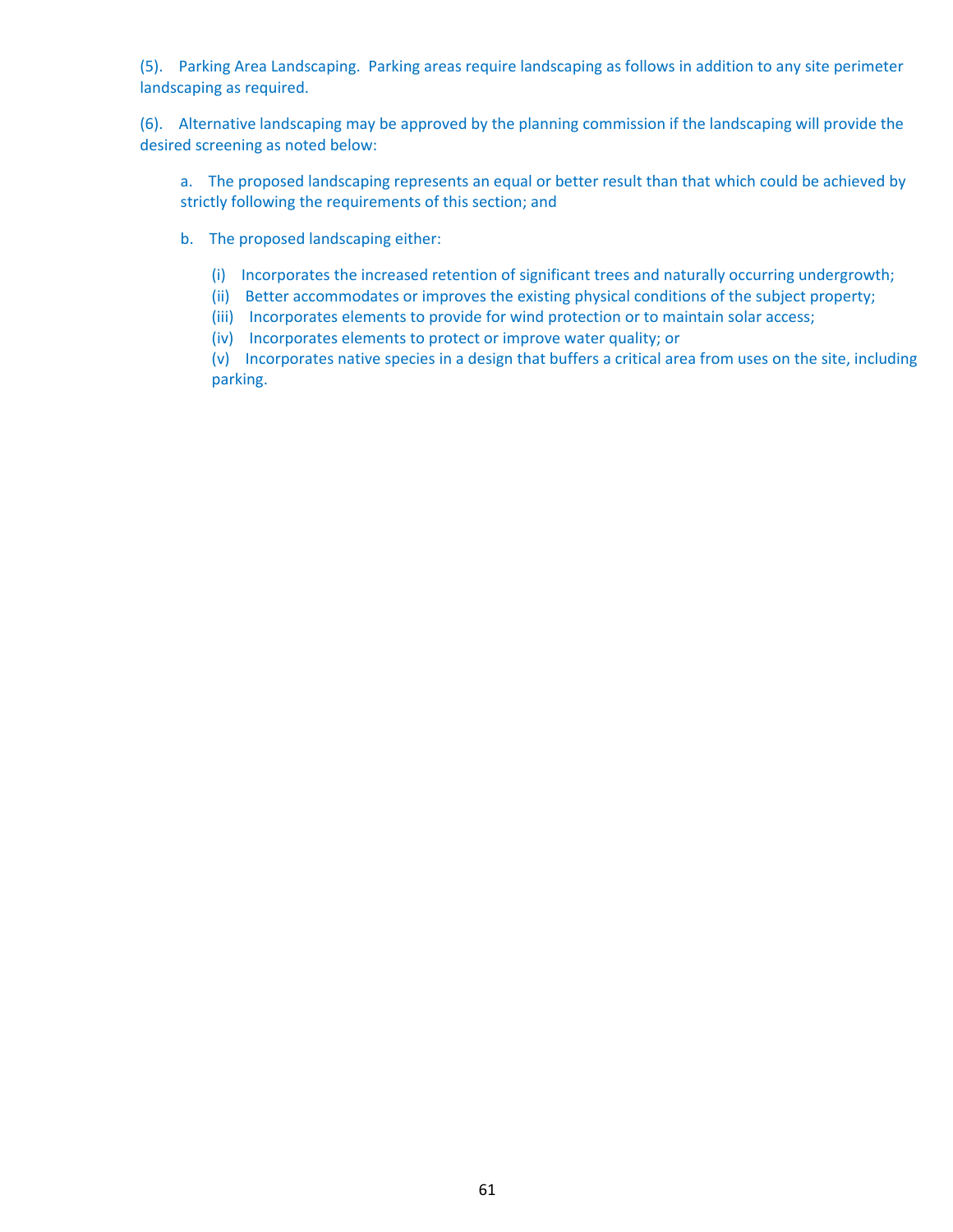## **R‐3 Multi‐Household Residential Zone**

Primary purpose: High density residential. Adjacent to commercial. Priority is given to high-density uses, including rest homes and boarding houses. Permitted uses:

- A. One-household dwellings, garage and/or carport, greenhouses for private uses only private swimming pools
- B. PUD's subject to the requirements set forth in Chapter 17.66 of this title relating to large-scale developments
- C. Fences, walls, and hedges
- D. Customary household pets

E. Public schools (Want standards? See below in 17.48.070), public libraries (Want standards? See below in 17.48.070), public parks, playgrounds, recreation buildings (Want standards? See below in 17.48.070), churches (Want standards? See below in 17.48.070) but not temporary revival tents or buildings

F. Agriculture

G. Temporary buildings and yards for the storage of materials and equipment incidental to the construction of dwellings and other permitted uses

- H. Home occupations
- I. Two-household dwellings
- J. Child Day care centers, subject to the requirements set forth below in section 17.48.070, and foster family care homes
- K. Apartment houses and other multiple dwellings, subject to the requirements set forth below in 17.48.070.
- L. Court apartments, subject to the standards set forth below in 17.48.070.
- M. Boarding and rooming houses, in compliance with the B&B regulations set forth below in 17.48.070.
- N. Clubs and lodges (nonprofit) not including those carried on primarily as a business
- O. Accessory dwelling units as per Chapter 17.69.

## Add Uses to R‐3 from CU List:

- 5. Group Home, subject to the standards described below.
- 6. Utility provider structures, subject to the standards described below.
- 9. B&B's, subject to the standards described below.

## 17.48.070 Supplementary provisions regulations

(26) Schools, Churches, Monasteries, Etc. All schools, churches, and monasteries shall be subject to the regulations established by Utah State Code Annotated (UCA) and shall be considered by the planning commission under Section 17.09.530, conditional uses. At a minimum, the Planning Commission The Planning Department, in accordance with Chapter 17.67, shall receive a complete site plan which demonstrates that:

- A. Traffic impacts are minimized so that on‐street vehicle flows will not be impeded.
- B. Noise, odor, and glare is contained on the property.

C. Landscaping shall be completed in accordance with the provisions located in Sections 17.09.360 (Landscaping‐‐ Required) and 17.09.370 (Landscaping‐‐Specifications generally). A minimum of fifteen percent of the interior of the parking areas must be landscaped. Trees shall be utilized to provide shade for vehicles and must be of a sufficient size and placement to provide shade to forty percent of the parking area within three years.

D. Possible impacts on adjacent streets, sidewalks, and bike/pedestrian routes have been identified and reduced to minimum levels.

E. Adequate parking for the intended use is provided.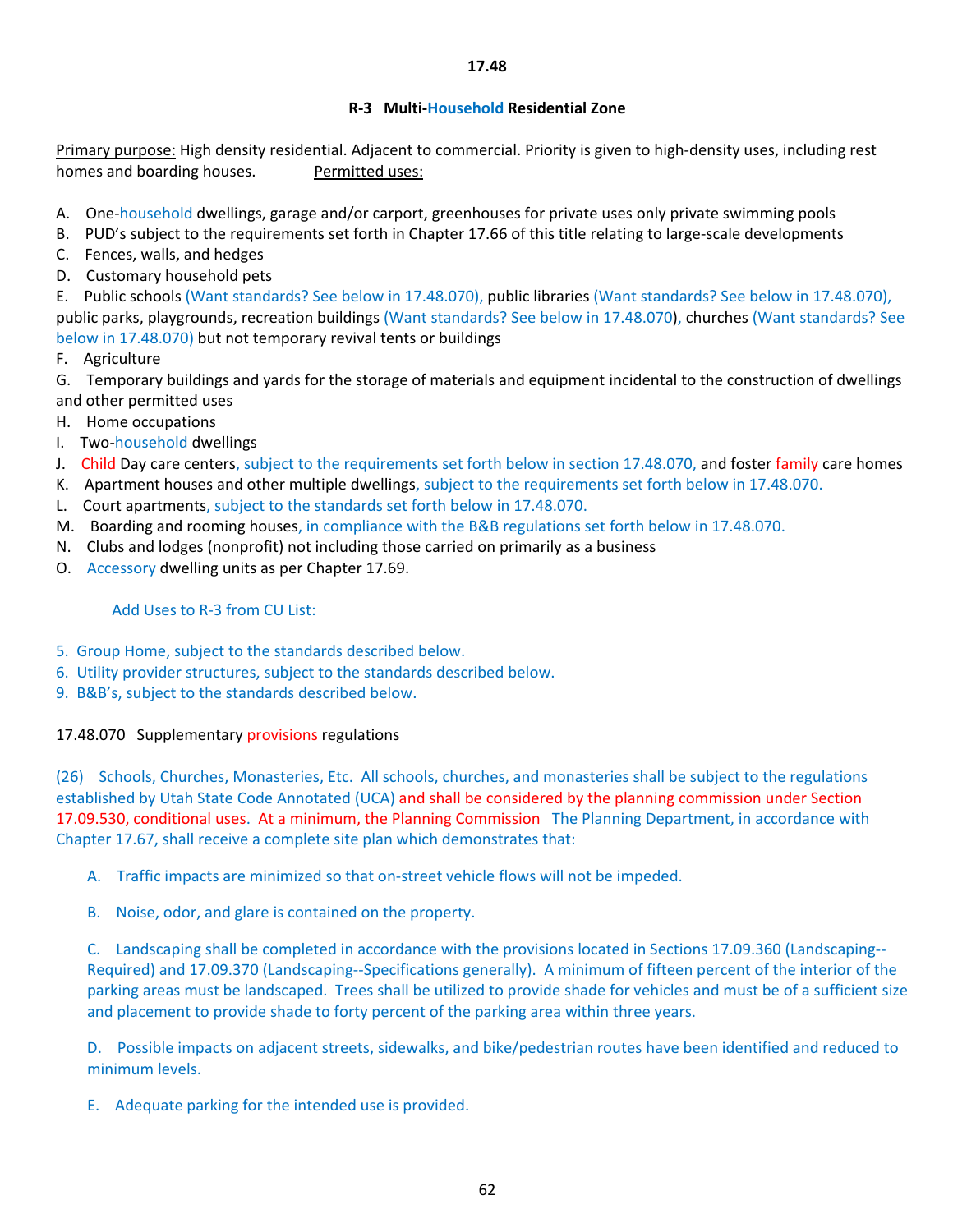(27) Other Public Facilities. This type of use shall be allowed on tracts of land in the R‐2 zone when in compliance with the following standards. only after approval of a conditional use permit. The standards that shall apply during the review by the planning commission and the city council shall include:

A. The proposed use shall be situated on a tract of land sufficient in size to provide for the activities of the use as well as required landscaping, off‐street parking, and trails;

B. Landscaping, screening, and fencing shall be installed and maintained to mitigate impacts on surrounding residential uses;

C. Parking areas shall be an all‐weather surface such as concrete, asphalt or sealed gravel that will not generate dust or deposit gravel on paved roadways;

D. Dust, glare, odor, and noise shall be confined within the boundaries of the property;

E. Outside storage of equipment, materials, and supplies shall be contained and located within a building or a sight obscuring fence;

F. The use shall demonstrate that there is a benefit to the neighborhood or community;

G. Traffic from the proposed use shall not create a significant negative impact on the neighborhood.

(19) Large Commercial and Home‐Based Day‐Care Centers. Large home based facility serves eight to sixteen persons in accordance with state rules and shall be permitted to operate between the hours of 5:00 a.m. to 9:00 p.m. daily or as approved by a conditional use permit by the planning commission. A commercial facility is a stand-alone facility not attached to a residence.

- A. Proof of a state license is required as part of the approval in order to obtain a city business license.
- B. Applicants for a city business license shall submit a conceptual site plan that indicates:
	- 1. Ingress and egress to the property;
	- 2. Drop off/pick up areas;
	- 3. Traffic circulation;
	- 4. Off-street parking;
	- 5. Landscaping;
	- 6. Buffering or separation from dissimilar uses;
	- 7. Open space for older kids.

C. Hours of operation shall be between 5:00 a.m. until 9:00 p.m. or as restricted by resolution of the planning commission.

D. Odor, noise, and glare shall be restricted to the property.

E. Landscaping shall be provided in accordance with the requirements of Sections 17.09.360, (landscaping‐‐required) and 17.09.370, (landscaping‐‐specifications).

(4) Multi‐Family Multi‐Household Dwellings of Seven or More Units. All multi‐family multi‐household development of seven or more units shall be subject to the following requirements:

A. Access. Vehicular access shall be provided to the property in such a way that it does not impede traffic patterns on adjacent streets.

B. Parking. Off-street parking shall be designed in such a way as to allow vehicles to pull forward into the on-street traffic flow.

C. Garages or Carports. If provided, garages and carports shall not be located in the front yard and shall be setback from the front wall of the principal structure at least fifteen feet or be accessed from the rear or side of the property.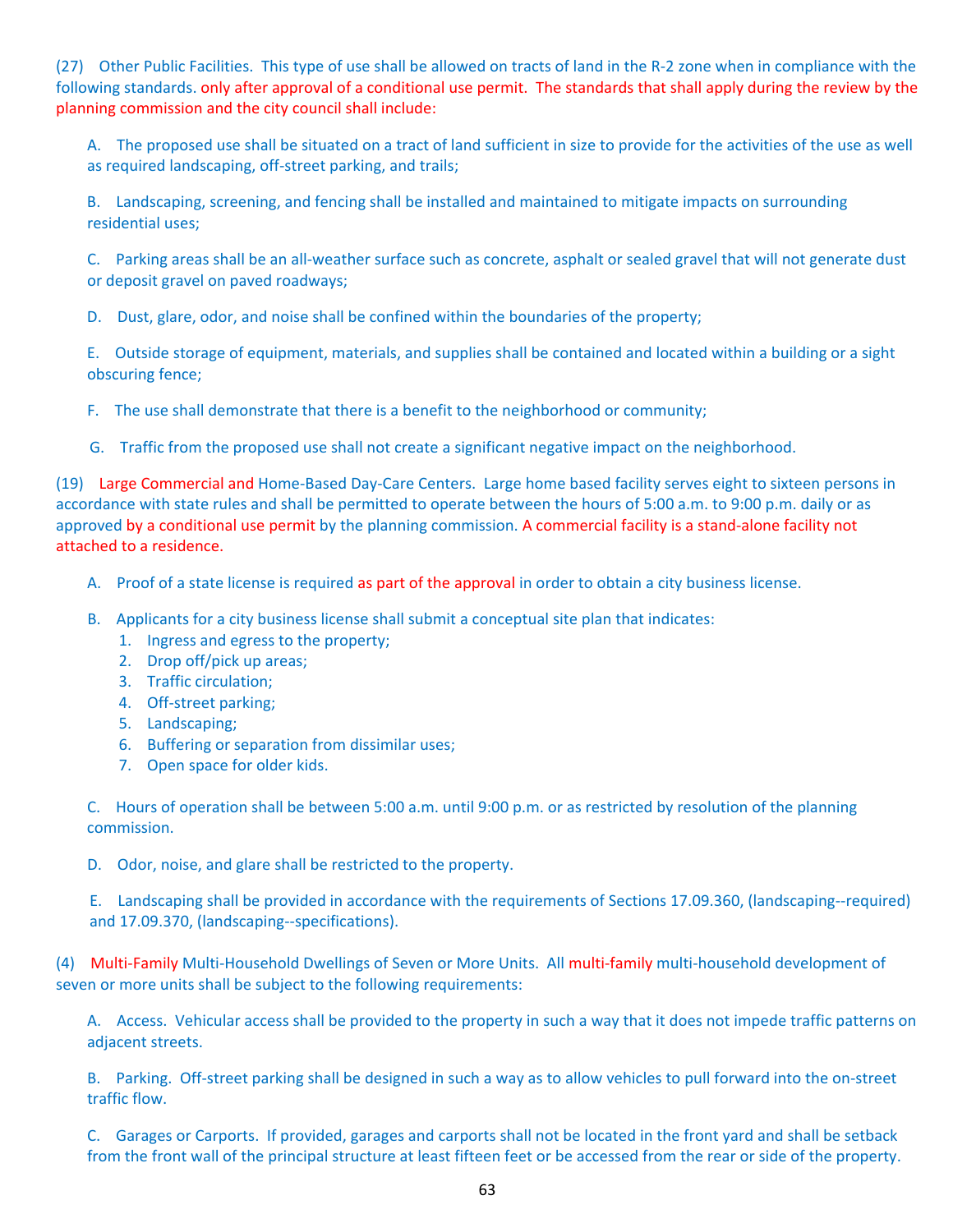D. Landscaping. All off-street parking shall be landscaped and buffered from adjacent uses. A minimum of fifteen percent of the interior of the parking area shall be landscaped to provide shade and break up the expanse of asphalt.

E. Buffering. All adjacent uses shall be buffered by a distance of not less than fifteen feet and contain berms, shrubs, and other plantings. Buffering may be combined with screens, fences and hedges.

F. Open space. Required open space/recreation areas shall be provided in accordance with Title 17.

F. Apartments and court apartments shall designate an open space/recreation area that is a minimum of two hundred (200) square feet in size to be developed into recreation, play or landscaped areas. The requirement can be met with the construction of a recreation room ("rec room") or club house of a similarly sized area that can be used for residents and their guests for recreation/social activities and/or relaxation‐ also called a "rec room".

5. Group Home. A group home may provide living arrangements for not more than eight residents per home sixty years of age or older; or for persons in alcohol recovery, halfway house or other similar programs; or for the developmentally disabled, limited to cerebral palsy, multiple sclerosis, mental retardation, autism, and epilepsy; and not more than two supervisory personnel; subject to the following standards:

1. Such homes must be state-licensed.

2. All exterior aspects of a group home, including its scale and off-street parking configuration, shall not disrupt the residential character of the area.

3. In no case shall the total number of persons residing on premises (including staff) be more than one per four hundred square feet of usable floor area (twenty percent more than the single-family -household equivalent).

4. Such homes shall provide off-street parking pursuant to Sections 17.09.210--17.09.340 of this code.

6. Utility Provider Structures and Buildings. New construction of water lines, sewer lines and electric substations and structures may be constructed in all zones subject to the approval of the planning commission and council with a review of a subdivision plat. Such construction is not required to apply for a separate permit but must satisfy the requirements below. When expansion of existing facilities and construction of new facilities in developed neighborhoods are proposed, an application for a conditional use permit shall be required. Expansions of existing facilities are also subject to the approval of the planning commission and council, and subject to the standards below. The planning commission may require conditions standards in accordance with the following language that are reasonably necessary to protect surrounding property values and residential amenities.

## 1. These types of facilities include but are not limited to:

a. Electrical utility facility, provided transmission lines are excluded from the requirements of this section if visibility is essential to safety, security, or maintenance access;

- b. Solid waste disposal facility;
- c. Water pumping plants and pipelines;
- d. Public utility buildings and structures (except power plants);
- e. Flood control structures;
- f. Substations;
- g. Sewage treatment plants subject to review and approval of the State Department of Health.
- 2. Site Standards.

a. Architectural Form and Character. A building housing all or a majority of a utility facility must be compatible with the architectural form of surrounding buildings. This requirement is not applicable to a utility facility where significant elements of the facility are not housed inside of a building or to isolate minor elements such as pad mounted transformers, telephone pedestals and metering stations.

b. Screening and Fence Requirements. A utility facility must be site screened with landscaping and/or fencing. Landscape development, shall include retention of significant trees, as necessary to maintain and protect property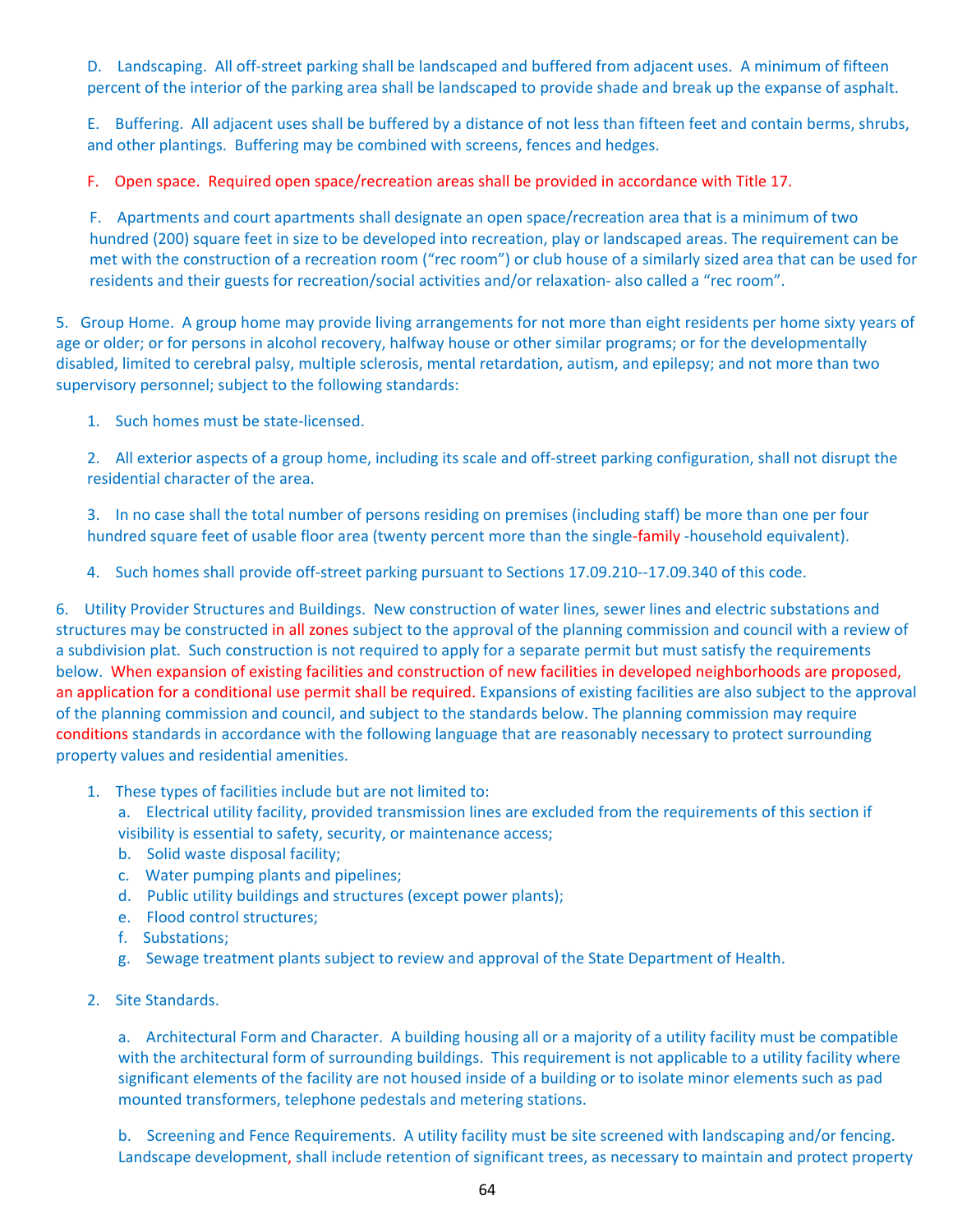values, enhance the visual appearance of the city, to preserve the natural character of the area, to promote utilization of natural systems, to reduce the impacts of development on the storm drainage system and water resources, and to provide a better transition between the various land uses permitted in the city.

(1). The planning department and community development director shall review the proposed landscape plan with each application and make a recommendation to the planning commission.

(2). The applicant shall provide site perimeter landscaping that consists of a minimum width of ten feet and includes:

a. Evergreen and deciduous trees, with no more than fifty percent being deciduous, a minimum of six feet in height, and planted at intervals no greater than thirty feet on center;

b. A minimum of three and one-half feet in height, and living ground cover planted so that the ground will be covered within three years.

(3). If planted to buffer a parking area, access, or site development other than a building, any of the following alternatives may be used unless otherwise noted:

a. Shrubs, a minimum of three and one-half feet in height and living ground cover must be planted so that the ground will be covered within three years.

b. Earth-mounding, an average of three and one-half feet in height, planted with shrubs or living ground cover so that the ground will be covered within three years. This alternative may not be used in a downtown land use district.

c. A combination of earth-mounding and shrubs to produce a visual barrier at least three and one-half feet in height.

(4). Equipment and vehicle storage yards require fifteen feet of landscaping on all sides if visible from a public right‐of‐way.

(5). Parking Area Landscaping. Parking areas require landscaping as follows in addition to any site perimeter landscaping as required.

(6). Alternative landscaping may be approved by the planning commission if the landscaping will provide the desired screening as noted below:

a. The proposed landscaping represents an equal or better result than that which could be achieved by strictly following the requirements of this section; and

- b. The proposed landscaping either:
	- (i) Incorporates the increased retention of significant trees and naturally occurring undergrowth;
	- (ii) Better accommodates or improves the existing physical conditions of the subject property;
	- (iii) Incorporates elements to provide for wind protection or to maintain solar access;
	- (iv) Incorporates elements to protect or improve water quality; or

(v) Incorporates native species in a design that buffers a critical area from uses on the site, including parking.

## 9. All Bed and Breakfast facilities shall comply with the following standards:

1. Bed and breakfast facilities may be allowed as a conditional use where applicant the proprietor can show evidence of compliance with the standards and procedures outlined below and where there is minimal impact on adjacent residential properties and neighborhoods. An inspection by the building inspector, fire chief and health department shall be required prior to issuance of a permit a business license, and as often as necessary for enforcement of this chapter. No person shall operate a bed and breakfast unless the person holds a valid permit and business license.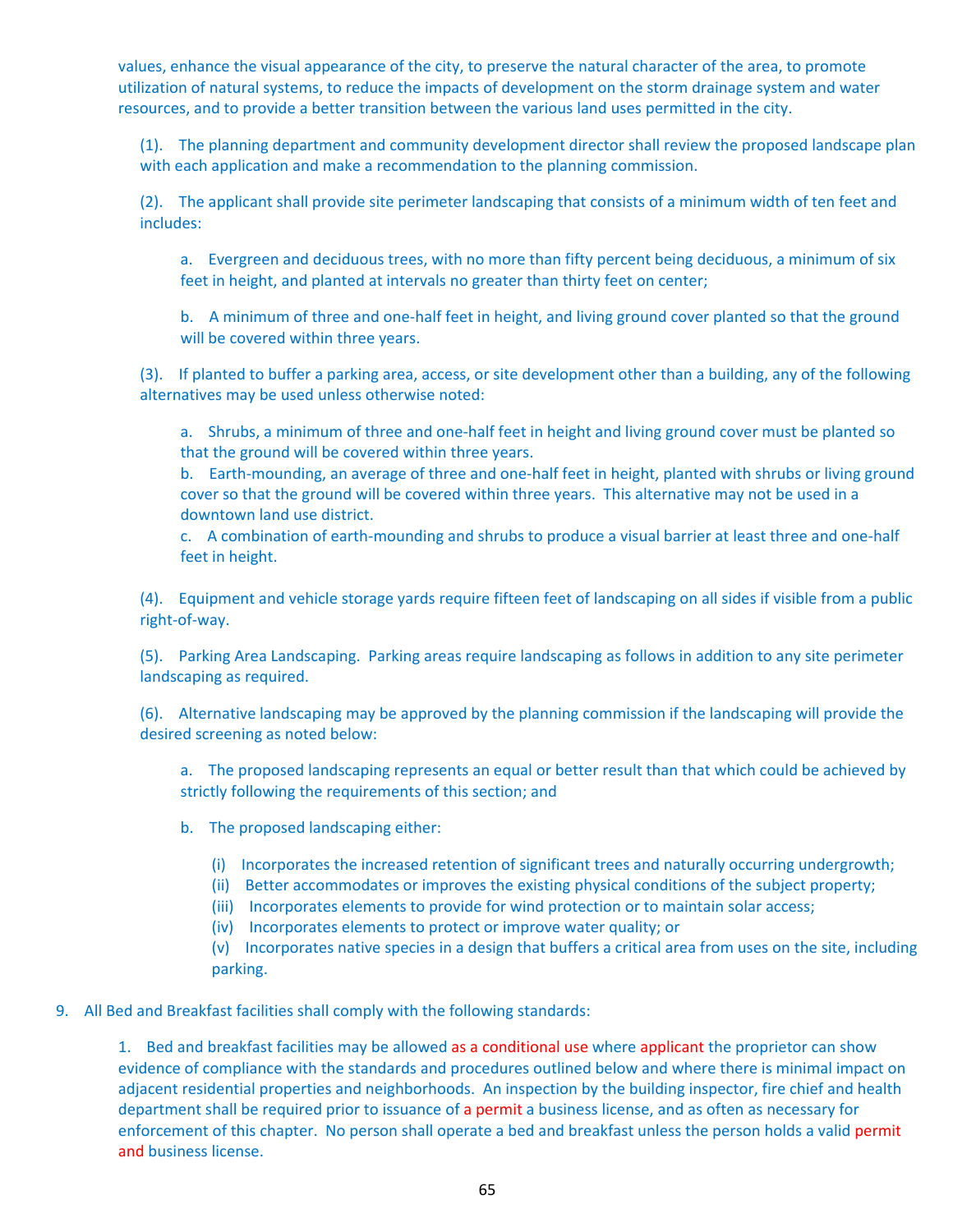2. A written letter of application sworn before a notary public shall be provided by the owner(s) stating that such owner or a manager will occupy the facility, as provided for herein. The letter shall be recorded by the city recorder with a certified copy to accompany the application. The letter shall also be submitted to the planning commission for its consideration.

3. The conditional use permit for a bed and breakfast facility shall be granted annually from the date of the original permit. At the end of the one‐year period, renewal shall be granted by the planning commission if all other conditions required at the time of approval remain unchanged.

4. Applicant must provide plot plans and building or floor plans one‐quarter inch to the foot showing the bed and breakfast facility, parking and landscaping. Applicant must show that the facility meets minimum performance standards for off-street parking and landscaping as specified in Section 17.70.080(B). Plans shall be approved by the building inspector, zoning administrator, fire chief and health department.

## Section 17.70 does not exist, repealed in 2010. Tara

 4. The bed and breakfast shall conform to the requirements for landscaping found in Sections 17.09.360 through 17.09.420.

1. The bed and breakfast facility shall not unduly increase local traffic in the immediate neighborhood. Road design and access shall be considered in the planning commission's recommendation. A bed and breakfast shall not be located on a cul‐de‐sac, dead‐end street, or a zoning lot with a street frontage of less than fifty feet.

2. There shall be a minimum perimeter separation of three hundred feet between property lines of bed and breakfasts.

3. Construction and alterations of bed and breakfast facilities shall not alter the residential character of residential zones and of the dwelling. A new structure shall not be constructed solely for the use of a bed and breakfast and a property owner may not apply for operate a bed and breakfast for a period of five years after the date of receiving a certificate of occupancy. Bed and breakfast facilities shall be located in an existing structure that is a minimum of two thousand square feet in size. Additions to an existing structure for a bed and breakfast use shall not exceed twenty percent of the total area of the existing structure.

4. The parcel shall also be of sufficient size to be in scale with the number of people using the facility. All bed and breakfast rentals must provide adequate parking (required one off‐street parking space per rental bedroom) in addition to needed parking for owners of the facility. A maximum stay shall not exceed thirty days, and meals shall be served only to guests. One off‐street parking space for trailers must be provided per every two off‐street parking spaces for vehicles.

5. All units shall have a parcel to finished dwelling unit ratio that exceeds five to one (or no dwelling unit in excess of twenty percent of the total parcel size area).

6. No bed and breakfast facility shall rent for compensation more than five rooms, except that suites that do not use a public corridor or passageway between suite bedroom areas shall be counted as one room.

7. No bed and breakfast facility shall allow more than two adults in any rental room unless the bedroom square footage is larger than three hundred square feet and does not use a public corridor or passageway between suite bedroom areas.

8. Signs are limited to one non-flashing sign not larger in area than four square feet. If lighted, the light shall be diffused or shielded and downward directed.

9. All bed and breakfast facilities shall pay water and sewer rates according to the rate formulas contained in Sections 13.24.010 and 13.24.020. (13.24.020 covers sewer charges. I did not see a section for water charges and 13.24.010 does not exist.)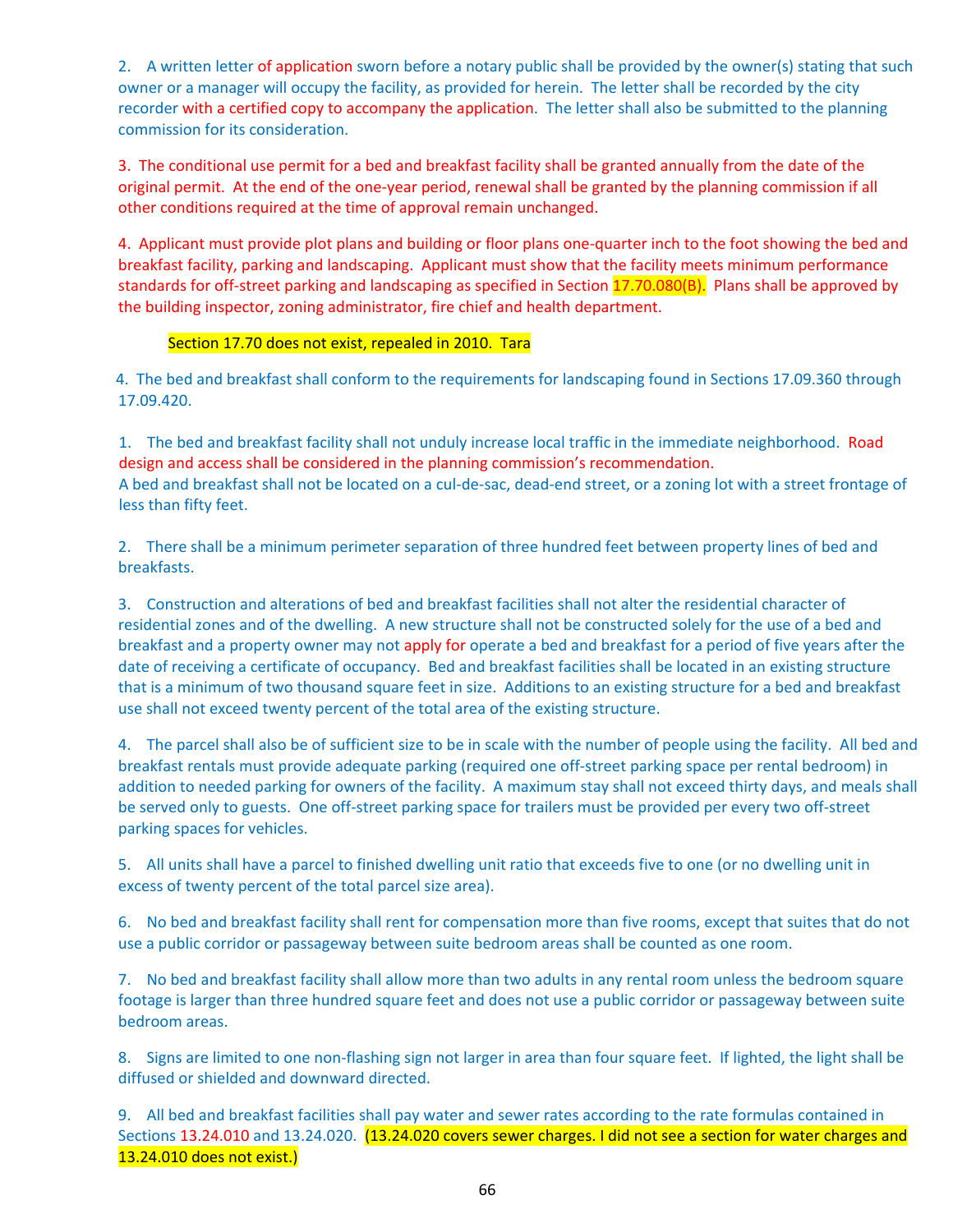10. All bed and breakfasts must collect and pay an applicable transient room tax, sales tax, and pay a city gross business license fee.

11. The bed and breakfast facility shall conform to fire, building and health codes and be licensed in conformance with all city ordinances.

C. Appeals. Approval or disapproval of a bed and breakfast application by the city council can be appealed to district court within thirty days of city council action.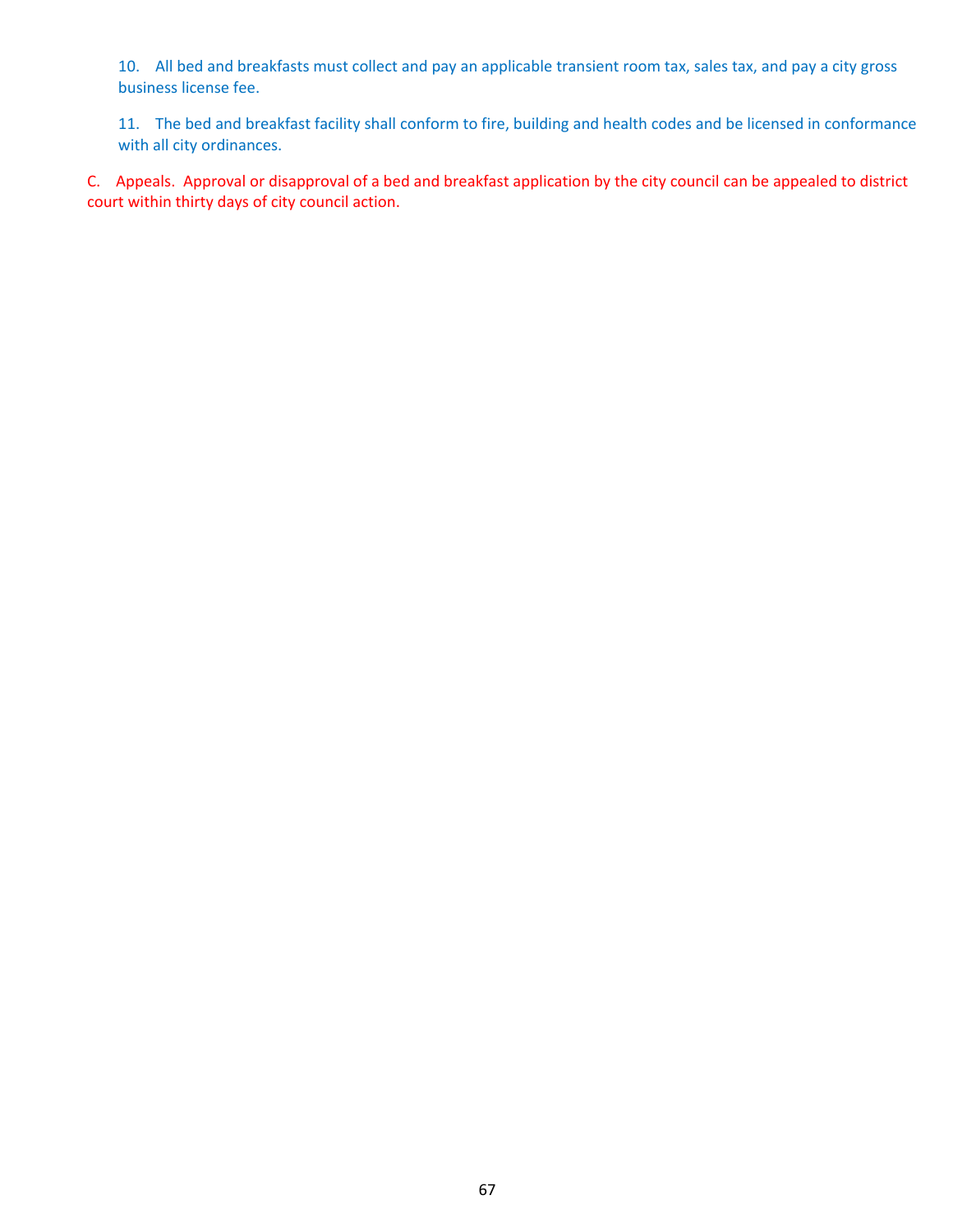## **R‐4 Manufactured Housing Residential Zone**

Primary purpose: Mobile homes and other types of dwellings intermingled with open fields into MH parks or subdivisions. Permitted uses:

- A. One-household dwellings, garages and/or carport, greenhouses for private use only, private swimming pools
- B. PUD's subject to the requirements and conditions set forth in Chapter 17.66 of this title
- C. Fences, walls, and hedges
- D. Customary household pets

E. Public schools (Want standards? See below in 17.51.070), public libraries (Want standards? See below in 17.51.070), public parks, playgrounds, recreation buildings (Want standards? See below in 17.51.070), churches (Want standards? See below in 17.51.070) but not temporary revival tents or buildings

F. Agriculture

G. Temporary buildings and yards for the storage of materials and equipment incidental to the construction of dwellings and other permitted uses

- H. Home occupations
- I. Two-household dwellings
- J. Child Day care centers, subject to the standards set forth below in section 17.51.070, and foster family care homes
- K. Apartment houses and other multiple dwellings, subject to the standards set forth below in 17.51.070.
- L. Court apartments, subject to the standards set forth below in 17.51.070.
- M. Boarding and rooming houses, in compliance with the B&B regulations set forth below in 17.51.070.
- N. Clubs and lodges (nonprofit) not including those carried on primarily as a business
- O. Mobile home parks and mobile home subdivisions subject to the regulations as set forth in Title 15 of this code
- P. Publicly owned athletic fields and schools (Want standards? See below in 17.51.070)
- Q. Boys' and girls' schools and correctional institutions
- R. Pasturing of animals
- S. Plant nurseries
- T. Radio and television towers
- U. Accessory dwelling units as per Chapter 17.69.

## Add Uses to R‐4 from CU List:

- 5. Group Home, subject to the standards described below.
- 6. Utility provider structures, subject to the standards described below.
- 9. B&B's, subject to the standards described below.

## 17.51.070 Supplementary regulations

(26) Schools, Churches, Monasteries, Etc. All schools, churches, and monasteries shall be subject to the regulations established by Utah State Code Annotated (UCA) and shall be considered by the planning commission under Section 17.09.530, conditional uses. At a minimum, the Planning Commission The Planning Department, in accordance with Chapter 17.67, shall receive a complete site plan which demonstrates that:

- A. Traffic impacts are minimized so that on-street vehicle flows will not be impeded.
- B. Noise, odor, and glare is contained on the property.

C. Landscaping shall be completed in accordance with the provisions located in Sections 17.09.360 (Landscaping‐‐ Required) and 17.09.370 (Landscaping‐‐Specifications generally). A minimum of fifteen percent of the interior of the parking areas must be landscaped. Trees shall be utilized to provide shade for vehicles and must be of a sufficient size and placement to provide shade to forty percent of the parking area within three years.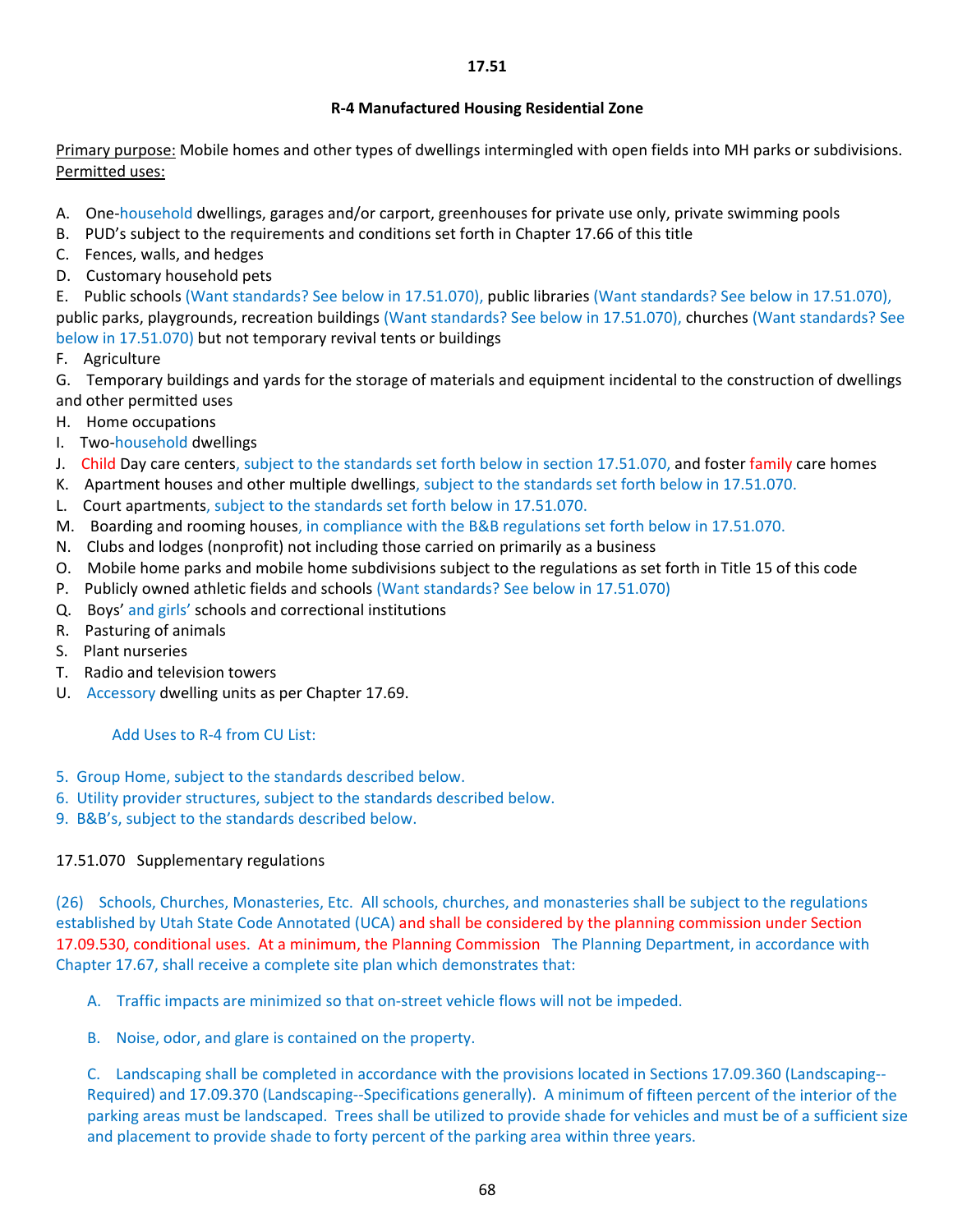D. Possible impacts on adjacent streets, sidewalks, and bike/pedestrian routes have been identified and reduced to minimum levels.

E. Adequate parking for the intended use is provided.

(27) Other Public Facilities. This type of use shall be allowed on tracts of land in the R‐2 zone when in compliance with the following standards, only after approval of a conditional use permit. The standards that shall apply during the review by the planning commission and the city council shall include:

A. The proposed use shall be situated on a tract of land sufficient in size to provide for the activities of the use as well as required landscaping, off‐street parking, and trails;

B. Landscaping, screening, and fencing shall be installed and maintained to mitigate impacts on surrounding residential uses;

C. Parking areas shall be an all‐weather surface such as concrete, asphalt or sealed gravel that will not generate dust or deposit gravel on paved roadways;

D. Dust, glare, odor, and noise shall be confined within the boundaries of the property;

E. Outside storage of equipment, materials, and supplies shall be contained and located within a building or a sight obscuring fence;

- F. The use shall demonstrate that there is a benefit to the neighborhood or community;
- G. Traffic from the proposed use shall not create a significant negative impact on the neighborhood.

(19) Large Commercial and Home‐Based Day‐Care Centers. Large home based facility serves eight to sixteen persons in accordance with state rules and shall be permitted to operate between the hours of 5:00 a.m. to 9:00 p.m. daily or as approved by a conditional use permit by the planning commission. A commercial facility is a stand-alone facility not attached to a residence.

- A. Proof of a state license is required as part of the approval in order to obtain a city business license.
- B. Applicants for a city business license shall submit a conceptual site plan that indicates:
	- 1. Ingress and egress to the property;
	- 2. Drop off/pick up areas;
	- 3. Traffic circulation;
	- 4. Off-street parking;
	- 5. Landscaping;
	- 6. Buffering or separation from dissimilar uses;
	- 7. Open space for older kids.

C. Hours of operation shall be between 5:00 a.m. until 9:00 p.m. or as restricted by resolution of the planning commission.

D. Odor, noise, and glare shall be restricted to the property.

E. Landscaping shall be provided in accordance with the requirements of Sections 17.09.360, (landscaping‐‐required) and 17.09.370, (landscaping‐‐specifications).

(4) Multi‐Family Multi‐Household Dwellings of Seven or More Units. All multi‐family multi‐household development of seven or more units shall be subject to the following requirements:

A. Access. Vehicular access shall be provided to the property in such a way that it does not impede traffic patterns on adjacent streets.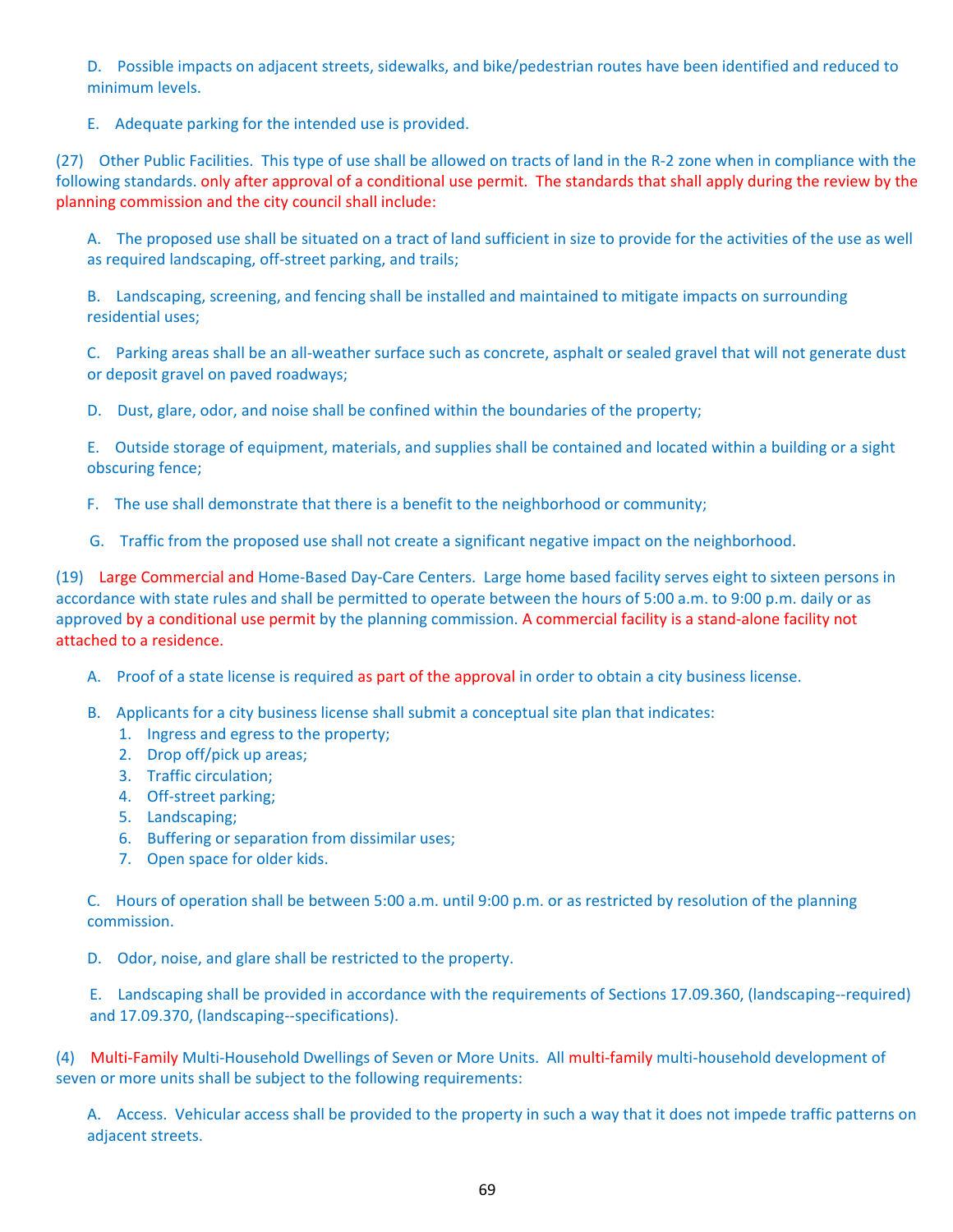B. Parking. Off-street parking shall be designed in such a way as to allow vehicles to pull forward into the on-street traffic flow.

C. Garages or Carports. If provided, garages and carports shall not be located in the front yard and shall be setback from the front wall of the principal structure at least fifteen feet or be accessed from the rear or side of the property.

D. Landscaping. All off-street parking shall be landscaped and buffered from adjacent uses. A minimum of fifteen percent of the interior of the parking area shall be landscaped to provide shade and break up the expanse of asphalt.

E. Buffering. All adjacent uses shall be buffered by a distance of not less than fifteen feet and contain berms, shrubs, and other plantings. Buffering may be combined with screens, fences and hedges.

F. Open space. Required open space/recreation areas shall be provided in accordance with Title 17.

F. Apartments and court apartments shall designate an open space/recreation area that is a minimum of two hundred (200) square feet in size to be developed into recreation, play or landscaped areas. The requirement can be met with the construction of a recreation room ("rec room") or club house of a similarly sized area that can be used for residents and their guests for recreation/social activities and/or relaxation‐ also called a "rec room".

5. Group Home. A group home may provide living arrangements for not more than eight residents per home sixty years of age or older; or for persons in alcohol recovery, halfway house or other similar programs; or for the developmentally disabled, limited to cerebral palsy, multiple sclerosis, mental retardation, autism, and epilepsy; and not more than two supervisory personnel; subject to the following standards:

1. Such homes must be state-licensed.

2. All exterior aspects of a group home, including its scale and off-street parking configuration, shall not disrupt the residential character of the area.

3. In no case shall the total number of persons residing on premises (including staff) be more than one per four hundred square feet of usable floor area (twenty percent more than the single-family -household equivalent).

4. Such homes shall provide off-street parking pursuant to Sections 17.09.210--17.09.340 of this code.

6. Utility Provider Structures and Buildings. New construction of water lines, sewer lines and electric substations and structures may be constructed in all zones subject to the approval of the planning commission and council with a review of a subdivision plat. Such construction is not required to apply for a separate permit but must satisfy the requirements below. When expansion of existing facilities and construction of new facilities in developed neighborhoods are proposed, an application for a conditional use permit shall be required. Expansions of existing facilities are also subject to the approval of the planning commission and council, and subject to the standards below. The planning commission may require conditions standards in accordance with the following language that are reasonably necessary to protect surrounding property values and residential amenities.

1. These types of facilities include but are not limited to:

a. Electrical utility facility, provided transmission lines are excluded from the requirements of this section if visibility is essential to safety, security, or maintenance access;

- b. Solid waste disposal facility;
- c. Water pumping plants and pipelines;
- d. Public utility buildings and structures (except power plants);
- e. Flood control structures;
- f. Substations;
- g. Sewage treatment plants subject to review and approval of the State Department of Health.
- 2. Site Standards.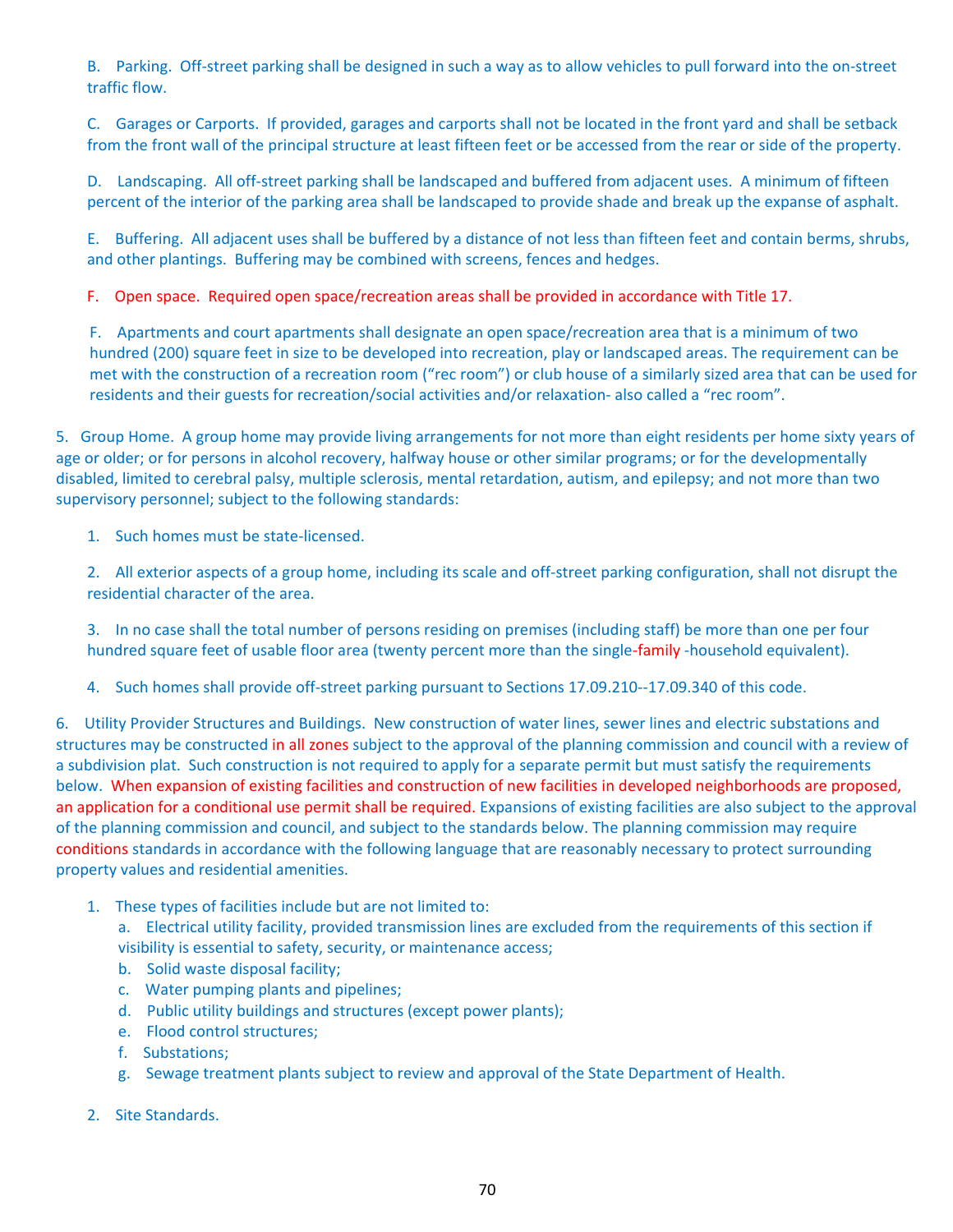a. Architectural Form and Character. A building housing all or a majority of a utility facility must be compatible with the architectural form of surrounding buildings. This requirement is not applicable to a utility facility where significant elements of the facility are not housed inside of a building or to isolate minor elements such as pad mounted transformers, telephone pedestals and metering stations.

b. Screening and Fence Requirements. A utility facility must be site screened with landscaping and/or fencing. Landscape development, shall include retention of significant trees, as necessary to maintain and protect property values, enhance the visual appearance of the city, to preserve the natural character of the area, to promote utilization of natural systems, to reduce the impacts of development on the storm drainage system and water resources, and to provide a better transition between the various land uses permitted in the city.

(1). The planning department and community development director shall review the proposed landscape plan with each application and make a recommendation to the planning commission.

(2). The applicant shall provide site perimeter landscaping that consists of a minimum width of ten feet and includes:

a. Evergreen and deciduous trees, with no more than fifty percent being deciduous, a minimum of six feet in height, and planted at intervals no greater than thirty feet on center;

b. A minimum of three and one-half feet in height, and living ground cover planted so that the ground will be covered within three years.

(3). If planted to buffer a parking area, access, or site development other than a building, any of the following alternatives may be used unless otherwise noted:

a. Shrubs, a minimum of three and one-half feet in height and living ground cover must be planted so that the ground will be covered within three years.

b. Earth-mounding, an average of three and one-half feet in height, planted with shrubs or living ground cover so that the ground will be covered within three years. This alternative may not be used in a downtown land use district.

c. A combination of earth-mounding and shrubs to produce a visual barrier at least three and one-half feet in height.

(4). Equipment and vehicle storage yards require fifteen feet of landscaping on all sides if visible from a public right‐of‐way.

(5). Parking Area Landscaping. Parking areas require landscaping as follows in addition to any site perimeter landscaping as required.

(6). Alternative landscaping may be approved by the planning commission if the landscaping will provide the desired screening as noted below:

a. The proposed landscaping represents an equal or better result than that which could be achieved by strictly following the requirements of this section; and

b. The proposed landscaping either:

- (i) Incorporates the increased retention of significant trees and naturally occurring undergrowth;
- (ii) Better accommodates or improves the existing physical conditions of the subject property;
- (iii) Incorporates elements to provide for wind protection or to maintain solar access;
- (iv) Incorporates elements to protect or improve water quality; or

(v) Incorporates native species in a design that buffers a critical area from uses on the site, including parking.

9. All Bed and Breakfast facilities shall comply with the following standards: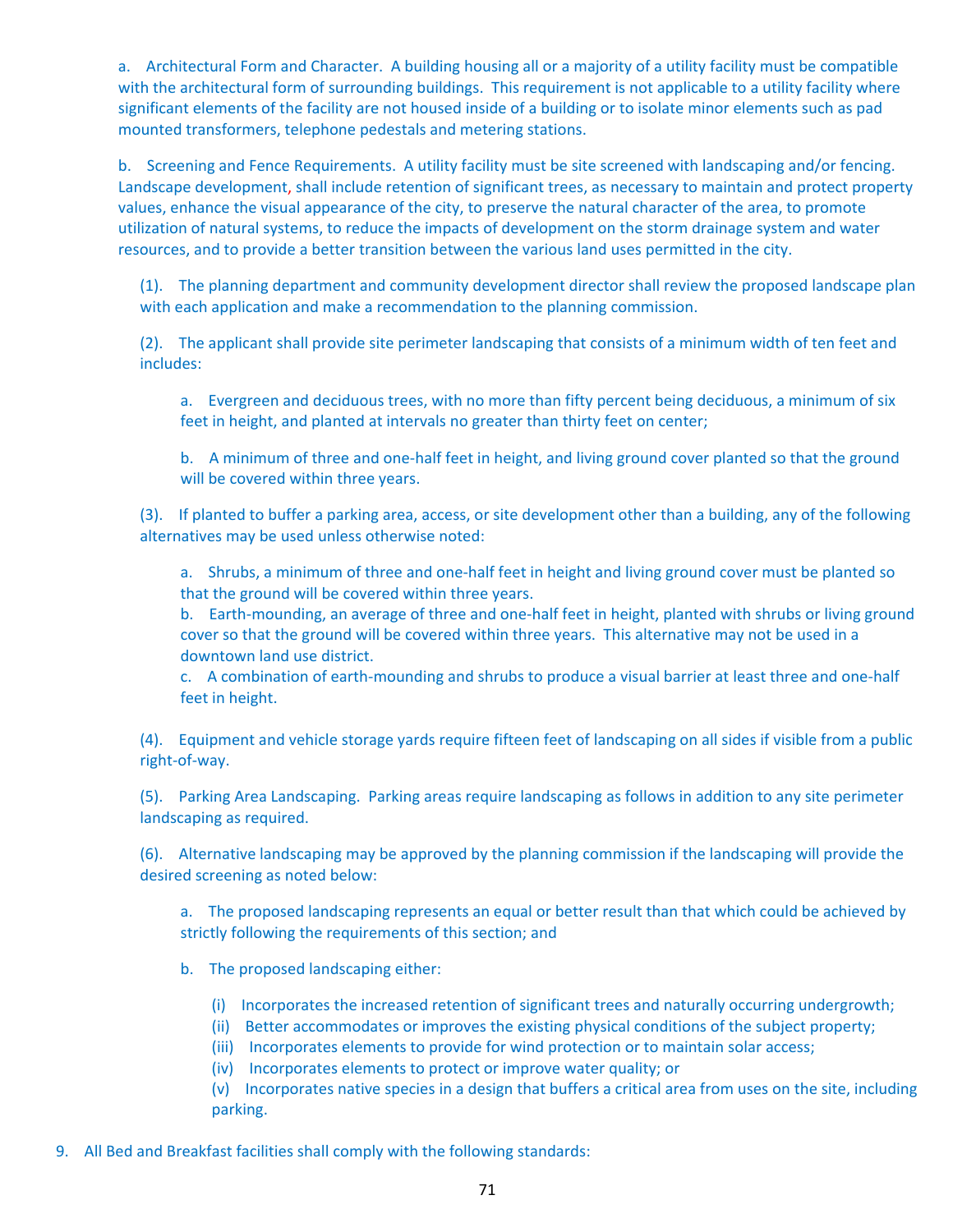1. Bed and breakfast facilities may be allowed as a conditional use where applicant the proprietor can show evidence of compliance with the standards and procedures outlined below and where there is minimal impact on adjacent residential properties and neighborhoods. An inspection by the building inspector, fire chief and health department shall be required prior to issuance of a permit a business license, and as often as necessary for enforcement of this chapter. No person shall operate a bed and breakfast unless the person holds a valid permit and business license.

2. A written letter of application sworn before a notary public shall be provided by the owner(s) stating that such owner or a manager will occupy the facility, as provided for herein. The letter shall be recorded by the city recorder with a certified copy to accompany the application. The letter shall also be submitted to the planning commission for its consideration.

3. The conditional use permit for a bed and breakfast facility shall be granted annually from the date of the original permit. At the end of the one‐year period, renewal shall be granted by the planning commission if all other conditions required at the time of approval remain unchanged.

4. Applicant must provide plot plans and building or floor plans one‐quarter inch to the foot showing the bed and breakfast facility, parking and landscaping. Applicant must show that the facility meets minimum performance standards for off-street parking and landscaping as specified in Section 17.70.080(B). Plans shall be approved by the building inspector, zoning administrator, fire chief and health department.

### Section 17.70 does not exist, repealed in 2010. Tara

 4. The bed and breakfast shall conform to the requirements for landscaping found in Sections 17.09.360 through 17.09.420.

1. The bed and breakfast facility shall not unduly increase local traffic in the immediate neighborhood. Road design and access shall be considered in the planning commission's recommendation. A bed and breakfast shall not be located on a cul-de-sac, dead-end street, or a zoning lot with a street frontage of less than fifty feet.

2. There shall be a minimum perimeter separation of three hundred feet between property lines of bed and breakfasts.

3. Construction and alterations of bed and breakfast facilities shall not alter the residential character of residential zones and of the dwelling. A new structure shall not be constructed solely for the use of a bed and breakfast and a property owner may not apply for operate a bed and breakfast for a period of five years after the date of receiving a certificate of occupancy. Bed and breakfast facilities shall be located in an existing structure that is a minimum of two thousand square feet in size. Additions to an existing structure for a bed and breakfast use shall not exceed twenty percent of the total area of the existing structure.

4. The parcel shall also be of sufficient size to be in scale with the number of people using the facility. All bed and breakfast rentals must provide adequate parking (required one off‐street parking space per rental bedroom) in addition to needed parking for owners of the facility. A maximum stay shall not exceed thirty days, and meals shall be served only to guests. One off‐street parking space for trailers must be provided per every two off‐street parking spaces for vehicles.

5. All units shall have a parcel to finished dwelling unit ratio that exceeds five to one (or no dwelling unit in excess of twenty percent of the total parcel size area).

6. No bed and breakfast facility shall rent for compensation more than five rooms, except that suites that do not use a public corridor or passageway between suite bedroom areas shall be counted as one room.

7. No bed and breakfast facility shall allow more than two adults in any rental room unless the bedroom square footage is larger than three hundred square feet and does not use a public corridor or passageway between suite bedroom areas.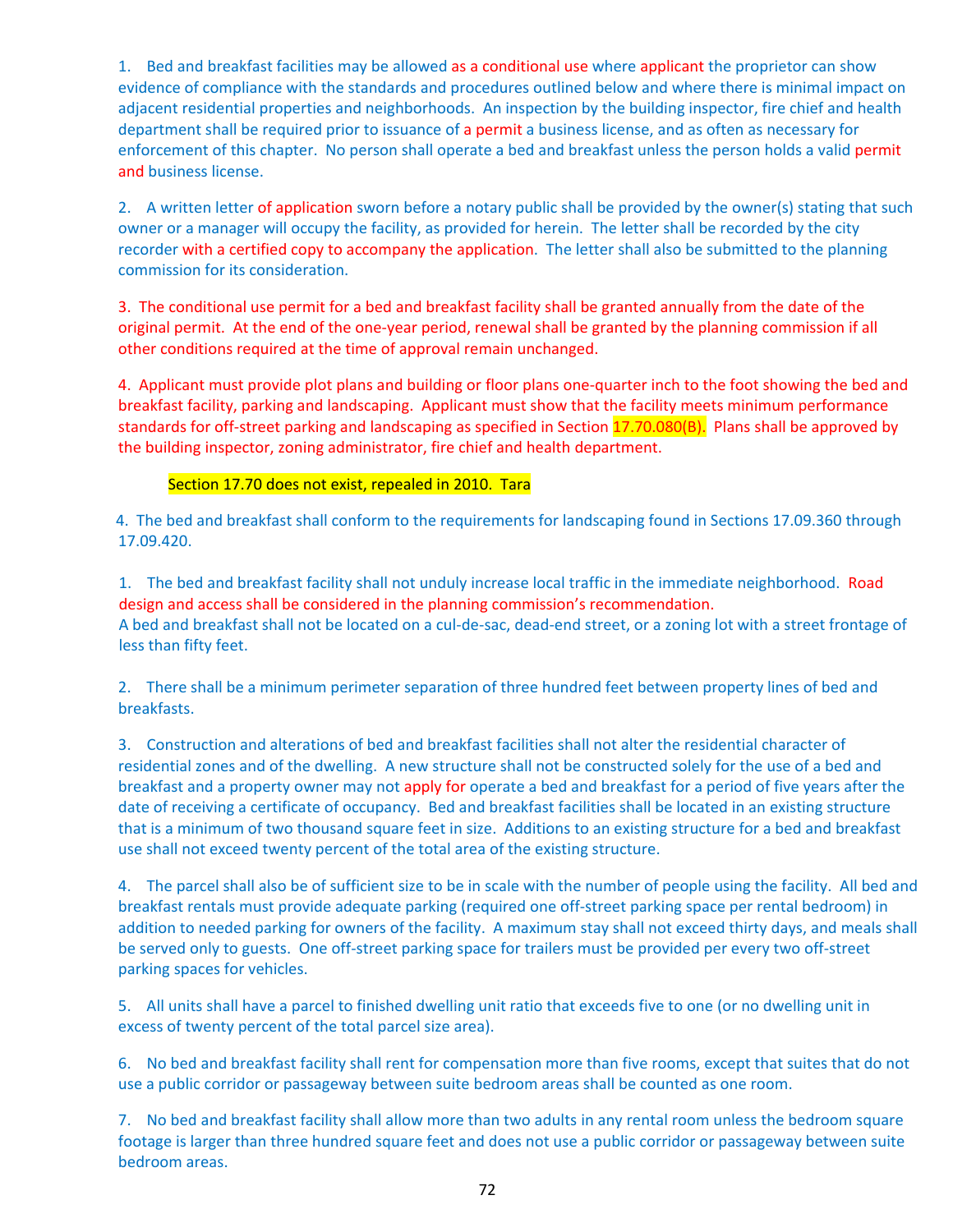8. Signs are limited to one non-flashing sign not larger in area than four square feet. If lighted, the light shall be diffused or shielded and downward directed.

9. All bed and breakfast facilities shall pay water and sewer rates according to the rate formulas contained in Sections 13.24.010 and 13.24.020. (13.24.020 covers sewer charges. I did not see a section for water charges and 13.24.010 does not exist.)

10. All bed and breakfasts must collect and pay an applicable transient room tax, sales tax, and pay a city gross business license fee.

11. The bed and breakfast facility shall conform to fire, building and health codes and be licensed in conformance with all city ordinances.

C. Appeals. Approval or disapproval of a bed and breakfast application by the city council can be appealed to district court within thirty days of city council action.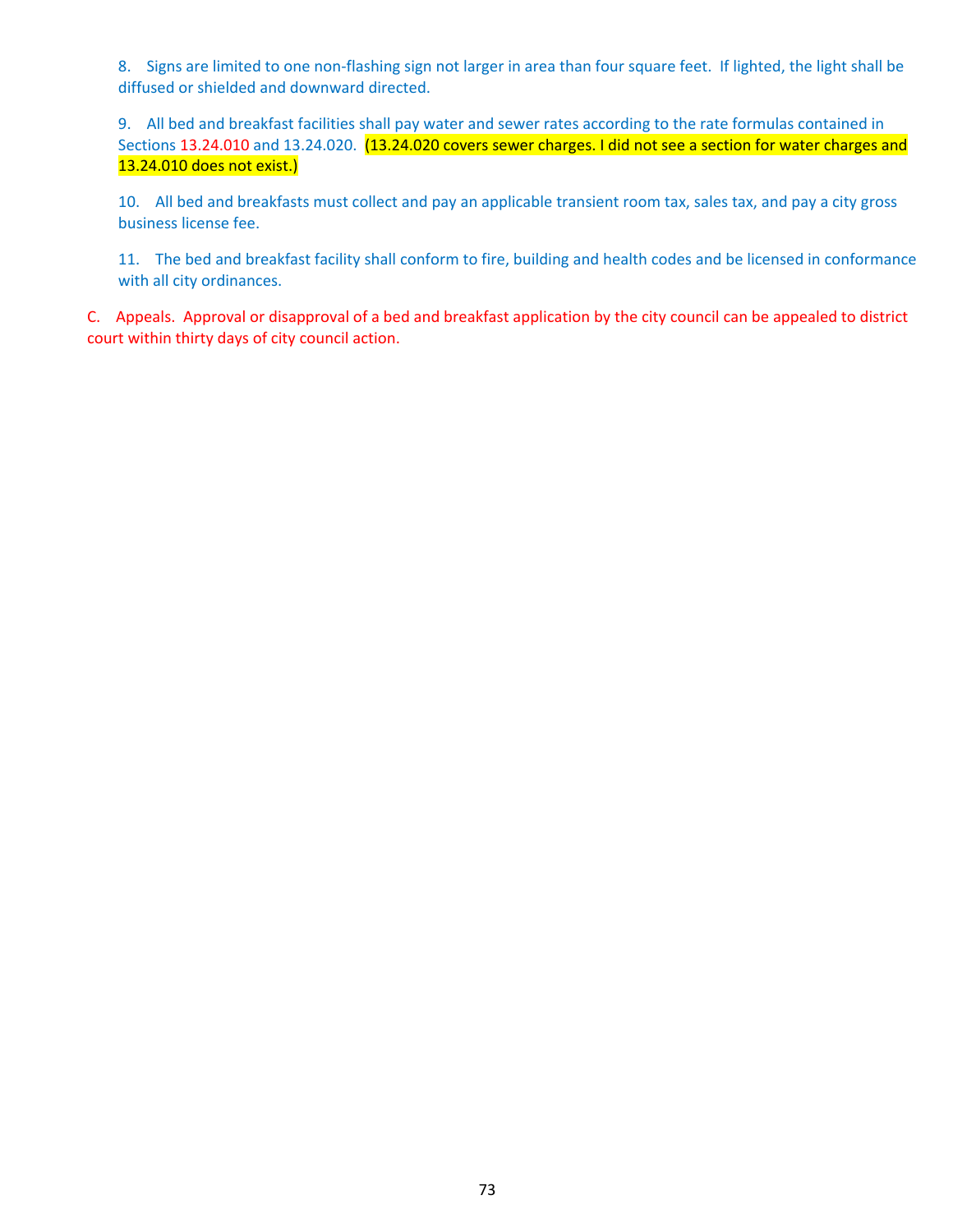### **17.54**

### **RA‐1 Residential – Agricultural Zone**

Primary purpose: Residential with limited numbers of livestock. Intended someday to be only residential. Permitted uses:

A. Agriculture

B. One-household dwellings and buildings accessory thereto

C. Home occupations and premises occupations, specifically including retail businesses principally supplying agricultural enterprise with feed, seed, fertilizer, equipment and similar items, subject to conditions set forth in Sections 17.09.530‐‐ 17.09.640 of this title

C. Home occupations subject to the standards set forth in 17.09.540.

C.2. Premises occupations, specifically including retail businesses principally supplying agricultural enterprise with feed, seed, fertilizer, equipment and similar items, subject to the standards set forth below in 17.54.080.

D. Schools and churches (Want standards? See below in 17.54.080), public parks and playgrounds, arboretums, public buildings (Want standards? See below in 17.54.080)

E. The raising, care and keeping of animals and fowl for household use and consumption, provided that no animal shall be kept on lots containing less than one acre of land

F. Farm machinery and farm products, storage sheds

G. Barns, corrals, pens, coops, sheds and feed storage buildings for the keeping of animals and fowl and the storage of farm products; provided, however, that uses for the care and keeping of livestock and fowl are located at least one hundred feet distance from any existing dwelling and one hundred feet from the front property lines. Also, small animal hospitals without outside runs

H. PUD's which are connected to a public sewer, subject to the requirements set forth in Chapter 17.57 (Large‐scale Developments)

I. Day care nurseries centers which have been approved by the State Health Department and the State Welfare Department, also rest homes. Additional regulations for day care centers are set forth below in 17.54.080.

J. Fences, walls and hedges

K. Water reservoirs, ponds, dams, water pumping plants and pipelines, flood control structures, public utility buildings provider structures (except power plants) subject to standards described below in 17.54.080, water wells, utility transmission lines and substations, sewage treatment plants subject to review and approval by the State Division of Health

L. Accessory signs not exceeding fifteen square feet in area pertaining to the sale of property produce raised on the premises, also nameplates not exceeding two hundred twenty‐six square inches in area

M. Temporary buildings and yards for the storage of construction materials and equipment incidental and necessary to construction of uses otherwise permitted in the zone

N. Golf courses containing at least ten acres. Golf club houses if 45 acres. Subject to the standards set forth below in 17.54.080.

O. Cemeteries, public and private, when approved by the planning commission in compliance with a site plan permit process, using the standards as set forth below in 17.54.080.

P. Accessory dwelling units as per Chapter 17.69.

### Add Uses to RA-1 from CU List:

- 5. Group Home, subject to the standards described below.
- 24. Animal Pound or Kennel Private, subject to the standards described below.

25. Vet Clinic w/ Kennel (don't specify indoor or not)

17.54.080 Supplementary regulations.

(7) Premises Agricultural Occupations. This type of occupation specifically concerns the retail sale of feed, seed, fertilizer, equipment and similar items used in agriculture. The following standards shall be met for this type of business:

A. Parking areas shall be an all-weather surface such as concrete, asphalt or sealed gravel that will not generate dust or deposit gravel on paved roadways.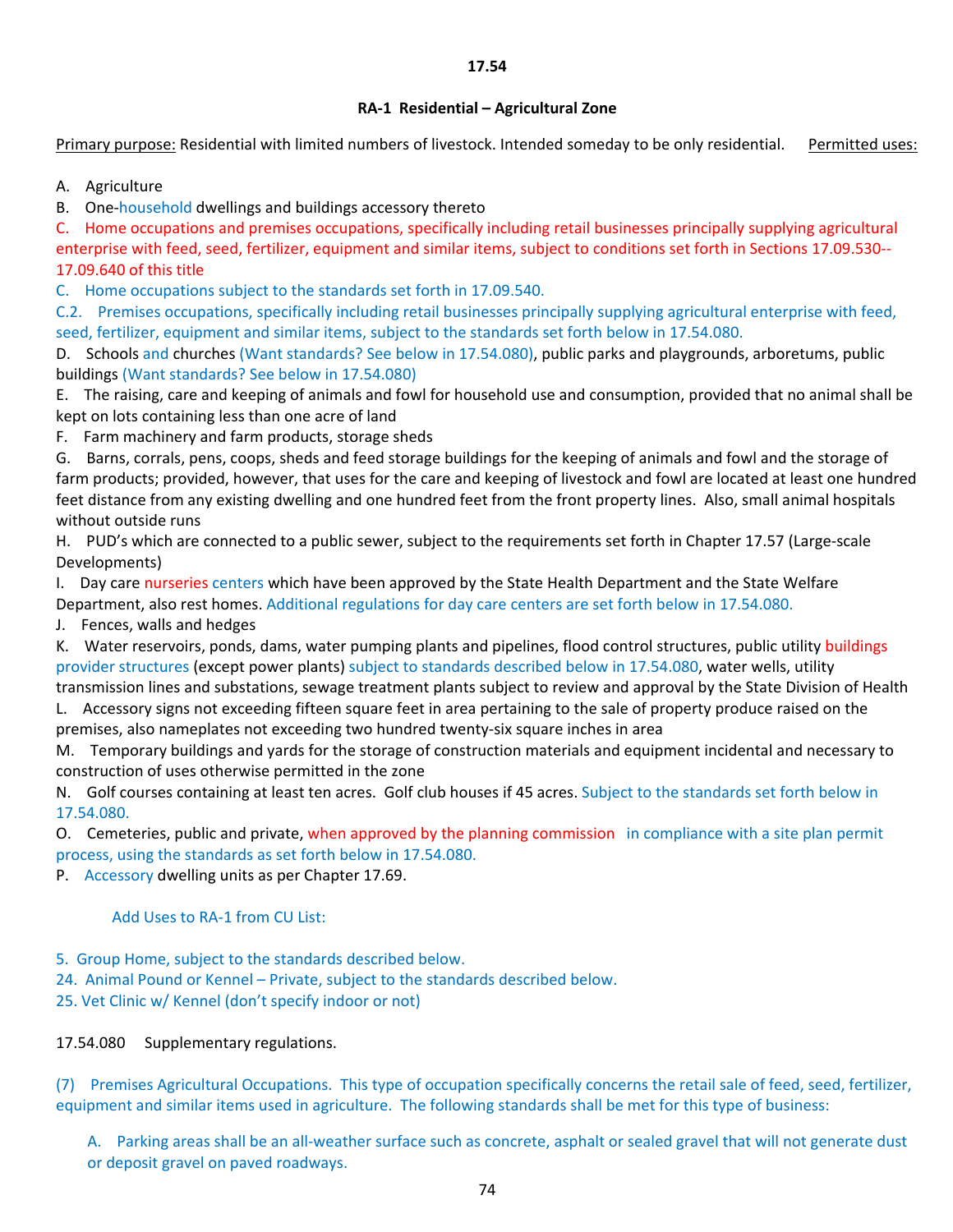B. Hours of operation shall be confined to 7:00 a.m. to 7:00 p.m. or established by resolution of the planning commission.

- C. Dust, glare, odor, and noise shall be confined within the boundaries of the property.
- D. All signs shall comply with the sign regulations of Chapter 15.44 and shall not exceed fifteen square feet.
- E. Outside storage of products for sale is limited to hours of operation.

(26) Schools, Churches, Monasteries, Etc. All schools, churches, and monasteries shall be subject to the regulations established by Utah State Code Annotated (UCA) and shall be considered by the planning commission under Section 17.09.530, conditional uses. At a minimum, the Planning Commission The Planning Department, in accordance with Chapter 17.67, shall receive a complete site plan which demonstrates that:

A. Traffic impacts are minimized so that on-street vehicle flows will not be impeded.

B. Noise, odor, and glare is contained on the property.

C. Landscaping shall be completed in accordance with the provisions located in Sections 17.09.360 (Landscaping‐‐ Required) and 17.09.370 (Landscaping‐‐Specifications generally). A minimum of fifteen percent of the interior of the parking areas must be landscaped. Trees shall be utilized to provide shade for vehicles and must be of a sufficient size and placement to provide shade to forty percent of the parking area within three years.

D. Possible impacts on adjacent streets, sidewalks, and bike/pedestrian routes have been identified and reduced to minimum levels.

E. Adequate parking for the intended use is provided.

(27) Other Public Facilities. This type of use shall be allowed on tracts of land in the R‐2 zone when in compliance with the following standards. only after approval of a conditional use permit. The standards that shall apply during the review by the planning commission and the city council shall include:

A. The proposed use shall be situated on a tract of land sufficient in size to provide for the activities of the use as well as required landscaping, off‐street parking, and trails;

B. Landscaping, screening, and fencing shall be installed and maintained to mitigate impacts on surrounding residential uses;

C. Parking areas shall be an all‐weather surface such as concrete, asphalt or sealed gravel that will not generate dust or deposit gravel on paved roadways;

D. Dust, glare, odor, and noise shall be confined within the boundaries of the property;

E. Outside storage of equipment, materials, and supplies shall be contained and located within a building or a sight obscuring fence;

F. The use shall demonstrate that there is a benefit to the neighborhood or community;

G. Traffic from the proposed use shall not create a significant negative impact on the neighborhood.

(19) Large Commercial and Home‐Based Day‐Care Centers. Large home based facility serves eight to sixteen persons in accordance with state rules and shall be permitted to operate between the hours of 5:00 a.m. to 9:00 p.m. daily or as approved by a conditional use permit by the planning commission. A commercial facility is a stand‐alone facility not attached to a residence.

- A. Proof of a state license is required as part of the approval in order to obtain a city business license.
- B. Applicants for a city business license shall submit a conceptual site plan that indicates:
	- 1. Ingress and egress to the property;
	- 2. Drop off/pick up areas;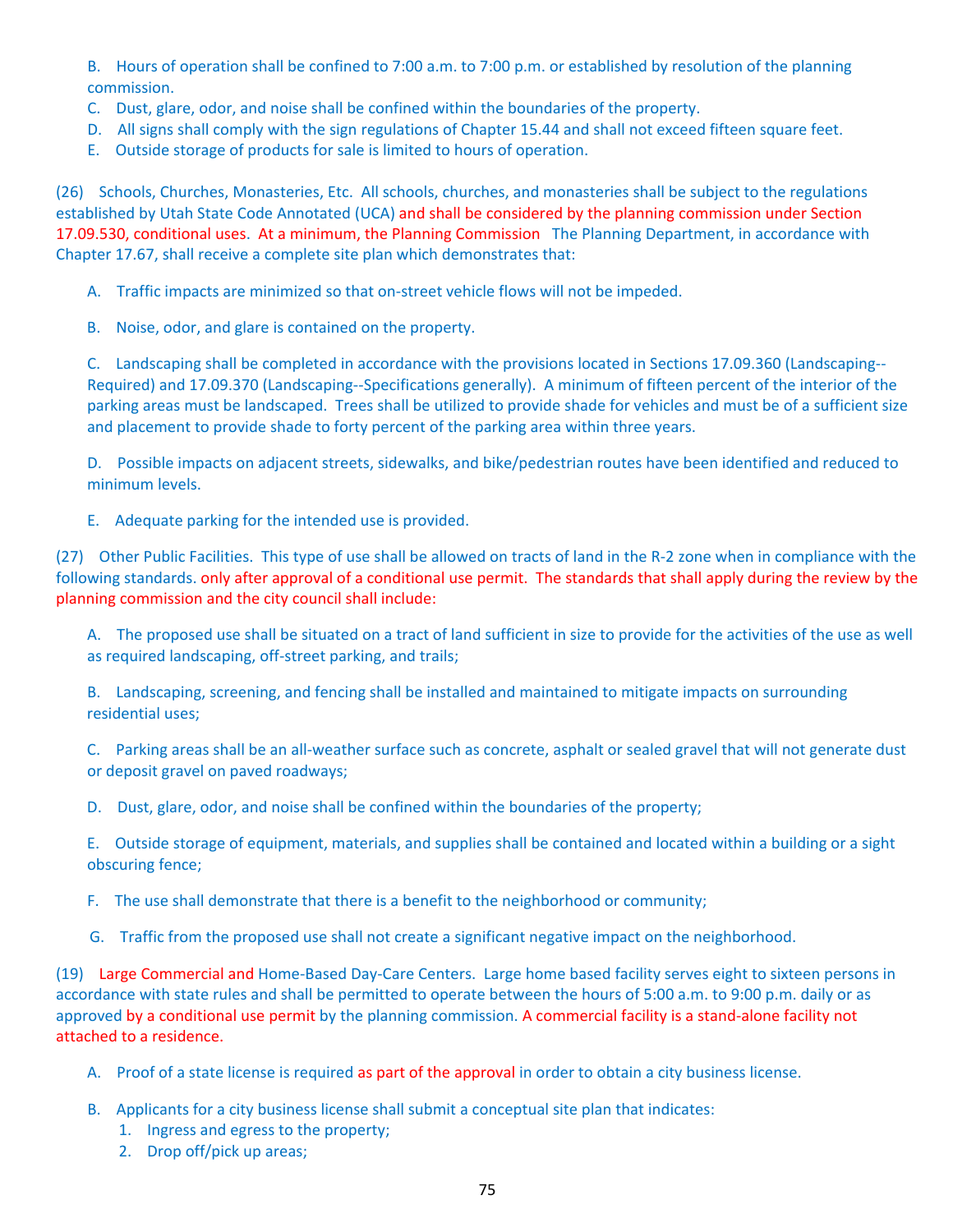- 3. Traffic circulation;
- 4. Off-street parking;
- 5. Landscaping;
- 6. Buffering or separation from dissimilar uses;
- 7. Open space for older kids.

C. Hours of operation shall be between 5:00 a.m. until 9:00 p.m. or as restricted by resolution of the planning commission.

D. Odor, noise, and glare shall be restricted to the property.

E. Landscaping shall be provided in accordance with the requirements of Sections 17.09.360, (landscaping‐‐required) and 17.09.370, (landscaping‐‐specifications).

6. Utility Provider Structures and Buildings. New construction of water lines, sewer lines and electric substations and structures may be constructed in all zones subject to the approval of the planning commission and council with a review of a subdivision plat. Such construction is not required to apply for a separate permit but must satisfy the requirements below. When expansion of existing facilities and construction of new facilities in developed neighborhoods are proposed, an application for a conditional use permit shall be required. Expansions of existing facilities are also subject to the approval of the planning commission and council, and subject to the standards below. The planning commission may require conditions standards in accordance with the following language that are reasonably necessary to protect surrounding property values and residential amenities.

1. These types of facilities include but are not limited to:

a. Electrical utility facility, provided transmission lines are excluded from the requirements of this section if visibility is essential to safety, security, or maintenance access;

- b. Solid waste disposal facility;
- c. Water pumping plants and pipelines;
- d. Public utility buildings and structures (except power plants);
- e. Flood control structures;
- f. Substations;
- g. Sewage treatment plants subject to review and approval of the State Department of Health.
- 2. Site Standards.

a. Architectural Form and Character. A building housing all or a majority of a utility facility must be compatible with the architectural form of surrounding buildings. This requirement is not applicable to a utility facility where significant elements of the facility are not housed inside of a building or to isolate minor elements such as pad mounted transformers, telephone pedestals and metering stations.

b. Screening and Fence Requirements. A utility facility must be site screened with landscaping and/or fencing. Landscape development, shall include retention of significant trees, as necessary to maintain and protect property values, enhance the visual appearance of the city, to preserve the natural character of the area, to promote utilization of natural systems, to reduce the impacts of development on the storm drainage system and water resources, and to provide a better transition between the various land uses permitted in the city.

(1). The planning department and community development director shall review the proposed landscape plan with each application and make a recommendation to the planning commission.

(2). The applicant shall provide site perimeter landscaping that consists of a minimum width of ten feet and includes:

a. Evergreen and deciduous trees, with no more than fifty percent being deciduous, a minimum of six feet in height, and planted at intervals no greater than thirty feet on center;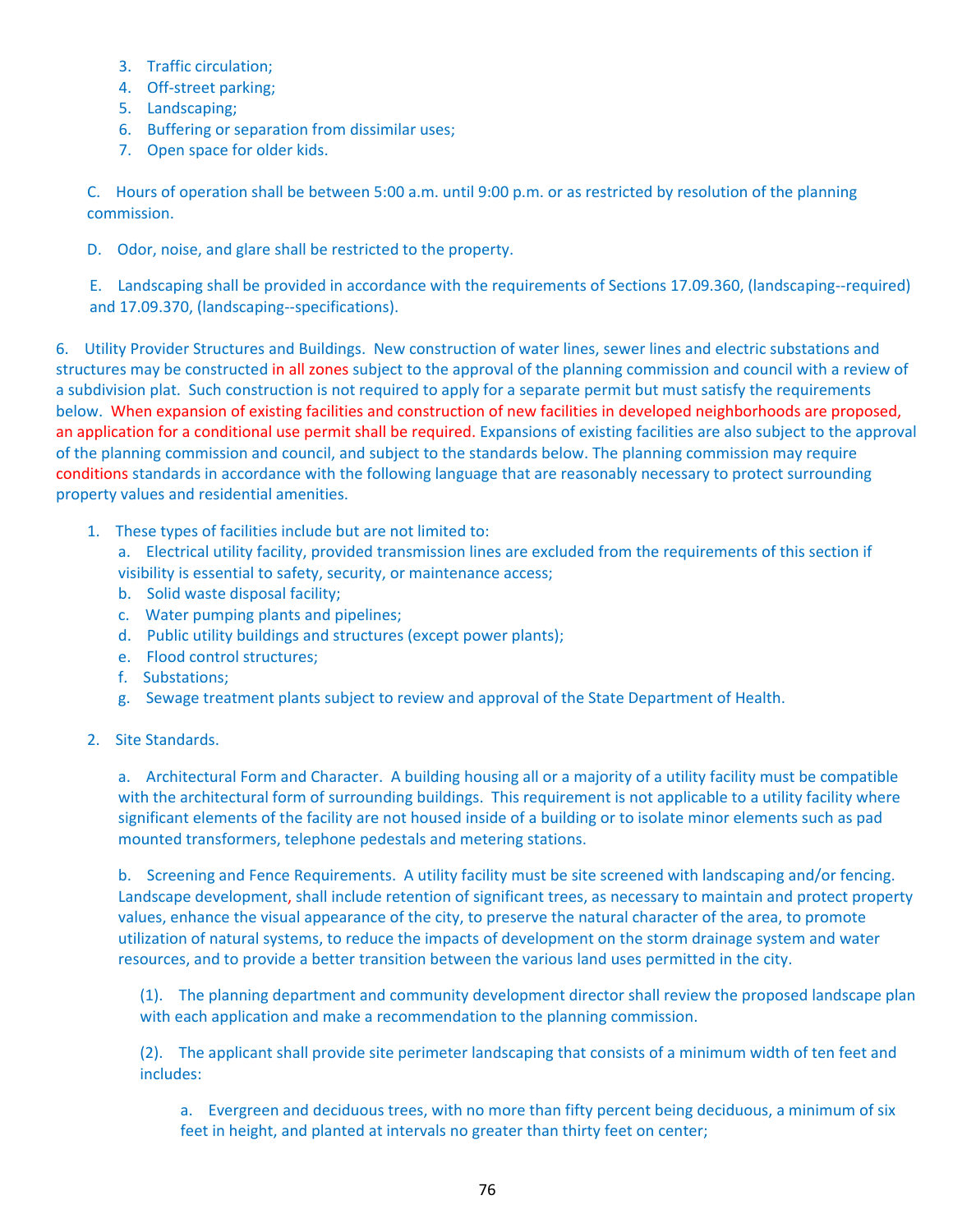b. A minimum of three and one-half feet in height, and living ground cover planted so that the ground will be covered within three years.

(3). If planted to buffer a parking area, access, or site development other than a building, any of the following alternatives may be used unless otherwise noted:

a. Shrubs, a minimum of three and one-half feet in height and living ground cover must be planted so that the ground will be covered within three years.

b. Earth-mounding, an average of three and one-half feet in height, planted with shrubs or living ground cover so that the ground will be covered within three years. This alternative may not be used in a downtown land use district.

c. A combination of earth-mounding and shrubs to produce a visual barrier at least three and one-half feet in height.

(4). Equipment and vehicle storage yards require fifteen feet of landscaping on all sides if visible from a public right‐of‐way.

(5). Parking Area Landscaping. Parking areas require landscaping as follows in addition to any site perimeter landscaping as required.

(6). Alternative landscaping may be approved by the planning commission if the landscaping will provide the desired screening as noted below:

a. The proposed landscaping represents an equal or better result than that which could be achieved by strictly following the requirements of this section; and

b. The proposed landscaping either:

- (i) Incorporates the increased retention of significant trees and naturally occurring undergrowth;
- (ii) Better accommodates or improves the existing physical conditions of the subject property;
- (iii) Incorporates elements to provide for wind protection or to maintain solar access;
- (iv) Incorporates elements to protect or improve water quality; or

(v) Incorporates native species in a design that buffers a critical area from uses on the site, including parking.

(12) Golf Courses. Must contain a minimum of ten acres and a golf club house may be permitted when part of an approved site plan. The plan must address the following conditions standards:

A. Golf course designs shall implement nonpoint source pollution best management practices (BMPs).

B. Course designs and best management plans shall be submitted to the Moab City planning department for review and referral to the planning commission for comment and approval before golf course construction can begin.

C. Course designs must show that there are no encroachments into areas restricted from development and to minimize the impact of the overall site development on natural resources of the area. The design must meet the requirements of Section 17.09.660 17.67?, site plan required, and contain the following supplemental information:

1. Address stream, wetland, and habitat protection;

2. Contain an environmental constraints analysis that includes the existing environmental conditions on the site and a report with plans that provide:

a. Field located streams, ponds or other water bodies, name of watershed and sub‐watershed and stream use class designation,

b. Field located wetlands including documentation of vegetation, soils, and hydrology,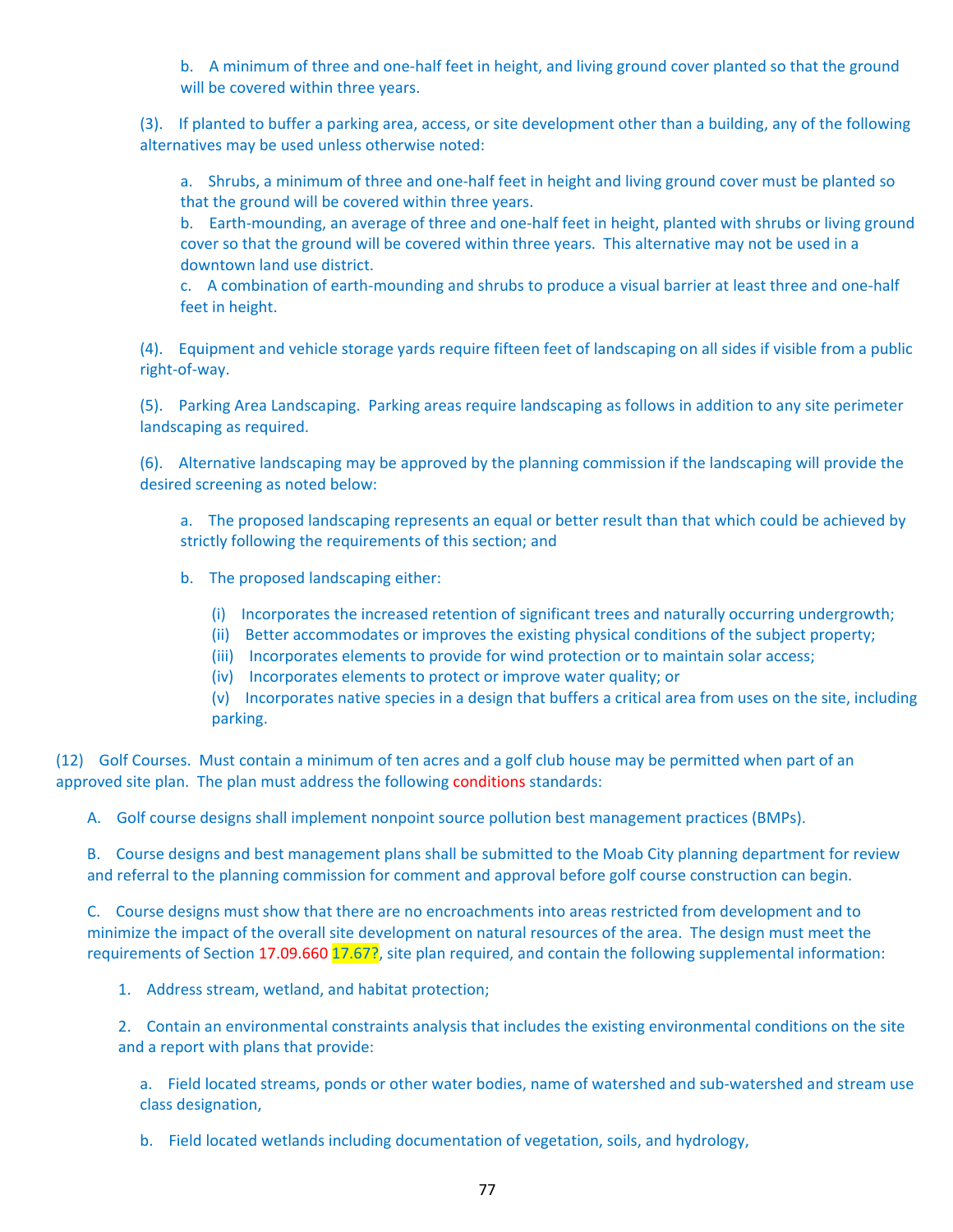- c. Wetlands classifications (Cowardin; National Vegetation Classification Standard for wetlands),
- d. Calculated one hundred‐year floodplain,
- e. Topography with slopes differentiated as 1‐‐25%, 26‐‐39%, 40‐‐45%, and 46%+,
- f. Existing land cover (e.g., forest, meadow, old field, etc.).

g. Location of significant plant and/or animal habitat including: documentation of species, date of last known siting, status, and source of documentation.

D. Application of Regulations and Policies. After verification of the existing environmental conditions by the U.S. Army Corps of Engineers or other federal agency, the applicant will identify on the plan those areas of the site that would be restricted from development by: (1) denoting buffer boundaries, (2) denoting those areas of significant habitat determined to exist on site that will be preserved, and (3) denoting those existing areas that will be preserved.

E. Design Standards for Preliminary Plan. After the applicant has determined the areas restricted from development, a plan should be prepared for submission to the planning commission that shows the proposed lay‐out of the golf course. The plan shall include the following:

- 1. Tees, greens, fairways, and practice range;
- 2. Buildings (e.g., clubhouse, maintenance facilities, etc.);
- 3. Roads, cart paths, and parking lots;

4. Conceptual design for the management of storm water runoff and water quality including locations and methods and documentation that these locations and methods are practical; and

5. Location of irrigation wells and/or ponds.

F. Approval of Encroachments. If any of the above facilities would require encroachment on buffers, streams, wetlands or floodplains, approval must be granted by the U.S. Army Corps of Engineers or other federal agency.

(23) Cemeteries, Public or Private. No cemetery, or any extension of an already existing cemetery, shall hereafter be established in the city without the consideration and recommendation of the planning commission as follows: a site plan permit process, as outlined in Chapter 17.67.

A. Application Required. (?) Application for the establishment of a cemetery or for the extension to an existing cemetery shall be made on forms provided by the zoning administrator. The application shall include:

- 1. The name(s) and address(es) of the owner(s) of the land;
- 2. The area(s) of the property that will be used for burial purposes;
- 3. The area(s) of the property that will be used for screening purposes;
- 4. Other information as may be helpful to the planning commission in its consideration of the application;
- 5. An appropriate fee as adopted by resolution of the city council;

6. Detailed site plans drawn to scale by a licensed professional Utah registered land surveyor or professional engineer as per Section 17.09.660 Chapter 17.67 (New ord, passed 7/17/17)

- 7. A written legal description of the cemetery;
- 8. A narrative describing the:
	- a. Age and condition,
	- b. Historical significance is if applicable,
	- c. Whether the cemetery is religious, family, organizational, or publicity publicly owned,
	- d. Any prehistoric or historic archaeological discoveries on the property, and
	- e. A written description of names and vital dates of those interred.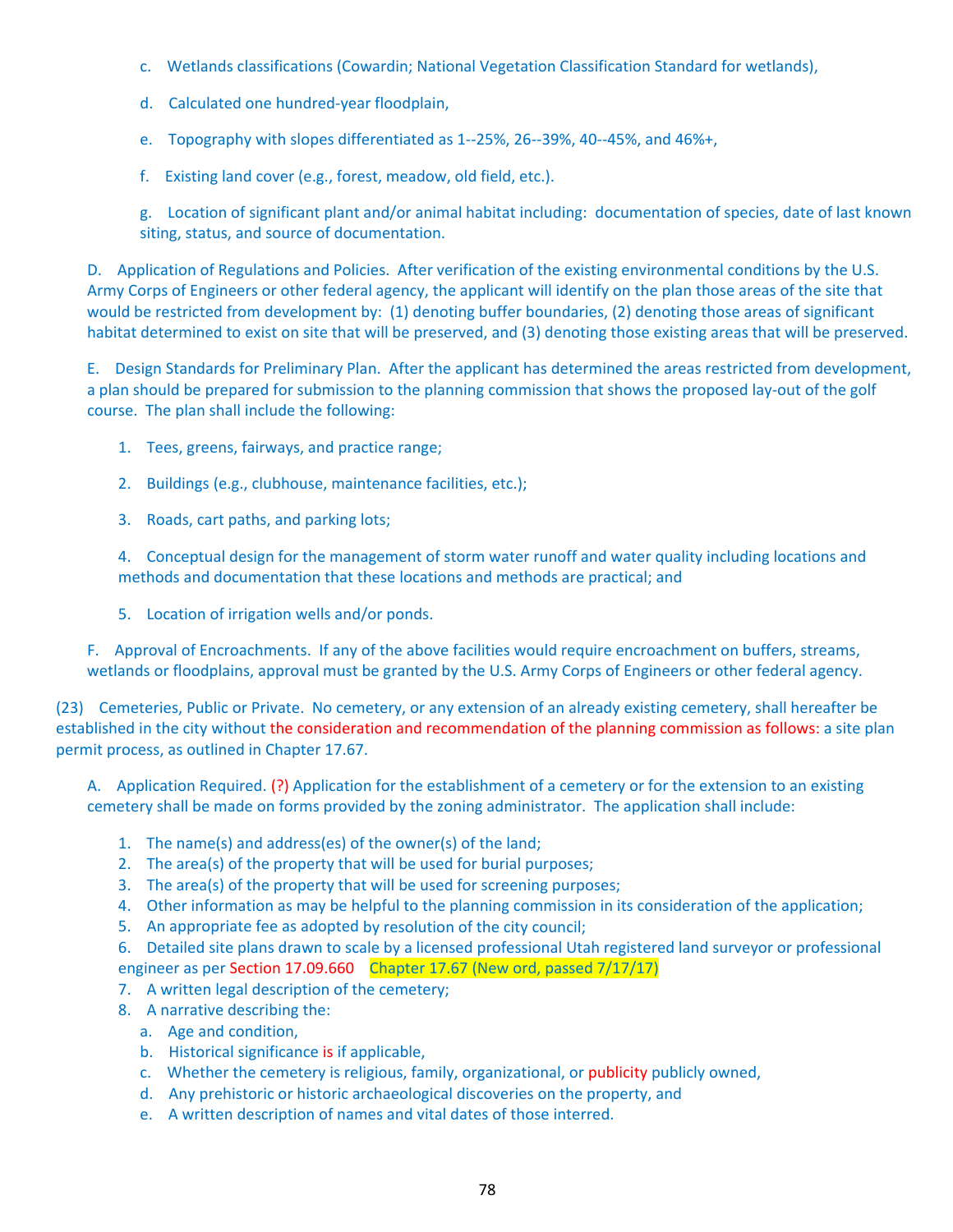B. Expansion/Disruption. If the expansion requires a disruption of existing burial sites, the applicant shall provide a detailed site alteration plan indicating the extent of disruption of the cemetery, methods of construction or removal of human remains, and reburial plan. Such plan shall include a written description and visual drawing of the plan showing the relocation of graves.

C. Consideration and Recommendations by Planning Department. The planning department shall consider, among other things:

1. The need for the proposed cemetery or extension and the desirability of the location;

2. Report its findings to the planning commission with any conditions standards of compliance that should be imposed on the applicant developer relative to landscaping and setting aside a part of the proposed area for screening purposes; and

3. A recommendation that a bond be furnished by the applicant for the fulfillment of any conditions imposed by the planning commission, and an appropriate amount of the bond at one hundred fifty percent of the total cost of the improvements.

D. Conditions Standards of Approval to be Specified. The planning commission, by resolution, shall establish specific conditions of approval standards of compliance to create/extend a cemetery. Conditions These shall be based on:

- 1. The need for the proposed cemetery or extension;
- 2. The desirability of the location;
- 3. Specific areas to be used for burial purposes and screening;
- 4. Type and extent of landscaping;
- 5. Amount of guarantee bond for improvements;
- 6. Light, glare, dust, noise;
- 7. Traffic impacts;
- 8. Parking.

5. Group Home. A group home may provide living arrangements for not more than eight residents per home sixty years of age or older; or for persons in alcohol recovery, halfway house or other similar programs; or for the developmentally disabled, limited to cerebral palsy, multiple sclerosis, mental retardation, autism, and epilepsy; and not more than two supervisory personnel; subject to the following standards:

1. Such homes must be state-licensed.

2. All exterior aspects of a group home, including its scale and off-street parking configuration, shall not disrupt the residential character of the area.

3. In no case shall the total number of persons residing on premises (including staff) be more than one per four hundred square feet of usable floor area (twenty percent more than the single-family -household equivalent).

4. Such homes shall provide off-street parking pursuant to Sections 17.09.210--17.09.340 of this code.

### 24. Animal Pound or Kennel (Private)

Clarify what types or sizes of animals are allowed.

A. Noise, odor and glare shall be contained on the property.

B. Fencing, landscaping, the design of parking areas, and downward directed and full cut-off light fixtures shall be used to reduce impacts on adjacent properties.

C. Parking shall be provided at a rate of one space per one thousand square feet and one space per each employee. ADA handicapped accessible spaces shall be provided as required.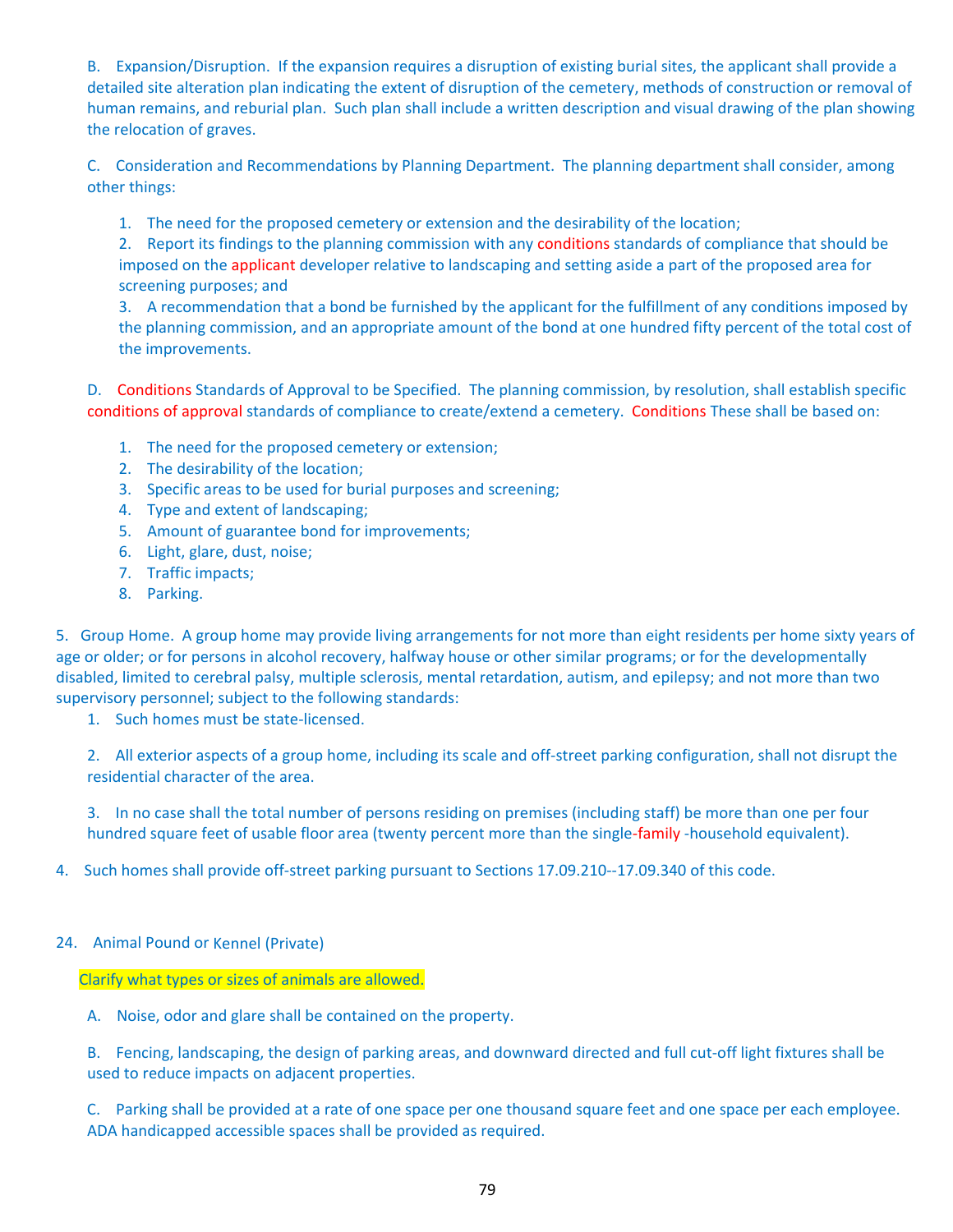D. A buffer area of twenty-five feet shall be used to provide a separation from other uses and adjacent properties. Buffering shall include the elements of subsection B above.

E. Vehicular ingress and egress traffic patterns shall be designed to not impede existing traffic flows and provide adequate interior circulation.

F. Hours of operation for public access shall be from 8:00 a.m. to 5:00 p.m. or restricted by resolution of the planning commission.

G. Landscaping shall consist of berms, solid wooden privacy fence, decorative block wall or combination thereof and be in accordance with the requirements of Sections 17.09.360 (landscaping--required) and 17.09.370 (landscaping-specifications). A minimum of fifteen percent of the interior of the parking areas must be landscaped. Trees shall be utilized to provide shade for vehicles and must be of a sufficient size and placement to provide shade to forty percent of the parking area within three years.

### 25. Veterinary Clinic With Kennel.

A. Hours of operation shall be limited to the hours of 7:00 a.m. to 5:00 p.m. unless otherwise restricted by resolution of the planning commission.

B. Traffic impacts shall be minimized so that on-street vehicle flows will not be impeded.

C. Noise, odor, and glare shall be contained on the property.

D. Landscaping shall be completed in accordance with the provisions located in Sections 17.09.360 (landscaping-required) and 17.09.370 (landscaping‐‐specifications). A minimum of fifteen percent of the interior of the parking areas must be landscaped. Trees shall be utilized to provide shade for vehicles and must be of a sufficient size and placement to provide shade to forty percent of the parking area within three years.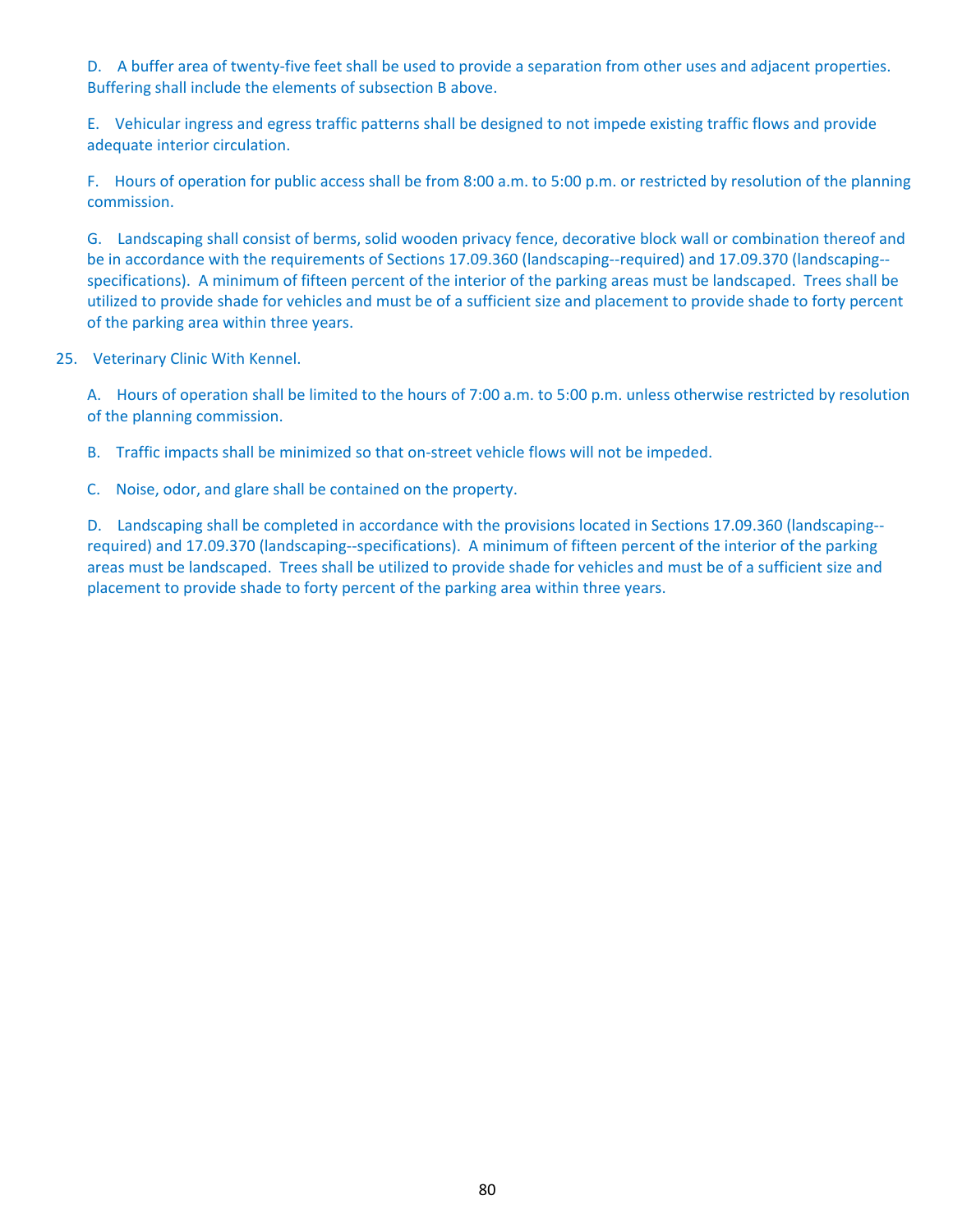# **FYI…**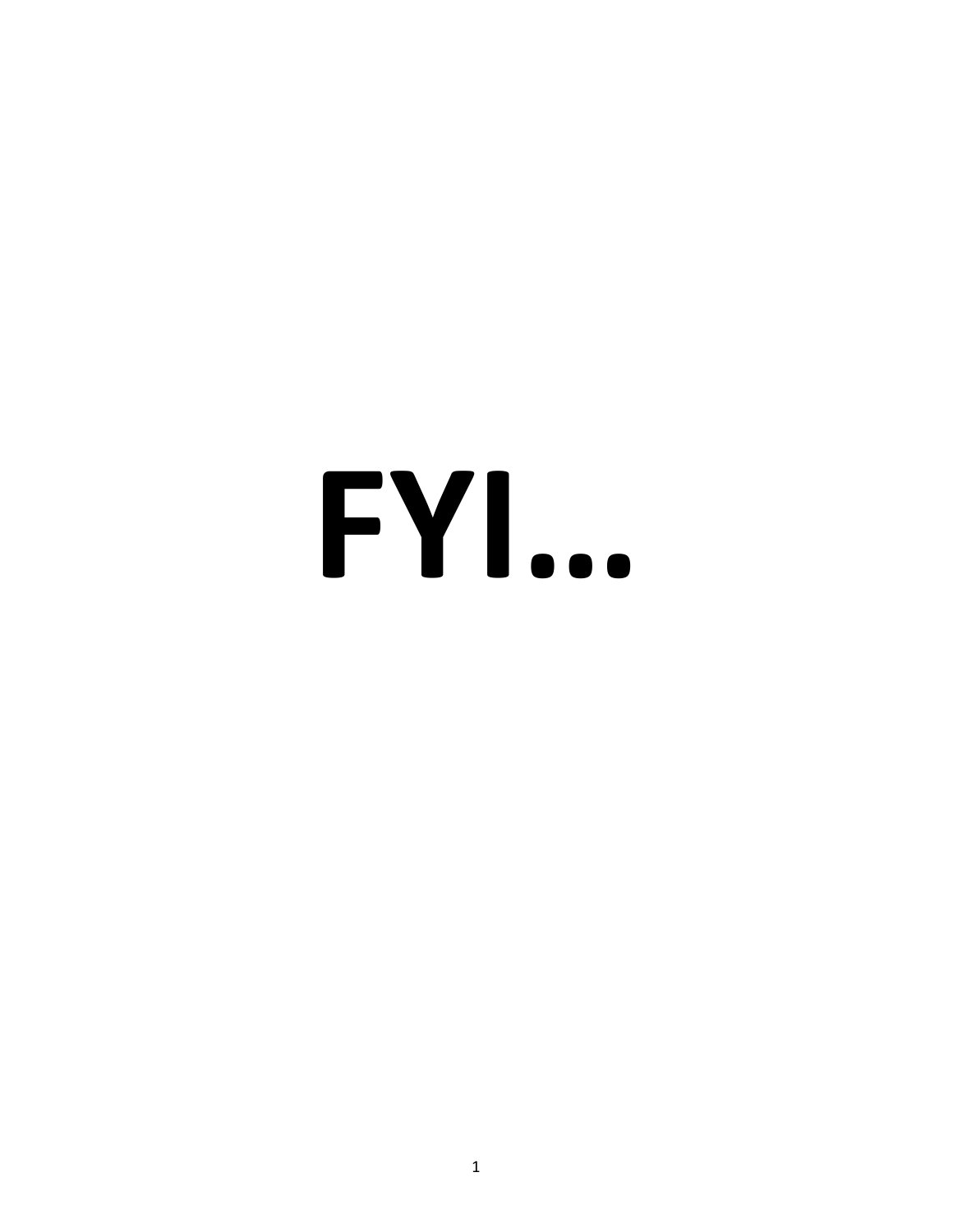# **CITY OF MOAB RESOLUTION NO. 2017‐\_\_\_\_\_\_\_\_, A RESOLUTION ADOPTING RULES OF PROCEDURE FOR PLANNINING COMMISSION MEETINGS**

## **[Discussion Draft2]**

The following describes the intent and purpose of this resolution:

a. Utah Code Annotated § 10-9a-301 requires that a municipality adopt planning commission rules of procedure and order to govern public meetings. The City of Moab has additionally enacted ordinances which create the Planning Commission and specify the matters that are within its jurisdiction.

b. The City of Moab finds that it is proper from time to time to adopt and revise rules of procedure so that public meetings before boards and commissions are conducted in a fair, orderly, and efficient manner.

c. The Moab Planning Commission reviewed these rules at its [100], 2017 meeting, and recommends that the City Council approve same.

d. These rules are adopted to provide advisory guidelines for the conduct of public meetings and public hearings before the Moab Planning Commission.

Therefore, the City of Moab enacts as follows:

1. **Quorum.** The number of Planning Commission members required to be present to constitute a quorum for a meeting shall be three.

2. **Chairperson.** The members of the Planning Commission shall elect a Chairperson from within their members. The Chairperson shall serve a term of one year, and may serve multiple or successive terms. The Chairperson shall call the meeting to order at the time scheduled, and is charged with preserving order at the meeting and conducting the meeting in conformity with the agenda, applicable ordinances, and these rules. If the Chairperson is not present the remaining members shall designate one person to serve as the Chairperson pro tempore.

3. **Convening the Meeting; Workshops,** Regular meetings shall be scheduled in advance by resolution of the Commission and adopted on an annual basis. Special meetings may be called from time to time by action of any two Planning Commission members or by the Planning Director.

a. A Planning Commission meeting may be preceded by an informal workshop, at which time the Commission can ask questions or receive input from staff and others on agenda items or other matters. Workshops may be conducted informally. No final action shall be taken on any item during a workshop.

4. **Citizens to be Heard.** At every regular meeting of the Commission there shall be an agenda item allowing citizens to address the Commission on the subject of any land use matter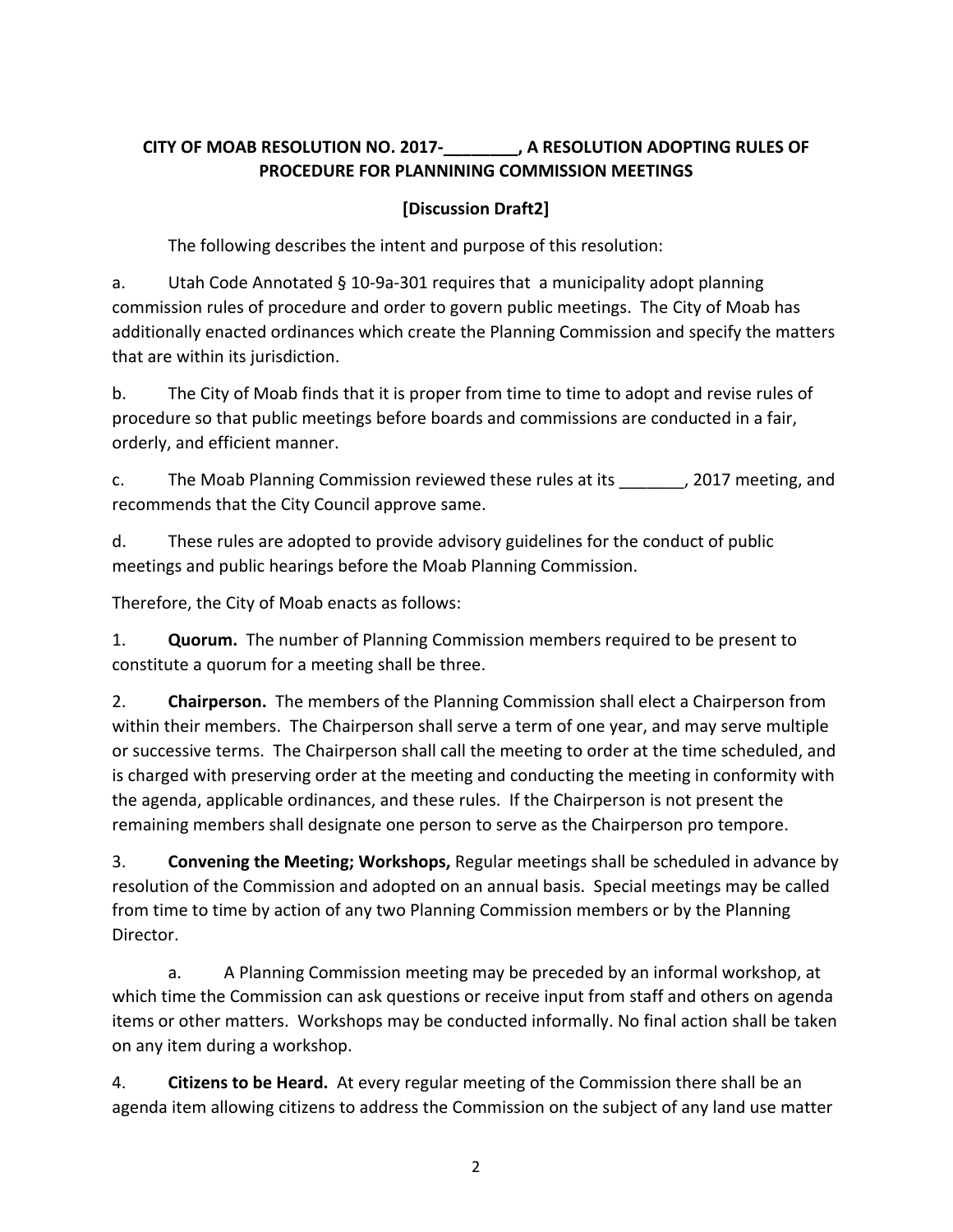of public concern which is not identified on the agenda for action. The Commission shall not take final action on any matter discussed during the citizens to be heard portion of the agenda, but Commission members may ask questions, give directions to staff, or ask that a matter be brought back for formal action at a later meeting.

a. To ensure equity and avoid the appearance of favoritism, comments by members of the public during the citizens to be heard portion of the agenda shall be limited to a maximum of three minutes per individual, unless otherwise directed by the Chairperson.

b. In order to ensure that all present feel comfortable expressing their views, and that the free speech rights of all individuals are respected, members of the public who are present but not currently speaking shall not engage in outward displays of support or opposition to those speaking at the citizens to be heard portion of the meeting. Persons who engage in disruptive conduct will be asked to leave the meeting.

5. **General Meeting Procedure; Consent Agenda.** Unless otherwise moved by the Commission, matters shall be considered in the order specified in the agenda. Where there are several routine or uncontested matters requiring approval, the Commission may elect to approve those items as a group under a consent agenda, and without extensive discussion. Any Commission member may request that any item to be removed from consideration under a consent agenda, in which case it will be reviewed individually.

a. All meetings should be conducted fairly and efficiently, and with respect for the participants. The Chairperson has discretion to conduct the meeting in a manner which is consistent with these goals.

6. **Review Procedure.** The Chairperson shall call an item up for discussion. The matter should typically be introduced by a member of the staff, who will outline the issues up for decision. The Chairperson may elect to call the applicant , and request that interested persons address the Commission on the matter under consideration. Commission members may ask questions of staff and proponents, and may review documents and information as necessary to understand the issue.

a. An applicant or member of staff may pull an item from consideration by delivering notice to the Chairperson prior to the commencement of the meeting. During the meeting the presiding officer should announce that the item has been pulled from the agenda.

7. **Manner of Acting.** To approve an item under consideration, a Commission member must move to approve the item, the motion must be seconded by another Commission member, and approved by a majority vote. In his/her discretion, the Chairperson may second a motion offered by another Commission member. In the absence of a second to a motion the motion fails.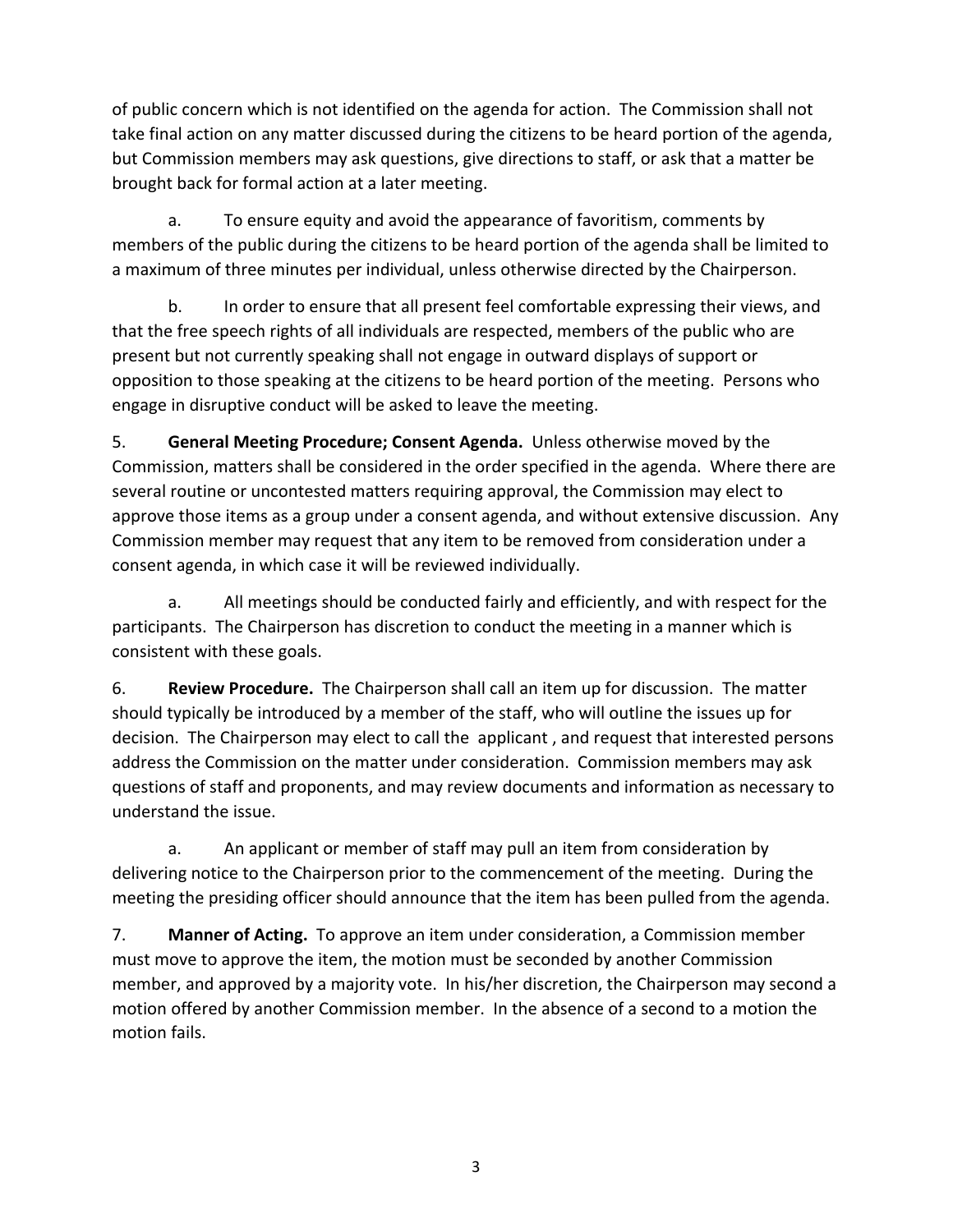a. Prior to voting Commission members may discuss or debate the motion to the extent they see fit. The Chairperson has discretion to limit lengthy debate and may call the question on any item as he/she sees fit.

b. At any time prior to voting, a moving Commission member may, without a second or vote, elect to withdraw the motion. A pending motion may be amended by offering an amendment by motion, which must be seconded. An amended motion offered prior to action on the primary motion shall be decided prior to voting on the original motion.

c. A motion to table an item or adjourn a meeting shall be acted upon without debate.

d. With respect to information requests to staff or similar routine items, the Commission may act informally or by consensus

8. **Voting.** Unless otherwise provided by law, all matters brought for action before the Commission shall be deemed approved by an affirmative vote of a majority of the Commission present and voting, including the Chairperson. In the case of a tie vote, the motion fails.

a. If the Commission wishes to enter into a closed session, as allowed by the Utah Open and Public Meetings Act, the decision to enter into a closed meeting must be preceded by an affirmative vote of 2/3 of the Commission, unless otherwise provided by law.

9. **Reconsideration.** Subject to applicable law, the Commission may elect to reconsider a matter which was previously acted upon. Reconsideration requires a motion, second, and affirmative vote of the majority. At the time of reconsideration the number of Commission members present must be equal to the number of Commission members present when the matter was first considered. Where reconsideration would have the effect of cancelling or abrogating a binding obligation of the City (such as rescinding a prior land use approval), the Chairperson shall require that the City Attorney provide a legal opinion to the Commission on the subject prior to any action on reconsideration.

10. **Conduct of Public Hearings.** By law the Commission is required to hold a public hearing prior to reaching a decision on certain adjudicatory or other matters. Public hearings are more formal than other proceedings, and shall be conducted in a manner which respects the due process rights of the applicant and all other participants. The following procedures shall apply to public hearings.

a. Where a staff report is generated prior to the public hearing the applicant shall be provided with a copy of the staff report a reasonable period of time prior to the public hearing.

b. At the public hearing the matter shall be introduced by staff, followed by testimony from the applicant. Interested persons shall then be given the opportunity to provide testimony for or against the matter. At the conclusion of testimony by interested persons the applicant shall be given the opportunity to offer rebuttal testimony.

4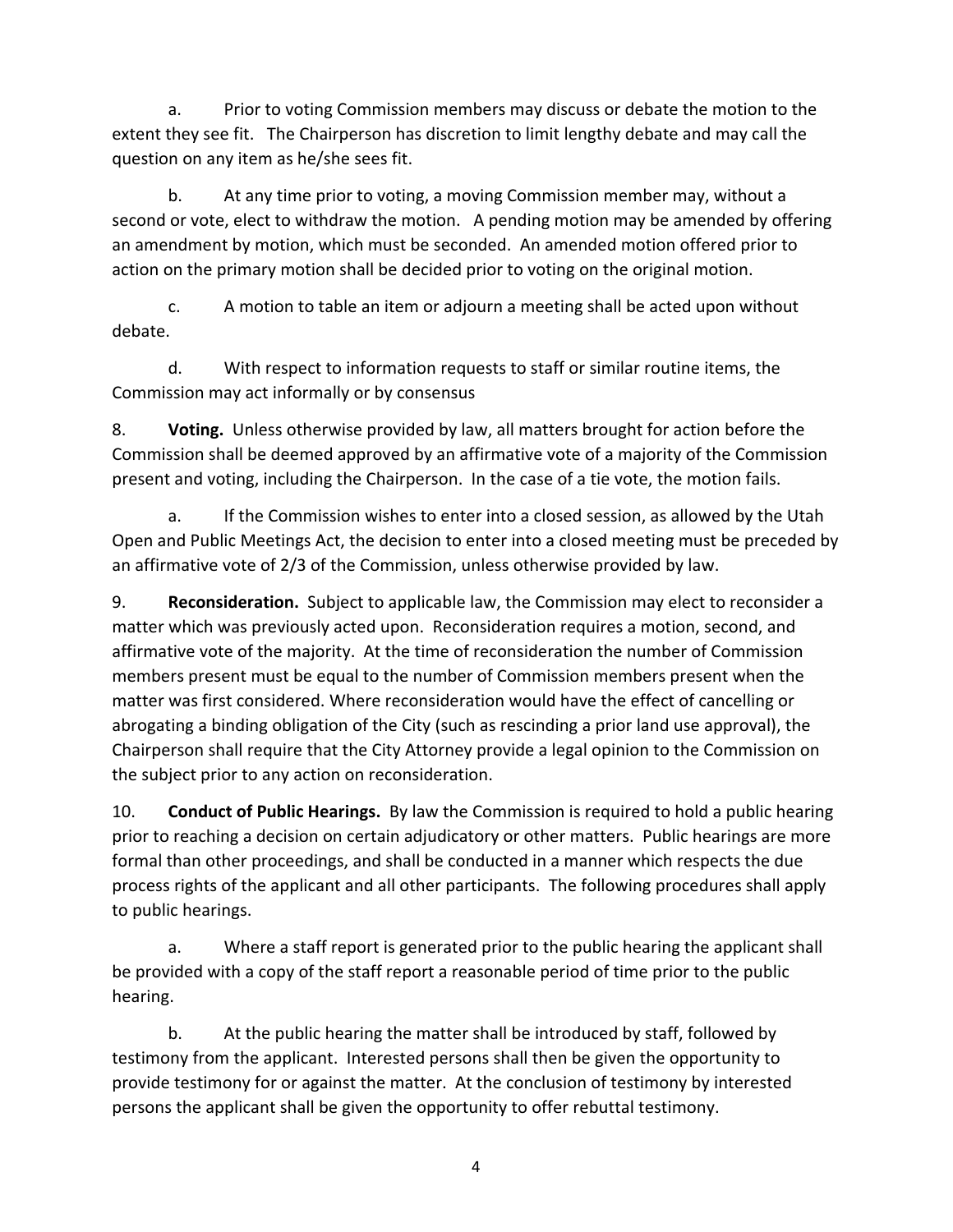c. Persons providing testimony will be requested to: i) identify themselves; ii) state clearly how the application would affect their interests; iii) state clearly their position on the matter under review; and iv) provide testimony, information, or data in support of their position. Unsupported argument or derogatory comments directed to the matter in question or the applicant are not useful to the Commission, and are discouraged.

d. Persons other than the applicant may only provide testimony once during a specific public hearing; this applies to hearings that are continued or postponed to future meetings. The Chairperson has discretion to limit the length of testimony or allocate the available time for the hearing to allow interested persons the opportunity to testify.

e. All testimony, evidence, documents, photographs, or other information received by the Commission shall be entered into the record of proceedings. The Commission has discretion to postpone action on a public hearing item, and it may continue to receive additional written comments or other evidence until such time as it closes the public hearing.

f. At the conclusion of the public hearing the Commission will consider the matter, and Commission members may engage in discussion and debate to the extent deemed necessary. Although the rules of evidence do not apply to public hearings, Commission members have discretion to weigh the evidence and measure the credibility of the testimony in the manner that they see fit. Irrelevant or incompetent evidence should be disregarded.

g. A final decision may be made in the manner provided for all other decisions, except that the Commission may: i) announce its findings in support of the decision orally on the record or; ii) give direction to staff to prepare a written order, permit, or decision consistent with the Commission findings, which the Commission may adopt or modify as it sees fit.

11. **Modification of these Rules.** To the extent these rules conflict with any other law or statute, the other law or statute shall prevail. The Commission or the Chairperson has discretion to modify these rules or the procedures under these rules to the extent necessary to accommodate the needs of a particular situation. The adoption of these rules shall not be deemed to confer any specific substantive or procedural rights upon any person participating at a Planning Commission hearing or meeting.

12. **Adjournment.** The Planning Commission may elect to adjourn a meeting without hearing all matters on the agenda if the meeting continues past 9:00 p.m. Matters not heard will be rescheduled on the next available agenda. The Commission may also adjourn at any time if disruptive conduct at a meeting prevents orderly action.

13. **Expulsion.** By majority vote the Planning Commission may elect to expel any person from a meeting where that person is engaged in disorderly, abusive, or criminal conduct during the meeting.

14. **Recusal.** Planning Commission members are subject to the provisions of the Municipal Officers and Employees Ethics Act, U.C.A. § 10‐3‐1301 et seq., as well as Moab Municipal Code